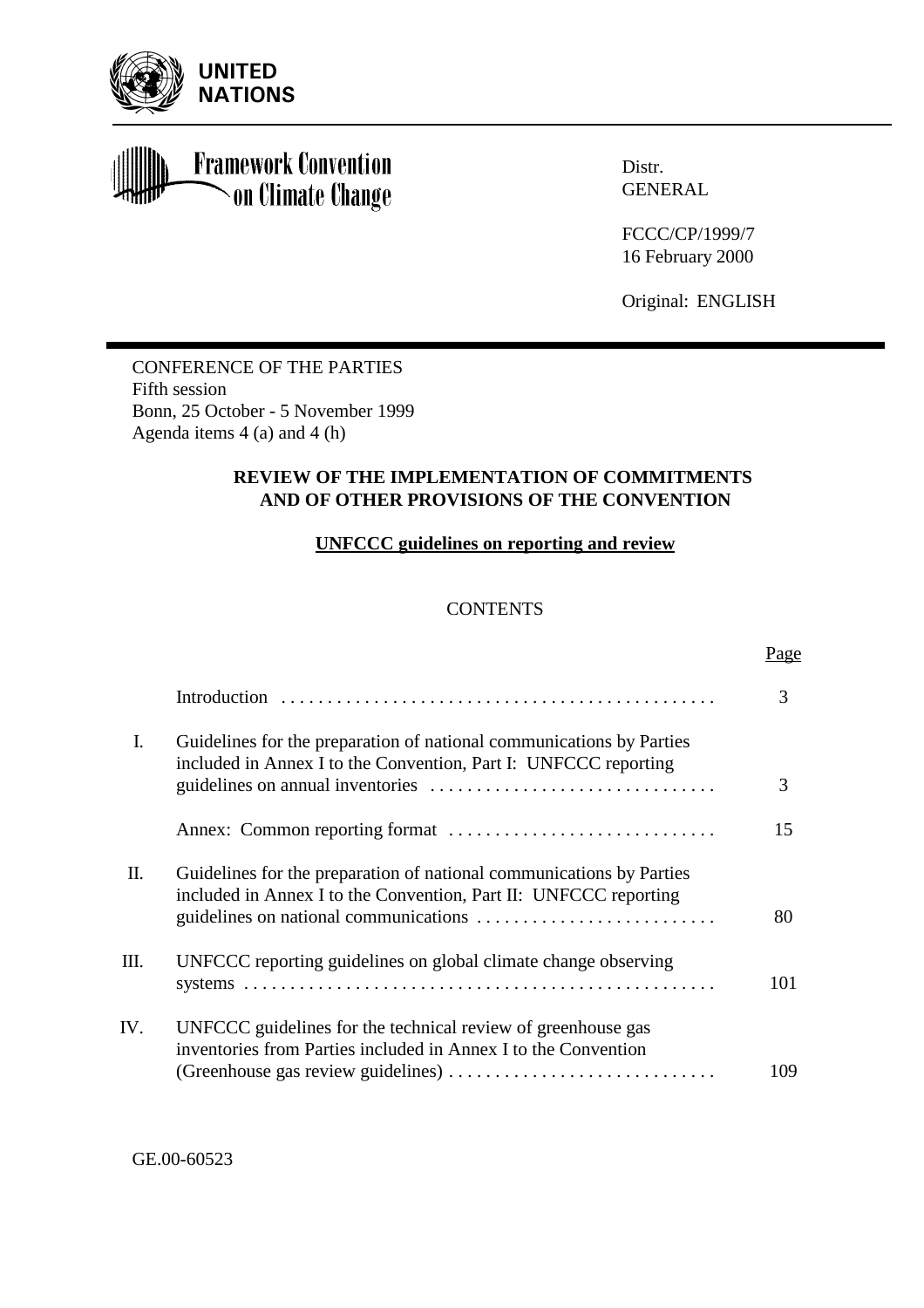FCCC/CP/1999/7 English Page 2

# Annexes

# Decision

| 3/CP.5 | Guidelines for the preparation of national communications by<br>Parties included in Annex I to the Convention, Part I: UNFCCC<br>reporting guidelines on annual inventories       | 115 |
|--------|-----------------------------------------------------------------------------------------------------------------------------------------------------------------------------------|-----|
| 4/CP.5 | Guidelines for the preparation of national communications by<br>Parties included in Annex I to the Convention, Part II: UNFCCC<br>reporting guidelines on national communications | 117 |
| 5/CP.5 |                                                                                                                                                                                   | 119 |
| 6/CP.5 | Guidelines for the technical review of greenhouse gas inventories<br>from Parties included in Annex I to the Convention                                                           | 121 |

# Page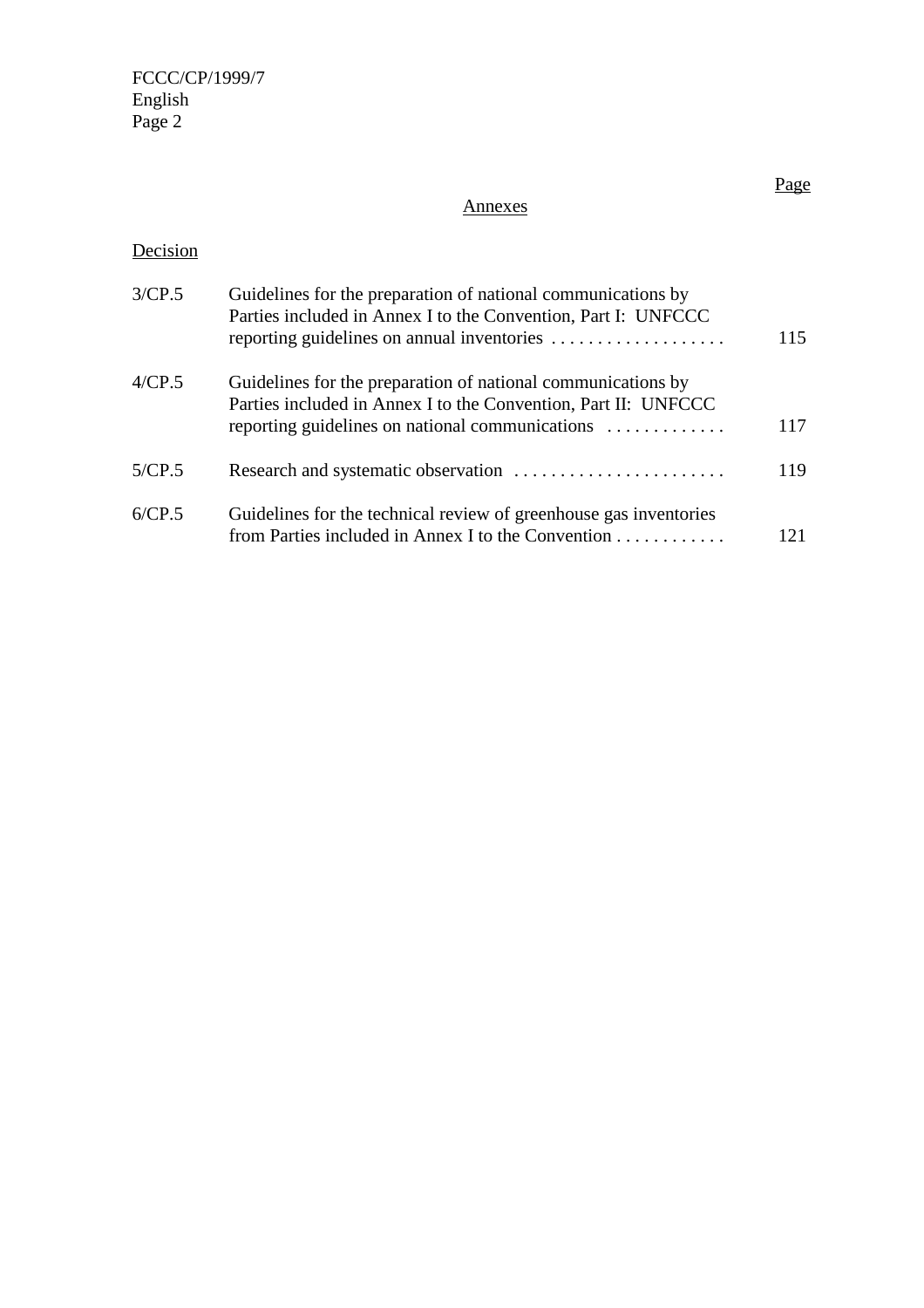#### **Introduction**

This document contains four sets of revised guidelines adopted by the Conference of the Parties at its fifth session. Sections I to  $IV<sup>1</sup>$  contain the guidelines themselves, whilst the annexes contain each of the related decisions of the Conference of the Parties (decisions 3/CP.5, 4/CP.5, 5/CP.5 and 6/CP.5). These texts have been compiled as a single document to facilitate ease of use by Parties.

### **I. GUIDELINES FOR THE PREPARATION OF NATIONAL COMMUNICATIONS BY PARTIES INCLUDED IN ANNEX I TO THE CONVENTION**

#### **PART I:**

#### **UNFCCC REPORTING GUIDELINES ON ANNUAL INVENTORIES**

#### **A. Objectives**

1. The objectives of the UNFCCC reporting guidelines on annual inventories are:

(a) To assist Annex I Parties in meeting their commitments under Articles 4 and 12 of the Convention and in preparing to meet possible future commitments under Articles 3, 5 and 7 of the Kyoto Protocol;

(b) To facilitate the process of considering annual national inventories and national inventories included in national communications, including the preparation of technical analysis and synthesis documentation; and

(c) To facilitate the process of verification and technical assessment and expert review of the inventory information.

#### **B. Principles and definitions**

2. National greenhouse gas inventories, referred to below only as inventories, should be transparent, consistent, comparable, complete and accurate.

<sup>1</sup> Section I: see document FCCC/SBSTA/1996/6/Add.1 Section II: see document FCCC/CP/1999/L.3/Add.1 Section III: see document FCCC/CP/1999/L.4/Add.1 Section IV: see document FCCC/CP/1999/L.11/Add.1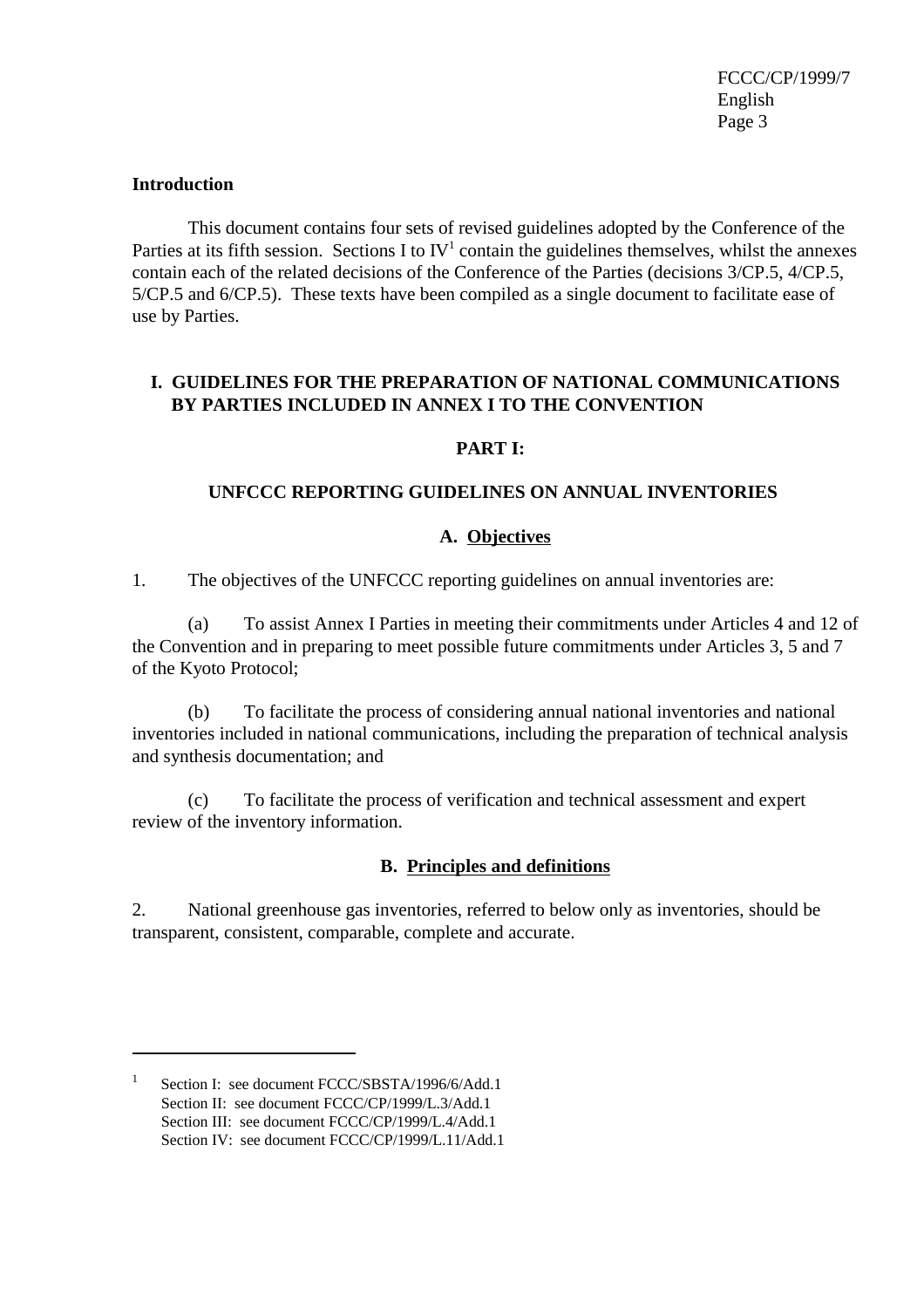FCCC/CP/1999/7 English Page 4

3. Inventories should be prepared using comparable methodologies agreed upon by the Conference of the Parties (COP), as indicated in paragraph 7 below, and any *good practices*<sup>2</sup> agreed upon by the COP at a future session.

4. In the context of these UNFCCC reporting guidelines on annual inventories:

*Transparency* means that the assumptions and methodologies used for an inventory should be clearly explained to facilitate replication and assessment of the inventory by users of the reported information. The transparency of inventories is fundamental to the success of the process for the communication and consideration of information;

*Consistency* means that an inventory should be internally consistent in all its elements with inventories of other years. An inventory is consistent if the same methodologies are used for the base and all subsequent years and if consistent data sets are used to estimate emissions or removals from sources or sinks. Under certain circumstances referred to in paragraphs 10 and 11, an inventory using different methodologies for different years can be considered to be consistent if it has been recalculated in a transparent manner, taking into account any good practices;

*Comparability* means that estimates of emissions and removals reported by Parties in inventories should be comparable among Parties. For this purpose, Parties should use the methodologies and formats agreed by the COP for estimating and reporting inventories. The allocation of different source/sink categories should follow the split of the Revised 1996 Intergovernmental Panel on Climate Change Guidelines for National Greenhouse Gas Inventories, at the level of its summary and sectoral tables.

*Completeness* means that an inventory covers all sources and sinks, as well as all gases, included in the Revised 1996 Intergovernmental Panel on Climate Change Guidelines for National Greenhouse Gas Inventories,<sup>3</sup> as well as other existing relevant source/sink categories which are specific to individual Parties, and therefore may not be included in the IPCC Guidelines. Completeness also means full geographic coverage of sources and sinks of a Party.<sup>4</sup>

<sup>2</sup> The Intergovernmental Panel on Climate Change (IPCC) is currently developing guidance on *good practices* as part of its work related to uncertainties in inventories. This guidance may be available for consideration by the Subsidiary Body for Scientific and Technological Advice (SBSTA) in 2000. Guidance on *good practices* may include, *inter alia*, advice on the choice of methodology, emission factors, activity data, and uncertainties, and on a series of quality assessment and quality control procedures which may be applied during the preparation of inventories.

<sup>3</sup> Hereinafter referred to as "the IPCC Guidelines".

<sup>4</sup> According to the instruments of ratification, acceptance, approval or accession of the Convention by a given Party.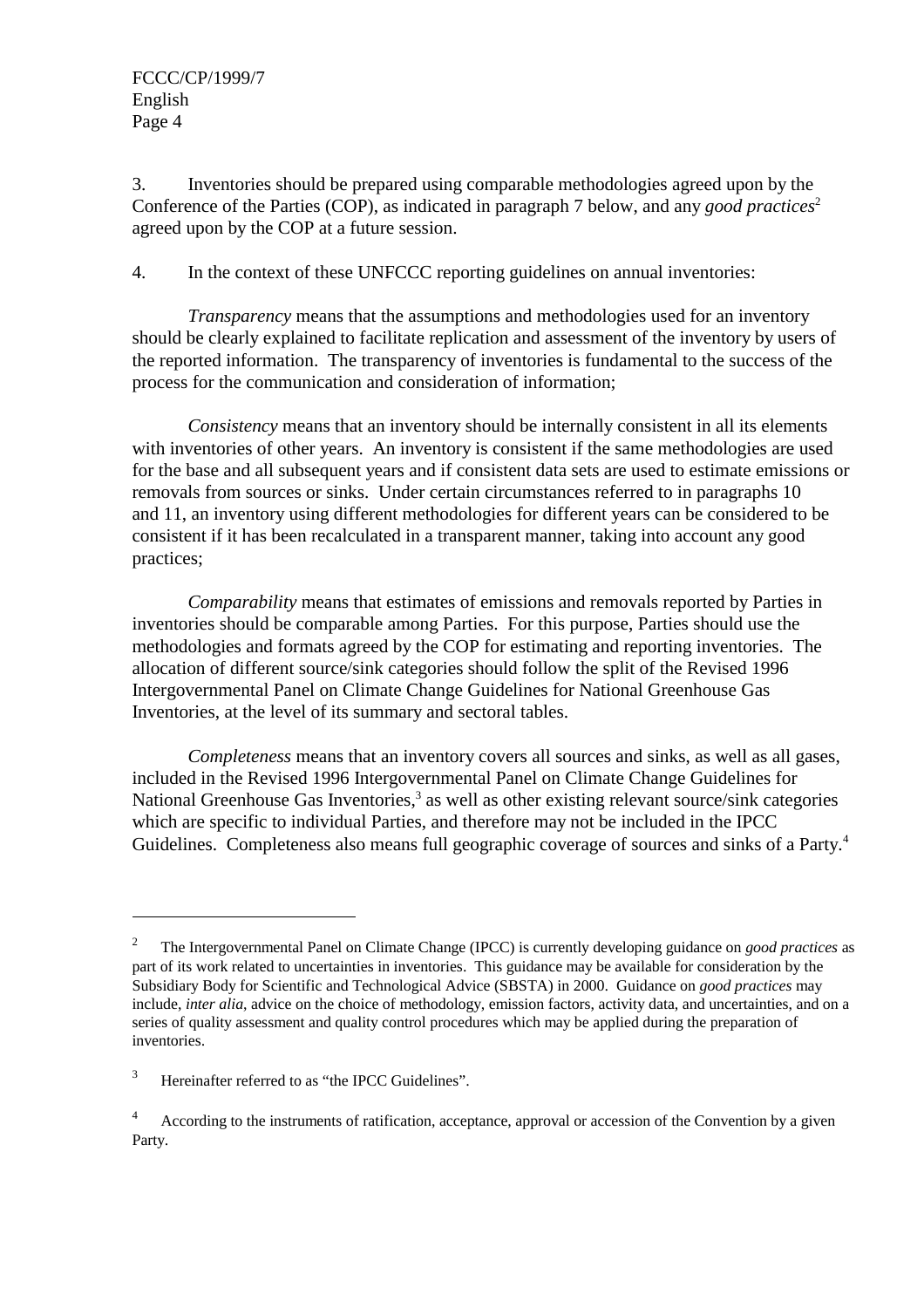*Accuracy* is a relative measure of the exactness of an emission or removal estimate. Estimates should be accurate in the sense that they are systematically neither over or under true emissions or removals, as far as can be judged, and that uncertainties are reduced as far as practicable. Appropriate methodologies conforming to guidance on *good practices* should be used to promote *accuracy* in inventories.

# **C. Scope**

5. These UNFCCC reporting guidelines on annual inventories cover the estimation and reporting of greenhouse gas emissions and removals of both annual inventories and inventories included in national communications, as specified by decision 11/CP.4 and other relevant decisions of the COP.

# **D. Base year**

6. The year 1990 should be the base year for the estimation and reporting of inventories. According to the provisions of Article 4.6 of the Convention and decisions 9/CP.2 and 11/CP.4, the following Annex I Parties, that are undergoing the process of transition to a market economy, are allowed to use a base year or a period of years other than 1990, as follows:

| to use $1988$                                |
|----------------------------------------------|
| to use the average of the years 1985 to 1987 |
| to use $1988$                                |
| to use $1989$                                |
| to use $1986$                                |
|                                              |

# **E. Methods**

# Methodology

7. Parties shall use the Revised 1996 Intergovernmental Panel on Climate Change Guidelines for National Greenhouse Gas Inventories, referred to below as the IPCC Guidelines, to estimate and report on anthropogenic emissions by sources and removals by sinks of greenhouse gases not controlled by the Montreal Protocol. In accordance with the IPCC Guidelines, Parties may use different methods (tiers) included in those guidelines, giving priority to those methods which are believed to produce the most accurate estimates, depending on the data available. In accordance with the IPCC Guidelines, Parties can also use national methodologies which they consider better able to reflect their national situation, provided that these methodologies are compatible with the IPCC Guidelines and are well documented.

8. The IPCC Guidelines offer a default methodology which includes default emission factors and in some cases default activity data. As these default data, factors and assumptions may not always be appropriate for specific national contexts, it is preferable that Parties use their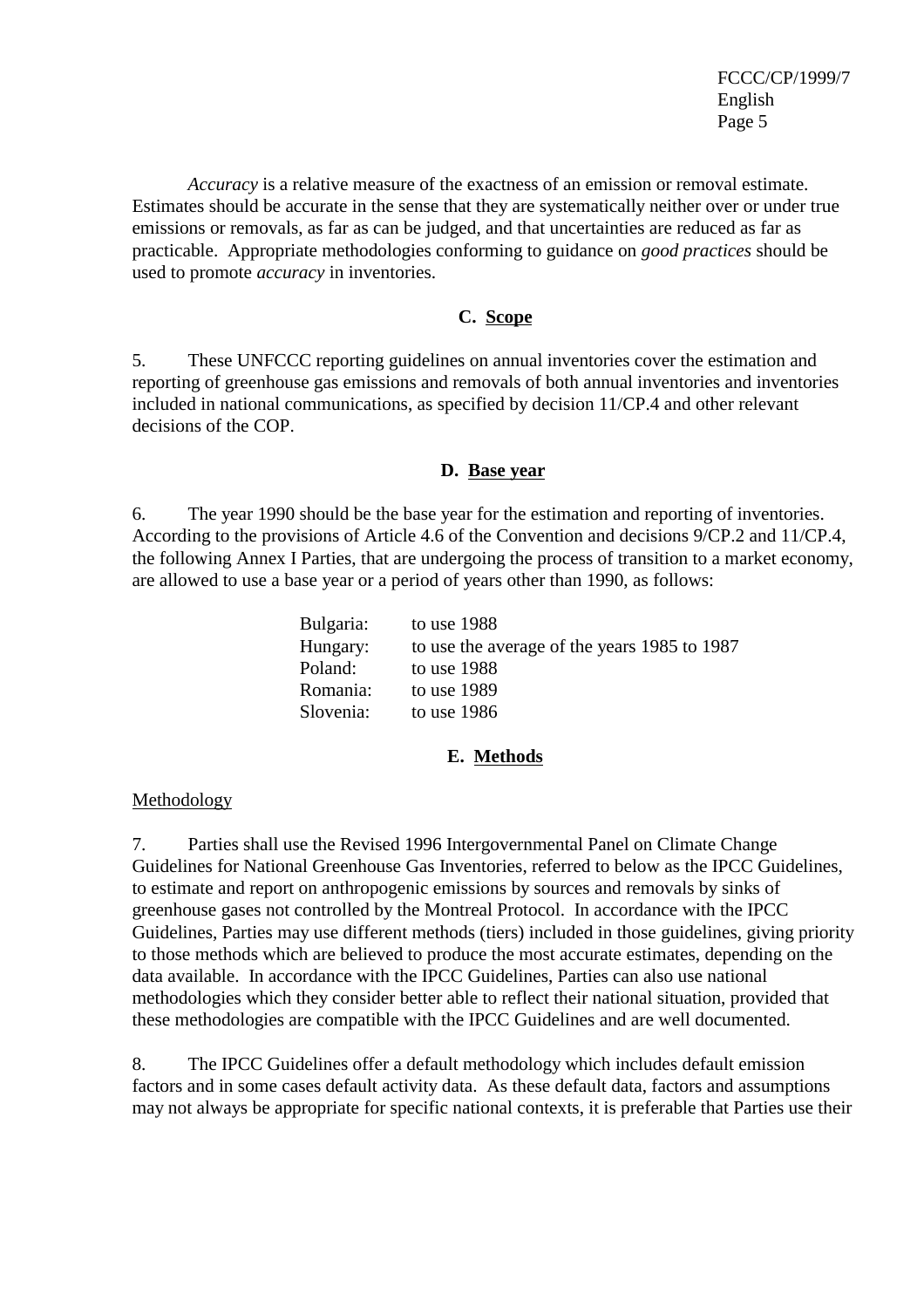FCCC/CP/1999/7 English Page 6

own national emission factors and activity data, where available, provided that they are developed in a manner consistent with any *good practices*, and considered to be more accurate, and the reporting of the emission and removal estimates and their underlying data is transparent.

# Good practices

9. When preparing inventories, Parties should apply any *good practices* agreed upon by the COP, in order to improve transparency, consistency, comparability, completeness and accuracy.

# Recalculations

10. The purpose of all recalculations should be the improvement of accuracy and/or completeness. Recalculations have to ensure consistency of the time-series. The inventories of an entire time-series, including the base year and all subsequent years for which inventories have been reported, should be estimated using the same methodologies, and the underlying activity data and emission factors should be obtained and used in a consistent manner. Where the methodology or manner in which underlying activity data and emission factors are gathered has changed, Parties should recalculate inventories for the base and subsequent years.

11. However, in some cases activity data may be missing for some historical years, including the base year. In this case, emissions or removals for these years may need to be recalculated with alternative methodologies. In these instances, Parties should demonstrate that the time-series is consistent. The alternative methodologies should be documented in a transparent manner, taking into account any *good practices.*

# Uncertainties

12. Parties should estimate the uncertainties of their inventories using the best methodologies available to them, taking account of any *good practices.*

# **F. Reporting**

# 1. General guidance

# Estimates of emissions and removals

13. Article 12.1(a) of the Convention requires that each Party shall communicate to the COP, through the secretariat, *inter alia*, a national inventory of anthropogenic emissions by sources and removals by sinks of all greenhouse gases not controlled by the Montreal Protocol. At a minimum, inventories shall contain information on the following six greenhouse gases: carbon dioxide  $(CO_2)$ , methane  $(CH_4)$ , nitrous oxide  $(N_2O)$ , perfluorocarbons (PFCs), hydrofluorocarbons (HFCs), and sulphur hexafluoride  $(SF_6)$ . Parties should report emissions and removals of any other greenhouse gases whose 100-year global warming potential (GWP) values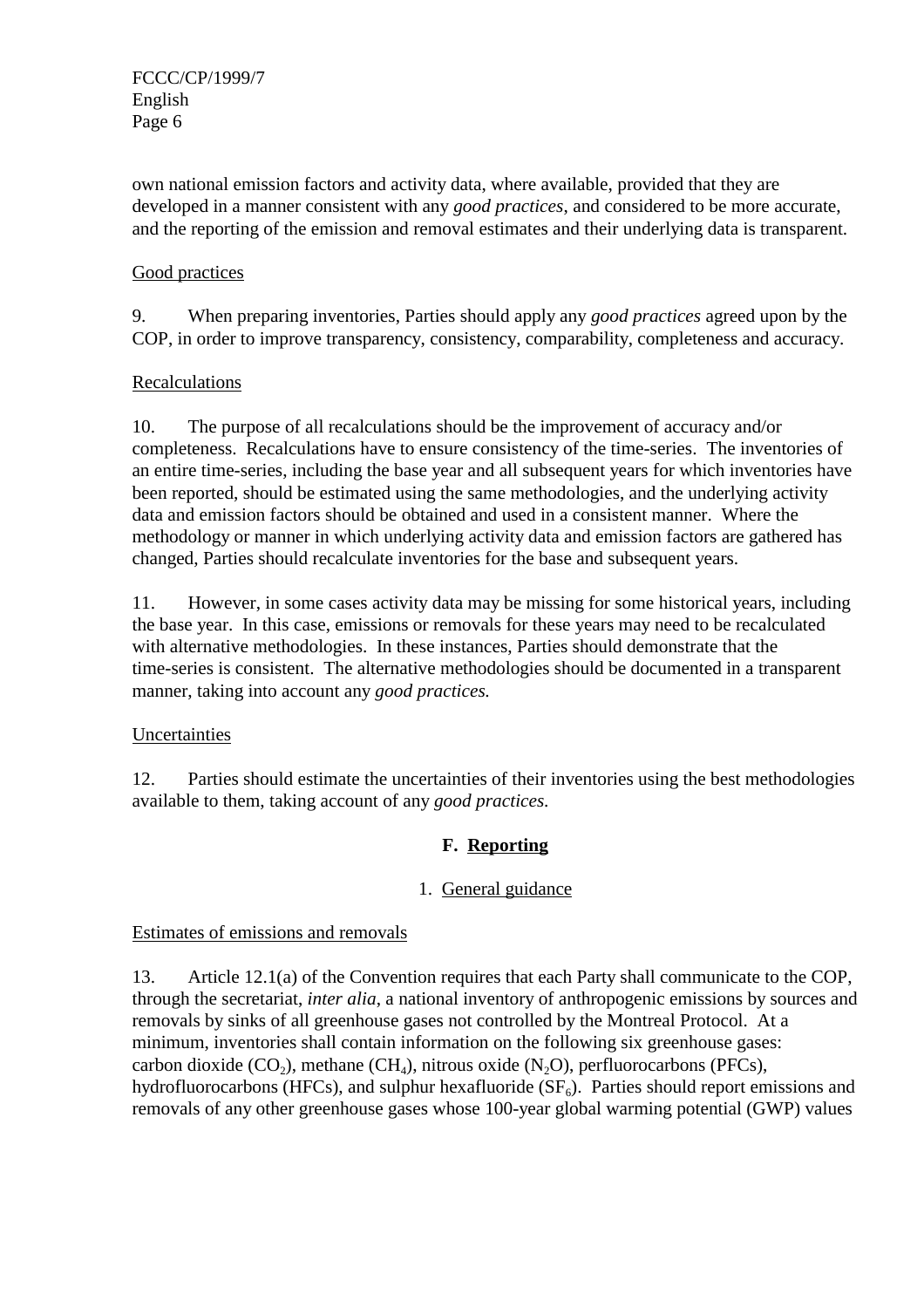have been identified by the IPCC and adopted by the COP. Parties should also provide information on the following indirect greenhouse gases: carbon monoxide (CO), nitrogen oxides  $(N_{\text{av}})$ , and non-methane volatile organic compounds (NMVOCs). Parties are encouraged to provide information on sulphur oxides  $(SO<sub>x</sub>)$ .

14. Greenhouse gas emissions and removals should be presented on a gas-by-gas basis in units of mass with emissions by sources listed separately from removals by sinks, except in cases where it may be technically impossible to separate information on sources and sinks in the areas of land-use, land-use change and forestry. For HFCs and PFCs, emissions should be reported for each relevant chemical in the category on a disaggregated basis except in cases where paragraph 19 applies.

15. In addition, consistent with decision 2/CP.3, Parties should report aggregate emissions and removals of greenhouse gases, expressed in  $CO<sub>2</sub>$  equivalent terms at summary inventory level,<sup>5</sup> using GWP values provided by the IPCC in its Second Assessment Report, referred to below as 1995 IPCC GWP values, based on the effects of greenhouse gases over a 100-year time horizon. A list of these values is given in table 1 at the end of this document. Table 1 will be amended to include any additional greenhouse gases and their 100-year GWP values, once the GWP values have been adopted by the COP.

16. Consistent with decision 2/CP.3, Parties should report actual emissions of HFCs, PFCs and  $SF<sub>6</sub>$ , where data are available, providing disaggregated data by chemical (for example,  $HFC-134a$ ) and source category in units of mass and in  $CO<sub>2</sub>$  equivalents. Parties should make every effort to develop the necessary sources of data for reporting actual emissions. For the source categories where the concept of potential emissions applies, and Parties do not yet have the necessary data to calculate actual emissions, Parties should report disaggregated potential emissions. Parties reporting actual emissions should also report potential emissions for the sources where the concept of potential emissions applies, for reasons of transparency and comparability.

17. Parties are strongly encouraged to also report emissions and removals of greenhouse gases for which 100-year GWP values are available, but not yet adopted by the COP. These emissions and removals should be reported separately from national totals. The GWP value and reference should be indicated.

18. In accordance with the IPCC Guidelines, international aviation and marine bunker fuel emissions, based upon fuel sold to ships or aircraft engaged in international transport, should not be included in national totals, but reported separately. Parties should also report emissions from international aviation and marine bunker fuels as two separate entries in their inventories.

<sup>5</sup> CO<sub>2</sub> equivalent emissions should be provided at a level of disaggregation similar to summary table 7A of the IPCC Guidelines.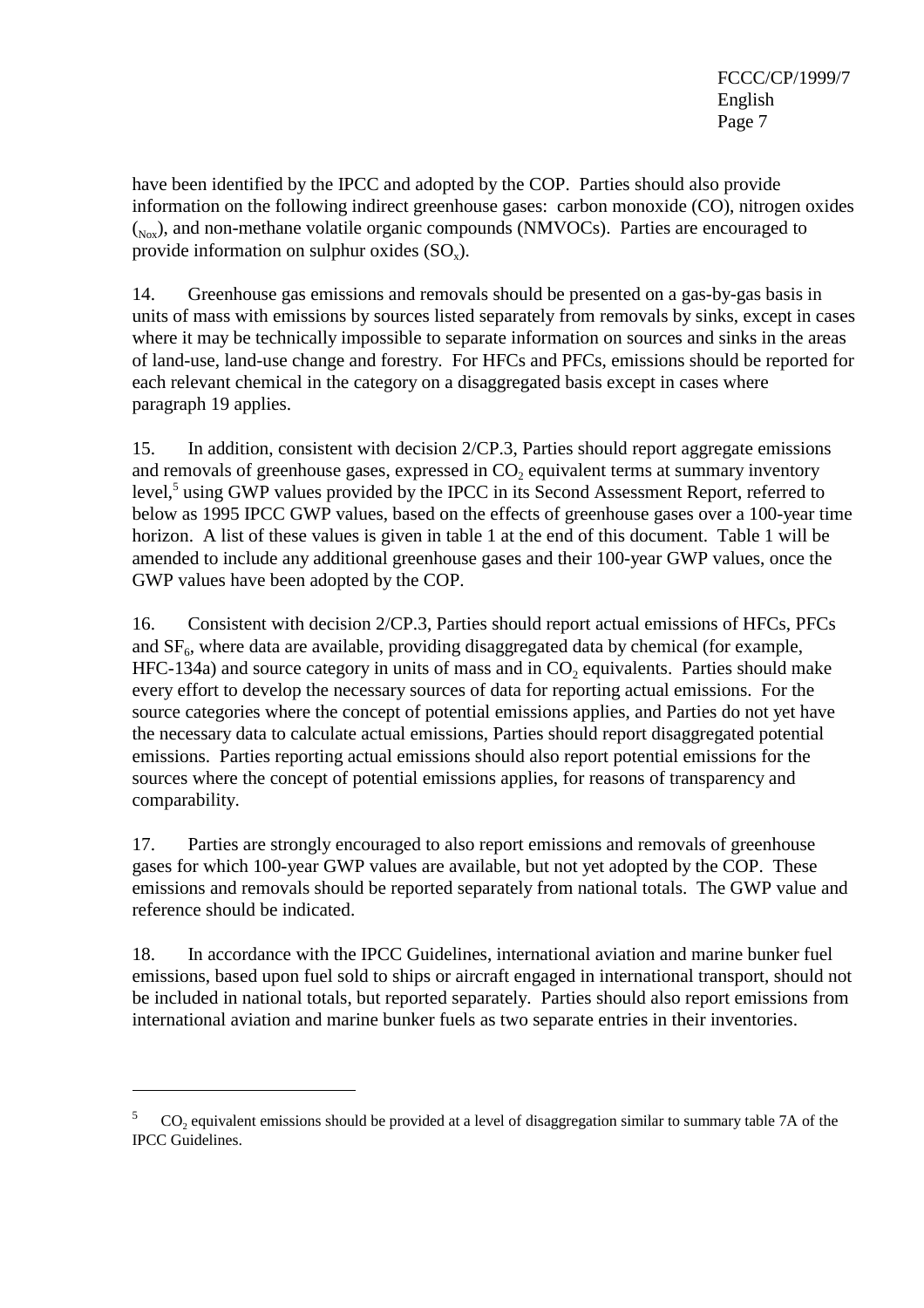19. Emissions and removals should be reported on the most disaggregated level of each source/sink category, taking into account that a minimum level of aggregation may be required to protect confidential business and military information.

# Recalculations

20. Recalculations of previously submitted estimates of emissions and removals as a result of changes in methodologies, changes in the manner in which emission factors and activity data are obtained and used or the inclusion of new sources or sinks, which have existed since the base year but were not previously reported, should be reported for the base year and all subsequent years, up to the year in which the recalculations are made. Recalculations should result in an improvement in the accuracy and completeness of the inventory and ensure the consistency of the time-series. In this regard, Parties should report justifications for these changes. The information on the procedures used for performing the recalculations, changes in the calculation methods, emission factors and activity data used, and inclusion of sources or sinks, should be documented in a transparent manner, indicating the relevant changes in each source or sink category where these changes have taken place.

# Completeness

21. Where methodological or data gaps in inventories exist, information on these gaps should be presented in a transparent manner. Parties should clearly indicate the sources and sinks not considered in their inventories but included in the IPCC Guidelines, and explain the reason for the exclusion. In addition, Parties should use the standard indicators presented below to fill the blanks in all the tables of an inventory. This approach facilitates assessment of the completeness of an inventory. The standard indicators are as follows:

(a) "NO" (not occurring) for emissions by sources and removals by sinks of greenhouse gases that do not occur for a particular gas or source/sink category within a country;

(b) "NE" (not estimated) for existing emissions by sources and removals by sinks of greenhouse gases which have not been estimated. Where "NE" is used in an inventory for emissions or removals of  $CO_2$ ,  $CH_4$ , N<sub>2</sub>O, HFCs, PFCs, or  $SF_6$ , the Party should indicate, using the completeness table of the common reporting format, why emissions could not be estimated;

(c) "NA" (not applicable) for activities in a given source/sink category that do not result in emissions or removals of a specific gas. If categories in the common reporting format for which "NA" is applicable are shaded, they do not need to be filled in;

(d) "IE" (included elsewhere) for emissions by sources and removals by sinks of greenhouse gases estimated but included elsewhere in the inventory instead of the expected source/sink category. Where "IE" is used in an inventory, the Party should indicate, using the completeness table of the common reporting format, where in the inventory the emissions or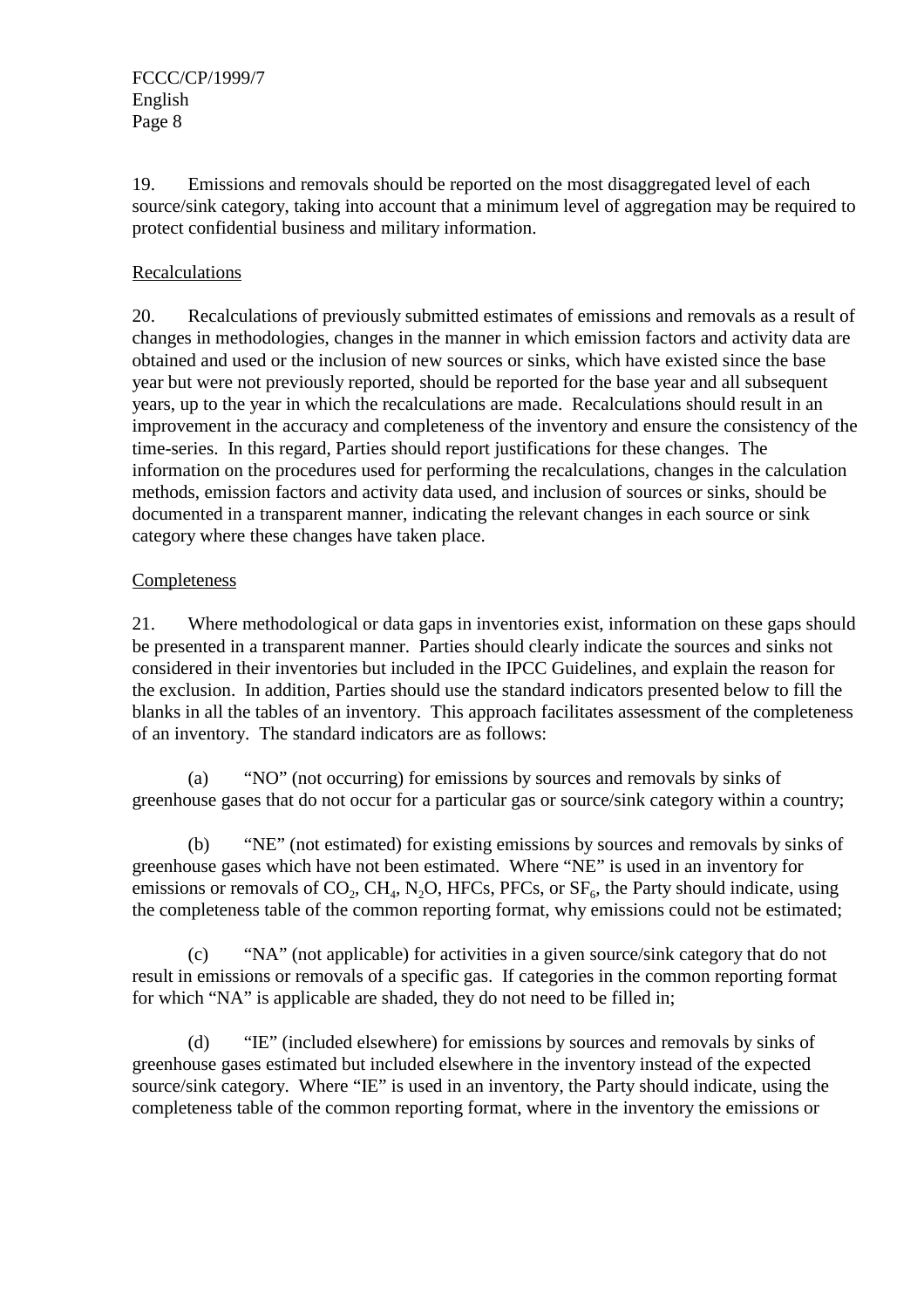removals from the displaced source/sink category have been included and the Party should give the reasons for this inclusion deviating from the expected category;

(e) "C" (confidential) for emissions by sources and removals by sinks of greenhouse gases which could lead to the disclosure of confidential information, given the provisions of paragraph 19 above; and

(f) "0" for emissions by sources and removals by sinks of greenhouse gases which are estimated to be less than one half the unit being used to record the inventory table, and which therefore appear as zero after rounding. The amount should still be included in the national totals and any relevant subtotals.<sup>6,7</sup> In the sectoral background tables of the common reporting format Parties should provide data as detailed as methods allow.

22. If Parties estimate emissions and removals from country-specific sources or sinks, or of gases, which are not part of the IPCC Guidelines, they should explicitly describe what source/sink categories or gases these are, as well as what methodologies, emission factors and activity data have been used for their estimation.

# Verification<sup>8</sup>

23. In accordance with the IPCC Guidelines, and for verification purposes, Parties should compare their national estimates of carbon dioxide emissions from *fuel combustion* with those estimates obtained using the IPCC reference approach, and report on them in annual inventories. Parties are also encouraged to report on any peer review of their inventory conducted nationally.

# Uncertainties<sup>9</sup>

24. When reporting greenhouse gas emission and removal inventory data, the level of uncertainty associated with these data and their underlying assumptions should be indicated. The methodologies used for estimating uncertainties should be reported in a transparent manner. Parties are encouraged to report quantitative information on uncertainties, where this is available.

<sup>6</sup> The level of detail appropriate to very small source/sink categories is under consideration by the IPCC in its work on *good practices* and Parties should use any guidance which is subsequently agreed by the COP.

<sup>7</sup> With this procedure it is possible that sums of all sectoral tables will differ slightly from sums of summary tables because of rounding effects.

<sup>8</sup> The SBSTA may wish to consider this issue when more data are available or on completion of the development of guidance on *good practices* by the IPCC and, as appropriate, expand this section in any subsequent revisions to these guidelines.

<sup>9</sup> More rigorous requirements for reporting uncertainties may be adopted by the COP once the ongoing work of the IPCC on this matter is completed.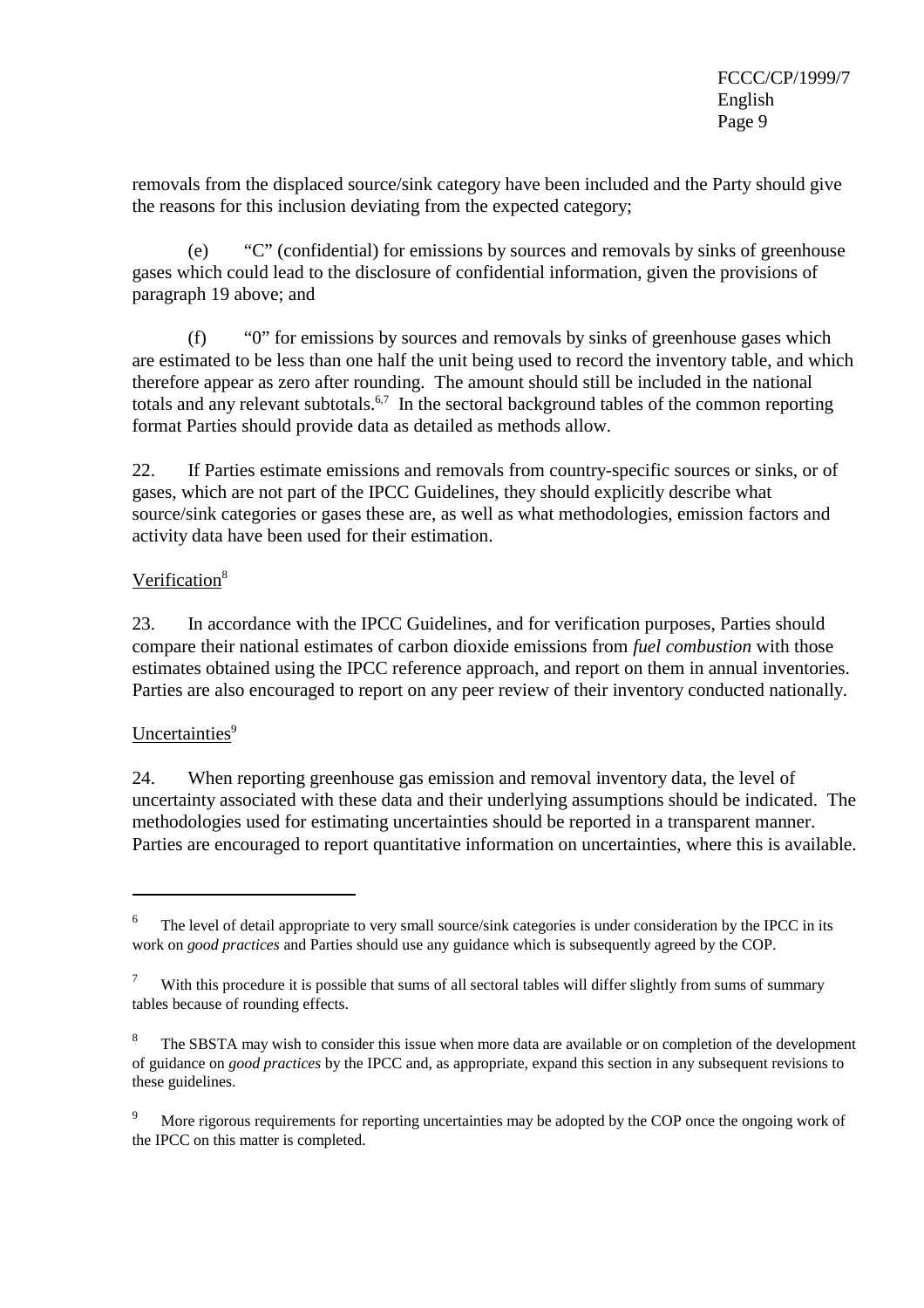FCCC/CP/1999/7 English Page 10

### Adjustments

25. Inventories are to be reported without adjustments related, for example, to climate variations or trade patterns of electricity. If Parties, in addition, carry out such adjustments to inventory data, they should be reported separately and in a transparent manner, with clear indications of the method followed.

26. Adjustments are regarded as important information in relation to the monitoring of emission and removal trends and the performance of national policies and measures. Individual Parties may choose whether adjustments are applied, in addition to reporting unadjusted inventory data, and if so, indicate which methods are chosen. Parties are further encouraged to share with others their experience with the application of adjustments.

2. Common reporting format

27. Parties shall submit annually to the Conference of the Parties, through the secretariat, the information required under the common reporting format as contained in the annex to these guidelines. This information shall be submitted on an annual basis for the last but one year prior to the year of submission, in accordance with paragraph 5. It should be formally submitted in both electronic form and hard copy. The common reporting format is part of the national inventory report referred to in section 3 below.

28. The common reporting format is a standardized format for reporting estimates of greenhouse gas emissions and removals and other relevant information. It will be provided to Parties by the secretariat and will also be available on the UNFCCC web site. The common reporting format allows for the improved handling of electronic submissions and facilitates the processing of inventory information and the preparation of useful technical analysis and synthesis documentation.

29. The common reporting format consists of:

(a) Summary and sectoral tables;

(b) Sectoral background data tables for reporting of aggregate emission factors and activity data;

(c) The IPCC worksheet 1-1 containing estimates of  $CO<sub>2</sub>$  emissions from fuel combustion using the IPCC reference approach and a table for comparing estimates under this reference approach with national estimates, as well as providing explanations of any significant differences;

(d) Tables for reporting, *inter alia*, aggregate CO<sub>2</sub> equivalent emissions and removals, recalculations, completeness of the inventory, uncertainty, feedstocks and non-energy use of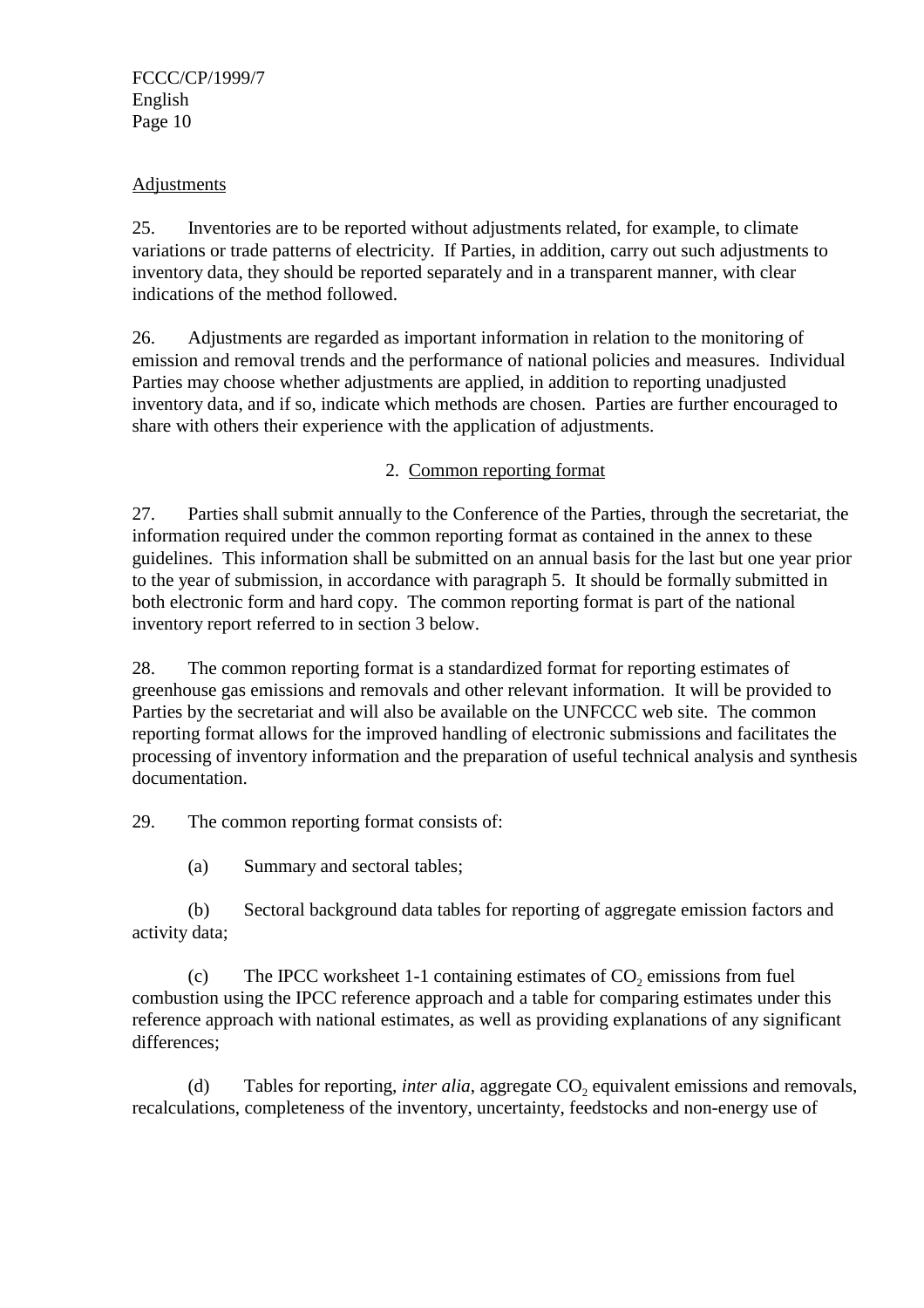FCCC/CP/1999/7 English Page 11

fuels, international bunkers and multilateral operations, emission trends, and a check-list of the main inventory information requested by these UNFCCC reporting guidelines on annual inventories.

30. The common reporting format follows the source/sink category split of the IPCC sectoral tables. It provides a minimum set of information on methods, aggregate emission factors, and activity data, as well as relevant assumptions that underlie the estimates given in the sectoral tables.

31. The information provided by the common reporting format is aimed at enhancing the comparability and transparency of inventories by facilitating, *inter alia*, activity data and aggregate emission factor cross-comparisons among Parties, and easy identification of possible mistakes, misunderstandings and omissions in the inventories.

# 3. National inventory report

32. Parties shall submit to the Conference of the Parties, through the secretariat, a national inventory report containing detailed and complete information on their inventories for all years from the base year to the year of the current annual inventory submission, in order to ensure the transparency of the inventory.

33. The national inventory report shall be submitted annually in its entirety to the Conference of the Parties, through the secretariat, in accordance with relevant decisions of the COP, either as a printed document or electronically and should be updated annually to reflect changes. It should include:

(a) The annual inventory information, submitted in accordance with paragraph 27, for all years from the base year<sup>10</sup> to the year of the current annual inventory submission;

(b) Calculation sheets<sup>11</sup> or equivalent database information on detailed inventory calculations in each sector, for all years from the base year to the year of the current annual inventory submission, containing, *inter alia*, disaggregated national emission factors and activity data underlying the estimates;

<sup>&</sup>lt;sup>10</sup> According to the provisions of Article 4.6 of the Convention and decisions 9/CP.2 and 11/CP.4, some Parties with economies in transition are allowed to use base years other than 1990, as mentioned in paragraph 7 above.

<sup>&</sup>lt;sup>11</sup> Calculation sheets or equivalent database information according to the IPCC Guidelines, CORINAIR or national methods.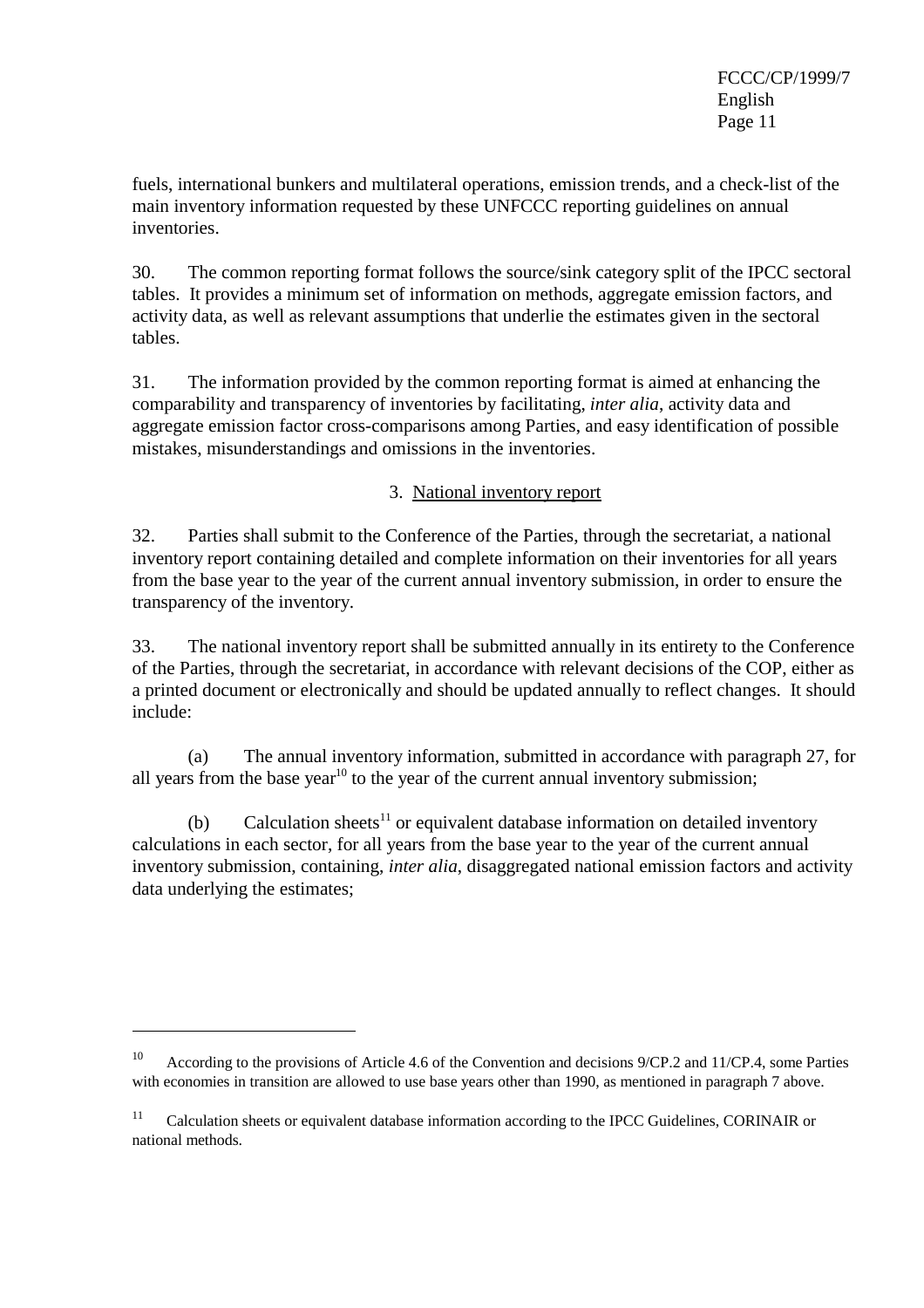(c) A description of the specific methodologies and assumptions used in each sector, including an indication of the level of complexity (IPCC tiers) applied and a description of any national methodology used by the Party, as well as information on anticipated future improvements in methodologies;

(d) References or sources of information related to methodologies, emission factors and activity data, as well as the rationale for their selection;

(e) Information on assumptions and conventions underlying the emission and removal estimates, as well as the rationale for their selection;

- (f) Specific information on feedstocks and bunkers:
	- (i) With regard to possible double counting or non-counting of emissions, Parties should indicate whether feedstocks have been accounted for in the inventory, and if so, how they have been accounted for;
	- (ii) Regarding the reporting of emissions from bunker fuels, Parties should explain how they distinguish between domestic marine and aviation emissions, which are to be included in national totals, and international bunker emissions;

(g) Information on any recalculations related to previously submitted inventory data, as requested in paragraph 20 above;

(h) Information on uncertainties, as requested in paragraph 24 above;

(i) Information on quality assurance/quality control (QA/QC) procedures implemented.

(j) A separate section clearly identifying changes with respect to the previous years, including the changes in methodologies, sources of information and assumptions, as well as changes in response to the review process;

34. Parties shall publish their national inventory report. Parties may fulfil that obligation by keeping the national inventory report in its entirety on their national web sites.

# **G. Record keeping**

35. Parties should gather and archive all relevant inventory information for each year, including all disaggregated emission factors, activity data and documentation about how these factors and data have been generated and aggregated for the reporting of the inventory. This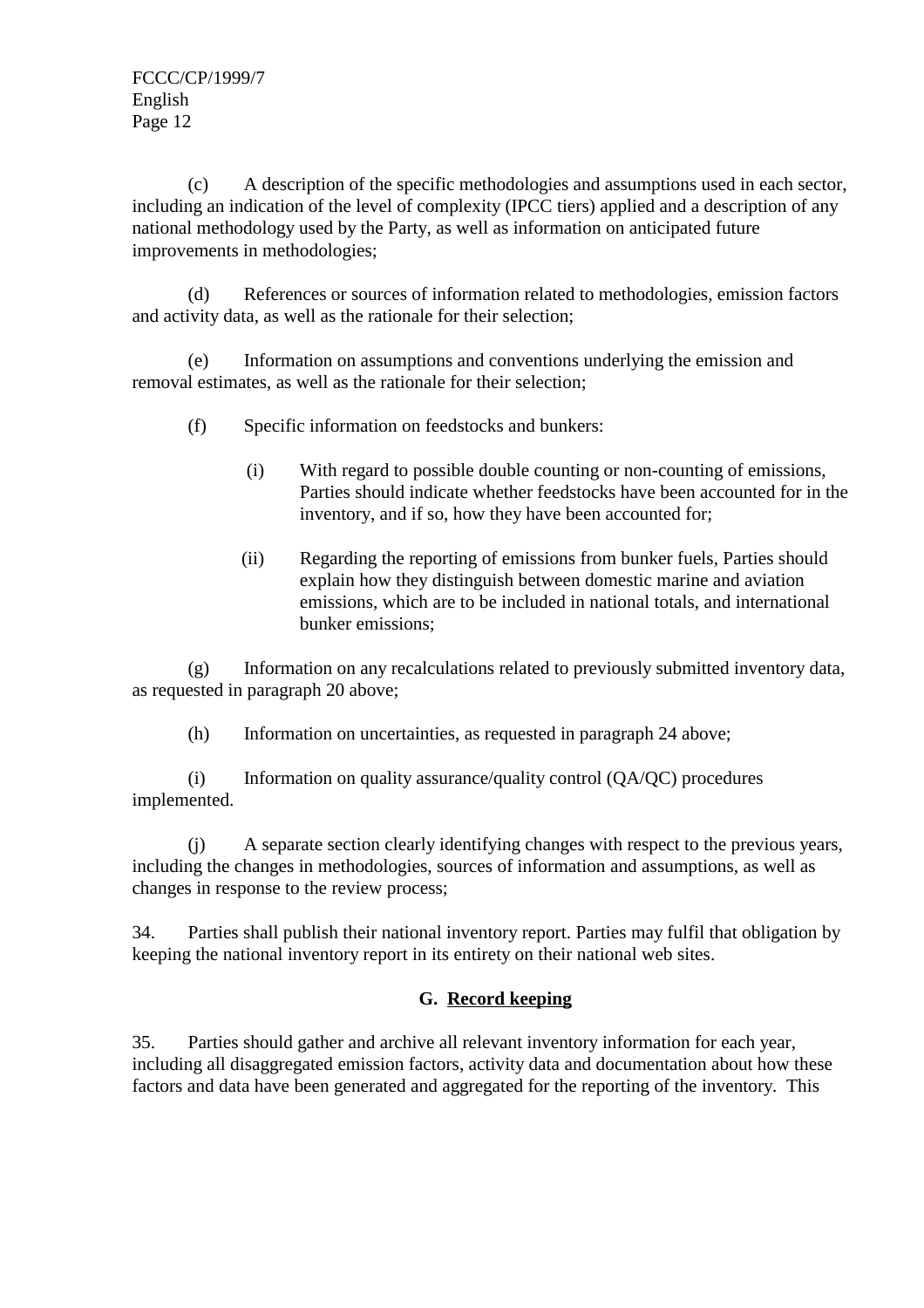information should allow the reconstruction of the inventory, *inter alia*, by the expert review teams. Inventory information should be archived from the base year, including the corresponding data on recalculations applied. The paper trail should enable estimates of emissions and removals to be traced back to the original disaggregated emission factors and activity data. This information should also facilitate the timely process of clarifying inventory data when the secretariat prepares annual compilations of inventories or assesses methodological issues. Parties are encouraged to collect and gather the information in a single national inventory facility or to, at least, keep the number of facilities to a minimum.

### **H. Updating of the guidelines**

36. These guidelines for national communications shall be reviewed and revised, as appropriate, in accordance with decisions of the Conference of the Parties on this matter.

# **I. Language**

37. The national inventory report shall be submitted in one of the official languages of the United Nations. Annex I Parties are also encouraged to submit, where relevant, a translation of the national inventory report into English.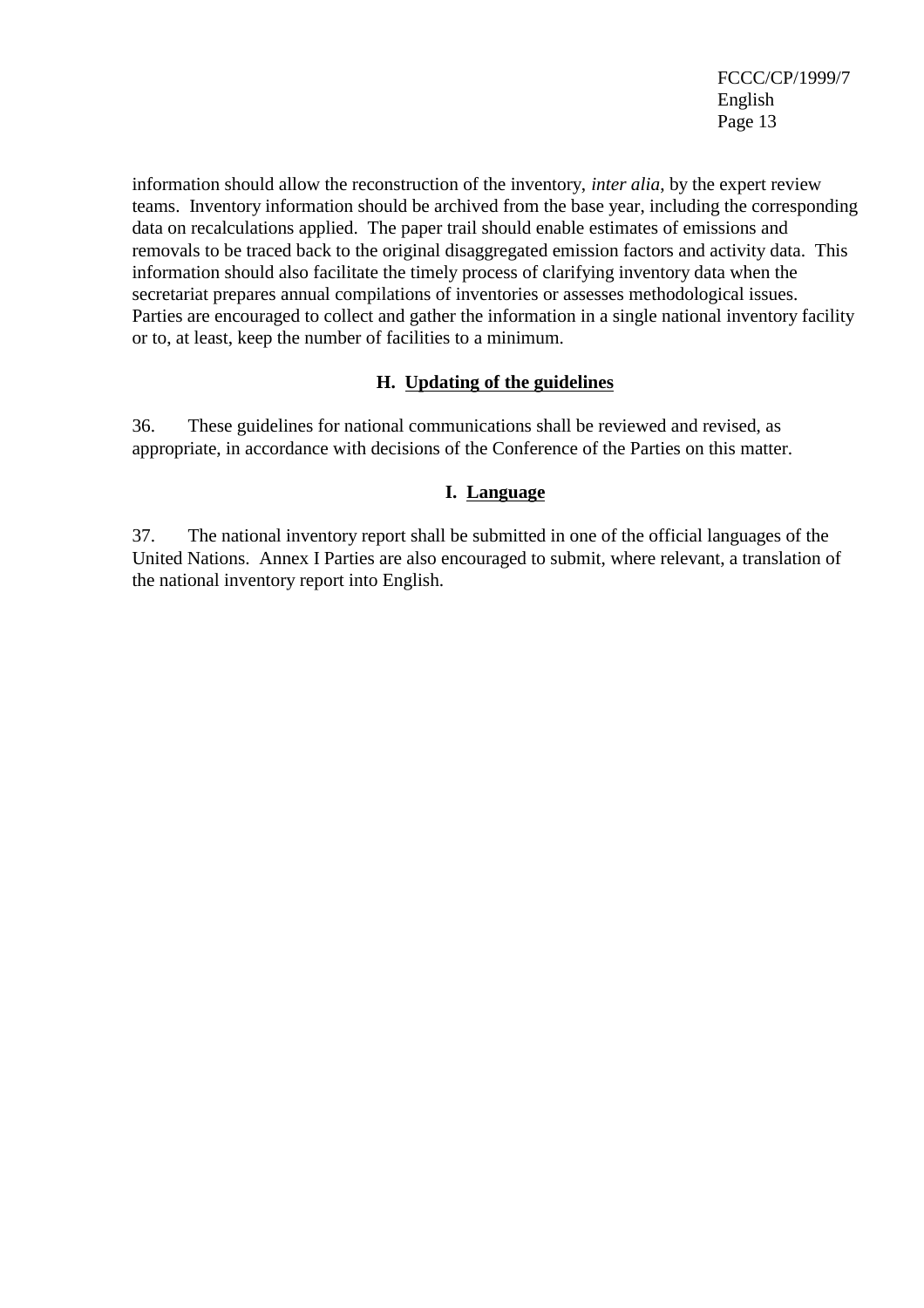| <b>Greenhouse</b> gas     | <b>Chemical formula</b>                          | <b>1995 IPCC GWP</b> |
|---------------------------|--------------------------------------------------|----------------------|
| Carbon dioxide            | CO <sub>2</sub>                                  | $\mathbf{1}$         |
| Methane                   | CH <sub>4</sub>                                  | 21                   |
| Nitrous oxide             | $N_2O$                                           | 310                  |
| Hydrofluorocarbons (HFCs) |                                                  |                      |
| $HFC-23$                  | CHF <sub>3</sub>                                 | 11700                |
| <b>HFC-32</b>             | $CH_2F_2$                                        | 650                  |
| $HFC-41$                  | $CH_3F$                                          | 150                  |
| HFC-43-10mee              | $C_5H_2F_{10}$                                   | 1 300                |
| <b>HFC-125</b>            | $C_2HF_5$                                        | 2800                 |
| <b>HFC-134</b>            | $C_2H_2F_4$ (CHF <sub>2</sub> CHF <sub>2</sub> ) | 1 000                |
| <b>HFC-134a</b>           | $C_2H_2F_4$ (CH <sub>2</sub> FCF <sub>3</sub> )  | 1 300                |
| <b>HFC-152a</b>           | $C_2H_4F_2$ (CH <sub>3</sub> CHF <sub>2</sub> )  | 140                  |
| <b>HFC-143</b>            | $C_2H_3F_3$ (CHF <sub>2</sub> CH <sub>2</sub> F) | 300                  |
| HFC-143a                  | $C_2H_3F_3(CF_3CH_3)$                            | 3 800                |
| HFC-227ea                 | $C_3HF_7$                                        | 2 900                |
| HFC-236fa                 | $C_3H_2F_6$                                      | 6 300                |
| HFC-245ca                 | $C_3H_3F_5$                                      | 560                  |
| Perfluorocarbons          |                                                  |                      |
| Perfluoromethane          | $CF_4$                                           | 6 500                |
| Perfluoroethane           | $C_2F_6$                                         | 9 200                |
| Perfluoropropane          | $C_3F_8$                                         | 7 000                |
| Perfluorobutane           | $C_4F_{10}$                                      | 7 000                |
| Perfluorocyclobutane      | $c$ - $C_4F_8$                                   | 8700                 |
| Perfluoropentane          | $C_5F_{12}$                                      | 7500                 |
| Perfluorohexane           | $C_6F_{14}$                                      | 7 400                |
| Sulphur hexafluoride      | SF <sub>6</sub>                                  | 23 900               |

# **Table 1: 1995 IPCC global warming potential (GWP) values**<sup>12</sup> **based on the effects of greenhouse gases over a 100-year time horizon**

<sup>12</sup> As provided by the IPCC in its Second Assessment Report.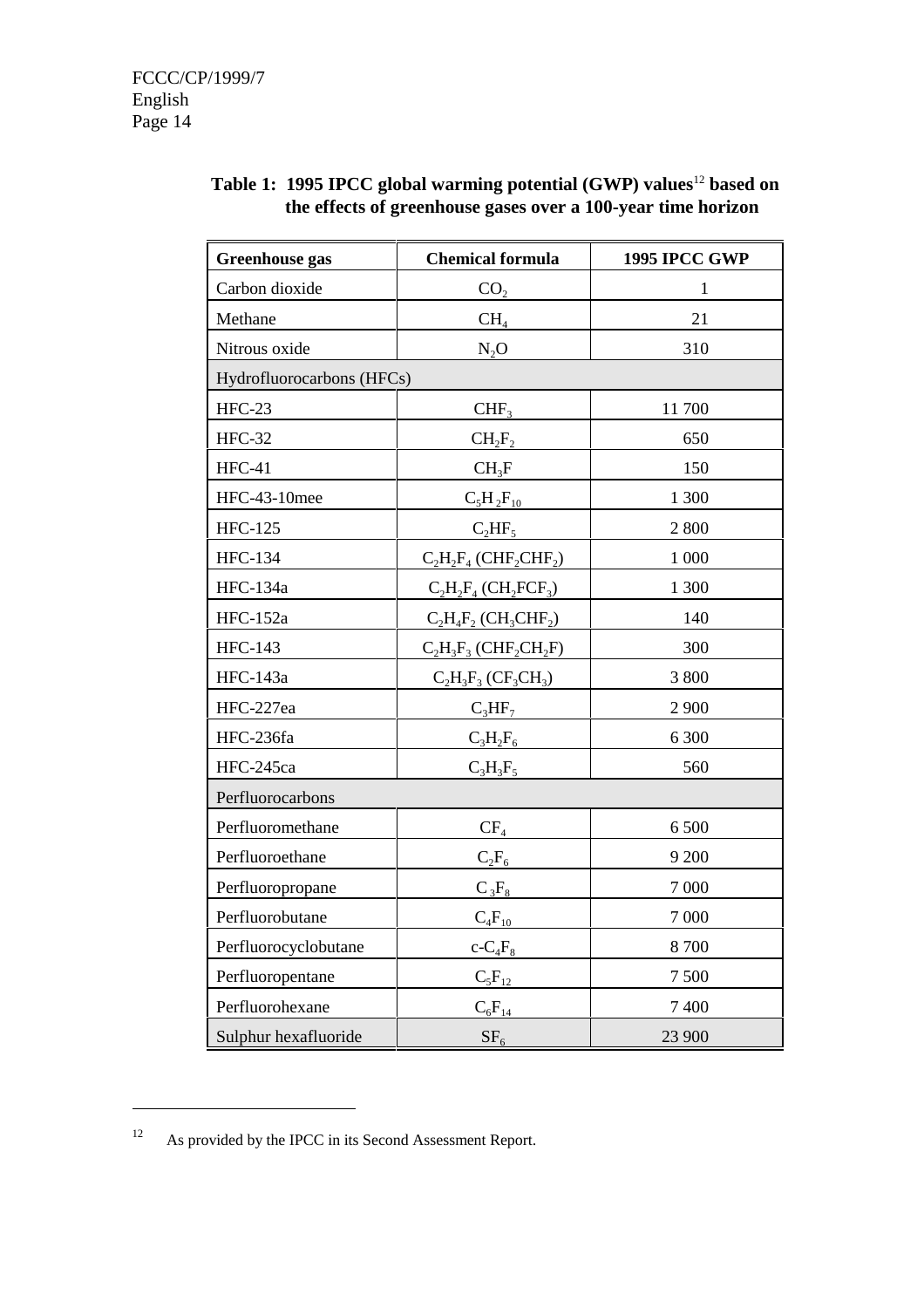FCCC/CP/1999/7 English Page 15

### **Annex to the UNFCCC reporting guidelines on annual inventories:**

### **COMMON REPORTING FORMAT**

### **Notes on the common reporting format**

1. This common reporting format consists of summary, reporting and overview tables from the Revised 1996 IPCC Guidelines for National Greenhouse Gas Inventories (IPCC Guidelines), plus newly developed sectoral background tables. Users of IPCC software and of the software for converting from CORINAIR to IPCC formats should be aware that a few small additions have been made to the tables taken from the IPCC Guidelines.

2. Some sectoral background tables call for the calculation of *implied emission factors*. These are top-down ratios between the Party's emissions estimate and aggregate activity data. The implied emission factors are intended solely for purposes of comparison. They will not necessarily be the emission factors actually used in the original emissions estimate, unless of course this was a simple multiplication based on the same aggregate activity data used to calculate the implied emission factor.

3. Consistent with the IPCC Guidelines, memo items, such as emissions estimates from international marine and aviation bunker fuels, should be reported in the appropriate tables, but not included in national totals.

4. Parties should use the documentation boxes provided at the foot of the sectoral background tables to improve clarity.

5. Parties should complete all cells calling for emissions or removals estimates, activity data or emission factors. The following standard indicators should be used where data are not entered.

(a) "NO" (not occurring) for emissions by sources and removals by sinks of greenhouse gases that do not occur for a particular gas or source/sink category within a country;

(b) "NE" (not estimated) for existing emissions by sources and removals by sinks of greenhouse gases which have not been estimated. Where "NE" is used in an inventory for emissions or removals of  $CO_2$ ,  $CH_4$ , N<sub>2</sub>O, HFCs, PFCs, or  $SF_6$ , the Party should indicate, using the completeness table 9, why emissions could not be estimated;

(c) "NA" (not applicable) for activities in a given source/sink category that do not result in emissions or removals of a specific gas. If categories in the common reporting format for which "NA" is applicable are shaded, they do not need to be filled in;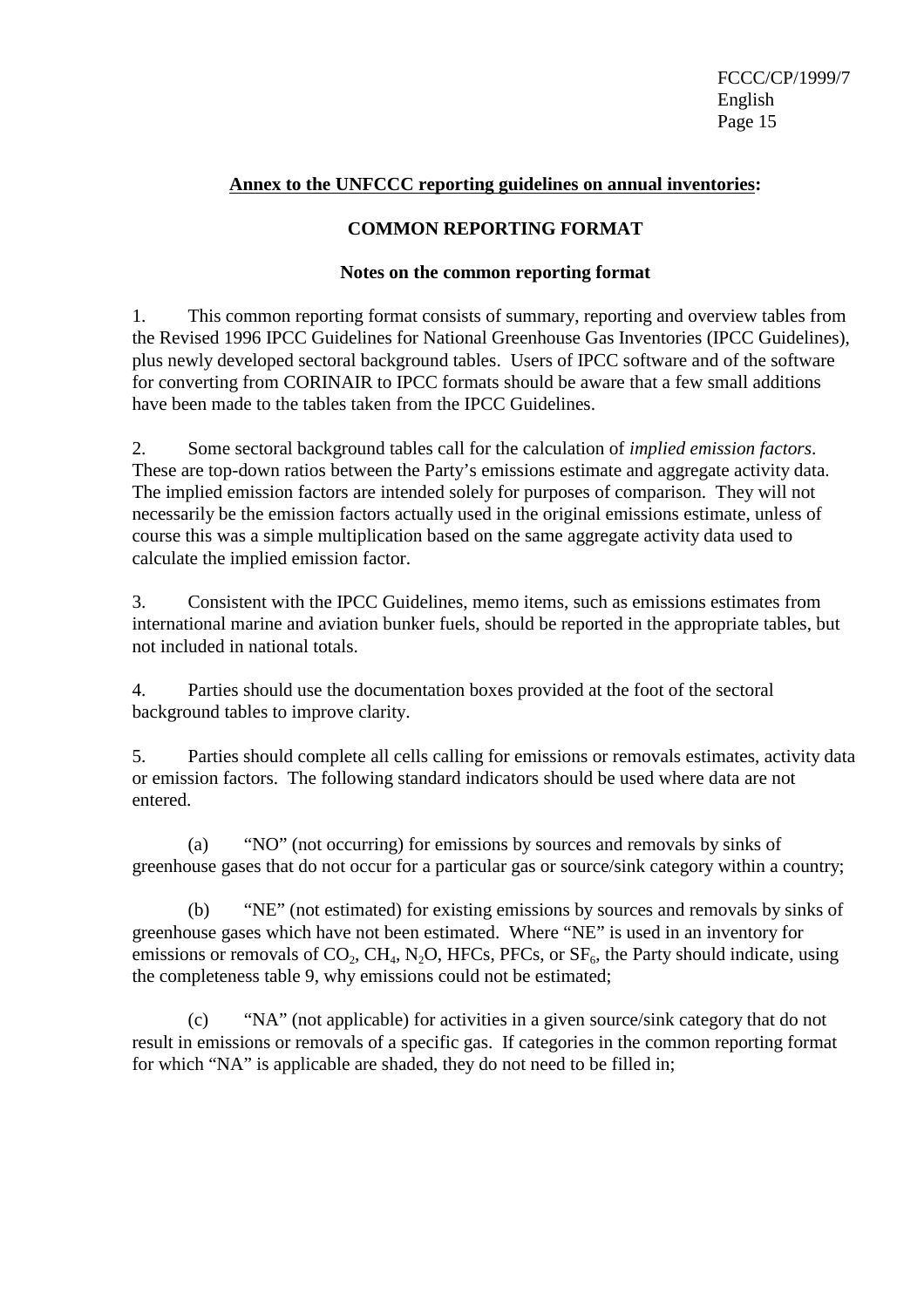(d) "IE" (included elsewhere) for emissions by sources and removals by sinks of greenhouse gases estimated but included elsewhere in the inventory instead of the expected source/sink category. Where "IE" is used in an inventory, the Party should indicate using the completeness table 9, where in the inventory the emissions or removals from the displaced source/sink category have been included and the Party should give the reasons for this inclusion deviating from the expected category;

(e) "C" (confidential) for emissions by sources and removals by sinks of greenhouse gases which could lead to the disclosure of confidential information, given the provisions of paragraph 19 of the UNFCCC reporting guidelines on annual inventories;

(f) "0" for emissions by sources and removals by sinks of greenhouse gases which are estimated to be less than one half the unit being used to record the inventory table, and which would therefore appear as zero after rounding. The amount should still be included in the relevant subtotals. In the sectoral background tables, Parties should provide data as detailed as methods allow.

6. Parties should complete the date in the additional information boxes. Where the information called for is inappropriate because of the methodological tier used by the Party, the corresponding cells should be completed using the indicator "NA".

7. Table 5 (the land-use change and forestry sectoral report) should be completed by Parties. The corresponding sectoral background tables 5 A-D follow the IPCC Guidelines and should be completed by Parties that use IPCC default methods. The species and ecosystem types given in the background tables are examples and may be changed by Parties to better describe national circumstances. Parties which do not use the sectoral background tables 5 A-D should complete alternative formats, when they are available.

8. Neither the order nor the notation of columns, rows or cells should be changed in the tables because this will complicate data compilation. Any additions to the existing disaggregation of source and sink categories should be made using the spare rows and columns provided. Additional changes that are made should be clearly indicated both by using a red font and by underlining the information contained in changed cells.

9. Where recalculations of previously submitted data are necessary for the reasons set out in paragraphs 10 and 11 of the UNFCCC reporting guidelines on annual inventories, Parties should complete recalculation table 8a for every year from the base year, and table 8b. Parties should also complete the other tables of the common reporting format for the base year which have changed due to the recalculations.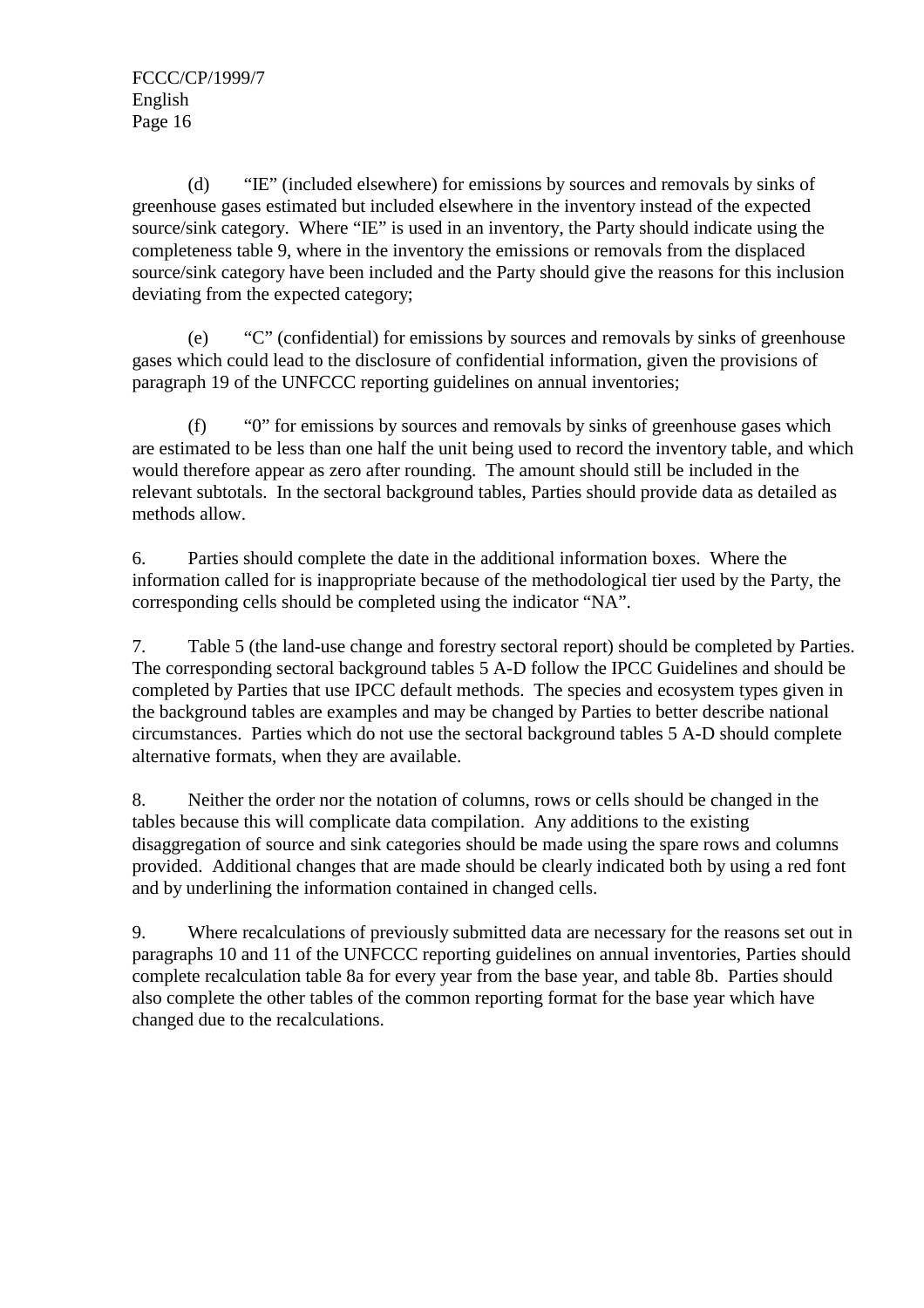# **LIST OF TABLES**

# **Summary tables**

#### Page

| Summary 1.A | Summary report for national greenhouse gas inventories       |           |
|-------------|--------------------------------------------------------------|-----------|
|             |                                                              | $19 - 21$ |
| Summary 1.B | Short summary report for national greenhouse gas inventories |           |
|             |                                                              | 22        |
| Summary 2   |                                                              | 23        |
| Summary 3   | Summary report for methods and emission factors used         | $24 - 25$ |

### **Energy**

| Table 1        |                                                                      | $26 - 27$ |
|----------------|----------------------------------------------------------------------|-----------|
|                | Sectoral background data for energy                                  |           |
| Table $1.A(a)$ | Fuel combustion activities (Sectoral approach)                       | $28 - 31$ |
| Table $1.A(b)$ | CO <sub>2</sub> from fuel combustion activities - Reference approach |           |
|                |                                                                      | 32        |
| Table $1.A(c)$ | Comparison of $CO_2$ emissions from fuel combustion                  | 33        |
| Table $1.A(d)$ |                                                                      | 34        |
| Table 1.B.1    |                                                                      | 35        |
| Table 1.B.2    |                                                                      | 36        |
| Table 1.C      | International bunkers and multilateral operations                    | 37        |

# **Industrial processes**

| Table $2(I)$      |                                                          | $38 - 39$ |
|-------------------|----------------------------------------------------------|-----------|
|                   | Sectoral background data for industrial processes        |           |
| Table $2(I).A-G$  |                                                          | $40 - 41$ |
| Table $2(II)$     | Sectoral report for industrial processes -               |           |
|                   |                                                          | $42 - 43$ |
|                   | Sectoral background data tables for industrial processes |           |
| Table $2(II).C,E$ | Metal production; Production of halocarbons and $SF_6$   | 44        |
| Table $2(II)$ . F |                                                          | $45 - 46$ |

# **Solvent and other product use**

| Table 3     | Sectoral report for solvent and other product use          | 47 |
|-------------|------------------------------------------------------------|----|
| Table 3.A-D | Sectoral background data for solvent and other product use | 48 |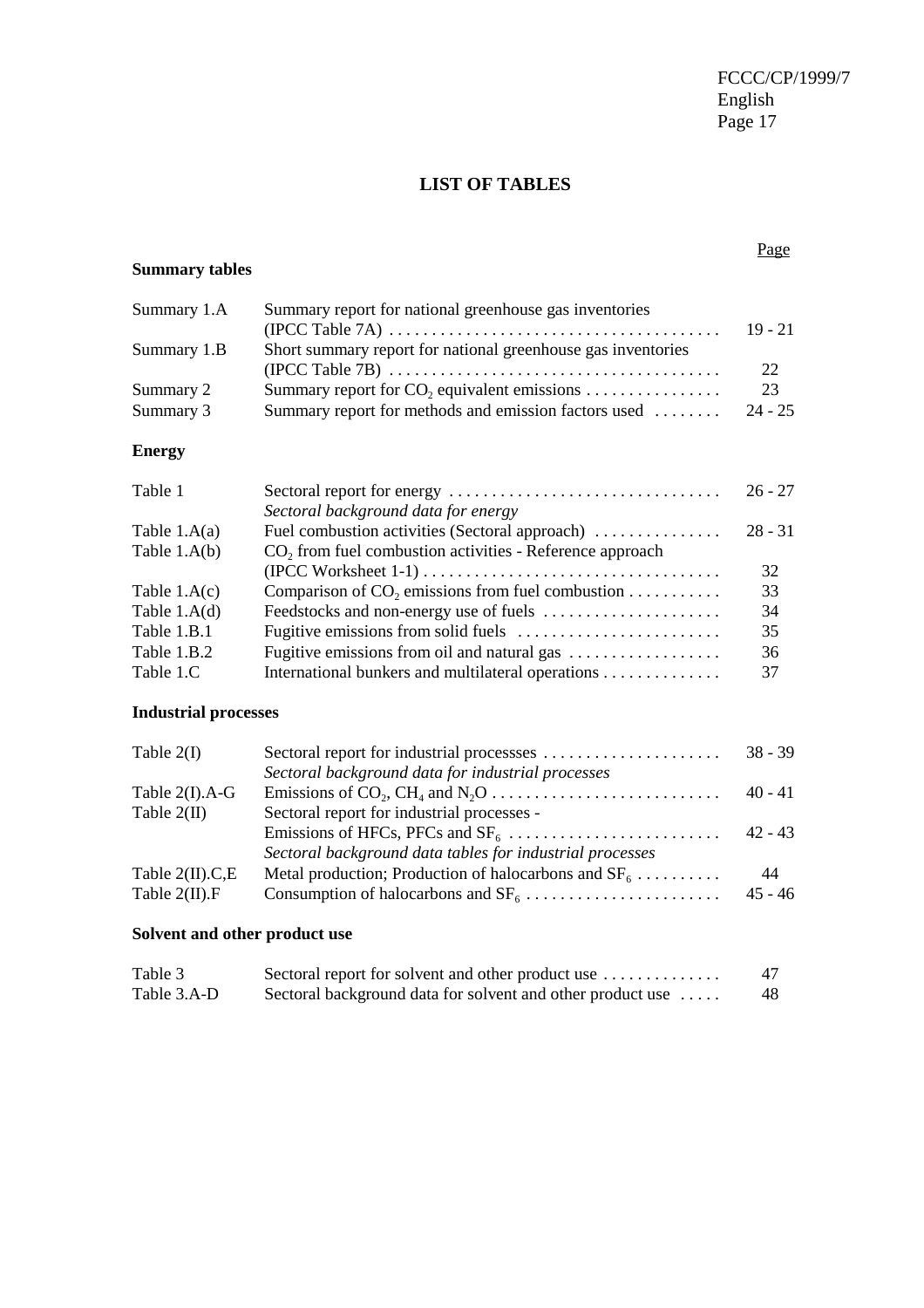FCCC/CP/1999/7 English Page 18

#### **Agriculture**

| Table 4         |                                                                                                 | 49 - 50 |
|-----------------|-------------------------------------------------------------------------------------------------|---------|
|                 | Sectoral background data for agriculture                                                        |         |
| Table 4.A       |                                                                                                 | 51      |
| Table $4.B.(a)$ | $CH4$ emissions from manure management $\dots\dots\dots\dots\dots\dots$                         | 52      |
| Table $4.B.(b)$ |                                                                                                 | 53      |
| Table 4.C       | Rice cultivation $\ldots \ldots \ldots \ldots \ldots \ldots \ldots \ldots \ldots \ldots \ldots$ | 54      |
| Table 4.D       |                                                                                                 | 55      |
| Table 4.E       |                                                                                                 | 56      |
| Table 4.F       |                                                                                                 | 57      |

#### **Land-use change and forestry**

| Table 5   | Sectoral report for land-use change and forestry          | 58 |
|-----------|-----------------------------------------------------------|----|
|           | Sectoral background data for land-use change and forestry |    |
| Table 5.A | Changes in forest and other woody biomass stocks          | 59 |
| Table 5.B |                                                           | 60 |
| Table 5.C |                                                           | 61 |
| Table 5.D |                                                           | 62 |
|           |                                                           |    |

### **Waste**

| Table 6   |                                    | 63 |
|-----------|------------------------------------|----|
|           | Sectoral background data for waste |    |
| Table 6.A |                                    | 64 |
| Table 6.C |                                    | 64 |
| Table 6.B |                                    | 65 |

#### **Other tables**

| Table 7      | Overview table for national greenhouse gas inventories | 66 - 68   |
|--------------|--------------------------------------------------------|-----------|
| Table $8(a)$ |                                                        | $69 - 70$ |
| Table $8(b)$ |                                                        |           |
| Table 9      |                                                        | 72 - 73   |
| Table 10     |                                                        | 74 - 78   |
| Table 11     |                                                        | 79        |

#### **Explanatory note:**

In order to avoid changes to the layout of the complex tables of the common reporting format, the tables have not been translated. The common reporting format is a standardized format to be used by Annex I Parties for reporting, electronically, estimates of greenhouse gas emissions and removals and any other relevant information.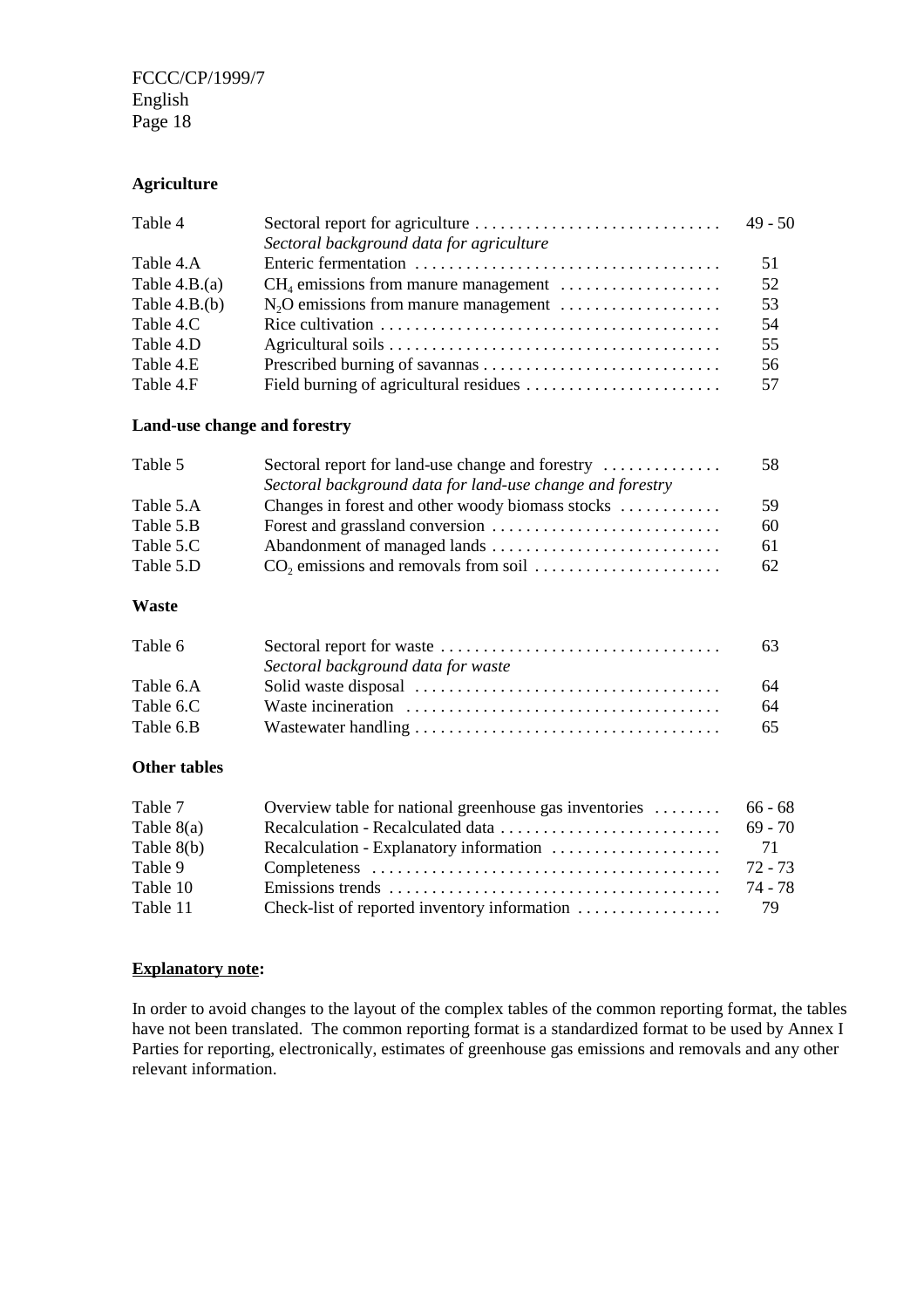# Year : **SUMMARY 1.A SUMMARY REPORT FOR NATIONAL GREENHOUSE GAS INVENTORIES (IPCC TABLE 7A)**

#### **(Sheet 1 of 3)**

| <b>GREENHOUSE GAS SOURCE AND SINK</b>        |                                              | CO <sub>2</sub> | CO <sub>2</sub> | CH <sub>4</sub> | $N_2O$ |   | $HFCs^{(1)}$ |                         | $PFCs^{(1)}$ |   | SF <sub>6</sub> | NO <sub>x</sub> | CO   | <b>NMVOC</b> | SO <sub>2</sub> |
|----------------------------------------------|----------------------------------------------|-----------------|-----------------|-----------------|--------|---|--------------|-------------------------|--------------|---|-----------------|-----------------|------|--------------|-----------------|
| <b>CATEGORIES</b>                            |                                              | emissions       | removals        |                 |        | P | А            | P                       | А            | P | А               |                 |      |              |                 |
|                                              |                                              |                 |                 | (Gg)            |        |   |              | $CO2$ equivalent $(Gg)$ |              |   |                 |                 | (Gg) |              |                 |
| <b>Total National Emissions and Removals</b> |                                              |                 |                 |                 |        |   |              |                         |              |   |                 |                 |      |              |                 |
| 1. Energy                                    |                                              |                 |                 |                 |        |   |              |                         |              |   |                 |                 |      |              |                 |
| A. Fuel Combustion                           | Reference Approach <sup>(2)</sup>            |                 |                 |                 |        |   |              |                         |              |   |                 |                 |      |              |                 |
|                                              | Sectoral Approach <sup>(2)</sup>             |                 |                 |                 |        |   |              |                         |              |   |                 |                 |      |              |                 |
| 1. Energy Industries                         |                                              |                 |                 |                 |        |   |              |                         |              |   |                 |                 |      |              |                 |
|                                              | 2. Manufacturing Industries and Construction |                 |                 |                 |        |   |              |                         |              |   |                 |                 |      |              |                 |
| 3. Transport                                 |                                              |                 |                 |                 |        |   |              |                         |              |   |                 |                 |      |              |                 |
| 4. Other Sectors                             |                                              |                 |                 |                 |        |   |              |                         |              |   |                 |                 |      |              |                 |
| 5. Other                                     |                                              |                 |                 |                 |        |   |              |                         |              |   |                 |                 |      |              |                 |
| B. Fugitive Emissions from Fuels             |                                              |                 |                 |                 |        |   |              |                         |              |   |                 |                 |      |              |                 |
| 1. Solid Fuels                               |                                              |                 |                 |                 |        |   |              |                         |              |   |                 |                 |      |              |                 |
| 2. Oil and Natural Gas                       |                                              |                 |                 |                 |        |   |              |                         |              |   |                 |                 |      |              |                 |
| <b>Industrial Processes</b><br>2.            |                                              |                 |                 |                 |        |   |              |                         |              |   |                 |                 |      |              |                 |
| A. Mineral Products                          |                                              |                 |                 |                 |        |   |              |                         |              |   |                 |                 |      |              |                 |
| <b>B.</b> Chemical Industry                  |                                              |                 |                 |                 |        |   |              |                         |              |   |                 |                 |      |              |                 |
| C. Metal Production                          |                                              |                 |                 |                 |        |   |              |                         |              |   |                 |                 |      |              |                 |
| D. Other Production $\overline{^{(3)}}$      |                                              |                 |                 |                 |        |   |              |                         |              |   |                 |                 |      |              |                 |
| E. Production of Halocarbons and $SF6$       |                                              |                 |                 |                 |        |   |              |                         |              |   |                 |                 |      |              |                 |
| F. Consumption of Halocarbons and $SF6$      |                                              |                 |                 |                 |        |   |              |                         |              |   |                 |                 |      |              |                 |
| G. Other                                     |                                              |                 |                 |                 |        |   |              |                         |              |   |                 |                 |      |              |                 |

P = Potential emissions based on Tier 1 approach of the IPCC Guidelines. A = Actual emissions based on Tier 2 approach of the IPCC Guidelines.

<sup>(1)</sup> The emissions of HFCs and PFCs are to be expressed as  $CO_2$  equivalent emissions. Data on disaggregated emissions of HFCs and PFCs are to be provided in Table 2(II) of this common reporting format.

<sup>(2)</sup> For verification purposes, countries are asked to report the results of their calculations using the Reference approach and to explain any differences with the Sectoral approach. Where possible, the calculations usin approach should be used for estimating national totals. Do not include the results of both the Reference approach and the Sectoral approach in national totals.

(3) Other Production includes Pulp and Paper and Food and Drink Production.

Note: The numbering of footnotes to all tables containing more than one sheet continue to the next sheet. Common footnotes are given only once at the first point of reference.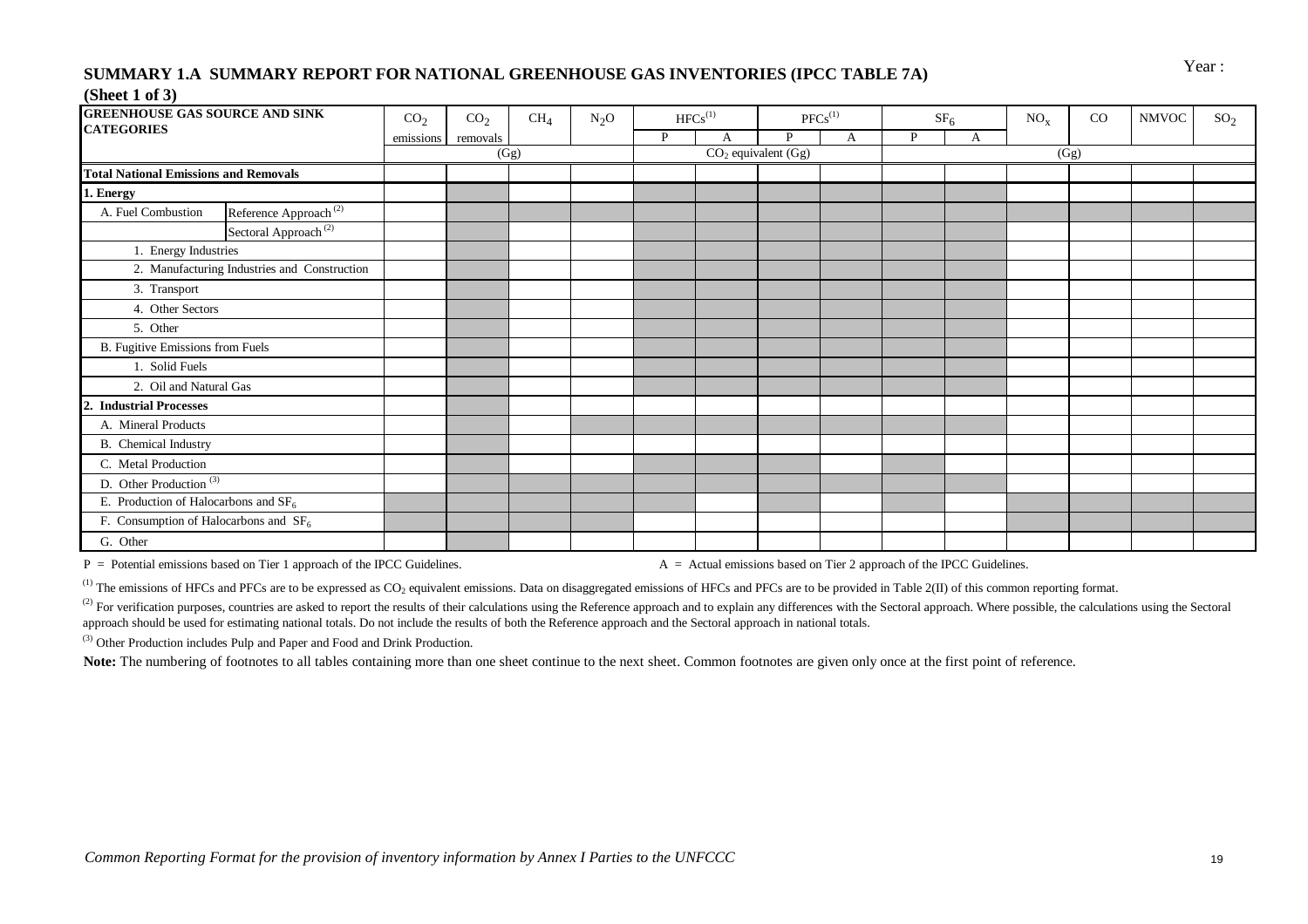# Year : **SUMMARY 1.A SUMMARY REPORT FOR NATIONAL GREENHOUSE GAS INVENTORIES (IPCC TABLE 7A)**

#### **(Sheet 2 of 3)**

| <b>GREENHOUSE GAS SOURCE AND SINK</b>                         | CO <sub>2</sub> | CO <sub>2</sub> | CH <sub>4</sub> | $N_2O$ |   | ${\rm HFCs}$ $^{\rm (1)}$ |                       | ${\rm PFCs}^{(1)}$ |   | SF <sub>6</sub> | $NO_x$ | $_{\rm CO}$ | <b>NMVOC</b> | SO <sub>2</sub> |
|---------------------------------------------------------------|-----------------|-----------------|-----------------|--------|---|---------------------------|-----------------------|--------------------|---|-----------------|--------|-------------|--------------|-----------------|
| <b>CATEGORIES</b>                                             | emissions       | removals        |                 |        | P | A                         | $\mathbf{P}$          | A                  | P | A               |        |             |              |                 |
|                                                               |                 | (Gg)            |                 |        |   |                           | $CO2$ equivalent (Gg) |                    |   |                 | (Gg)   |             |              |                 |
| <b>Solvent and Other Product Use</b>                          |                 |                 |                 |        |   |                           |                       |                    |   |                 |        |             |              |                 |
| 4. Agriculture                                                |                 |                 |                 |        |   |                           |                       |                    |   |                 |        |             |              |                 |
| A. Enteric Fermentation                                       |                 |                 |                 |        |   |                           |                       |                    |   |                 |        |             |              |                 |
| <b>B.</b> Manure Management                                   |                 |                 |                 |        |   |                           |                       |                    |   |                 |        |             |              |                 |
| C. Rice Cultivation                                           |                 |                 |                 |        |   |                           |                       |                    |   |                 |        |             |              |                 |
| D. Agricultural Soils                                         | (4)             | (4)             |                 |        |   |                           |                       |                    |   |                 |        |             |              |                 |
| E. Prescribed Burning of Savannas                             |                 |                 |                 |        |   |                           |                       |                    |   |                 |        |             |              |                 |
| F. Field Burning of Agricultural Residues                     |                 |                 |                 |        |   |                           |                       |                    |   |                 |        |             |              |                 |
| G. Other                                                      |                 |                 |                 |        |   |                           |                       |                    |   |                 |        |             |              |                 |
| 5. Land-Use Change and Forestry                               | (5)             | (5)             |                 |        |   |                           |                       |                    |   |                 |        |             |              |                 |
| A. Changes in Forest and Other Woody Biomass<br><b>Stocks</b> | (5)             | (5)             |                 |        |   |                           |                       |                    |   |                 |        |             |              |                 |
| B. Forest and Grassland Conversion                            |                 |                 |                 |        |   |                           |                       |                    |   |                 |        |             |              |                 |
| C. Abandonment of Managed Lands                               | (5)             | (5)             |                 |        |   |                           |                       |                    |   |                 |        |             |              |                 |
| D. CO <sub>2</sub> Emissions and Removals from Soil           | (5)             | (5)             |                 |        |   |                           |                       |                    |   |                 |        |             |              |                 |
| E. Other                                                      |                 |                 |                 |        |   |                           |                       |                    |   |                 |        |             |              |                 |
| 6. Waste                                                      |                 |                 |                 |        |   |                           |                       |                    |   |                 |        |             |              |                 |
| A. Solid Waste Disposal on Land                               | (6)             |                 |                 |        |   |                           |                       |                    |   |                 |        |             |              |                 |
| <b>B.</b> Wastewater Handling                                 |                 |                 |                 |        |   |                           |                       |                    |   |                 |        |             |              |                 |
| C. Waste Incineration                                         | (6)             |                 |                 |        |   |                           |                       |                    |   |                 |        |             |              |                 |
| D. Other                                                      |                 |                 |                 |        |   |                           |                       |                    |   |                 |        |             |              |                 |
| Other (please specify)                                        |                 |                 |                 |        |   |                           |                       |                    |   |                 |        |             |              |                 |
|                                                               |                 |                 |                 |        |   |                           |                       |                    |   |                 |        |             |              |                 |
|                                                               |                 |                 |                 |        |   |                           |                       |                    |   |                 |        |             |              |                 |

(4) According to the IPCC Guidelines (Volume 3. Reference Manual, pp. 4.2, 4.87), CO<sub>2</sub> emissions from agricultural soils are to be included under Land-Use Change and Forestry (LUCF). At the same time, the Summary Report Instructions, Tables.27) allows for reporting CO<sub>2</sub> emissions or removals from agricultural soils, either in the Agriculture sector, under D. Agricultural Soils or in the Land-Use Change and Forestry sector under D. Emissi Parties may choose either way to report emissions or removals from this source in the common reporting format, but the way they have chosen to report should be clearly indicated, by inserting explanatory footnotes in the c 1.A and Summary 1.B. Double-counting of these emissions or removals should be avoided. Parties should include these emissions or removals consistently in Table 8(a) (Recalculation - Recalculated data) and Table 10 (Emissio

<sup>(5)</sup> Please do not provide an estimate of both CO<sub>2</sub> emissions and CO<sub>2</sub> removals. "Net" emissions (emissions - removals) of CO<sub>2</sub> should be estimated and a single number placed in either the CO<sub>2</sub> emissions or CO<sub>2</sub> rem note that for the purposes of reporting, the signs for uptake are always (-) and for emissions (+).

 $^{(6)}$  Note that CO<sub>2</sub> from Waste Disposal and Incineration source categories should only be included if it stems from non-biogenic or inorganic waste streams.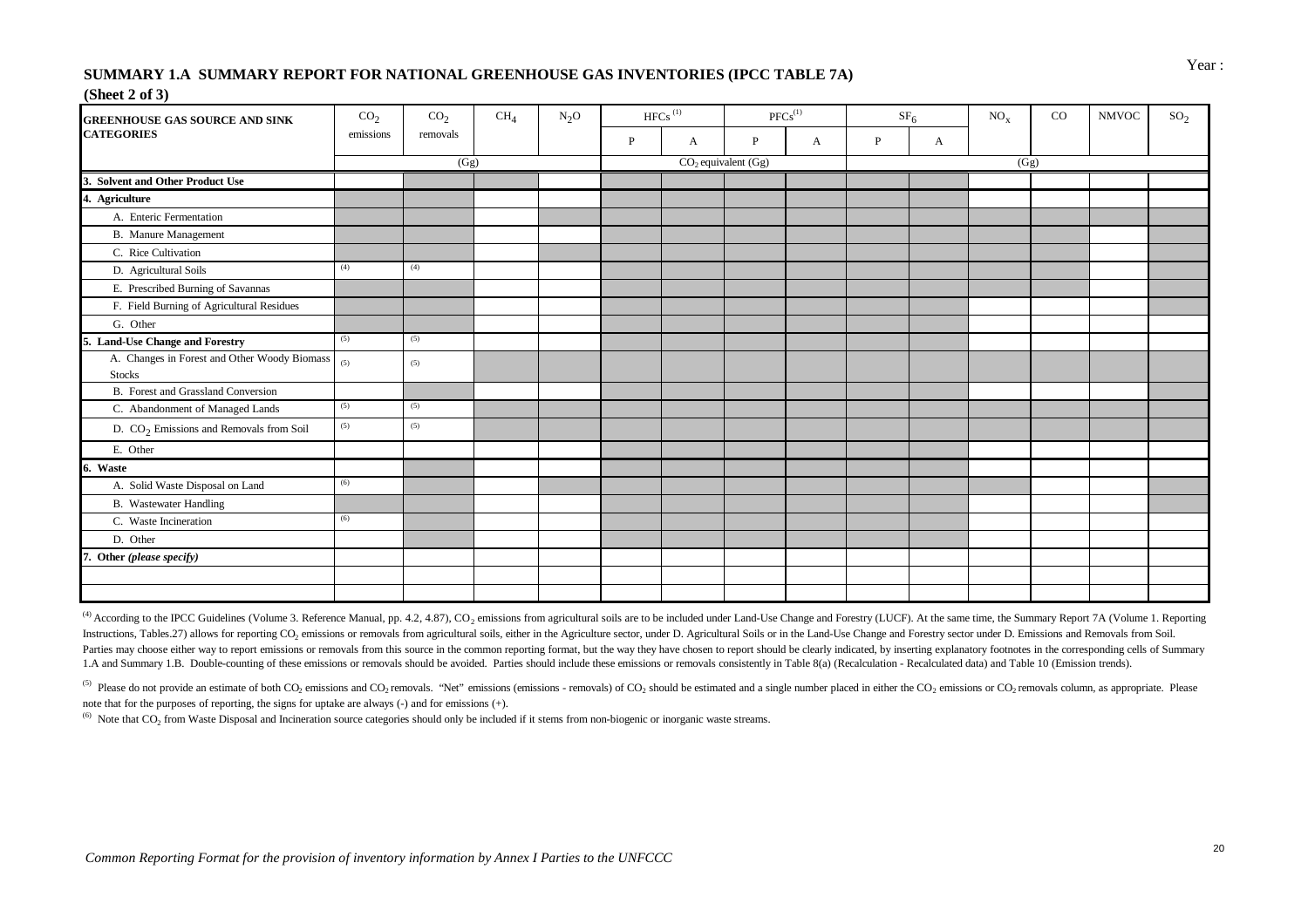#### **SUMMARY 1.A SUMMARY REPORT FOR NATIONAL GREENHOUSE GAS INVENTORIES (IPCC TABLE 7A) (Sheet 3 of 3)**

| <b>GREENHOUSE GAS SOURCE AND SINK</b>  | CO <sub>2</sub> | CO <sub>2</sub>    | CH <sub>A</sub> | $N_2O$ | <b>HFCs</b> |                       | <b>PFCs</b> | $SF_{6}$ | $NO_{v}$ | CO   | <b>NMVOC</b> | SO <sub>2</sub> |
|----------------------------------------|-----------------|--------------------|-----------------|--------|-------------|-----------------------|-------------|----------|----------|------|--------------|-----------------|
| <b>CATEGORIES</b>                      |                 | emissions removals |                 |        |             |                       |             |          |          |      |              |                 |
|                                        |                 |                    | (Gg)            |        |             | $CO2$ equivalent (Gg) |             |          |          | (Gg) |              |                 |
| Memo Items: $(7)$                      |                 |                    |                 |        |             |                       |             |          |          |      |              |                 |
| <b>International Bunkers</b>           |                 |                    |                 |        |             |                       |             |          |          |      |              |                 |
| Aviation                               |                 |                    |                 |        |             |                       |             |          |          |      |              |                 |
| Marine                                 |                 |                    |                 |        |             |                       |             |          |          |      |              |                 |
| <b>Multilateral Operations</b>         |                 |                    |                 |        |             |                       |             |          |          |      |              |                 |
| CO <sub>2</sub> Emissions from Biomass |                 |                    |                 |        |             |                       |             |          |          |      |              |                 |

(7) Memo Items are not included in the national totals.

Year :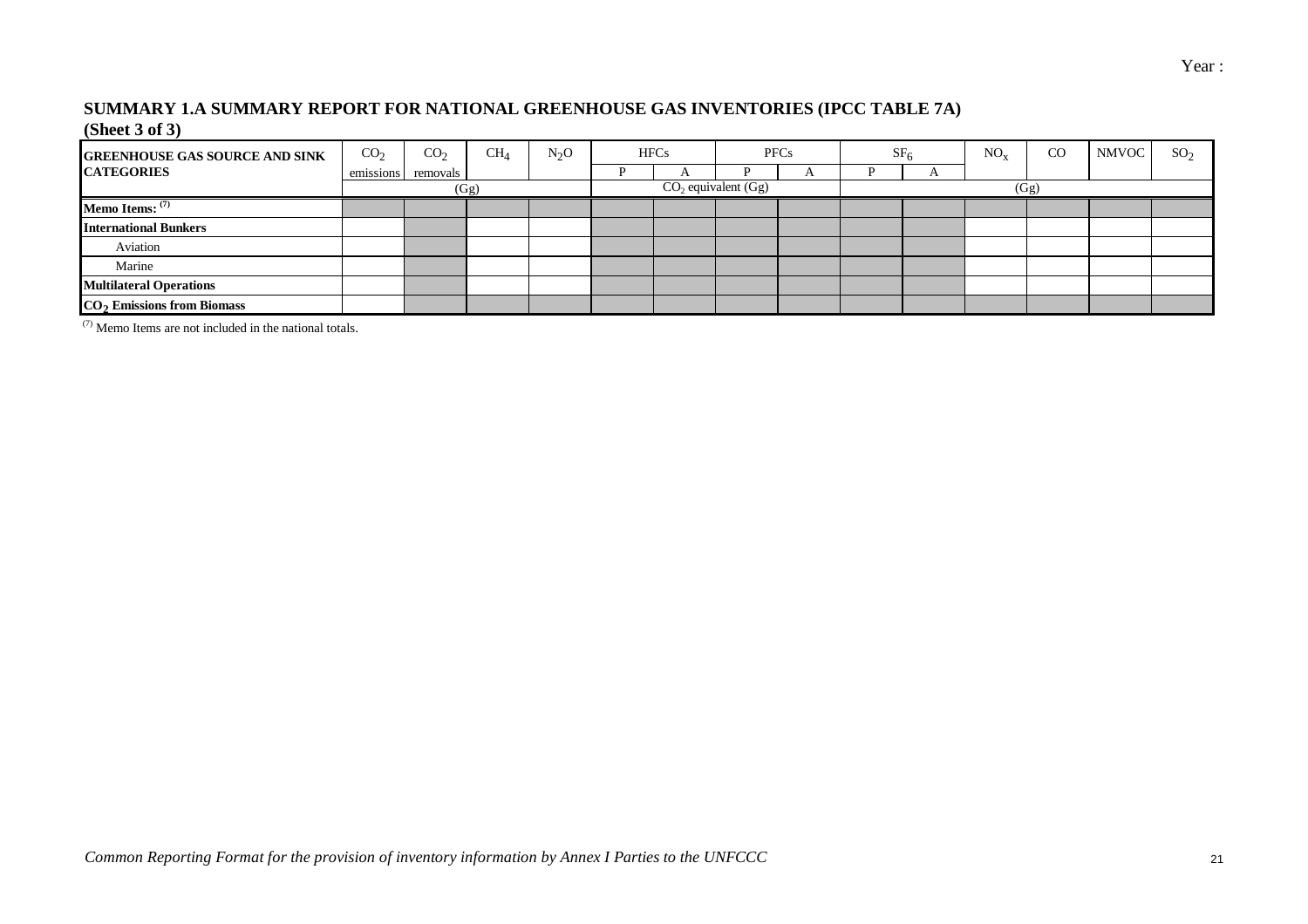# Year : **SUMMARY 1.B SHORT SUMMARY REPORT FOR NATIONAL GREENHOUSE GAS INVENTORIES (IPCC TABLE 7B) (Sheet 1 of 1)**

#### **GREENHOUSE GAS SOURCE AND SINK** CO2 CH4 N2O HFCs(1) PFCs(1) SF6 NOx CO NMVOC SO2 **CATEGORIES** emissions **P** and **P**  $\begin{array}{c|c|c|c|c|c|c|c|c} \hline \end{array}$  emissions **P**  $\begin{array}{c|c|c|c|c} \hline \end{array}$  **P**  $\begin{array}{c|c|c|c} \hline \end{array}$  **A**  $\begin{array}{c|c|c|c} \hline \end{array}$  **P**  $\begin{array}{c|c|c} \hline \end{array}$  **A**  $\begin{array}{c|c|c} \hline \end{array}$  **P Total National Emissions and Removals 0.00 0.00 0.00 319.70 0.00 0.00 0.00 0.00 0.00 0.00 0.00 0.00 0.00 0.00 1. Energy 0.00 0.00 0.00 0.00 0.00 0.00 0.00** A. Fuel Combustion Reference Approach<sup>(2)</sup> Sectoral Approach<sup>(2)</sup> 0.000 0.000 0.000 0.000 0.000 0.000 0.000 0.000 0.000 0.000 0.000 0.000 0.000 0.000 0.000 0.000 0.000 0.000 0.000 0.000 0.000 0.000 0.000 0.000 0.000 0.000 0.000 0.000 0.000 0.000 0.000 0.000 0.000 B. Fugitive Emissions from Fuels **2. Industrial Processes 0.00 0.00 0.00 0.00 0.00 0.00 0.00 0.00 0.00 0.00 0.00 0.00 0.00 3. Solvent and Other Product Use 0.00 0.00 0.00 0.00 0.00 0.00 4. Agriculture (3) 0.00 0.00 0.00 319.70 0.00 0.00 0.00 0.00 5. Land-Use Change and Forestry (4) (4) 0.00 0.00 0.00 0.00 0.00 0.00 6. Waste 0.00 0.00 0.00 0.00 0.00 0.00 0.00 7. Other 0.00 0.00 0.00 0.00 0.00 0.00 0.00 0.00 0.00 0.00 0.00 0.00 Memo Items: International Bunkers 0.00 0.00 0.00 0.00 0.00 0.00 0.00** Aviation 0.00 0.00 0.00 0.00 0.00 0.00 0.00 Marine 1.000 0.000 0.000 0.000 0.000 0.000 0.000 0.000 0.000 0.000 0.000 0.000 0.000 0.000 0.000 0.000 0.000 0 **Multilateral Operations 0.00 0.00 0.00 0.00 0.00 0.00 0.00 CO2 Emissions from Biomass 0.00**  $CO<sub>2</sub>$ removals  $(Gg)$  CO<sub>2</sub> equivalent  $(Gg)$  (Gg)

 $P =$  Potential emissions based on Tier 1 approach of the IPCC Guidelines.  $A =$ Actual emissions based on Tier 2 approach of the IPCC Guidelines.

<sup>(1)</sup> The emissions of HFCs and PFCs are to be expressed as CO<sub>2</sub> equivalent emissions. Data on disaggregated emissions of HFCs and PFCs are to be provided in Table 2(II) of this common reporting format.

<sup>(2)</sup> For verification purposes, countries are asked to report the results of their calculations using the Reference approach and to explain any differences with the Sectoral approach. Where possible, the calculations usin Sectoral approach should be used for estimating national totals. Do not include the results of both the Reference approach and the Sectoral approach in national totals.

 $(3)$  See footnote 4 to Summary 1.A.

<sup>(4)</sup> Please do not provide an estimate of both CO<sub>2</sub> emissions and CO<sub>2</sub> removals. "Net" emissions (emissions - removals) of CO<sub>2</sub> should be estimated and a single number placed in either the CO<sub>2</sub> emissions or CO<sub>2</sub> rem column, as appropriate. Please note that for the purposes of reporting, the signs for uptake are always (-) and for emissions (+).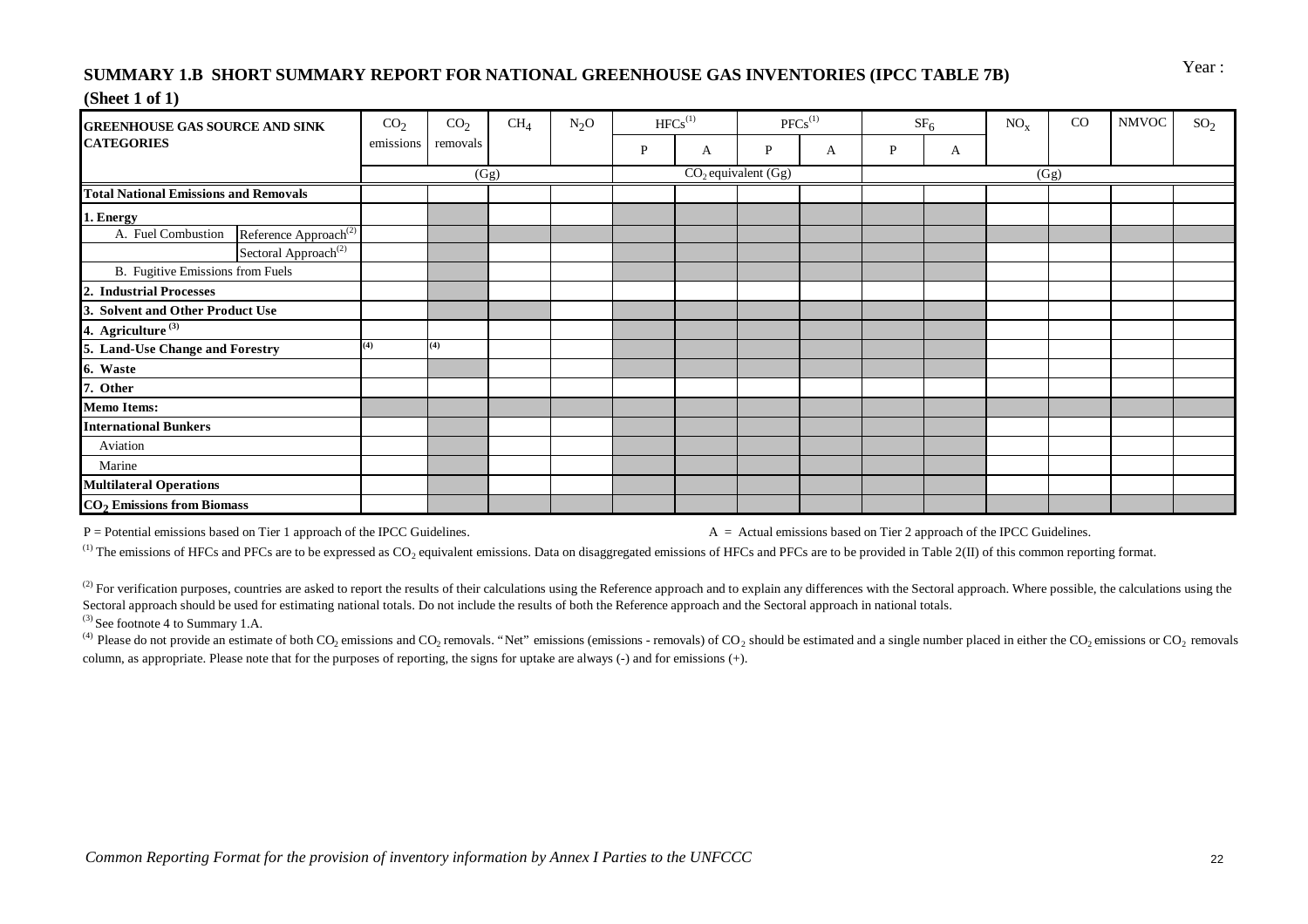### **SUMMARY 2 SUMMARY REPORT FOR CO <sup>2</sup> EQUIVALENT EMISSIONS**

#### **(Sheet 1 of 1)**

| <b>GREENHOUSE GAS SOURCE AND SINK</b>          | CO <sub>2</sub> <sup>(1)</sup> | CH <sub>4</sub> | $N_2O$ | <b>HFCs</b>                         | <b>PFCs</b> | SF <sub>6</sub> | Total |
|------------------------------------------------|--------------------------------|-----------------|--------|-------------------------------------|-------------|-----------------|-------|
| <b>CATEGORIES</b>                              |                                |                 |        | $CO$ <sub>2</sub> equivalent $(Gg)$ |             |                 |       |
| Total (Net Emissions) <sup>(1)</sup>           |                                |                 |        |                                     |             |                 |       |
| 1. Energy                                      |                                |                 |        |                                     |             |                 |       |
| A. Fuel Combustion (Sectoral Approach)         |                                |                 |        |                                     |             |                 |       |
| 1. Energy Industries                           |                                |                 |        |                                     |             |                 |       |
| 2. Manufacturing Industries and Construction   |                                |                 |        |                                     |             |                 |       |
| 3. Transport                                   |                                |                 |        |                                     |             |                 |       |
| 4. Other Sectors                               |                                |                 |        |                                     |             |                 |       |
| 5. Other                                       |                                |                 |        |                                     |             |                 |       |
| <b>B.</b> Fugitive Emissions from Fuels        |                                |                 |        |                                     |             |                 |       |
| 1. Solid Fuels                                 |                                |                 |        |                                     |             |                 |       |
| 2. Oil and Natural Gas                         |                                |                 |        |                                     |             |                 |       |
| <b>Industrial Processes</b>                    |                                |                 |        |                                     |             |                 |       |
| A. Mineral Products                            |                                |                 |        |                                     |             |                 |       |
| B. Chemical Industry                           |                                |                 |        |                                     |             |                 |       |
| C. Metal Production                            |                                |                 |        |                                     |             |                 |       |
| D. Other Production                            |                                |                 |        |                                     |             |                 |       |
| E. Production of Halocarbons and SF $_6$       |                                |                 |        |                                     |             |                 |       |
| F. Consumption of Halocarbons and SF $_6$      |                                |                 |        |                                     |             |                 |       |
| G. Other                                       |                                |                 |        |                                     |             |                 |       |
| 3. Solvent and Other Product Use               |                                |                 |        |                                     |             |                 |       |
| 4. Agriculture                                 |                                |                 |        |                                     |             |                 |       |
| A. Enteric Fermentation                        |                                |                 |        |                                     |             |                 |       |
| <b>B.</b> Manure Management                    |                                |                 |        |                                     |             |                 |       |
| C. Rice Cultivation                            |                                |                 |        |                                     |             |                 |       |
| D. Agricultural Soils <sup>(2)</sup>           |                                |                 |        |                                     |             |                 |       |
| E. Prescribed Burning of Savannas              |                                |                 |        |                                     |             |                 |       |
| F. Field Burning of Agricultural Residues      |                                |                 |        |                                     |             |                 |       |
| G. Other                                       |                                |                 |        |                                     |             |                 |       |
| 5. Land-Use Change and Forestry <sup>(1)</sup> |                                |                 |        |                                     |             |                 |       |
| 6. Waste                                       |                                |                 |        |                                     |             |                 |       |
| A. Solid Waste Disposal on Land                |                                |                 |        |                                     |             |                 |       |
| <b>B.</b> Wastewater Handling                  |                                |                 |        |                                     |             |                 |       |
| C. Waste Incineration                          |                                |                 |        |                                     |             |                 |       |
| D. Other                                       |                                |                 |        |                                     |             |                 |       |
| 7. Other (please specify)                      |                                |                 |        |                                     |             |                 |       |
|                                                |                                |                 |        |                                     |             |                 |       |
|                                                |                                |                 |        |                                     |             |                 |       |
| <b>Memo Items:</b>                             |                                |                 |        |                                     |             |                 |       |
| <b>International Bunkers</b>                   |                                |                 |        |                                     |             |                 |       |
| Aviation                                       |                                |                 |        |                                     |             |                 |       |
| Marine                                         |                                |                 |        |                                     |             |                 |       |
| <b>Multilateral Operations</b>                 |                                |                 |        |                                     |             |                 |       |
| CO <sub>2</sub> Emissions from Biomass         |                                |                 |        |                                     |             |                 |       |

 $^{(1)}$  For CO<sub>2</sub> emissions from Land-Use Change and Forestry the net emissions are to be reported. Please note that for the purposes of reporting, the signs for uptake are always (-) and for emissions (+).

 $^{(2)}$  See footnote 4 to Summary 1.A of this common reporting format.

| <b>GREENHOUSE GAS SOURCE AND SINK</b>                                                          | CO <sub>2</sub> | CO <sub>2</sub> | Net $CO2$                 | CH <sub>4</sub> | N <sub>2</sub> O | Total     |
|------------------------------------------------------------------------------------------------|-----------------|-----------------|---------------------------|-----------------|------------------|-----------|
| <b>CATEGORIES</b>                                                                              | emissions       | removals        | emissions/                |                 |                  | emissions |
|                                                                                                |                 |                 | removals                  |                 |                  |           |
| <b>Land-Use Change and Forestry</b>                                                            |                 |                 | $CO2$ equivalent ( $Gg$ ) |                 |                  |           |
| A. Changes in Forest and Other Woody Biomass Stocks                                            |                 |                 |                           |                 |                  |           |
| B. Forest and Grassland Conversion                                                             |                 |                 |                           |                 |                  |           |
| C. Abandonment of Managed Lands                                                                |                 |                 |                           |                 |                  |           |
| D. CO <sub>2</sub> Emissions and Removals from Soil                                            |                 |                 |                           |                 |                  |           |
| E. Other                                                                                       |                 |                 |                           |                 |                  |           |
| Total CO <sub>2</sub> Equivalent Emissions from Land-Use Change and Forestry                   |                 |                 |                           |                 |                  |           |
|                                                                                                |                 |                 |                           |                 |                  |           |
| Total CO <sub>2</sub> Equivalent Emissions without Land-Use Change and Forestry <sup>(a)</sup> |                 |                 |                           |                 |                  |           |
| Total CO <sub>2</sub> Equivalent Emissions with Land-Use Change and Forestry <sup>(a)</sup>    |                 |                 |                           |                 |                  |           |

(a) The information in these rows is requested to facilitate comparison of data, since Parties differ in the way they report emissions and removals from Land-Use Change and Forestry.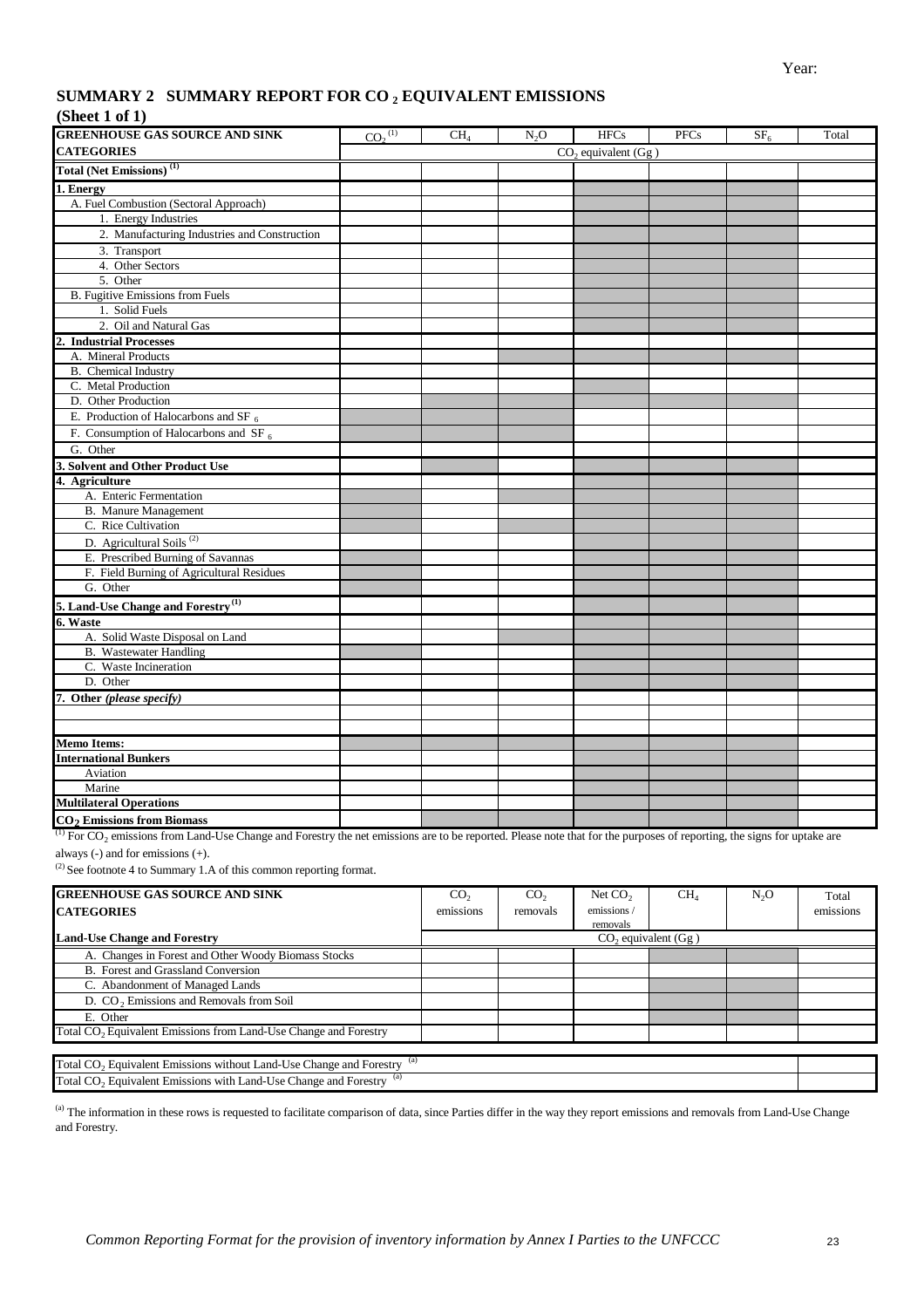# Year : **SUMMARY 3 SUMMARY REPORT FOR METHODS AND EMISSION FACTORS USED**

#### **(Sheet 1 of 2)**

| <b>GREENHOUSE GAS SOURCE AND SINK</b>            | CO <sub>2</sub>                  |                                   | CH <sub>4</sub>                  |                                   | $N_2O$                           |                                   |                         | <b>HFCs</b>                       | PFCs                             |                                   | SF <sub>6</sub>         |                                   |
|--------------------------------------------------|----------------------------------|-----------------------------------|----------------------------------|-----------------------------------|----------------------------------|-----------------------------------|-------------------------|-----------------------------------|----------------------------------|-----------------------------------|-------------------------|-----------------------------------|
| <b>CATEGORIES</b>                                | Method<br>applied <sup>(1)</sup> | Emission<br>factor <sup>(2)</sup> | Method<br>applied <sup>(1)</sup> | Emission<br>factor <sup>(2)</sup> | Method<br>applied <sup>(1)</sup> | Emission<br>factor <sup>(2)</sup> | Method<br>applied $(1)$ | Emission<br>factor <sup>(2)</sup> | Method<br>applied <sup>(1)</sup> | Emission<br>factor <sup>(2)</sup> | Method<br>applied $(1)$ | Emission<br>factor <sup>(2)</sup> |
| 1. Energy                                        |                                  |                                   |                                  |                                   |                                  |                                   |                         |                                   |                                  |                                   |                         |                                   |
| A. Fuel Combustion                               |                                  |                                   |                                  |                                   |                                  |                                   |                         |                                   |                                  |                                   |                         |                                   |
| 1. Energy Industries                             |                                  |                                   |                                  |                                   |                                  |                                   |                         |                                   |                                  |                                   |                         |                                   |
| 2. Manufacturing Industries and Construction     |                                  |                                   |                                  |                                   |                                  |                                   |                         |                                   |                                  |                                   |                         |                                   |
| 3. Transport                                     |                                  |                                   |                                  |                                   |                                  |                                   |                         |                                   |                                  |                                   |                         |                                   |
| 4. Other Sectors                                 |                                  |                                   |                                  |                                   |                                  |                                   |                         |                                   |                                  |                                   |                         |                                   |
| 5. Other                                         |                                  |                                   |                                  |                                   |                                  |                                   |                         |                                   |                                  |                                   |                         |                                   |
| B. Fugitive Emissions from Fuels                 |                                  |                                   |                                  |                                   |                                  |                                   |                         |                                   |                                  |                                   |                         |                                   |
| 1. Solid Fuels                                   |                                  |                                   |                                  |                                   |                                  |                                   |                         |                                   |                                  |                                   |                         |                                   |
| 2. Oil and Natural Gas                           |                                  |                                   |                                  |                                   |                                  |                                   |                         |                                   |                                  |                                   |                         |                                   |
| <b>Industrial Processes</b><br>2.                |                                  |                                   |                                  |                                   |                                  |                                   |                         |                                   |                                  |                                   |                         |                                   |
| A. Mineral Products                              |                                  |                                   |                                  |                                   |                                  |                                   |                         |                                   |                                  |                                   |                         |                                   |
| <b>B.</b> Chemical Industry                      |                                  |                                   |                                  |                                   |                                  |                                   |                         |                                   |                                  |                                   |                         |                                   |
| C. Metal Production                              |                                  |                                   |                                  |                                   |                                  |                                   |                         |                                   |                                  |                                   |                         |                                   |
| D. Other Production                              |                                  |                                   |                                  |                                   |                                  |                                   |                         |                                   |                                  |                                   |                         |                                   |
| E. Production of Halocarbons and SF <sub>6</sub> |                                  |                                   |                                  |                                   |                                  |                                   |                         |                                   |                                  |                                   |                         |                                   |
| F. Consumption of Halocarbons and $SF6$          |                                  |                                   |                                  |                                   |                                  |                                   |                         |                                   |                                  |                                   |                         |                                   |
| G. Other                                         |                                  |                                   |                                  |                                   |                                  |                                   |                         |                                   |                                  |                                   |                         |                                   |

<sup>(1)</sup> Use the following notation keys to specify the method applied: D (IPCC default), RA (Reference Approach), T1 (IPCC Tier 1), T1a, T1b, T1c (IPCC Tier 1a, Tier 1b and Tier 1c, respectively), T2 (IPCC Tier 2), T3 (IPCC 3), C (CORINAIR), CS (Country Specific), M (Model). If using more than one method, enumerate the relevant methods. Explanations of any modifications to the default IPCC methods, as well as information on the proper use of methods per source category where more than one method is indicated, and explanations on the country specific methods, should be provided in the documentation box of the relevant Sectoral background data table.

<sup>(2)</sup> Use the following notation keys to specify the emission factor used: D (IPCC default), C (CORINAIR), CS (Country Specific), PS (Plant Specific), M (Model). Where a mix of emission factors has been used, use different notations in one and the same cells with further explanation in the documentation box of the relevant Sectoral background data table.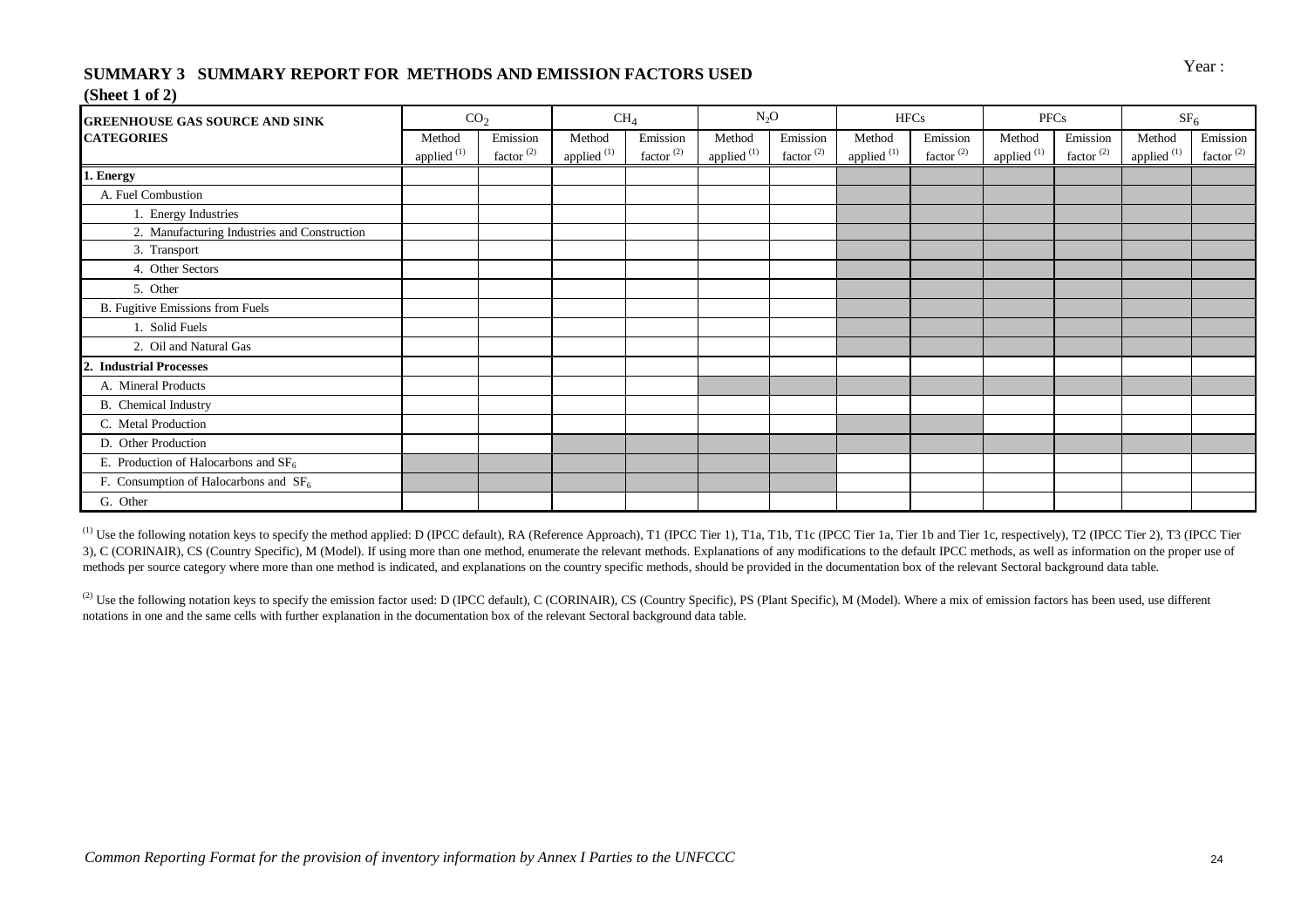# Year : **SUMMARY 3 SUMMARY REPORT FOR METHODS AND EMISSION FACTORS USED**

### **(Sheet 2 of 2)**

| <b>GREENHOUSE GAS SOURCE AND SINK</b>                         | CO <sub>2</sub>                  |                                   |                                  | CH <sub>4</sub>                   |                                  | $N_2O$                            |                       | <b>HFCs</b>                       |                                  | <b>PFCs</b>                       |                                  | SF <sub>6</sub>                   |
|---------------------------------------------------------------|----------------------------------|-----------------------------------|----------------------------------|-----------------------------------|----------------------------------|-----------------------------------|-----------------------|-----------------------------------|----------------------------------|-----------------------------------|----------------------------------|-----------------------------------|
| <b>CATEGORIES</b>                                             | Method<br>applied <sup>(1)</sup> | Emission<br>factor <sup>(2)</sup> | Method<br>applied <sup>(1)</sup> | Emission<br>factor <sup>(2)</sup> | Method<br>applied <sup>(1)</sup> | Emission<br>factor <sup>(2)</sup> | Method<br>applied (1) | Emission<br>factor <sup>(2)</sup> | Method<br>applied <sup>(1)</sup> | Emission<br>factor <sup>(2)</sup> | Method<br>applied <sup>(1)</sup> | Emission<br>factor <sup>(2)</sup> |
| 3. Solvent and Other Product Use                              |                                  |                                   |                                  |                                   |                                  |                                   |                       |                                   |                                  |                                   |                                  |                                   |
| 4. Agriculture                                                |                                  |                                   |                                  |                                   |                                  |                                   |                       |                                   |                                  |                                   |                                  |                                   |
| A. Enteric Fermentation                                       |                                  |                                   |                                  |                                   |                                  |                                   |                       |                                   |                                  |                                   |                                  |                                   |
| <b>B.</b> Manure Management                                   |                                  |                                   |                                  |                                   |                                  |                                   |                       |                                   |                                  |                                   |                                  |                                   |
| C. Rice Cultivation                                           |                                  |                                   |                                  |                                   |                                  |                                   |                       |                                   |                                  |                                   |                                  |                                   |
| D. Agricultural Soils                                         |                                  |                                   |                                  |                                   |                                  |                                   |                       |                                   |                                  |                                   |                                  |                                   |
| E. Prescribed Burning of Savannas                             |                                  |                                   |                                  |                                   |                                  |                                   |                       |                                   |                                  |                                   |                                  |                                   |
| F. Field Burning of Agricultural Residues                     |                                  |                                   |                                  |                                   |                                  |                                   |                       |                                   |                                  |                                   |                                  |                                   |
| G. Other                                                      |                                  |                                   |                                  |                                   |                                  |                                   |                       |                                   |                                  |                                   |                                  |                                   |
| 5. Land-Use Change and Forestry                               |                                  |                                   |                                  |                                   |                                  |                                   |                       |                                   |                                  |                                   |                                  |                                   |
| A. Changes in Forest and Other Woody<br><b>Biomass Stocks</b> |                                  |                                   |                                  |                                   |                                  |                                   |                       |                                   |                                  |                                   |                                  |                                   |
| B. Forest and Grassland Conversion                            |                                  |                                   |                                  |                                   |                                  |                                   |                       |                                   |                                  |                                   |                                  |                                   |
| C. Abandonment of Managed Lands                               |                                  |                                   |                                  |                                   |                                  |                                   |                       |                                   |                                  |                                   |                                  |                                   |
| D. $CO2$ Emissions and Removals from Soil                     |                                  |                                   |                                  |                                   |                                  |                                   |                       |                                   |                                  |                                   |                                  |                                   |
| E. Other                                                      |                                  |                                   |                                  |                                   |                                  |                                   |                       |                                   |                                  |                                   |                                  |                                   |
| 6. Waste                                                      |                                  |                                   |                                  |                                   |                                  |                                   |                       |                                   |                                  |                                   |                                  |                                   |
| A. Solid Waste Disposal on Land                               |                                  |                                   |                                  |                                   |                                  |                                   |                       |                                   |                                  |                                   |                                  |                                   |
| <b>B.</b> Wastewater Handling                                 |                                  |                                   |                                  |                                   |                                  |                                   |                       |                                   |                                  |                                   |                                  |                                   |
| C. Waste Incineration                                         |                                  |                                   |                                  |                                   |                                  |                                   |                       |                                   |                                  |                                   |                                  |                                   |
| D. Other                                                      |                                  |                                   |                                  |                                   |                                  |                                   |                       |                                   |                                  |                                   |                                  |                                   |
| Other (please specify)                                        |                                  |                                   |                                  |                                   |                                  |                                   |                       |                                   |                                  |                                   |                                  |                                   |
|                                                               |                                  |                                   |                                  |                                   |                                  |                                   |                       |                                   |                                  |                                   |                                  |                                   |
|                                                               |                                  |                                   |                                  |                                   |                                  |                                   |                       |                                   |                                  |                                   |                                  |                                   |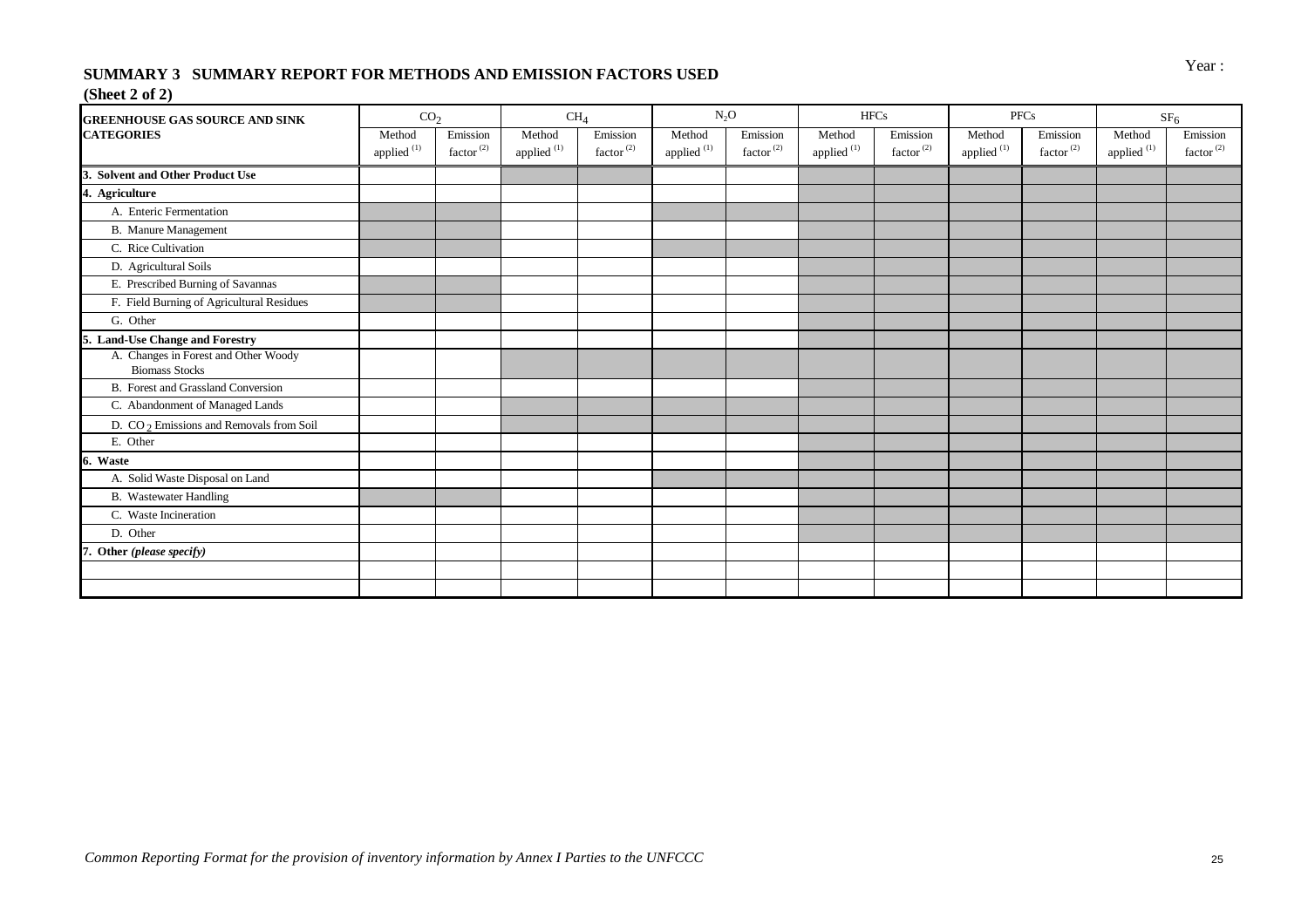# TABLE 1 SECTORAL REPORT FOR ENERGY **FOR A SECTORAL REPORT FOR ENERGY**

# **(Sheet 1 of 2)**

| <b>GREENHOUSE GAS SOURCE AND SINK CATEGORIES</b>          | CO <sub>2</sub> | CH <sub>4</sub> | $N_2O$ | $NO_{x}$ | CO | <b>NMVOC</b> | SO <sub>2</sub> |
|-----------------------------------------------------------|-----------------|-----------------|--------|----------|----|--------------|-----------------|
|                                                           |                 |                 |        | (Gg)     |    |              |                 |
| <b>Total Energy</b>                                       |                 |                 |        |          |    |              |                 |
| A. Fuel Combustion Activities (Sectoral Approach)         |                 |                 |        |          |    |              |                 |
| 1. Energy Industries                                      |                 |                 |        |          |    |              |                 |
| a. Public Electricity and Heat Production                 |                 |                 |        |          |    |              |                 |
| b. Petroleum Refining                                     |                 |                 |        |          |    |              |                 |
| c. Manufacture of Solid Fuels and Other Energy Industries |                 |                 |        |          |    |              |                 |
| 2. Manufacturing Industries and Construction              |                 |                 |        |          |    |              |                 |
| a. Iron and Steel                                         |                 |                 |        |          |    |              |                 |
| b. Non-Ferrous Metals                                     |                 |                 |        |          |    |              |                 |
| c. Chemicals                                              |                 |                 |        |          |    |              |                 |
| d. Pulp, Paper and Print                                  |                 |                 |        |          |    |              |                 |
| e. Food Processing, Beverages and Tobacco                 |                 |                 |        |          |    |              |                 |
| f. Other (please specify)                                 |                 |                 |        |          |    |              |                 |
|                                                           |                 |                 |        |          |    |              |                 |
|                                                           |                 |                 |        |          |    |              |                 |
| 3. Transport                                              |                 |                 |        |          |    |              |                 |
| a. Civil Aviation                                         |                 |                 |        |          |    |              |                 |
| b. Road Transportation                                    |                 |                 |        |          |    |              |                 |
| c. Railways                                               |                 |                 |        |          |    |              |                 |
| d. Navigation                                             |                 |                 |        |          |    |              |                 |
| e. Other (please specify)                                 |                 |                 |        |          |    |              |                 |
|                                                           |                 |                 |        |          |    |              |                 |
|                                                           |                 |                 |        |          |    |              |                 |
|                                                           |                 |                 |        |          |    |              |                 |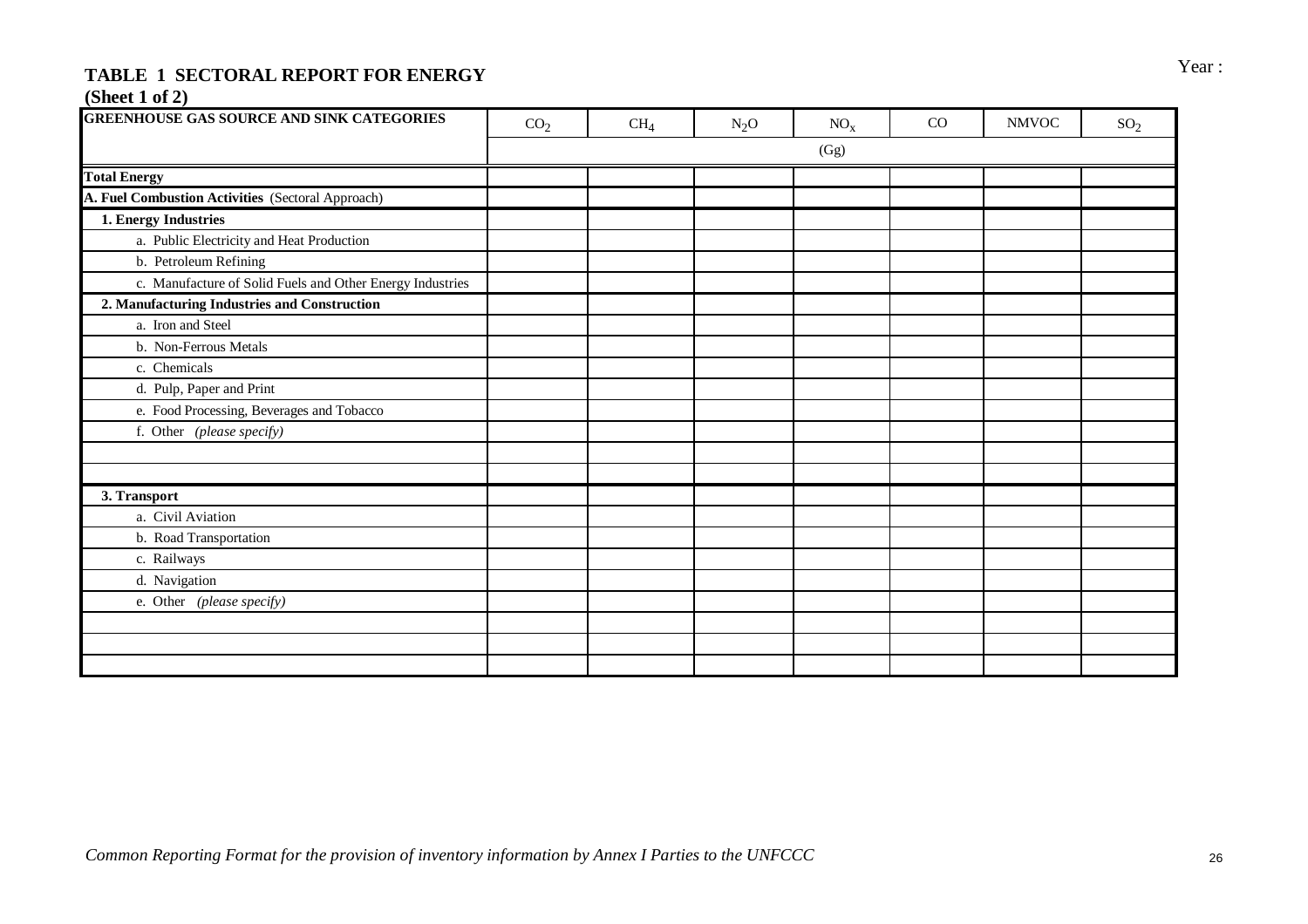# TABLE 1 SECTORAL REPORT FOR ENERGY **FOR A SECTORAL REPORT FOR ENERGY**

# **(Sheet 2 of 2)**

| <b>GREENHOUSE GAS SOURCE AND SINK</b>    | CO <sub>2</sub> | CH <sub>4</sub> | $N_2O$ | $NO_{X}$ | CO | <b>NMVOC</b> | SO <sub>2</sub> |
|------------------------------------------|-----------------|-----------------|--------|----------|----|--------------|-----------------|
| <b>CATEGORIES</b>                        |                 |                 |        | (Gg)     |    |              |                 |
| 4. Other Sectors                         |                 |                 |        |          |    |              |                 |
| a. Commercial/Institutional              |                 |                 |        |          |    |              |                 |
| b. Residential                           |                 |                 |        |          |    |              |                 |
| c. Agriculture/Forestry/Fisheries        |                 |                 |        |          |    |              |                 |
| 5. Other (please specify) <sup>(1)</sup> |                 |                 |        |          |    |              |                 |
| a. Stationary                            |                 |                 |        |          |    |              |                 |
| b. Mobile                                |                 |                 |        |          |    |              |                 |
| <b>B. Fugitive Emissions from Fuels</b>  |                 |                 |        |          |    |              |                 |
| 1. Solid Fuels                           |                 |                 |        |          |    |              |                 |
| a. Coal Mining                           |                 |                 |        |          |    |              |                 |
| b. Solid Fuel Transformation             |                 |                 |        |          |    |              |                 |
| c. Other (please specify)                |                 |                 |        |          |    |              |                 |
| 2. Oil and Natural Gas                   |                 |                 |        |          |    |              |                 |
| a. Oil                                   |                 |                 |        |          |    |              |                 |
| b. Natural Gas                           |                 |                 |        |          |    |              |                 |
| c. Venting and Flaring                   |                 |                 |        |          |    |              |                 |
| Venting                                  |                 |                 |        |          |    |              |                 |
| Flaring                                  |                 |                 |        |          |    |              |                 |
| Other (please specify)                   |                 |                 |        |          |    |              |                 |
|                                          |                 |                 |        |          |    |              |                 |
| Memo Items: (2)                          |                 |                 |        |          |    |              |                 |
| <b>International Bunkers</b>             |                 |                 |        |          |    |              |                 |
| Aviation                                 |                 |                 |        |          |    |              |                 |
| Marine                                   |                 |                 |        |          |    |              |                 |
| <b>Multilateral Operations</b>           |                 |                 |        |          |    |              |                 |
| $CO2$ Emissions from Biomass             |                 |                 |        |          |    |              |                 |

 $<sup>(1)</sup>$  Include military fuel use under this category.</sup>

 $(2)$  Please do not include in energy totals.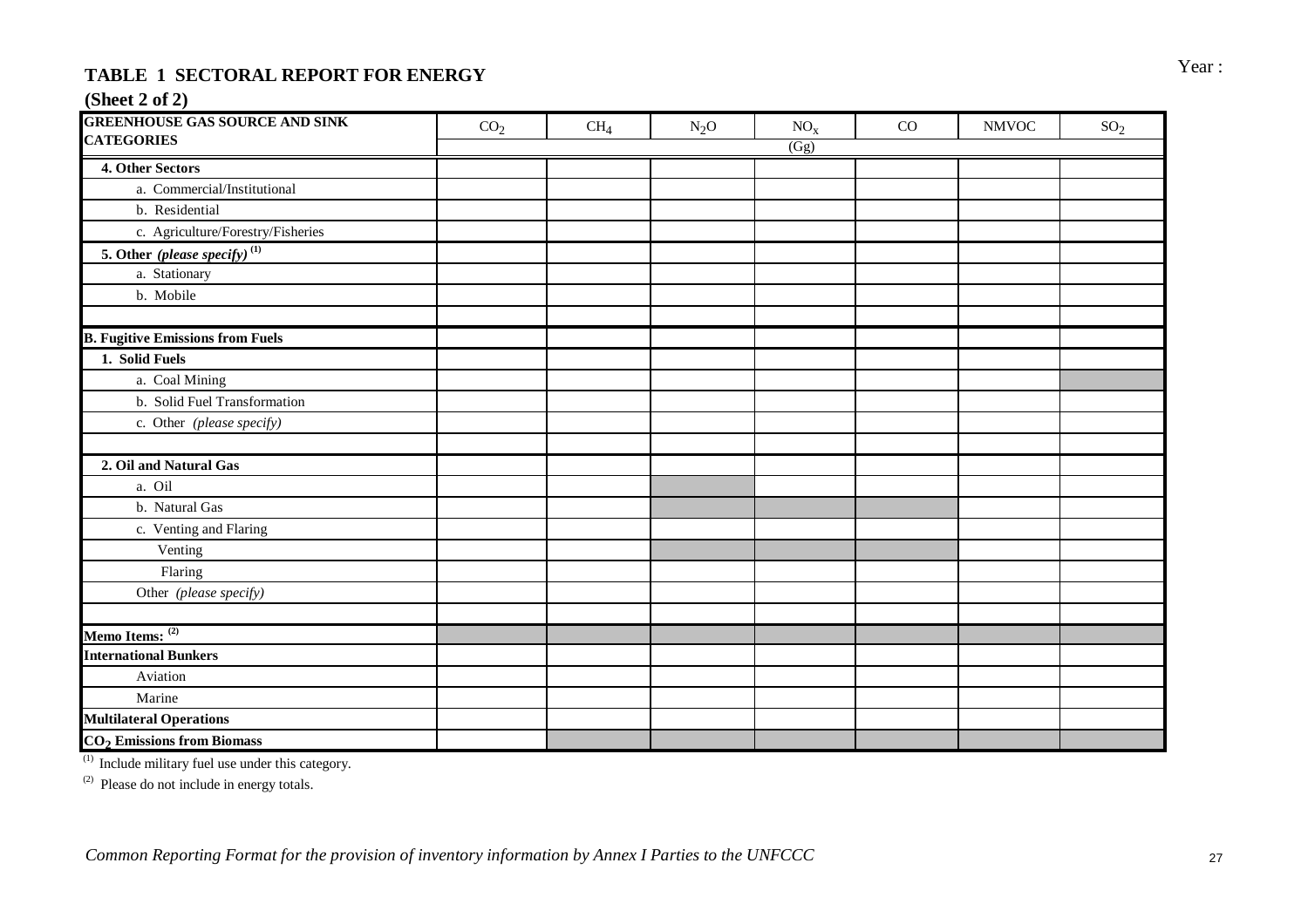# Year : **TABLE 1.A(a) SECTORAL BACKGROUND DATA FOR ENERGY**

### **Fuel Combustion Activities - Sectoral Approach**

**(Sheet 1 of 4)**

| <b>GREENHOUSE GAS SOURCE AND SINK</b>                     | <b>AGGREGATE ACTIVITY DATA</b> |     |                 | <b>IMPLIED EMISSION FACTORS<sup>(2)</sup></b> |         |                 |                 |        |
|-----------------------------------------------------------|--------------------------------|-----|-----------------|-----------------------------------------------|---------|-----------------|-----------------|--------|
| <b>CATEGORIES</b>                                         | Consumption                    |     | CO <sub>2</sub> | CH <sub>4</sub>                               | $N_2O$  | CO <sub>2</sub> | CH <sub>4</sub> | $N_2O$ |
|                                                           | (TJ)                           | (1) | (t/TJ)          | (kg/TJ)                                       | (kg/TJ) | (Gg)            | (Gg)            | (Gg)   |
| <b>1.A. FUEL COMBUSTION</b>                               |                                |     |                 |                                               |         |                 |                 |        |
| <b>Liquid Fuels</b>                                       |                                |     |                 |                                               |         |                 |                 |        |
| Solid Fuels                                               |                                |     |                 |                                               |         |                 |                 |        |
| <b>Gaseous Fuels</b>                                      |                                |     |                 |                                               |         |                 |                 |        |
| <b>Biomass</b>                                            |                                |     |                 |                                               |         | (3)             |                 |        |
| Other Fuels                                               |                                |     |                 |                                               |         |                 |                 |        |
| 1.A.1. Energy Industries                                  |                                |     |                 |                                               |         |                 |                 |        |
| Liquid Fuels                                              |                                |     |                 |                                               |         |                 |                 |        |
| Solid Fuels                                               |                                |     |                 |                                               |         |                 |                 |        |
| <b>Gaseous Fuels</b>                                      |                                |     |                 |                                               |         |                 |                 |        |
| Biomass                                                   |                                |     |                 |                                               |         | (3)             |                 |        |
| Other Fuels                                               |                                |     |                 |                                               |         |                 |                 |        |
| a. Public Electricity and Heat Production                 |                                |     |                 |                                               |         |                 |                 |        |
| <b>Liquid Fuels</b>                                       |                                |     |                 |                                               |         |                 |                 |        |
| Solid Fuels                                               |                                |     |                 |                                               |         |                 |                 |        |
| <b>Gaseous Fuels</b>                                      |                                |     |                 |                                               |         |                 |                 |        |
| <b>Biomass</b>                                            |                                |     |                 |                                               |         | (3)             |                 |        |
| Other Fuels                                               |                                |     |                 |                                               |         |                 |                 |        |
| Petroleum Refining                                        |                                |     |                 |                                               |         |                 |                 |        |
| <b>Liquid Fuels</b>                                       |                                |     |                 |                                               |         |                 |                 |        |
| Solid Fuels                                               |                                |     |                 |                                               |         |                 |                 |        |
| <b>Gaseous Fuels</b>                                      |                                |     |                 |                                               |         |                 |                 |        |
| <b>Biomass</b>                                            |                                |     |                 |                                               |         | (3)             |                 |        |
| Other Fuels                                               |                                |     |                 |                                               |         |                 |                 |        |
| c. Manufacture of Solid Fuels and Other Energy Industries |                                |     |                 |                                               |         |                 |                 |        |
| <b>Liquid Fuels</b>                                       |                                |     |                 |                                               |         |                 |                 |        |
| Solid Fuels                                               |                                |     |                 |                                               |         |                 |                 |        |
| <b>Gaseous Fuels</b>                                      |                                |     |                 |                                               |         |                 |                 |        |
| <b>Biomass</b>                                            |                                |     |                 |                                               |         | (3)             |                 |        |
| <b>Other Fuels</b>                                        |                                |     |                 |                                               |         |                 |                 |        |

 $^{(1)}$  Activity data should be calculated using net calorific values (NCV) as specified by the IPCC Guidelines. If gross calorific values (GCV) were used, please indicate this by placing a "G" in this column.

<sup>(2)</sup> Accurate estimation of CH<sub>4</sub> and N<sub>2</sub>O emissions depends on combustion conditions, technology, and emission control policy, as well as fuel characteristics. Therefore, caution should be used when comparing the impli emission factors.

<sup>(3)</sup> Carbon dioxide emissions from biomass are reported under Memo Items. The content of the cells is not included in the totals.

Note: For the coverage of fuel categories, please refer to the IPCC Guidelines (Volume 1. Reporting Instructions - Common Reporting Framework, section 1.2, p. 1.19). If some derived gases (e.g. gas work gas, coke oven gas, blast gas, oxygen steel furnace gas, etc.) are considered, Parties should provide information on the allocation of these derived gases under the above fuel categories (liquid, solid, gaseous, biomass, other fuels) in the documentation box or using a footnote.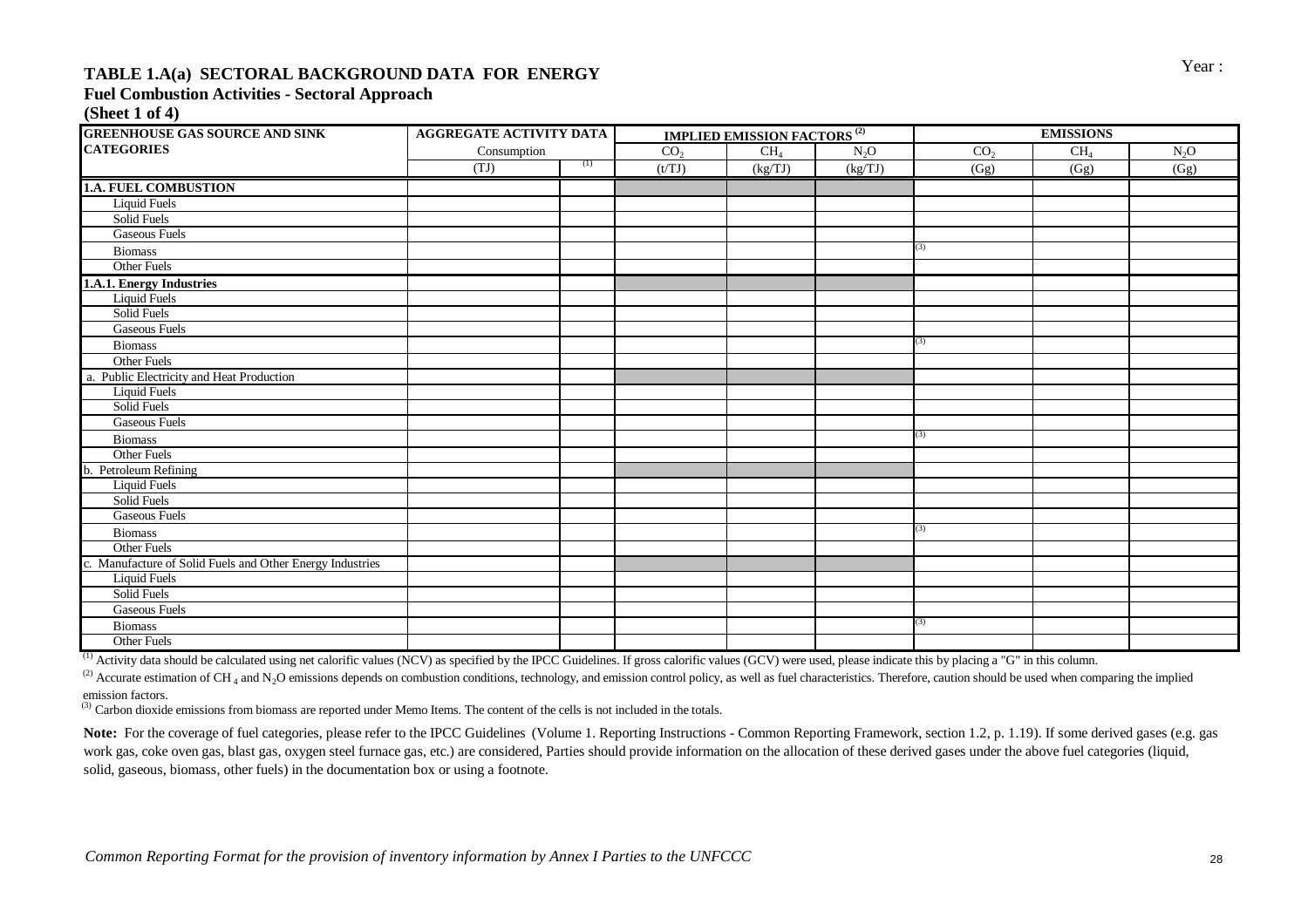# Year : **TABLE 1.A(a) SECTORAL BACKGROUND DATA FOR ENERGY**

### **Fuel Combustion Activities - Sectoral Approach**

**(Sheet 2 of 4)**

| <b>GREENHOUSE GAS SOURCE AND SINK</b>           | AGGREGATE ACTIVITY DATA |     | <b>IMPLIED EMISSION FACTORS<sup>(2)</sup></b> |                 |         | <b>EMISSIONS</b> |                 |        |
|-------------------------------------------------|-------------------------|-----|-----------------------------------------------|-----------------|---------|------------------|-----------------|--------|
| <b>CATEGORIES</b>                               | Consumption             |     | CO <sub>2</sub>                               | CH <sub>4</sub> | $N_2O$  | CO <sub>2</sub>  | CH <sub>4</sub> | $N_2O$ |
|                                                 | (TJ)                    | (1) | (t/TJ)                                        | (kg/TJ)         | (kg/TJ) | (Gg)             | (Gg)            | (Gg)   |
| 1.A.2 Manufacturing Industries and Construction |                         |     |                                               |                 |         |                  |                 |        |
| <b>Liquid Fuels</b>                             |                         |     |                                               |                 |         |                  |                 |        |
| Solid Fuels                                     |                         |     |                                               |                 |         |                  |                 |        |
| <b>Gaseous Fuels</b>                            |                         |     |                                               |                 |         |                  |                 |        |
| Biomass                                         |                         |     |                                               |                 |         | (3)              |                 |        |
| Other Fuels                                     |                         |     |                                               |                 |         |                  |                 |        |
| a. Iron and Steel                               |                         |     |                                               |                 |         |                  |                 |        |
| Liquid Fuels                                    |                         |     |                                               |                 |         |                  |                 |        |
| Solid Fuels                                     |                         |     |                                               |                 |         |                  |                 |        |
| <b>Gaseous Fuels</b>                            |                         |     |                                               |                 |         |                  |                 |        |
| <b>Biomass</b>                                  |                         |     |                                               |                 |         | (3)              |                 |        |
| Other Fuels                                     |                         |     |                                               |                 |         |                  |                 |        |
| b. Non-Ferrous Metals                           |                         |     |                                               |                 |         |                  |                 |        |
| <b>Liquid Fuels</b>                             |                         |     |                                               |                 |         |                  |                 |        |
| Solid Fuels                                     |                         |     |                                               |                 |         |                  |                 |        |
| <b>Gaseous Fuels</b>                            |                         |     |                                               |                 |         |                  |                 |        |
| Biomass                                         |                         |     |                                               |                 |         | (3)              |                 |        |
| Other Fuels                                     |                         |     |                                               |                 |         |                  |                 |        |
| Chemicals                                       |                         |     |                                               |                 |         |                  |                 |        |
| <b>Liquid Fuels</b>                             |                         |     |                                               |                 |         |                  |                 |        |
| Solid Fuels                                     |                         |     |                                               |                 |         |                  |                 |        |
| <b>Gaseous Fuels</b>                            |                         |     |                                               |                 |         |                  |                 |        |
| Biomass                                         |                         |     |                                               |                 |         | (3)              |                 |        |
| Other Fuels                                     |                         |     |                                               |                 |         |                  |                 |        |
| d. Pulp, Paper and Print                        |                         |     |                                               |                 |         |                  |                 |        |
| Liquid Fuels                                    |                         |     |                                               |                 |         |                  |                 |        |
| Solid Fuels                                     |                         |     |                                               |                 |         |                  |                 |        |
| <b>Gaseous Fuels</b>                            |                         |     |                                               |                 |         |                  |                 |        |
| <b>Biomass</b>                                  |                         |     |                                               |                 |         | (3)              |                 |        |
| Other Fuels                                     |                         |     |                                               |                 |         |                  |                 |        |
| e. Food Processing, Beverages and Tobacco       |                         |     |                                               |                 |         |                  |                 |        |
| <b>Liquid Fuels</b>                             |                         |     |                                               |                 |         |                  |                 |        |
| Solid Fuels                                     |                         |     |                                               |                 |         |                  |                 |        |
| <b>Gaseous Fuels</b>                            |                         |     |                                               |                 |         |                  |                 |        |
| <b>Biomass</b>                                  |                         |     |                                               |                 |         | (3)              |                 |        |
| Other Fuels                                     |                         |     |                                               |                 |         |                  |                 |        |
| f. Other (please specify)                       |                         |     |                                               |                 |         |                  |                 |        |
| <b>Liquid Fuels</b>                             |                         |     |                                               |                 |         |                  |                 |        |
| Solid Fuels                                     |                         |     |                                               |                 |         |                  |                 |        |
| <b>Gaseous Fuels</b>                            |                         |     |                                               |                 |         |                  |                 |        |
| <b>Biomass</b>                                  |                         |     |                                               |                 |         | (3)              |                 |        |
| Other Fuels                                     |                         |     |                                               |                 |         |                  |                 |        |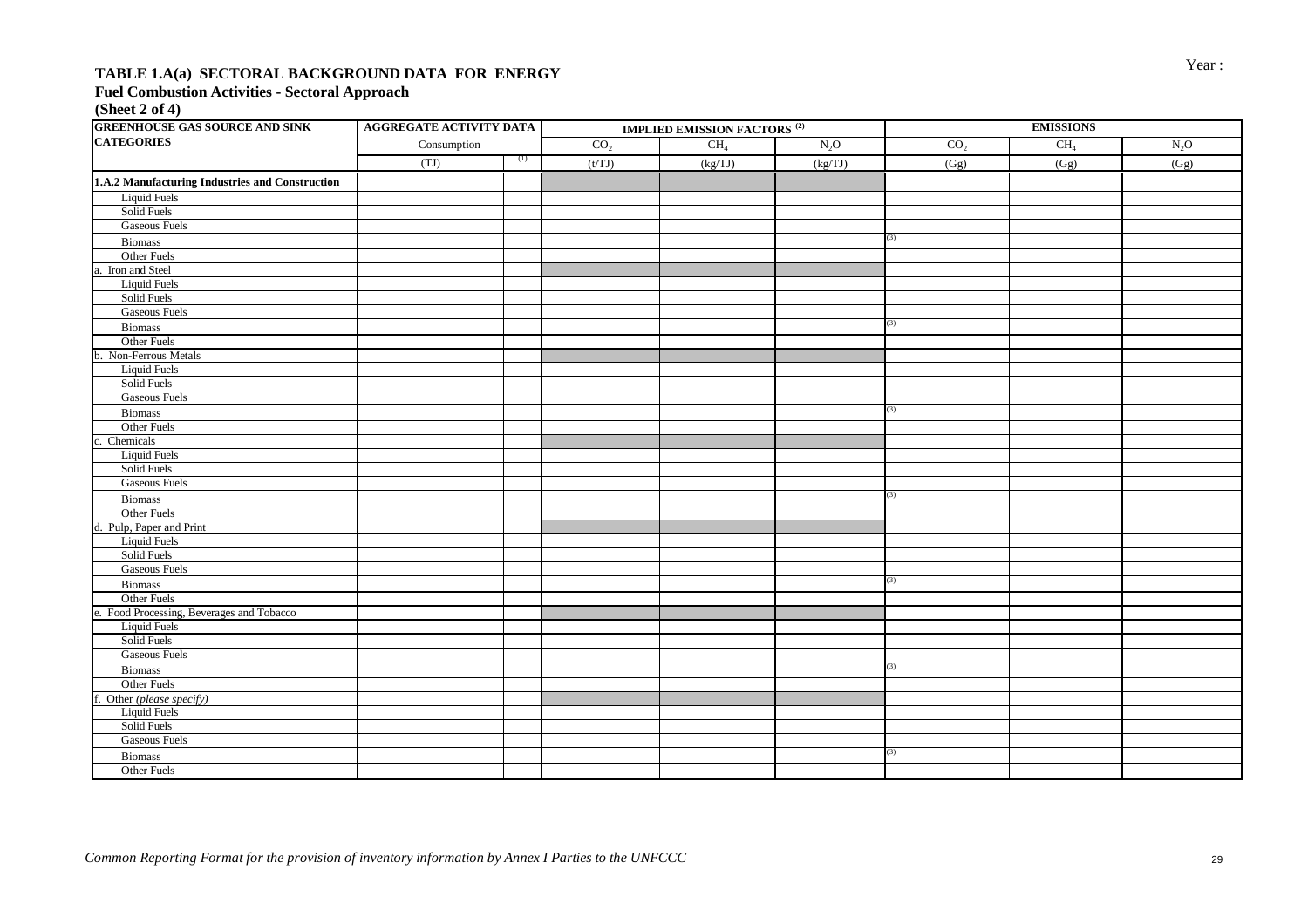# **TABLE 1.A(a) SECTORAL BACKGROUND DATA FOR ENERGY** Year:

# **Fuel Combustion Activities - Sectoral Approach**

### **(Sheet 3 of 4)**

| <b>GREENHOUSE GAS SOURCE AND</b> | <b>AGGREGATE ACTIVITY DATA</b> |     |                 | <b>IMPLIED EMISSION FACTORS</b> <sup>(2)</sup> |         | <b>EMISSIONS</b> |                 |                   |
|----------------------------------|--------------------------------|-----|-----------------|------------------------------------------------|---------|------------------|-----------------|-------------------|
| <b>SINK CATEGORIES</b>           | Consumption                    |     | CO <sub>2</sub> | $CH_4$                                         | $N_2O$  | CO <sub>2</sub>  | CH <sub>4</sub> | $N_2O$            |
|                                  | (TJ)                           | (1) | (t/TJ)          | (kg/TJ)                                        | (kg/TJ) | (Gg)             | (Gg)            | $\overline{(Gg)}$ |
| 1.A.3 Transport                  |                                |     |                 |                                                |         |                  |                 |                   |
| Gasoline                         |                                |     |                 |                                                |         |                  |                 |                   |
| Diesel                           |                                |     |                 |                                                |         |                  |                 |                   |
| Natural Gas                      |                                |     |                 |                                                |         |                  |                 |                   |
| Solid Fuels                      |                                |     |                 |                                                |         |                  |                 |                   |
| <b>Biomass</b>                   |                                |     |                 |                                                |         | (3)              |                 |                   |
| Other Fuels (please specify)     |                                |     |                 |                                                |         |                  |                 |                   |
|                                  |                                |     |                 |                                                |         |                  |                 |                   |
| a. Civil Aviation                |                                |     |                 |                                                |         |                  |                 |                   |
| <b>Aviation Gasoline</b>         |                                |     |                 |                                                |         |                  |                 |                   |
| Jet Kerosene                     |                                |     |                 |                                                |         |                  |                 |                   |
| Road Transportation<br>b.        |                                |     |                 |                                                |         |                  |                 |                   |
| Gasoline                         |                                |     |                 |                                                |         |                  |                 |                   |
| Diesel Oil                       |                                |     |                 |                                                |         |                  |                 |                   |
| Natural Gas                      |                                |     |                 |                                                |         |                  |                 |                   |
| <b>Biomass</b>                   |                                |     |                 |                                                |         | (3)              |                 |                   |
| Other Fuels (please specify)     |                                |     |                 |                                                |         |                  |                 |                   |
|                                  |                                |     |                 |                                                |         |                  |                 |                   |
|                                  |                                |     |                 |                                                |         |                  |                 |                   |
| Railways<br>c.                   |                                |     |                 |                                                |         |                  |                 |                   |
| Solid Fuels                      |                                |     |                 |                                                |         |                  |                 |                   |
| <b>Liquid Fuels</b>              |                                |     |                 |                                                |         |                  |                 |                   |
|                                  |                                |     |                 |                                                |         |                  |                 |                   |
| d. Navigation                    |                                |     |                 |                                                |         |                  |                 |                   |
| Coal                             |                                |     |                 |                                                |         |                  |                 |                   |
| Residual Oil                     |                                |     |                 |                                                |         |                  |                 |                   |
| Gas/Diesel Oil                   |                                |     |                 |                                                |         |                  |                 |                   |
| Other Fuels (please specify)     |                                |     |                 |                                                |         |                  |                 |                   |
|                                  |                                |     |                 |                                                |         |                  |                 |                   |
| e. Other Transportation          |                                |     |                 |                                                |         |                  |                 |                   |
| <b>Liquid Fuels</b>              |                                |     |                 |                                                |         |                  |                 |                   |
| Solid Fuels                      |                                |     |                 |                                                |         |                  |                 |                   |
| <b>Gaseous Fuels</b>             |                                |     |                 |                                                |         |                  |                 |                   |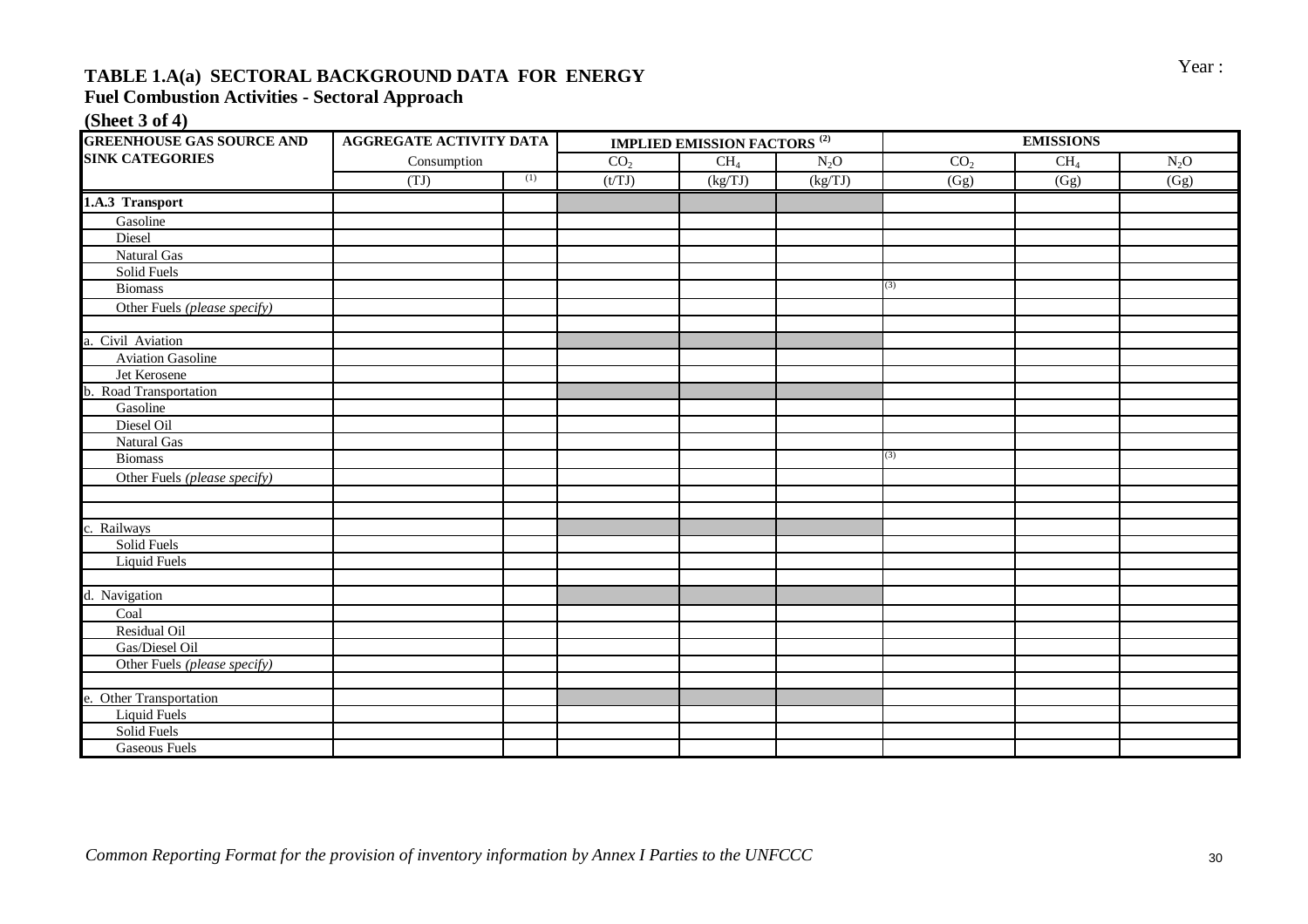# **TABLE 1.A(a) SECTORAL BACKGROUND DATA FOR ENERGY** Year:

#### **Fuel Combustion Activities - Sectoral Approach**

**(Sheet 4 of 4)**

| <b>GREENHOUSE GAS SOURCE AND SINK   AGGREGATE ACTIVITY DATA</b> |             |     | <b>IMPLIED EMISSION FACTORS<sup>(2)</sup></b> |                 | <b>EMISSIONS</b> |                 |        |        |  |
|-----------------------------------------------------------------|-------------|-----|-----------------------------------------------|-----------------|------------------|-----------------|--------|--------|--|
| <b>CATEGORIES</b>                                               | Consumption |     | CO <sub>2</sub>                               | CH <sub>4</sub> | $N_2O$           | CO <sub>2</sub> | $CH_4$ | $N_2O$ |  |
|                                                                 | (TJ)        | (1) | (t/TJ)                                        | (kg/TJ)         | (kg/TJ)          | (Gg)            | (Gg)   | (Gg)   |  |
| 1.A.4 Other Sectors                                             |             |     |                                               |                 |                  |                 |        |        |  |
| <b>Liquid Fuels</b>                                             |             |     |                                               |                 |                  |                 |        |        |  |
| Solid Fuels                                                     |             |     |                                               |                 |                  |                 |        |        |  |
| <b>Gaseous Fuels</b>                                            |             |     |                                               |                 |                  |                 |        |        |  |
| <b>Biomass</b>                                                  |             |     |                                               |                 |                  | (3)             |        |        |  |
| Other Fuels                                                     |             |     |                                               |                 |                  |                 |        |        |  |
| Commercial/Institutional                                        |             |     |                                               |                 |                  |                 |        |        |  |
| <b>Liquid Fuels</b>                                             |             |     |                                               |                 |                  |                 |        |        |  |
| Solid Fuels                                                     |             |     |                                               |                 |                  |                 |        |        |  |
| <b>Gaseous Fuels</b>                                            |             |     |                                               |                 |                  |                 |        |        |  |
| <b>Biomass</b>                                                  |             |     |                                               |                 |                  | (3)             |        |        |  |
| Other Fuels                                                     |             |     |                                               |                 |                  |                 |        |        |  |
| b. Residential                                                  |             |     |                                               |                 |                  |                 |        |        |  |
| <b>Liquid Fuels</b>                                             |             |     |                                               |                 |                  |                 |        |        |  |
| Solid Fuels                                                     |             |     |                                               |                 |                  |                 |        |        |  |
| <b>Gaseous Fuels</b>                                            |             |     |                                               |                 |                  |                 |        |        |  |
| <b>Biomass</b>                                                  |             |     |                                               |                 |                  | (3)             |        |        |  |
| <b>Other Fuels</b>                                              |             |     |                                               |                 |                  |                 |        |        |  |
| Agriculture/Forestry/Fisheries                                  |             |     |                                               |                 |                  |                 |        |        |  |
| <b>Liquid Fuels</b>                                             |             |     |                                               |                 |                  |                 |        |        |  |
| Solid Fuels                                                     |             |     |                                               |                 |                  |                 |        |        |  |
| <b>Gaseous Fuels</b>                                            |             |     |                                               |                 |                  |                 |        |        |  |
| <b>Biomass</b>                                                  |             |     |                                               |                 |                  | (3)             |        |        |  |
| Other Fuels                                                     |             |     |                                               |                 |                  |                 |        |        |  |
| 1.A.5 Other (Not elsewhere specified) <sup>(4)</sup>            |             |     |                                               |                 |                  |                 |        |        |  |
| <b>Liquid Fuels</b>                                             |             |     |                                               |                 |                  |                 |        |        |  |
| Solid Fuels                                                     |             |     |                                               |                 |                  |                 |        |        |  |
| <b>Gaseous Fuels</b>                                            |             |     |                                               |                 |                  |                 |        |        |  |
| <b>Biomass</b>                                                  |             |     |                                               |                 |                  | (3)             |        |        |  |
| <b>Other Fuels</b>                                              |             |     |                                               |                 |                  |                 |        |        |  |

 $(4)$  Include military fuel use under this category.

**Documentation box:**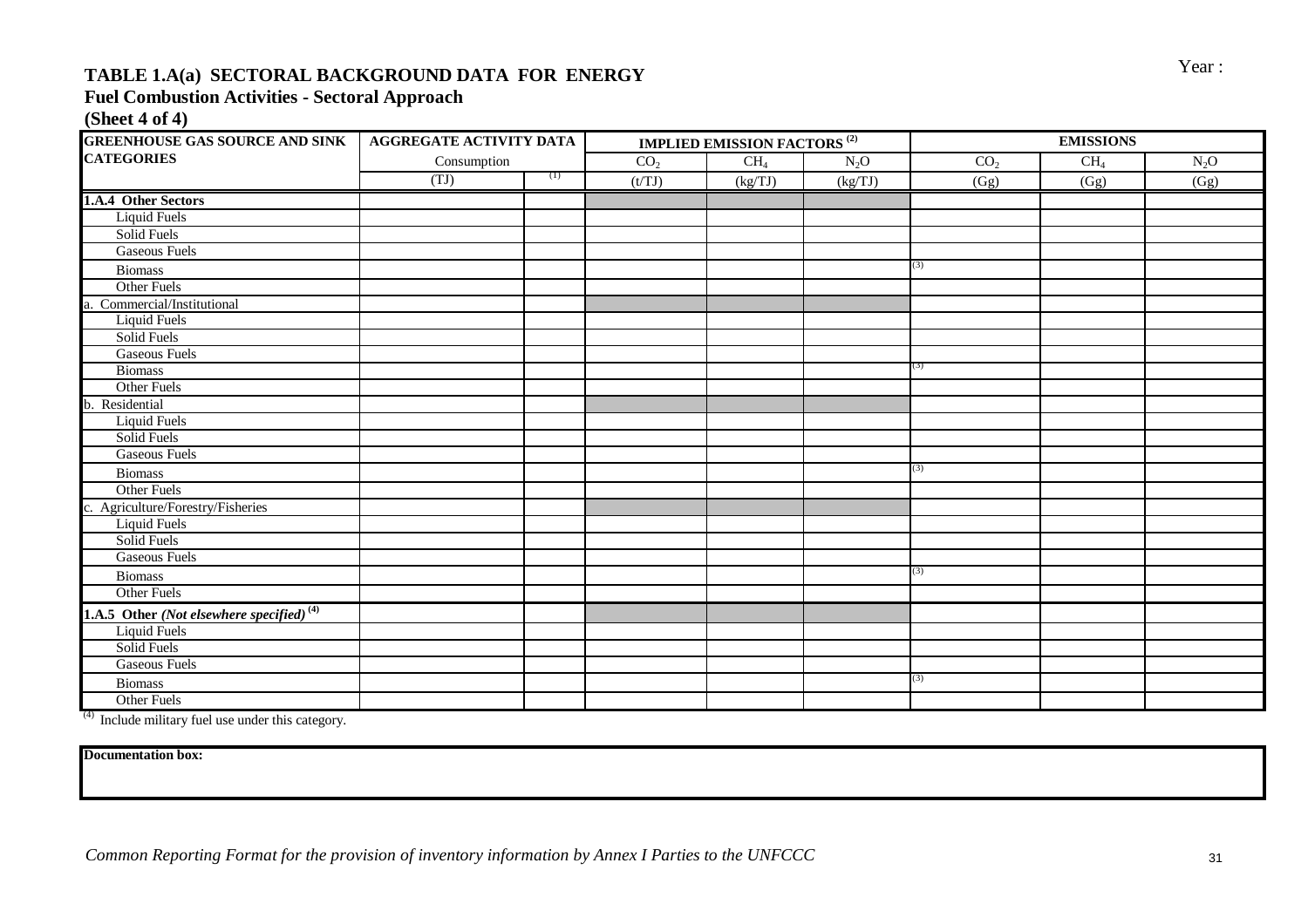# Year : **TABLE 1.A(b) SECTORAL BACKGROUND DATA FOR ENERGY**

**CO<sup>2</sup> from Fuel Combustion Activities - Reference Approach (IPCC Worksheet 1-1)**

**(Sheet 1 of 1)**

| <b>FUEL TYPES</b>           |           |                              |  | bunkers | Production   Imports   Exports   International   Stock change | Apparent<br>consumption | Conversion<br>factor $(1)$<br>(TJ/Unit) | Apparent<br>consumption<br>(TJ) | Carbon emission Carbon content<br>factor<br>(t C/TJ) | (Gg C) | Carbon stored<br>$(\mathrm{Gg\,} \mathrm{C})$ | Net carbon Fraction of<br>emissions<br>(Gg C) | carbon<br>oxidized | Actual CO <sub>2</sub><br>emissions<br>(Gg CO <sub>2</sub> ) |
|-----------------------------|-----------|------------------------------|--|---------|---------------------------------------------------------------|-------------------------|-----------------------------------------|---------------------------------|------------------------------------------------------|--------|-----------------------------------------------|-----------------------------------------------|--------------------|--------------------------------------------------------------|
| Liquid                      | Primary   | Crude Oil                    |  |         |                                                               |                         |                                         |                                 |                                                      |        |                                               |                                               |                    |                                                              |
| Fossil                      | Fuels     | Orimulsion                   |  |         |                                                               |                         |                                         |                                 |                                                      |        |                                               |                                               |                    |                                                              |
|                             |           | Natural Gas Liquids          |  |         |                                                               |                         |                                         |                                 |                                                      |        |                                               |                                               |                    |                                                              |
|                             | Secondary | Gasoline                     |  |         |                                                               |                         |                                         |                                 |                                                      |        |                                               |                                               |                    |                                                              |
|                             | Fuels     | Jet Kerosene                 |  |         |                                                               |                         |                                         |                                 |                                                      |        |                                               |                                               |                    |                                                              |
|                             |           | Other Kerosene               |  |         |                                                               |                         |                                         |                                 |                                                      |        |                                               |                                               |                    |                                                              |
|                             |           | Shale Oil                    |  |         |                                                               |                         |                                         |                                 |                                                      |        |                                               |                                               |                    |                                                              |
|                             |           | Gas / Diesel Oil             |  |         |                                                               |                         |                                         |                                 |                                                      |        |                                               |                                               |                    |                                                              |
|                             |           | Residual Fuel Oil            |  |         |                                                               |                         |                                         |                                 |                                                      |        |                                               |                                               |                    |                                                              |
|                             |           | LPG                          |  |         |                                                               |                         |                                         |                                 |                                                      |        |                                               |                                               |                    |                                                              |
|                             |           | Ethane                       |  |         |                                                               |                         |                                         |                                 |                                                      |        |                                               |                                               |                    |                                                              |
|                             |           | Naphtha                      |  |         |                                                               |                         |                                         |                                 |                                                      |        |                                               |                                               |                    |                                                              |
|                             |           | <b>Bitumen</b>               |  |         |                                                               |                         |                                         |                                 |                                                      |        |                                               |                                               |                    |                                                              |
|                             |           | Lubricants                   |  |         |                                                               |                         |                                         |                                 |                                                      |        |                                               |                                               |                    |                                                              |
|                             |           | Petroleum Coke               |  |         |                                                               |                         |                                         |                                 |                                                      |        |                                               |                                               |                    |                                                              |
|                             |           | <b>Refinery Feedstocks</b>   |  |         |                                                               |                         |                                         |                                 |                                                      |        |                                               |                                               |                    |                                                              |
|                             |           | Other Oil                    |  |         |                                                               |                         |                                         |                                 |                                                      |        |                                               |                                               |                    |                                                              |
| <b>Liquid Fossil Totals</b> |           |                              |  |         |                                                               |                         |                                         |                                 |                                                      |        |                                               |                                               |                    |                                                              |
| Solid                       | Primary   | Anthracite <sup>(2)</sup>    |  |         |                                                               |                         |                                         |                                 |                                                      |        |                                               |                                               |                    |                                                              |
| Fossil                      | Fuels     | <b>Coking Coal</b>           |  |         |                                                               |                         |                                         |                                 |                                                      |        |                                               |                                               |                    |                                                              |
|                             |           | Other Bit. Coal              |  |         |                                                               |                         |                                         |                                 |                                                      |        |                                               |                                               |                    |                                                              |
|                             |           | Sub-bit. Coal                |  |         |                                                               |                         |                                         |                                 |                                                      |        |                                               |                                               |                    |                                                              |
|                             |           | Lignite                      |  |         |                                                               |                         |                                         |                                 |                                                      |        |                                               |                                               |                    |                                                              |
|                             |           | Oil Shale                    |  |         |                                                               |                         |                                         |                                 |                                                      |        |                                               |                                               |                    |                                                              |
|                             |           | Peat                         |  |         |                                                               |                         |                                         |                                 |                                                      |        |                                               |                                               |                    |                                                              |
|                             | Secondary | <b>BKB &amp; Patent Fuel</b> |  |         |                                                               |                         |                                         |                                 |                                                      |        |                                               |                                               |                    |                                                              |
|                             | Fuels     | Coke Oven/Gas Coke           |  |         |                                                               |                         |                                         |                                 |                                                      |        |                                               |                                               |                    |                                                              |
| <b>Solid Fuel Totals</b>    |           |                              |  |         |                                                               |                         |                                         |                                 |                                                      |        |                                               |                                               |                    |                                                              |
| <b>Gaseous Fossil</b>       |           | Natural Gas (Dry)            |  |         |                                                               |                         |                                         |                                 |                                                      |        |                                               |                                               |                    |                                                              |
| <b>Total</b>                |           |                              |  |         |                                                               |                         |                                         |                                 |                                                      |        |                                               |                                               |                    |                                                              |
| <b>Biomass total</b>        |           |                              |  |         |                                                               |                         |                                         |                                 |                                                      |        |                                               |                                               |                    |                                                              |
|                             |           | Solid Biomass                |  |         |                                                               |                         |                                         |                                 |                                                      |        |                                               |                                               |                    |                                                              |
|                             |           | <b>Liquid Biomass</b>        |  |         |                                                               |                         |                                         |                                 |                                                      |        |                                               |                                               |                    |                                                              |
|                             |           | <b>Gas Biomass</b>           |  |         |                                                               |                         |                                         |                                 |                                                      |        |                                               |                                               |                    |                                                              |

 $^{(1)}$  To convert quantities expressed in natural units to energy units, use net calorific values (NCV). If gross calorific values (GCV) are used in this table, please indicate this with a footnote.

 $^{(2)}$  If Anthracite is not separately available, include with Other Bituminous Coal.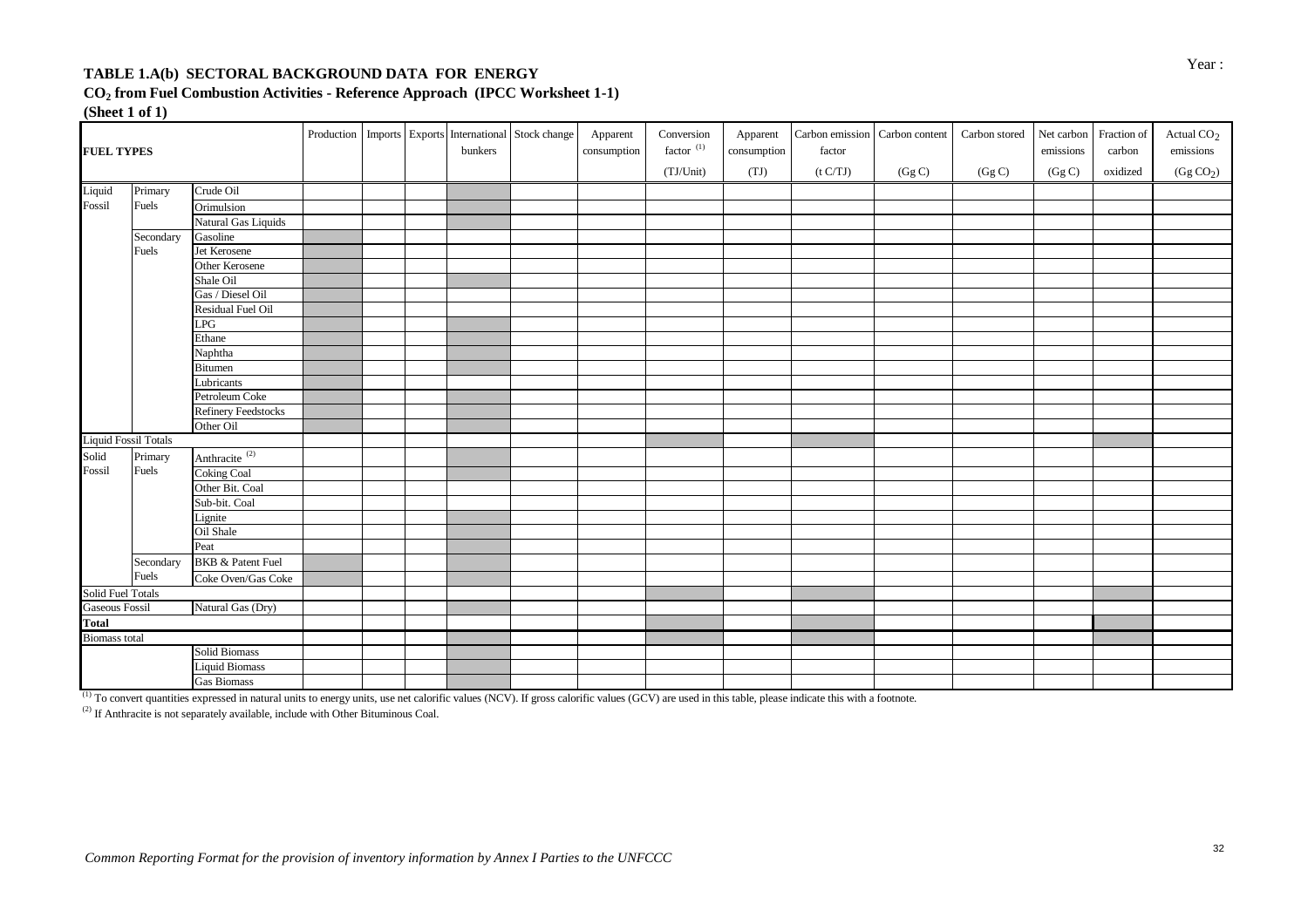# TABLE 1.A(c) COMPARISON OF CO<sub>2</sub> EMISSIONS FROM FUEL COMBUSTION Year: **(Sheet 1 of 1)**

|                                                | Reference approach |                 |                    | National approach <sup>(1)</sup> | Difference $(2)$   |                         |  |
|------------------------------------------------|--------------------|-----------------|--------------------|----------------------------------|--------------------|-------------------------|--|
| <b>FUEL TYPES</b>                              | Energy consumption | $CO2$ emissions | Energy consumption | $CO2$ emissions                  | Energy consumption | $CO2$ emissions<br>(% ) |  |
|                                                | (PI)               | (Gg)            | (PJ                | (Gg)                             | (% )               |                         |  |
| Liquid Fuels (excluding international bunkers) |                    |                 |                    |                                  |                    |                         |  |
| Solid Fuels (excluding international bunkers)  |                    |                 |                    |                                  |                    |                         |  |
| <b>Gaseous Fuels</b>                           |                    |                 |                    |                                  |                    |                         |  |
| Other $^{(3)}$                                 |                    |                 |                    |                                  |                    |                         |  |
| Total $(3)$                                    |                    |                 |                    |                                  |                    |                         |  |

<sup>(1)</sup> "National approach" is used to indicate the approach (if different from the Reference approach) followed by the Party to estimate its  $CO_2$  emissions from fuel combustion reported in the national GHG inventory.

<sup>(2)</sup> Difference of the Reference approach over the National approach (i.e. difference = 100% x ((RA-NA)/NA), where NA = National approach and RA = Reference approach).

 $(3)$  Emissions from biomass are not included.

Note: In addition to estimating CO<sub>2</sub> emissions from fuel combustion by sector, Parties should also estimate these emissions using the IPCC Reference approach, as found in the IPCC Guidelines, Worksheet 1-1 (Volume 2, Workbook). The Reference approach is to assist in verifying the sectoral data. Parties should also complete the above tables to compare the alternative estimates, and if the emission estimates lie more than 2 percent apart, should explain the source of this difference in the documentation box provided.

**Documentation box:**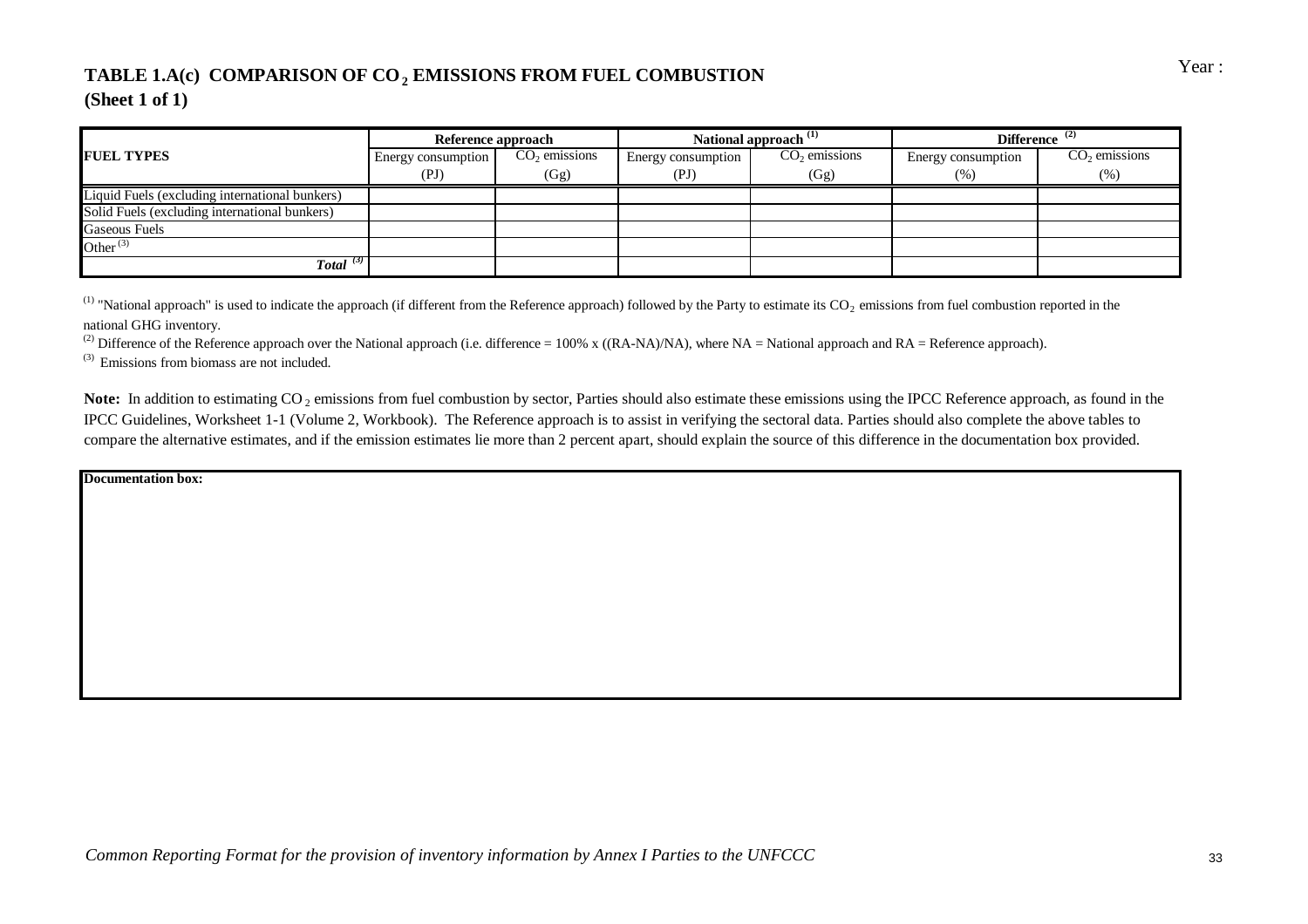### **TABLE 1.A(d) SECTORAL BACKGROUND DATA FOR ENERGY**

# **Feedstocks and Non-Energy Use of Fuels**

| (Sheet 1 of 1)                        |                                                        |                              |                                          |                                                           | <b>Additional information</b> <sup>(a)</sup> |                              |
|---------------------------------------|--------------------------------------------------------|------------------------------|------------------------------------------|-----------------------------------------------------------|----------------------------------------------|------------------------------|
|                                       | <b>ACTIVITY DATA AND RELATED</b><br><b>INFORMATION</b> |                              | <b>IMPLIED EMISSION</b><br><b>FACTOR</b> | <b>ESTIMATE</b>                                           | $CO2$ not emitted                            | Subtracted from              |
| FUEL TYPE <sup>(1)</sup>              | Fuel quantity<br>(TJ)                                  | Fraction of<br>carbon stored | Carbon<br>emission factor<br>(t C/TJ)    | of carbon stored in non-<br>energy use of fuels<br>(Gg C) | (Gg CO <sub>2</sub> )                        | (specify source<br>category) |
| Naphtha $^{(2)}$                      |                                                        |                              |                                          |                                                           |                                              |                              |
| Lubricants                            |                                                        |                              |                                          |                                                           |                                              |                              |
| <b>Bitumen</b>                        |                                                        |                              |                                          |                                                           |                                              |                              |
| Coal Oils and Tars (from Coking Coal) |                                                        |                              |                                          |                                                           |                                              |                              |
| Natural $\overline{Gas}^{(2)}$        |                                                        |                              |                                          |                                                           |                                              |                              |
| Gas/Diesel Oil <sup>(2)</sup>         |                                                        |                              |                                          |                                                           |                                              |                              |
| Butane <sup>(2)</sup>                 |                                                        |                              |                                          |                                                           |                                              |                              |
| Ethane <sup>(2)</sup>                 |                                                        |                              |                                          |                                                           |                                              |                              |
| Other (please specify)                |                                                        |                              |                                          |                                                           |                                              |                              |
|                                       |                                                        |                              |                                          |                                                           |                                              |                              |
|                                       |                                                        |                              |                                          |                                                           |                                              |                              |

 $(1)$  Where fuels are used in different industries, please enter in different rows.

(a) The fuel lines continue from the table to the left.

 $(2)$  Enter these fuels when they are used as feedstocks.

**Note:** The table is consistent with the IPCC Guidelines. Parties that take into account the emissions associated with the use and disposal of these feedstocks could continue to use their methodologies, and provide explanation notes in the documentation box below.

**Documentation box:** A fraction of energy carriers is stored in such products as plastics or asphalt. The non-stored fraction of the carbon in the energy carrier or product is oxidized, resulting in carbon dioxide emissions, either during the use of the energy carriers in the industrial production (e.g. fertilizer production), or during the use of the products (e.g. solvents, lubricants), or in both (e.g. monomers). To report associated emissions use the above table, filling an extra "Additional information" table, as shown below:

| Associated $CO2$ | Allocated under                    |
|------------------|------------------------------------|
| emissions        |                                    |
| (Gg)             | (Specify source category) $^{(a)}$ |
|                  |                                    |
|                  | $\sim$                             |

 $^{(a)}$  e.g. Industrial Processes, Waste Incineration, etc.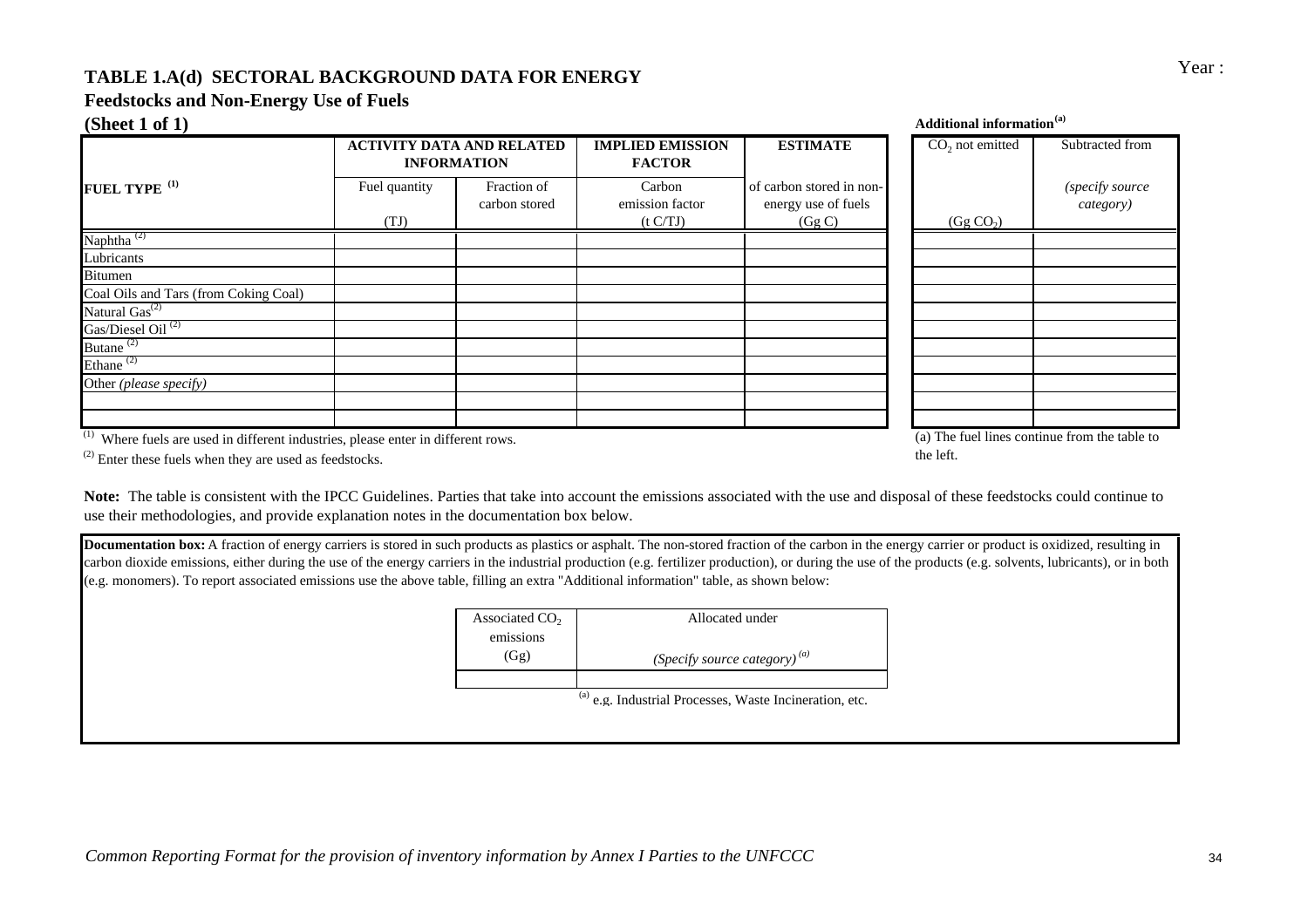# Year : **TABLE 1.B.1 SECTORAL BACKGROUND DATA FOR ENERGY**

# **Fugitive Emissions from Solid Fuels**

| <b>GREENHOUSE GAS SOURCE AND</b>            | <b>ACTIVITY DATA</b>                   |        | <b>IMPLIED EMISSION FACTOR</b> | <b>EMISSIONS</b> |                 | Description                                       | Value |
|---------------------------------------------|----------------------------------------|--------|--------------------------------|------------------|-----------------|---------------------------------------------------|-------|
| <b>SINK CATEGORIES</b>                      | Amount of fuel produced <sup>(1)</sup> | $CH_4$ | CO <sub>2</sub>                | CH <sub>4</sub>  | CO <sub>2</sub> | Amount of CH <sub>4</sub> drained (recovered) and |       |
|                                             | (Mt)                                   | (kg/t) | (kg/t)                         | (Gg)             | (Gg)            | utilized or flared (Gg)                           |       |
| 1. B. 1. a. Coal Mining and Handling        |                                        |        |                                |                  |                 | Number of active underground mines                |       |
| i. Underground Mines $^{(2)}$               |                                        |        |                                |                  |                 | Number of mines with drainage                     |       |
| <b>Mining Activities</b>                    |                                        |        |                                |                  |                 | (recovery) systems                                |       |
| <b>Post-Mining Activities</b>               |                                        |        |                                |                  |                 |                                                   |       |
| ii. Surface Mines <sup>(2)</sup>            |                                        |        |                                |                  |                 | <sup>(a)</sup> For underground mines.             |       |
| Mining Activities                           |                                        |        |                                |                  |                 |                                                   |       |
| Post-Mining Activities                      |                                        |        |                                |                  |                 |                                                   |       |
| 1. B. 1. b. Solid Fuel Transformation       |                                        |        |                                |                  |                 |                                                   |       |
| 1. B. 1. c. Other (please specify) $^{(3)}$ |                                        |        |                                |                  |                 |                                                   |       |
|                                             |                                        |        |                                |                  |                 |                                                   |       |
|                                             |                                        |        |                                |                  |                 |                                                   |       |

#### **(Sheet 1 of 1) Additional information (a)**

| Description                             | Value |
|-----------------------------------------|-------|
| Amount of $CH4$ drained (recovered) and |       |
| utilized or flared (Gg)                 |       |
| Number of active underground mines      |       |
| Number of mines with drainage           |       |
| (recovery) systems                      |       |

 $^{(1)}$  Use the documentation box to specify whether the fuel amount is based on the run-of-mine (ROM) production or on the saleable production.

<sup>(2)</sup> Emissions both for Mining Activities and Post-Mining Activities are calculated with the activity data in lines Underground Mines and Surface Mines respectively.

<sup>(3)</sup> Use the "Other" rows to enter any other solid fuel related activities resulting in fugitive emissions, such as emissions from abandoned mines and waste piles.

Note: There are no clear references to the coverage of 1.B.1.b. and 1.B.1.c. in the IPCC Guidelines. Make sure that the emissions entered here are not reported elsewhere. If they are reported under another source category, indicate this (IE) and make a reference in Table 9 (completeness) and/or in the documentation box.

**Documentation box:**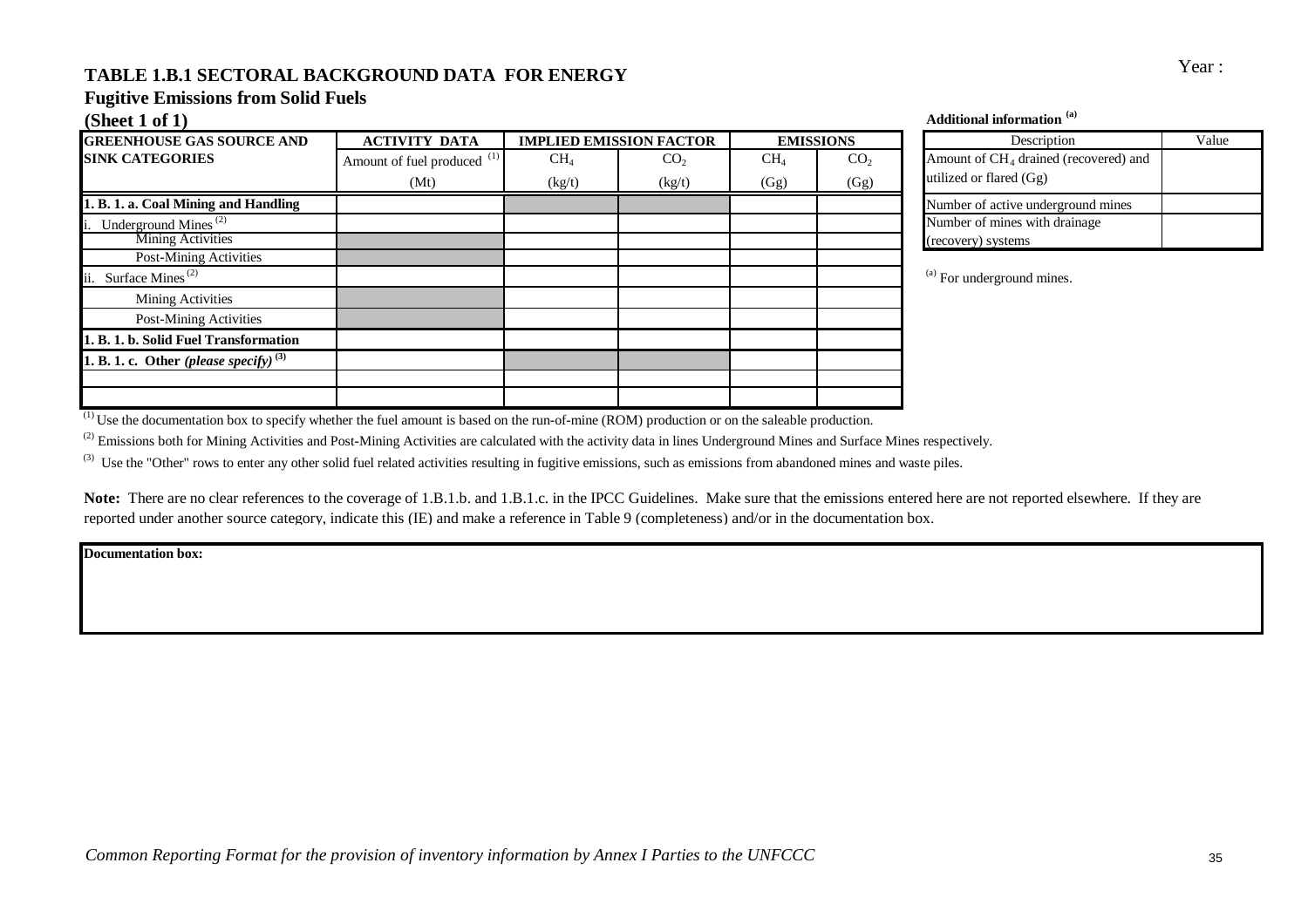# Year : **TABLE 1.B.2 SECTORAL BACKGROUND DATA FOR ENERGY**

#### **Fugitive Emissions from Oil and Natural Gas**

**(Sheet 1 of 1) Additional information**

|                                                | <b>ACTIVITY DATA</b>            |       | <b>IMPLIED EMISSION FACTORS</b> |                            | <b>EMISSIONS</b> |                 | Description     |        |                                                    |
|------------------------------------------------|---------------------------------|-------|---------------------------------|----------------------------|------------------|-----------------|-----------------|--------|----------------------------------------------------|
| <b>GREENHOUSE GAS SOURCE</b>                   | Description $\overline{^{(1)}}$ | Value | CO <sub>2</sub>                 | CH <sub>4</sub>            | $N_2O$           | CO <sub>2</sub> | CH <sub>4</sub> | $N_2O$ | Pipelines length (km)                              |
| <b>AND SINK CATEGORIES</b>                     |                                 |       | $(kg/PJ)^{(2)}$                 | $\left(kg/PJ\right)^{(2)}$ | $(kg/PJ)^{(2)}$  | (Gg)            | (Gg)            | (Gg)   | Number of oil wells                                |
| 1. B. 2. a. Oil $^{(3)}$                       |                                 |       |                                 |                            |                  |                 |                 |        | Number of gas wells                                |
| i. Exploration                                 | (e.g. number of wells drilled)  |       |                                 |                            |                  |                 |                 |        | Gas throughput (a)                                 |
| ii. Production <sup>(4)</sup>                  | $(e.g.$ PJ of oil produced)     |       |                                 |                            |                  |                 |                 |        | Oil throughput <sup>(a)</sup>                      |
| iii. Transport                                 | (e.g. PJ oil loaded in tankers) |       |                                 |                            |                  |                 |                 |        | Other relevant information (specify)               |
| iv. Refining / Storage                         | (e.g. PJ oil refined)           |       |                                 |                            |                  |                 |                 |        |                                                    |
| v. Distribution of oil products                | (e.g. PJ oil refined)           |       |                                 |                            |                  |                 |                 |        |                                                    |
| vi. Other                                      |                                 |       |                                 |                            |                  |                 |                 |        |                                                    |
| 1. B. 2. b. Natural Gas                        |                                 |       |                                 |                            |                  |                 |                 |        | <sup>(a)</sup> In the context of oil and gas produ |
| Exploration                                    |                                 |       |                                 |                            |                  |                 |                 |        | throughput is a measure of the total p             |
| i. Production $(4)$ / Processing               | $(e.g.$ PJ gas produced)        |       |                                 |                            |                  |                 |                 |        | such as barrels per day of oil, or cub             |
| ii. Transmission                               | $(e.g.$ PJ gas consumed)        |       |                                 |                            |                  |                 |                 |        | per year. Specify the units of the rep             |
| Distribution                                   | (e.g. PJ gas consumed)          |       |                                 |                            |                  |                 |                 |        | Take into account that these values s              |
| iii. Other Leakage                             | $(e.g.$ PJ gas consumed)        |       |                                 |                            |                  |                 |                 |        | consistent with the activity data repo             |
| at industrial plants and power stations        |                                 |       |                                 |                            |                  |                 |                 |        | production rows of the main table.                 |
| in residential and commercial sectors          |                                 |       |                                 |                            |                  |                 |                 |        |                                                    |
| $\cdot$ B. 2. c. Venting $\overline{5}$        |                                 |       |                                 |                            |                  |                 |                 |        |                                                    |
| Oil                                            | (e.g. PJ oil produced)          |       |                                 |                            |                  |                 |                 |        |                                                    |
| ii. Gas                                        | $(e.g.$ PJ gas produced)        |       |                                 |                            |                  |                 |                 |        |                                                    |
| iii. Combined                                  |                                 |       |                                 |                            |                  |                 |                 |        |                                                    |
| <b>Flaring</b>                                 |                                 |       |                                 |                            |                  |                 |                 |        |                                                    |
| Oil<br>i.                                      | (e.g. PJ gas consumption)       |       |                                 |                            |                  |                 |                 |        |                                                    |
| ii. Gas                                        | (e.g. PJ gas consumption)       |       |                                 |                            |                  |                 |                 |        |                                                    |
| iii. Combined                                  |                                 |       |                                 |                            |                  |                 |                 |        |                                                    |
| 1.B.2.d. Other (please specify) <sup>(6)</sup> |                                 |       |                                 |                            |                  |                 |                 |        |                                                    |
|                                                |                                 |       |                                 |                            |                  |                 |                 |        |                                                    |
|                                                |                                 |       |                                 |                            |                  |                 |                 |        |                                                    |

| Description                          | Value |
|--------------------------------------|-------|
| Pipelines length (km)                |       |
| Number of oil wells                  |       |
| Number of gas wells                  |       |
| Gas throughput <sup>(a)</sup>        |       |
| Oil throughput (a)                   |       |
| Other relevant information (specify) |       |
|                                      |       |
|                                      |       |

In the context of oil and gas production. roughput is a measure of the total production, such as barrels per day of oil, or cubic meters of gas r year. Specify the units of the reported value. ake into account that these values should be msistent with the activity data reported under the oduction rows of the main table.

<sup>(1)</sup> Specify the activity data used and fill in the activity data description column, as given in the examples in brackets. Use the document box to specify whether the fuel amount is based on the raw material production o saleable production. Note cases where more than one variable is used as activity data.

(2) The unit of the implied emission factor depends on the units of the activity data used. The most common unit is given as an example (kg/PJ) but for each case the real unit of the emission factor should be specified.

<sup>(3)</sup> Use the category also to cover emissions from combined oil and gas production fields. Natural gas processing and distribution from these fields should be included under 1.B.2.b.ii and 1.B.2.b.iii, respectively.

<sup>(4)</sup> If using default emission factors these categories will include emissions from production other than venting and flaring.

<sup>(5)</sup> If using default emission factors, emissions from Venting and Flaring from all oil and gas production should be accounted for here. Parties using the IPCC software could report those emissions together, indicating so documentation box.

<sup>(6)</sup> For example, fugitive CO<sub>2</sub> emissions from production of geothermal power could be reported here.

**Documentation box:**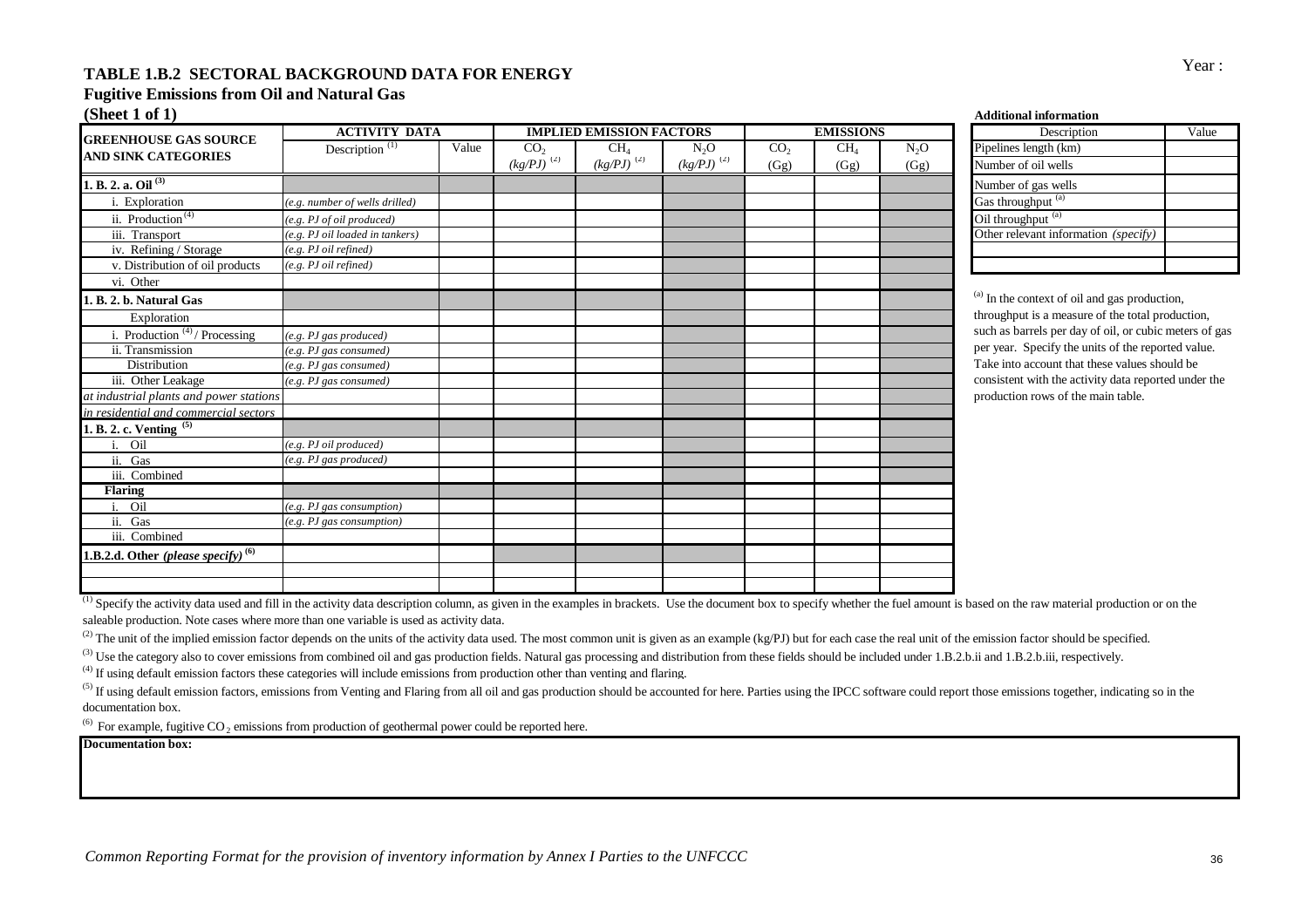# Year : **TABLE 1.C SECTORAL BACKGROUND DATA FOR ENERGY**

### **International Bunkers and Multilateral Operations**

| (Sheet 1 of 1)                                |                      |                 |                                 |         |                 |                  |        | <b>Additional information</b>                         |          |                                     |
|-----------------------------------------------|----------------------|-----------------|---------------------------------|---------|-----------------|------------------|--------|-------------------------------------------------------|----------|-------------------------------------|
| <b>GREENHOUSE GAS</b>                         | <b>ACTIVITY DATA</b> |                 | <b>IMPLIED EMISSION FACTORS</b> |         |                 | <b>EMISSIONS</b> |        | Fuel                                                  |          | Allocation <sup>(a)</sup> (percent) |
| <b>SOURCE AND SINK</b>                        | Consumption          | CO <sub>2</sub> | $CH_4$                          | $N_2O$  | CO <sub>2</sub> | CH <sub>4</sub>  | $N_2O$ | consumption                                           | Domestic | International                       |
| <b>CATEGORIES</b>                             | (TJ)                 | (t/TJ)          | (kg/TJ)                         | (kg/TJ) | (Gg)            | (Gg)             | (Gg)   | Marine                                                |          |                                     |
| <b>Marine Bunkers</b>                         |                      |                 |                                 |         |                 |                  |        | Aviation                                              |          |                                     |
| Gasoline                                      |                      |                 |                                 |         |                 |                  |        |                                                       |          |                                     |
| Gas/Diesel Oil                                |                      |                 |                                 |         |                 |                  |        | <sup>(a)</sup> For calculating the allocation of fuel |          |                                     |
| Residual Fuel Oil                             |                      |                 |                                 |         |                 |                  |        | consumption, use the sums of fuel consumption         |          |                                     |
| Lubricants                                    |                      |                 |                                 |         |                 |                  |        | by domestic navigation and aviation                   |          |                                     |
| Coal                                          |                      |                 |                                 |         |                 |                  |        | (Table $1.A(a)$ ) and by international bunkers        |          |                                     |
| Other (please specify)                        |                      |                 |                                 |         |                 |                  |        | (Table 1.C).                                          |          |                                     |
|                                               |                      |                 |                                 |         |                 |                  |        |                                                       |          |                                     |
| <b>Aviation Bunkers</b>                       |                      |                 |                                 |         |                 |                  |        |                                                       |          |                                     |
| Jet Kerosene                                  |                      |                 |                                 |         |                 |                  |        |                                                       |          |                                     |
| Gasoline                                      |                      |                 |                                 |         |                 |                  |        |                                                       |          |                                     |
| <b>Multilateral Operations</b> <sup>(1)</sup> |                      |                 |                                 |         |                 |                  |        |                                                       |          |                                     |

| Fuel        | Allocation $(a)$ (percent) |               |
|-------------|----------------------------|---------------|
| consumption | Domestic                   | International |
| Marine      |                            |               |
| Aviation    |                            |               |

<sup>(1)</sup> Parties may choose to report or not report the activity data and emission factors for multilateral operation consistent with the principle of confidentiality stated in the UNFCCC reporting guidelines on inventories. any case, Parties should report the emissions from multilateral operations, where available, under the Memo Items section of the Summary tables and in the Sectoral report table for energy.

Note: In accordance with the IPCC Guidelines, international aviation and marine bunker fuel emissions from fuel sold to ships or aircraft engaged in international transport should be excluded from national totals and reported separately for informational purposes only.

**Documentation box:** Please explain how the consumption of international marine and aviation bunkers fuels was estimated and separated from the domestic consumption.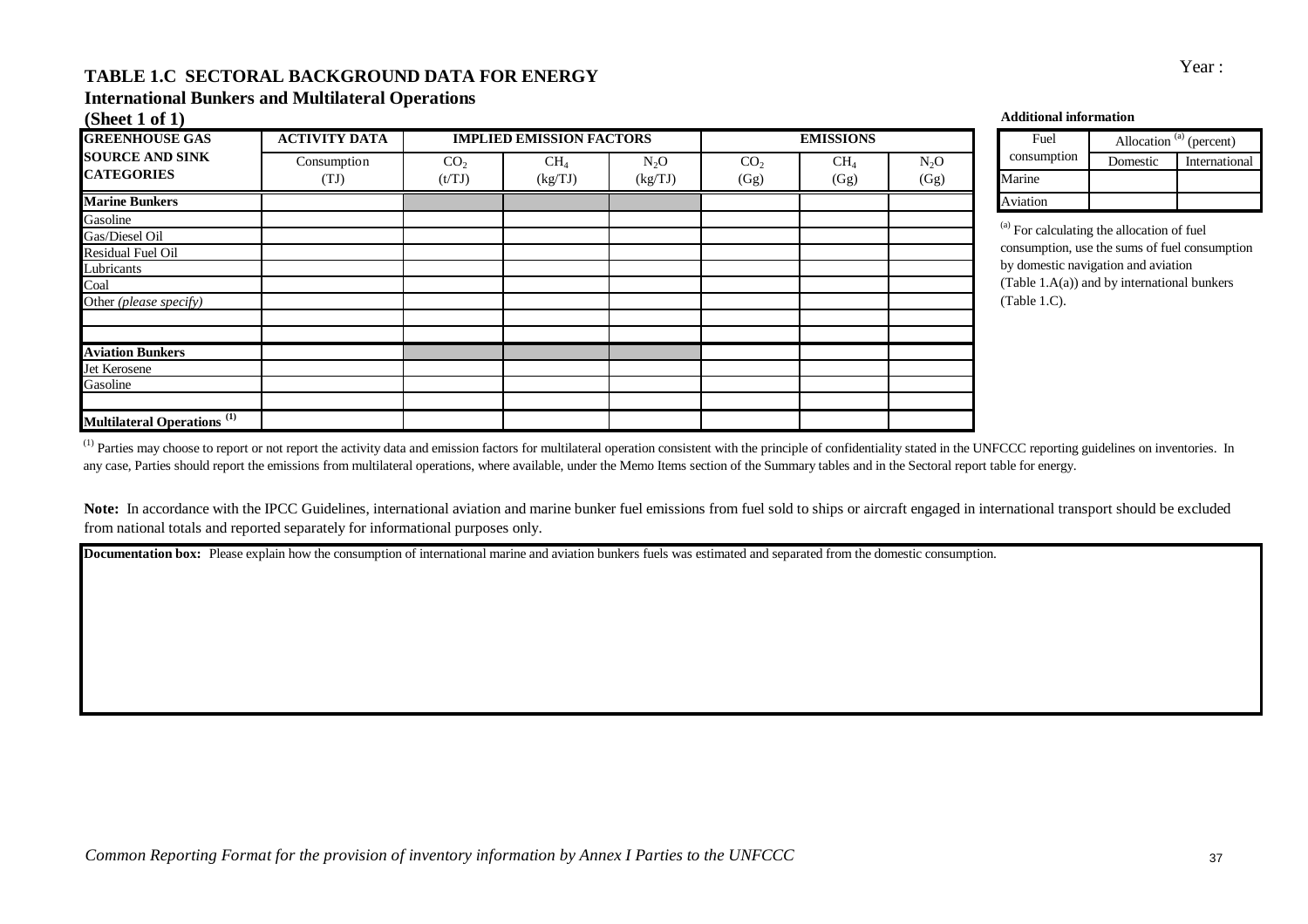# Year : **TABLE 2(I) SECTORAL REPORT FOR INDUSTRIAL PROCESSES**

### **(Sheet 1 of 2)**

| <b>GREENHOUSE GAS SOURCE AND</b>         | CO <sub>2</sub> | CH <sub>4</sub> | $N_2O$ |              | $HFCs^{(1)}$ |                         | $PFCs^{(1)}$ |   | SF <sub>6</sub> | NO <sub>x</sub> | CO   | <b>NMVOC</b> | SO <sub>2</sub> |
|------------------------------------------|-----------------|-----------------|--------|--------------|--------------|-------------------------|--------------|---|-----------------|-----------------|------|--------------|-----------------|
| <b>SINK CATEGORIES</b>                   |                 |                 |        | $\mathbf{P}$ | $\mathbf{A}$ | $\mathbf{P}$            | $\mathbf{A}$ | P | $\mathbf{A}$    |                 |      |              |                 |
|                                          |                 | (Gg)            |        |              |              | $CO2$ equivalent $(Gg)$ |              |   |                 |                 | (Gg) |              |                 |
| <b>Total Industrial Processes</b>        |                 |                 |        |              |              |                         |              |   |                 |                 |      |              |                 |
| <b>A. Mineral Products</b>               |                 |                 |        |              |              |                         |              |   |                 |                 |      |              |                 |
| 1. Cement Production                     |                 |                 |        |              |              |                         |              |   |                 |                 |      |              |                 |
| 2. Lime Production                       |                 |                 |        |              |              |                         |              |   |                 |                 |      |              |                 |
| 3. Limestone and Dolomite Use            |                 |                 |        |              |              |                         |              |   |                 |                 |      |              |                 |
| 4. Soda Ash Production and Use           |                 |                 |        |              |              |                         |              |   |                 |                 |      |              |                 |
| 5. Asphalt Roofing                       |                 |                 |        |              |              |                         |              |   |                 |                 |      |              |                 |
| 6. Road Paving with Asphalt              |                 |                 |        |              |              |                         |              |   |                 |                 |      |              |                 |
| 7. Other (please specify)                |                 |                 |        |              |              |                         |              |   |                 |                 |      |              |                 |
|                                          |                 |                 |        |              |              |                         |              |   |                 |                 |      |              |                 |
|                                          |                 |                 |        |              |              |                         |              |   |                 |                 |      |              |                 |
| <b>B.</b> Chemical Industry              |                 |                 |        |              |              |                         |              |   |                 |                 |      |              |                 |
| 1. Ammonia Production                    |                 |                 |        |              |              |                         |              |   |                 |                 |      |              |                 |
| 2. Nitric Acid Production                |                 |                 |        |              |              |                         |              |   |                 |                 |      |              |                 |
| 3. Adipic Acid Production                |                 |                 |        |              |              |                         |              |   |                 |                 |      |              |                 |
| 4. Carbide Production                    |                 |                 |        |              |              |                         |              |   |                 |                 |      |              |                 |
| 5. Other (please specify)                |                 |                 |        |              |              |                         |              |   |                 |                 |      |              |                 |
|                                          |                 |                 |        |              |              |                         |              |   |                 |                 |      |              |                 |
|                                          |                 |                 |        |              |              |                         |              |   |                 |                 |      |              |                 |
| <b>C.</b> Metal Production               |                 |                 |        |              |              |                         |              |   |                 |                 |      |              |                 |
| 1. Iron and Steel Production             |                 |                 |        |              |              |                         |              |   |                 |                 |      |              |                 |
| 2. Ferroalloys Production                |                 |                 |        |              |              |                         |              |   |                 |                 |      |              |                 |
| 3. Aluminium Production                  |                 |                 |        |              |              |                         |              |   |                 |                 |      |              |                 |
| 4. SF <sub>6</sub> Used in Aluminium and |                 |                 |        |              |              |                         |              |   |                 |                 |      |              |                 |
| <b>Magnesium Foundries</b>               |                 |                 |        |              |              |                         |              |   |                 |                 |      |              |                 |
| 5. Other (please specify)                |                 |                 |        |              |              |                         |              |   |                 |                 |      |              |                 |
|                                          |                 |                 |        |              |              |                         |              |   |                 |                 |      |              |                 |

P = Potential emissions based on Tier 1 approach of the IPCC Guidelines. A = Actual emissions based on Tier 2 approach of the IPCC Guidelines. This only applies in sectors where methods exist for both tiers.

<sup>(1)</sup> The emissions of HFCs and PFCs are to be expressed as CO<sub>2</sub> equivalent emissions. Data on disaggregated emissions of HFCs and PFCs are to be provided in Table 2(II) of this common reporting format.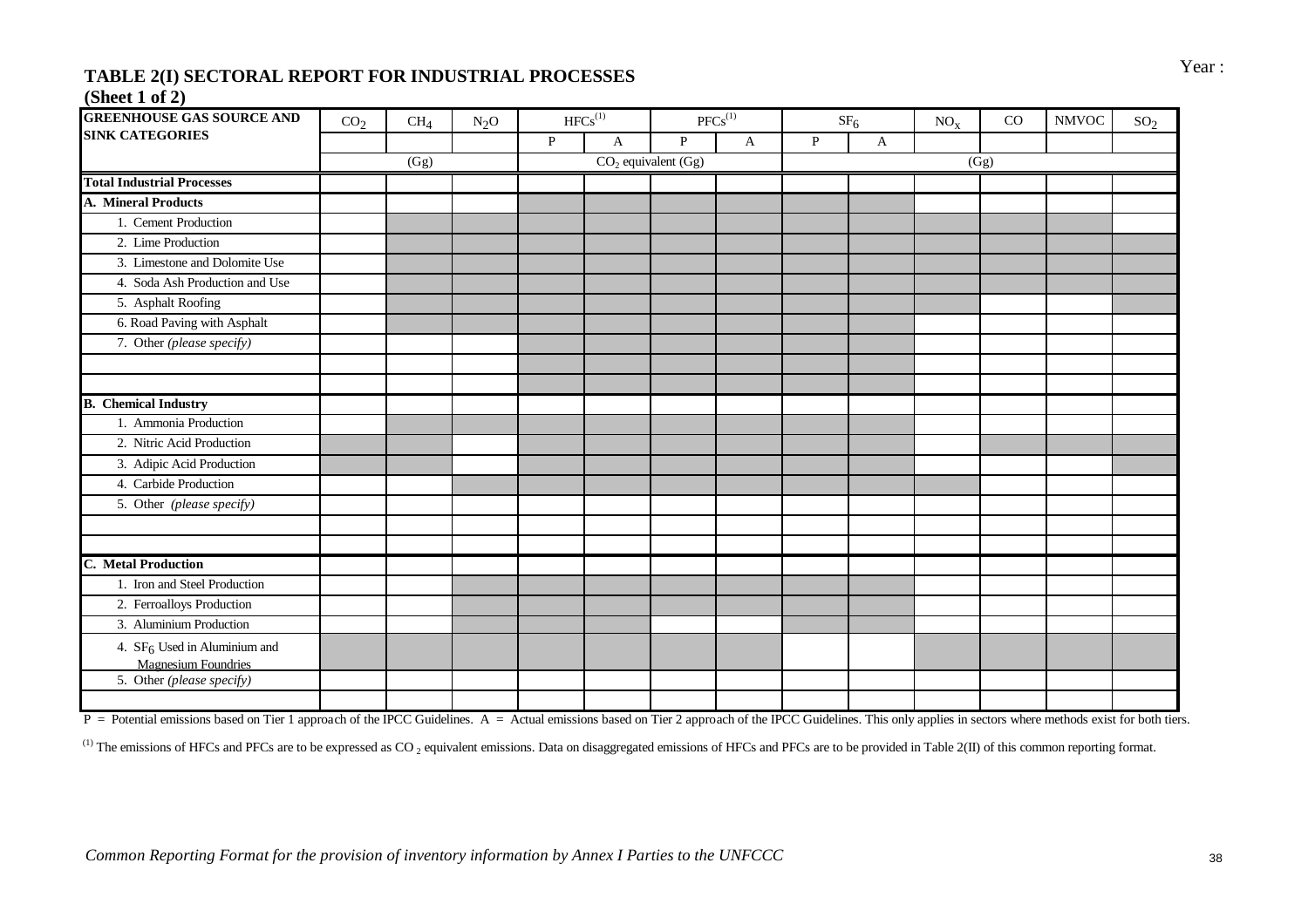# Year : **TABLE 2(I) SECTORAL REPORT FOR INDUSTRIAL PROCESSES**

#### **(Sheet 2 of 2)**

| <b>GREENHOUSE GAS SOURCE AND SINK</b>             | CO <sub>2</sub> | CH <sub>4</sub> | $N_2O$ |              | ${\rm HFCs}^{\left( 1 \right)}$ |                         | ${\rm PFCs}^{(1)}$ |              | SF <sub>6</sub> | $\mathrm{NO}_\mathrm{X}$ | $_{\rm CO}$ | $\ensuremath{\text{NMVOC}}$ | SO <sub>2</sub> |
|---------------------------------------------------|-----------------|-----------------|--------|--------------|---------------------------------|-------------------------|--------------------|--------------|-----------------|--------------------------|-------------|-----------------------------|-----------------|
| <b>CATEGORIES</b>                                 |                 |                 |        | $\mathbf{P}$ | A                               | P                       | A                  | $\mathbf{P}$ | A               |                          |             |                             |                 |
|                                                   |                 | (Gg)            |        |              |                                 | $CO2$ equivalent $(Gg)$ |                    |              |                 |                          |             |                             |                 |
| <b>D.</b> Other Production                        |                 |                 |        |              |                                 |                         |                    |              |                 |                          |             |                             |                 |
| 1. Pulp and Paper                                 |                 |                 |        |              |                                 |                         |                    |              |                 |                          |             |                             |                 |
| 2. Food and Drink <sup>(2)</sup>                  |                 |                 |        |              |                                 |                         |                    |              |                 |                          |             |                             |                 |
| E. Production of Halocarbons and SF $_6$          |                 |                 |        |              |                                 |                         |                    |              |                 |                          |             |                             |                 |
| 1. By-product Emissions                           |                 |                 |        |              |                                 |                         |                    |              |                 |                          |             |                             |                 |
| Production of HCFC-22                             |                 |                 |        |              |                                 |                         |                    |              |                 |                          |             |                             |                 |
| Other                                             |                 |                 |        |              |                                 |                         |                    |              |                 |                          |             |                             |                 |
| 2. Fugitive Emissions                             |                 |                 |        |              |                                 |                         |                    |              |                 |                          |             |                             |                 |
| 3. Other (please specify)                         |                 |                 |        |              |                                 |                         |                    |              |                 |                          |             |                             |                 |
|                                                   |                 |                 |        |              |                                 |                         |                    |              |                 |                          |             |                             |                 |
|                                                   |                 |                 |        |              |                                 |                         |                    |              |                 |                          |             |                             |                 |
| F. Consumption of Halocarbons and SF <sub>6</sub> |                 |                 |        |              |                                 |                         |                    |              |                 |                          |             |                             |                 |
| 1. Refrigeration and Air Conditioning Equipment   |                 |                 |        |              |                                 |                         |                    |              |                 |                          |             |                             |                 |
| 2. Foam Blowing                                   |                 |                 |        |              |                                 |                         |                    |              |                 |                          |             |                             |                 |
| 3. Fire Extinguishers                             |                 |                 |        |              |                                 |                         |                    |              |                 |                          |             |                             |                 |
| 4. Aerosols/ Metered Dose Inhalers                |                 |                 |        |              |                                 |                         |                    |              |                 |                          |             |                             |                 |
| 5. Solvents                                       |                 |                 |        |              |                                 |                         |                    |              |                 |                          |             |                             |                 |
| 6. Semiconductor Manufacture                      |                 |                 |        |              |                                 |                         |                    |              |                 |                          |             |                             |                 |
| 7. Electrical Equipment                           |                 |                 |        |              |                                 |                         |                    |              |                 |                          |             |                             |                 |
| 8. Other (please specify)                         |                 |                 |        |              |                                 |                         |                    |              |                 |                          |             |                             |                 |
|                                                   |                 |                 |        |              |                                 |                         |                    |              |                 |                          |             |                             |                 |
|                                                   |                 |                 |        |              |                                 |                         |                    |              |                 |                          |             |                             |                 |
| G. Other (please specify)                         |                 |                 |        |              |                                 |                         |                    |              |                 |                          |             |                             |                 |
|                                                   |                 |                 |        |              |                                 |                         |                    |              |                 |                          |             |                             |                 |
|                                                   |                 |                 |        |              |                                 |                         |                    |              |                 |                          |             |                             |                 |

(2) CO<sub>2</sub> from Food and Drink Production (e.g. gasification of water) can be of biogenic or non-biogenic origin. Only information on CO<sub>2</sub> emissions of non-biogenic origin should be reported.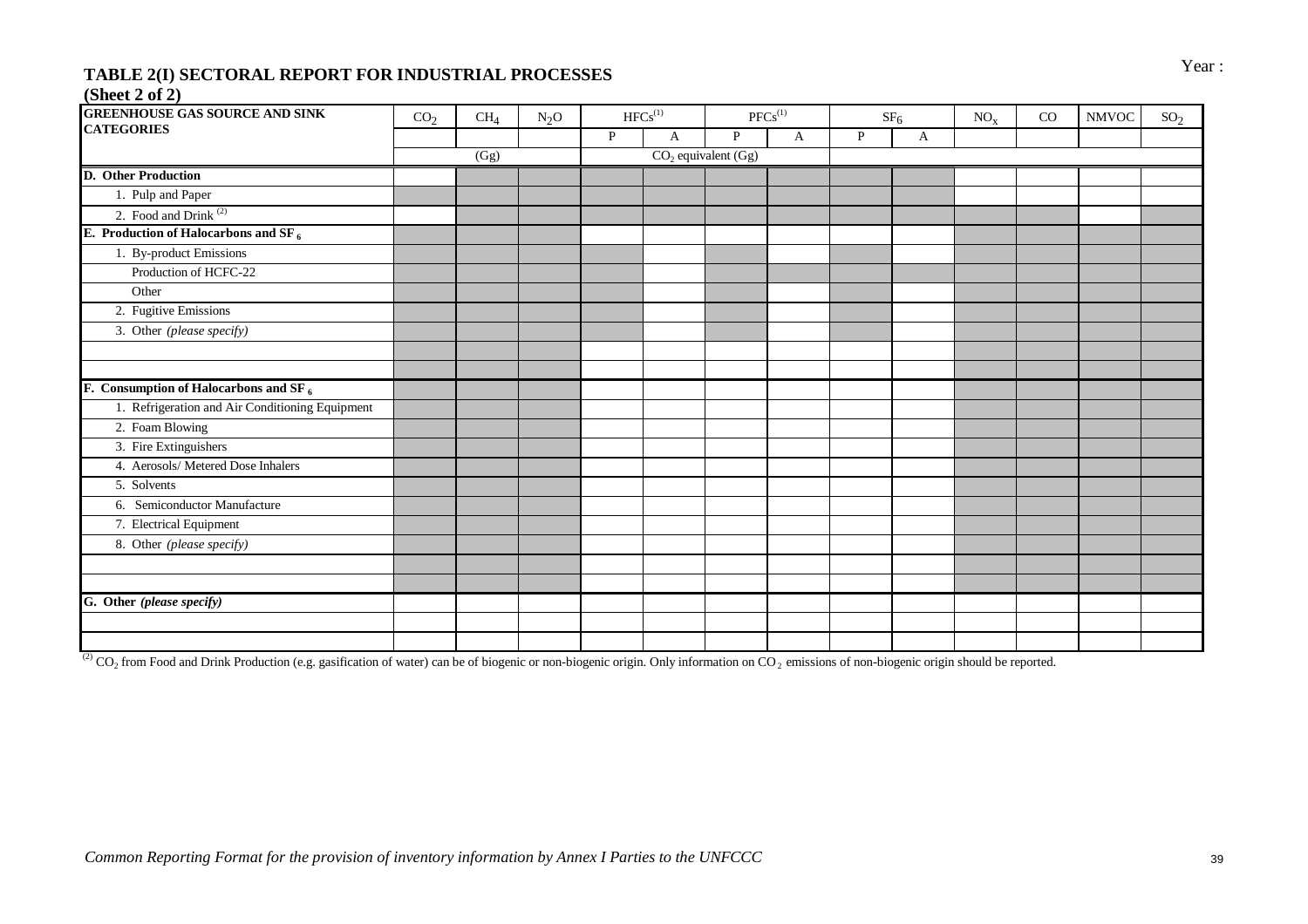## **TABLE 2(I).A-G SECTORAL BACKGROUND DATA FOR INDUSTRIAL PROCESSES** Year : **Emissions of CO**<sub>2</sub>,  $CH_4$  and  $N_2O$

**(Sheet 1 of 2)**

| <b>GREENHOUSE GAS SOURCE</b>      | <b>ACTIVITY DATA</b>            |      |                 | <b>IMPLIED EMISSION FACTORS</b> |                  | <b>EMISSIONS</b> <sup>(2)</sup> |     |                 |     |                  |     |  |
|-----------------------------------|---------------------------------|------|-----------------|---------------------------------|------------------|---------------------------------|-----|-----------------|-----|------------------|-----|--|
| <b>AND SINK CATEGORIES</b>        | Production/Consumption quantity |      | CO <sub>2</sub> | CH <sub>4</sub>                 | N <sub>2</sub> O | CO <sub>2</sub>                 |     | CH <sub>4</sub> |     | N <sub>2</sub> O |     |  |
|                                   | Description <sup>(1)</sup>      | (kt) | (t/t)           | (t/t)                           | (t/t)            | (Gg)                            | (2) | (Gg)            | (2) | (Gg)             | (2) |  |
| A. Mineral Products               |                                 |      |                 |                                 |                  |                                 |     |                 |     |                  |     |  |
| 1. Cement Production              | $(e.g.$ cement or clinker       |      |                 |                                 |                  |                                 |     |                 |     |                  |     |  |
| 2. Lime Production                |                                 |      |                 |                                 |                  |                                 |     |                 |     |                  |     |  |
| 3. Limestone and                  |                                 |      |                 |                                 |                  |                                 |     |                 |     |                  |     |  |
| Dolomite Use                      |                                 |      |                 |                                 |                  |                                 |     |                 |     |                  |     |  |
| 4. Soda Ash Production and        |                                 |      |                 |                                 |                  |                                 |     |                 |     |                  |     |  |
| Use                               |                                 |      |                 |                                 |                  |                                 |     |                 |     |                  |     |  |
| 5. Asphalt Roofing                |                                 |      |                 |                                 |                  |                                 |     |                 |     |                  |     |  |
| 6. Road Paving with Asphalt       |                                 |      |                 |                                 |                  |                                 |     |                 |     |                  |     |  |
| 7. Other (please specify)         |                                 |      |                 |                                 |                  |                                 |     |                 |     |                  |     |  |
| <b>Glass Production</b>           |                                 |      |                 |                                 |                  |                                 |     |                 |     |                  |     |  |
|                                   |                                 |      |                 |                                 |                  |                                 |     |                 |     |                  |     |  |
|                                   |                                 |      |                 |                                 |                  |                                 |     |                 |     |                  |     |  |
| <b>B.</b> Chemical Industry       |                                 |      |                 |                                 |                  |                                 |     |                 |     |                  |     |  |
| Ammonia Production <sup>(3)</sup> |                                 |      |                 |                                 |                  |                                 |     |                 |     |                  |     |  |
| 2. Nitric Acid Production         |                                 |      |                 |                                 |                  |                                 |     |                 |     |                  |     |  |
| 3. Adipic Acid Production         |                                 |      |                 |                                 |                  |                                 |     |                 |     |                  |     |  |
| 4. Carbide Production             |                                 |      |                 |                                 |                  |                                 |     |                 |     |                  |     |  |
| Silicon Carbide                   |                                 |      |                 |                                 |                  |                                 |     |                 |     |                  |     |  |
| Calcium Carbide                   |                                 |      |                 |                                 |                  |                                 |     |                 |     |                  |     |  |
| 5. Other (please specify)         |                                 |      |                 |                                 |                  |                                 |     |                 |     |                  |     |  |
| Carbon Black                      |                                 |      |                 |                                 |                  |                                 |     |                 |     |                  |     |  |
| Ethylene                          |                                 |      |                 |                                 |                  |                                 |     |                 |     |                  |     |  |
| Dichloroethylene                  |                                 |      |                 |                                 |                  |                                 |     |                 |     |                  |     |  |
| <b>Styrene</b>                    |                                 |      |                 |                                 |                  |                                 |     |                 |     |                  |     |  |
| Methanol                          |                                 |      |                 |                                 |                  |                                 |     |                 |     |                  |     |  |
|                                   |                                 |      |                 |                                 |                  |                                 |     |                 |     |                  |     |  |
|                                   |                                 |      |                 |                                 |                  |                                 |     |                 |     |                  |     |  |
|                                   |                                 |      |                 |                                 |                  |                                 |     |                 |     |                  |     |  |

<sup>(1)</sup> Where the IPCC Guidelines provide options for activity data, e.g. cement or clinker for estimating the emissions from Cement Production, specify the activity data used (as shown in the example in brackets) in order t the choice of emission factor more transparent and to facilitate comparisons of implied emission factors.

<sup>(2)</sup> Enter cases in which the final emissions are reduced with the quantities of emission recovery, oxidation, destruction, transformation. Adjusted emissions are reported and the quantitative information on recovery, oxi destruction, and transformation should be given in the additional columns provided.

<sup>(3)</sup> To avoid double counting make offsetting deductions from fuel consumption (e.g. natural gas) in Ammonia Production, first for feedstock use of the fuel, and then to a sequestering use of the feedstock.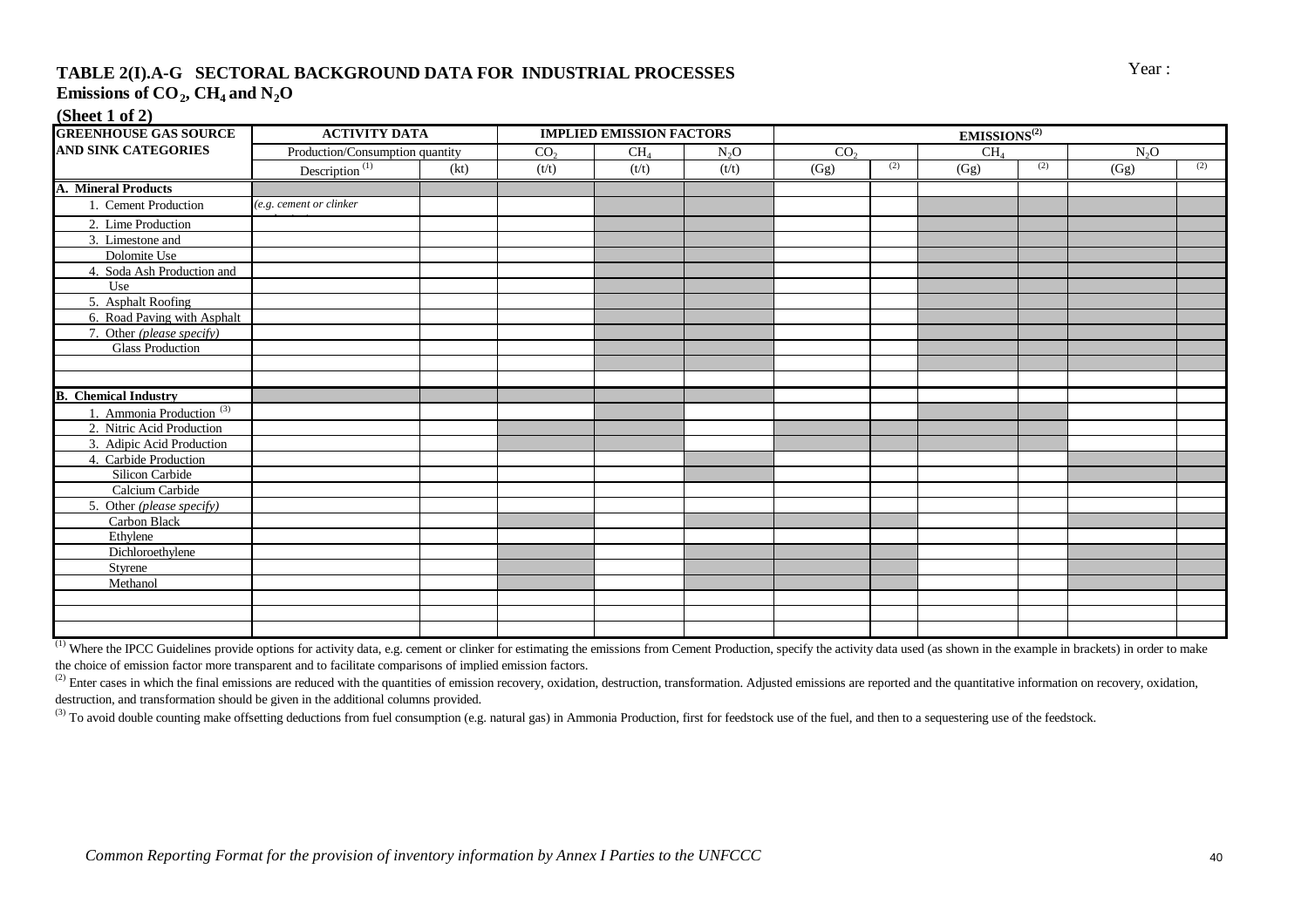## **TABLE 2(I).A-G SECTORAL BACKGROUND DATA FOR INDUSTRIAL PROCESSES** Year : **Emissions of CO<sup>2</sup> , CH4 and N2O**

#### **(Sheet 2 of 2)**

| <b>GREENHOUSE GAS SOURCE</b>       | <b>ACTIVITY DATA</b>                    |      | <b>IMPLIED EMISSION FACTORS</b> |        | EMISSIONS <sup>(2)</sup> |                 |     |                 |     |                  |     |
|------------------------------------|-----------------------------------------|------|---------------------------------|--------|--------------------------|-----------------|-----|-----------------|-----|------------------|-----|
| AND SINK CATEGORIES                | Production/Consumption Quantity         |      | CO <sub>2</sub>                 | $CH_4$ | N <sub>2</sub> O         | CO <sub>2</sub> |     | CH <sub>4</sub> |     | N <sub>2</sub> O |     |
|                                    | Description <sup><math>(1)</math></sup> | (kt) | (t/t)                           | (t/t)  | (t/t)                    | (Gg)            | (2) | (Gg)            | (2) | (Gg)             | (2) |
| C. Metal Production <sup>(4)</sup> |                                         |      |                                 |        |                          |                 |     |                 |     |                  |     |
| 1. Iron and Steel Production       |                                         |      |                                 |        |                          |                 |     |                 |     |                  |     |
| Steel                              |                                         |      |                                 |        |                          |                 |     |                 |     |                  |     |
| Pig Iron                           |                                         |      |                                 |        |                          |                 |     |                 |     |                  |     |
| Sinter                             |                                         |      |                                 |        |                          |                 |     |                 |     |                  |     |
| Coke                               |                                         |      |                                 |        |                          |                 |     |                 |     |                  |     |
|                                    |                                         |      |                                 |        |                          |                 |     |                 |     |                  |     |
| 2. Ferroalloys Production          |                                         |      |                                 |        |                          |                 |     |                 |     |                  |     |
| 3. Aluminium Production            |                                         |      |                                 |        |                          |                 |     |                 |     |                  |     |
| 5. Other (please specify)          |                                         |      |                                 |        |                          |                 |     |                 |     |                  |     |
|                                    |                                         |      |                                 |        |                          |                 |     |                 |     |                  |     |
|                                    |                                         |      |                                 |        |                          |                 |     |                 |     |                  |     |
| <b>D.</b> Other Production         |                                         |      |                                 |        |                          |                 |     |                 |     |                  |     |
| 1. Pulp and Paper                  |                                         |      |                                 |        |                          |                 |     |                 |     |                  |     |
| 2. Food and Drink                  |                                         |      |                                 |        |                          |                 |     |                 |     |                  |     |
| G. Other (please specify)          |                                         |      |                                 |        |                          |                 |     |                 |     |                  |     |
|                                    |                                         |      |                                 |        |                          |                 |     |                 |     |                  |     |
|                                    |                                         |      |                                 |        |                          |                 |     |                 |     |                  |     |
|                                    |                                         |      |                                 |        |                          |                 |     |                 |     |                  |     |

 $\overset{(4)}{ }$  More specific information (e.g. data on virgin and recycled steel production) could be provided in the documentation box.

Note: In case of confidentiality of the activity data information, the entries should provide aggregate figures but there should be a note in the documentation box indicating this.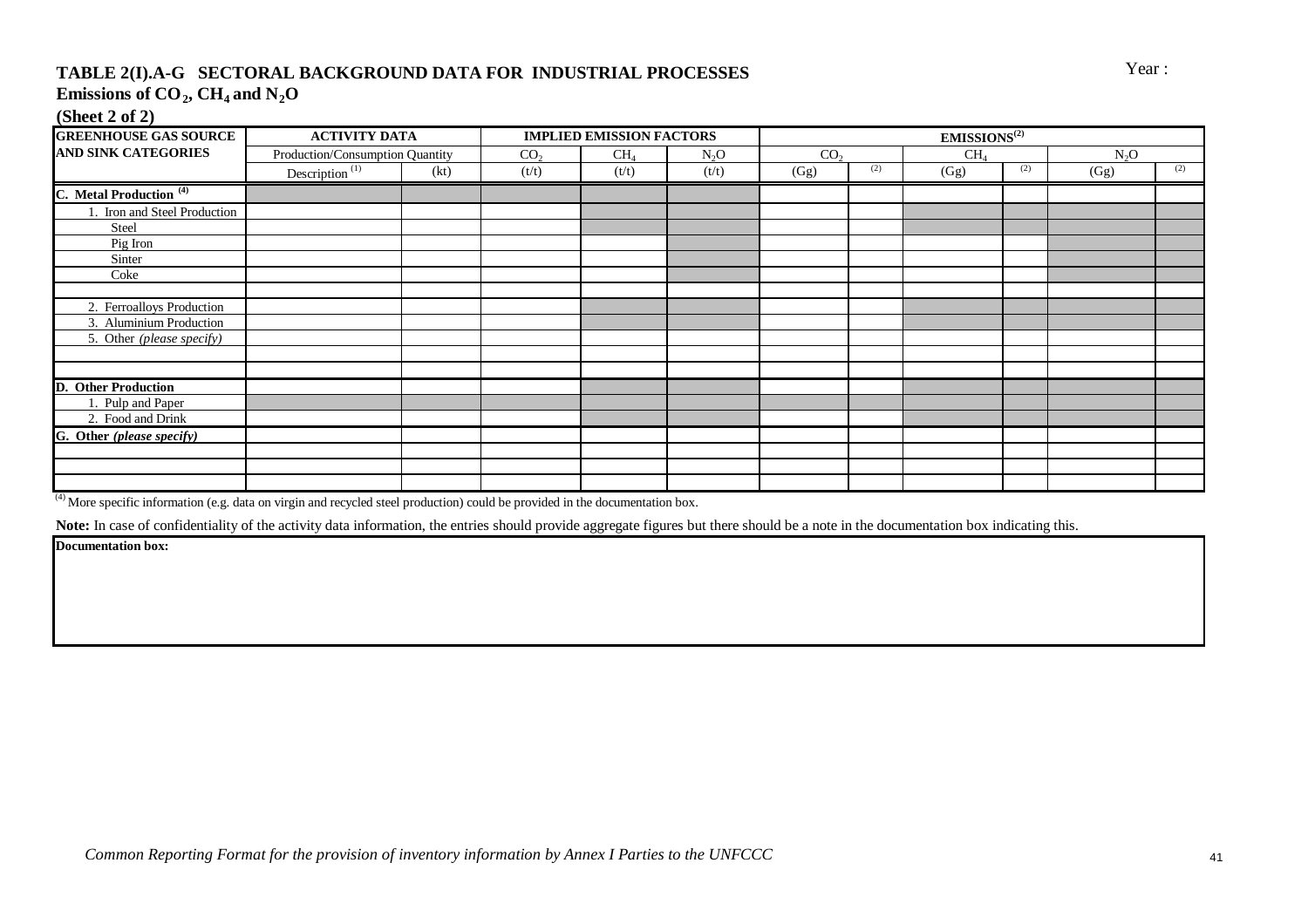## Year : **TABLE 2(II) SECTORAL REPORT FOR INDUSTRIAL PROCESSES - EMISSIONS OF HFCs, PFCs AND SF<sub>6</sub>**

#### **(Sheet 1 of 2)**

| <b>GREENHOUSE GAS SOURCE AND SINK</b>                   |        |        |          |              |                |                |          |          |         |          |           |                  |           |                             |                |                        |                              |                                 |                          |                               |                               |                                            |                 |
|---------------------------------------------------------|--------|--------|----------|--------------|----------------|----------------|----------|----------|---------|----------|-----------|------------------|-----------|-----------------------------|----------------|------------------------|------------------------------|---------------------------------|--------------------------|-------------------------------|-------------------------------|--------------------------------------------|-----------------|
| <b>CATEGORIES</b>                                       |        |        |          |              |                |                |          |          |         |          |           |                  |           |                             |                |                        |                              |                                 |                          |                               |                               |                                            |                 |
|                                                         | HFC-23 | HFC-32 | $HFC-41$ |              | <b>HFC-125</b> | <b>HFC-134</b> | HFC-134a | HFC-152a | HFC-143 | HFC-143a | HFC-227ea | <b>HFC-236fa</b> | HFC-245ca |                             | $\mathbb{E}^4$ | $C_{\!{}_2}F_{\!{}_6}$ | $\mathbf{C}$ $\mathbf{5F_8}$ | $\mathbf{C}_{4}\mathbf{F}_{10}$ | $\text{c-C}_4\text{F}_8$ | $\mathbf{C}_5\mathbf{F}_{12}$ | $\mathbf{C}_6\mathbf{F}_{14}$ |                                            | $\mathrm{SF}_6$ |
|                                                         |        |        |          |              |                |                |          |          |         |          |           |                  |           |                             |                |                        |                              |                                 |                          |                               |                               |                                            |                 |
|                                                         |        |        |          | HFC-43-10mee |                |                |          |          |         |          |           |                  |           | Total $\mathrm{HFCs}^{(1)}$ |                |                        |                              |                                 |                          |                               |                               | $\operatorname{\mathsf{Total} PFCs^{(1)}}$ |                 |
|                                                         |        |        |          |              |                |                |          |          |         |          |           |                  |           |                             |                |                        |                              |                                 |                          |                               |                               |                                            |                 |
|                                                         |        |        |          |              |                |                |          |          |         |          |           | $(t)^{(2)}$      |           |                             |                |                        |                              |                                 |                          |                               |                               |                                            |                 |
| <b>Total Actual Emissions of Halocarbons (by</b>        |        |        |          |              |                |                |          |          |         |          |           |                  |           |                             |                |                        |                              |                                 |                          |                               |                               |                                            |                 |
| chemical) and $SF_6$                                    |        |        |          |              |                |                |          |          |         |          |           |                  |           |                             |                |                        |                              |                                 |                          |                               |                               |                                            |                 |
| C. Metal Production                                     |        |        |          |              |                |                |          |          |         |          |           |                  |           |                             |                |                        |                              |                                 |                          |                               |                               |                                            |                 |
| Aluminium Production                                    |        |        |          |              |                |                |          |          |         |          |           |                  |           |                             |                |                        |                              |                                 |                          |                               |                               |                                            |                 |
| $SF6$ Used in Aluminium Foundries                       |        |        |          |              |                |                |          |          |         |          |           |                  |           |                             |                |                        |                              |                                 |                          |                               |                               |                                            |                 |
| $SF6$ Used in Magnesium Foundries                       |        |        |          |              |                |                |          |          |         |          |           |                  |           |                             |                |                        |                              |                                 |                          |                               |                               |                                            |                 |
| E. Production of Halocarbons and $SF6$                  |        |        |          |              |                |                |          |          |         |          |           |                  |           |                             |                |                        |                              |                                 |                          |                               |                               |                                            |                 |
| 1. By-product Emissions                                 |        |        |          |              |                |                |          |          |         |          |           |                  |           |                             |                |                        |                              |                                 |                          |                               |                               |                                            |                 |
| Production of HCFC-22                                   |        |        |          |              |                |                |          |          |         |          |           |                  |           |                             |                |                        |                              |                                 |                          |                               |                               |                                            |                 |
| Other                                                   |        |        |          |              |                |                |          |          |         |          |           |                  |           |                             |                |                        |                              |                                 |                          |                               |                               |                                            |                 |
| 2. Fugitive Emissions                                   |        |        |          |              |                |                |          |          |         |          |           |                  |           |                             |                |                        |                              |                                 |                          |                               |                               |                                            |                 |
| 3. Other (please specify)                               |        |        |          |              |                |                |          |          |         |          |           |                  |           |                             |                |                        |                              |                                 |                          |                               |                               |                                            |                 |
|                                                         |        |        |          |              |                |                |          |          |         |          |           |                  |           |                             |                |                        |                              |                                 |                          |                               |                               |                                            |                 |
|                                                         |        |        |          |              |                |                |          |          |         |          |           |                  |           |                             |                |                        |                              |                                 |                          |                               |                               |                                            |                 |
| $F(a)$ . Consumption of Halocarbons and SF <sub>6</sub> |        |        |          |              |                |                |          |          |         |          |           |                  |           |                             |                |                        |                              |                                 |                          |                               |                               |                                            |                 |
| (actual emissions - Tier 2)                             |        |        |          |              |                |                |          |          |         |          |           |                  |           |                             |                |                        |                              |                                 |                          |                               |                               |                                            |                 |
| 1. Refrigeration and Air Conditioning Equipment         |        |        |          |              |                |                |          |          |         |          |           |                  |           |                             |                |                        |                              |                                 |                          |                               |                               |                                            |                 |
| 2. Foam Blowing                                         |        |        |          |              |                |                |          |          |         |          |           |                  |           |                             |                |                        |                              |                                 |                          |                               |                               |                                            |                 |
| 3. Fire Extinguishers                                   |        |        |          |              |                |                |          |          |         |          |           |                  |           |                             |                |                        |                              |                                 |                          |                               |                               |                                            |                 |
| 4. Aerosols/Metered Dose Inhalers                       |        |        |          |              |                |                |          |          |         |          |           |                  |           |                             |                |                        |                              |                                 |                          |                               |                               |                                            |                 |
| 5. Solvents                                             |        |        |          |              |                |                |          |          |         |          |           |                  |           |                             |                |                        |                              |                                 |                          |                               |                               |                                            |                 |
| 6. Semiconductor Manufacture                            |        |        |          |              |                |                |          |          |         |          |           |                  |           |                             |                |                        |                              |                                 |                          |                               |                               |                                            |                 |
| 7. Electrical Equipment                                 |        |        |          |              |                |                |          |          |         |          |           |                  |           |                             |                |                        |                              |                                 |                          |                               |                               |                                            |                 |
| 8. Other (please specify)                               |        |        |          |              |                |                |          |          |         |          |           |                  |           |                             |                |                        |                              |                                 |                          |                               |                               |                                            |                 |
|                                                         |        |        |          |              |                |                |          |          |         |          |           |                  |           |                             |                |                        |                              |                                 |                          |                               |                               |                                            |                 |
| G. Other (please specify)                               |        |        |          |              |                |                |          |          |         |          |           |                  |           |                             |                |                        |                              |                                 |                          |                               |                               |                                            |                 |
|                                                         |        |        |          |              |                |                |          |          |         |          |           |                  |           |                             |                |                        |                              |                                 |                          |                               |                               |                                            |                 |
|                                                         |        |        |          |              |                |                |          |          |         |          |           |                  |           |                             |                |                        |                              |                                 |                          |                               |                               |                                            |                 |
|                                                         |        |        |          |              |                |                |          |          |         |          |           |                  |           |                             |                |                        |                              |                                 |                          |                               |                               |                                            |                 |

(1) Although shaded, the columns with HFCs and PFCs totals on sheet 1 are kept for consistency with sheet 2 of the table.

 $^{(2)}$  Note that the units used in this table differ from those used in the rest of the Sectoral report tables, i.e. [t] instead of [Gg].

Note: Where information is confidential the entries should provide aggregate figures but there should be a note indicating this in the relevant documentation boxes of the Sectoral background data tables or as a footnote to GWP not yet agreed upon by the COP, should be reported in Table 9 (Completeness), sheet 2.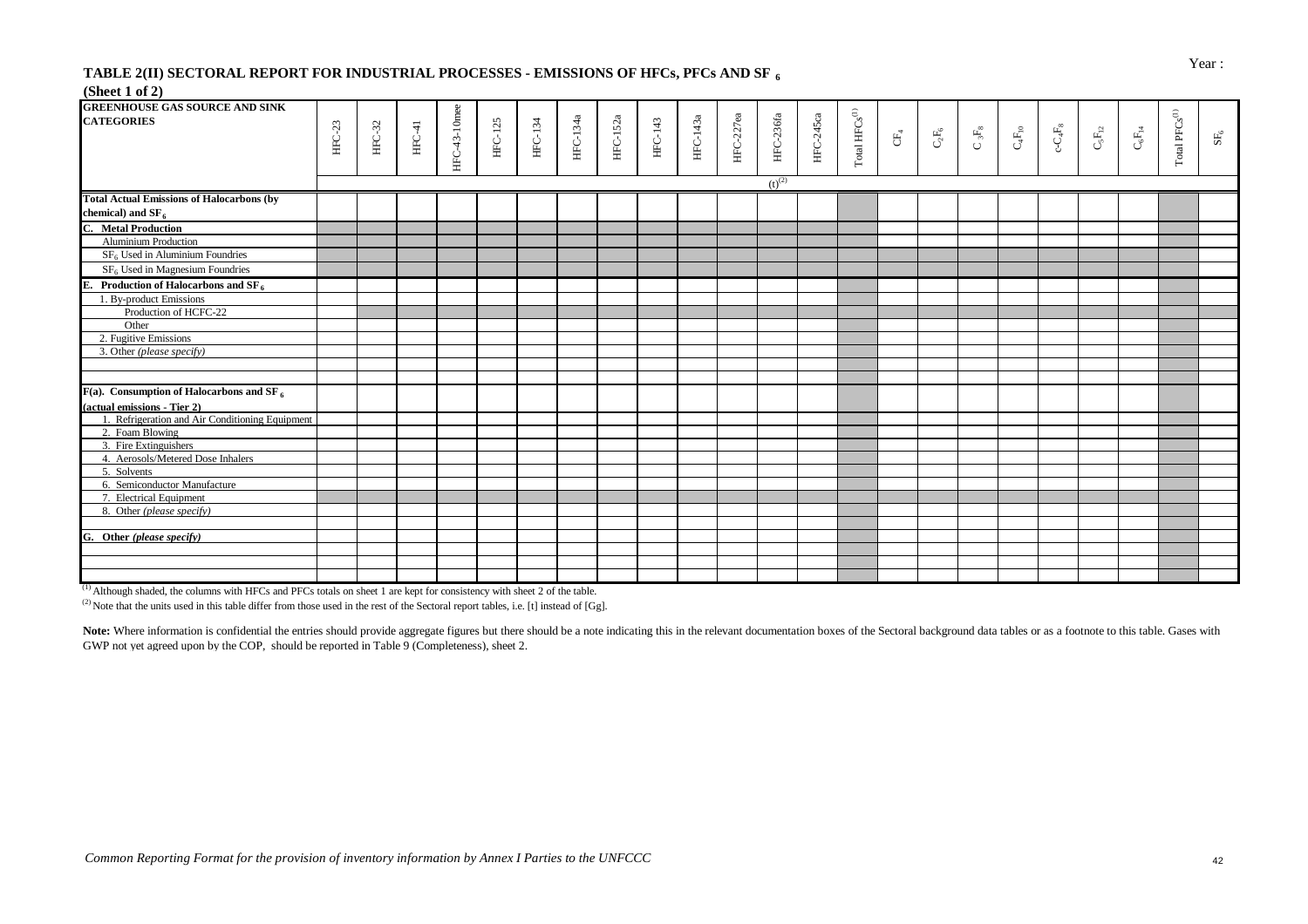# Year : **TABLE 2(II) SECTORAL REPORT FOR INDUSTRIAL PROCESSES - EMISSIONS OF HFCs, PFCs AND SF<sub>6</sub>**

#### **(Sheet 2 of 2)**

| <b>GREENHOUSE GAS SOURCE AND</b><br><b>SINK CATEGORIES</b>                                        | $HFC-23$ | $HFC-32$ | $HFC-41$ | HFC-43-10mee | <b>HFC-125</b> | <b>HFC-134</b> | <b>HFC-134a</b> | HFC-152a | HFC-143 | HFC-143a | HFC-227ea | <b>HFC-236fa</b> | HFC-245ca | Total HFCs | $\mathbb{C}^{\mathbb{F}}_4$ | $\mathbf{C}_2\mathbf{F}_6$ | $\mathbf{C}$ $_3\mathbf{F}_8$ | $\mathrm{C_{4}F_{10}}$ | $\text{c-C}_4\text{F}_8$ | $\mathbf{C}_5\mathbf{F}_{12}$ | $\mathbf{C}_6\mathbf{F}_{14}$ | Total PFCs | $\mathbf{SF}_6$ |
|---------------------------------------------------------------------------------------------------|----------|----------|----------|--------------|----------------|----------------|-----------------|----------|---------|----------|-----------|------------------|-----------|------------|-----------------------------|----------------------------|-------------------------------|------------------------|--------------------------|-------------------------------|-------------------------------|------------|-----------------|
|                                                                                                   |          |          |          |              |                |                |                 |          |         |          |           |                  |           |            |                             |                            |                               |                        |                          |                               |                               |            |                 |
|                                                                                                   |          |          |          |              |                |                |                 |          |         |          |           | $(t)^{(2)}$      |           |            |                             |                            |                               |                        |                          |                               |                               |            |                 |
| F(p). Total Potential Emissions of                                                                |          |          |          |              |                |                |                 |          |         |          |           |                  |           |            |                             |                            |                               |                        |                          |                               |                               |            |                 |
| Halocarbons (by chemical) and $SF6(3)$                                                            |          |          |          |              |                |                |                 |          |         |          |           |                  |           |            |                             |                            |                               |                        |                          |                               |                               |            |                 |
| Production <sup>(4)</sup>                                                                         |          |          |          |              |                |                |                 |          |         |          |           |                  |           |            |                             |                            |                               |                        |                          |                               |                               |            |                 |
| Import:                                                                                           |          |          |          |              |                |                |                 |          |         |          |           |                  |           |            |                             |                            |                               |                        |                          |                               |                               |            |                 |
| In bulk                                                                                           |          |          |          |              |                |                |                 |          |         |          |           |                  |           |            |                             |                            |                               |                        |                          |                               |                               |            |                 |
| In products $(5)$                                                                                 |          |          |          |              |                |                |                 |          |         |          |           |                  |           |            |                             |                            |                               |                        |                          |                               |                               |            |                 |
| Export:                                                                                           |          |          |          |              |                |                |                 |          |         |          |           |                  |           |            |                             |                            |                               |                        |                          |                               |                               |            |                 |
| In bulk                                                                                           |          |          |          |              |                |                |                 |          |         |          |           |                  |           |            |                             |                            |                               |                        |                          |                               |                               |            |                 |
| In products $(5)$                                                                                 |          |          |          |              |                |                |                 |          |         |          |           |                  |           |            |                             |                            |                               |                        |                          |                               |                               |            |                 |
| Destroyed amount                                                                                  |          |          |          |              |                |                |                 |          |         |          |           |                  |           |            |                             |                            |                               |                        |                          |                               |                               |            |                 |
| <b>GWP</b> values used                                                                            | 11700    | 650      | 150      | 1300         | 2800           | 1000           | 1300            | 140      | 300     | 3800     | 2900      | 6300             | 560       |            | 6500                        | 9200                       | 7000                          | 7000                   | 8700                     | 7500                          | 7400                          |            | 23900           |
| Total Actual Emissions <sup>(6)</sup> (Gg CO <sub>2</sub> eq.)                                    |          |          |          |              |                |                |                 |          |         |          |           |                  |           |            |                             |                            |                               |                        |                          |                               |                               |            |                 |
| <b>Metal Production</b>                                                                           |          |          |          |              |                |                |                 |          |         |          |           |                  |           |            |                             |                            |                               |                        |                          |                               |                               |            |                 |
| E.<br>Production of Halocarbons and SF <sub>6</sub>                                               |          |          |          |              |                |                |                 |          |         |          |           |                  |           |            |                             |                            |                               |                        |                          |                               |                               |            |                 |
| F(a). Consumption of Halocarbons and $\rm SF_6$                                                   |          |          |          |              |                |                |                 |          |         |          |           |                  |           |            |                             |                            |                               |                        |                          |                               |                               |            |                 |
| G.<br>Other (please specify)                                                                      |          |          |          |              |                |                |                 |          |         |          |           |                  |           |            |                             |                            |                               |                        |                          |                               |                               |            |                 |
|                                                                                                   |          |          |          |              |                |                |                 |          |         |          |           |                  |           |            |                             |                            |                               |                        |                          |                               |                               |            |                 |
|                                                                                                   |          |          |          |              |                |                |                 |          |         |          |           |                  |           |            |                             |                            |                               |                        |                          |                               |                               |            |                 |
|                                                                                                   |          |          |          |              |                |                |                 |          |         |          |           |                  |           |            |                             |                            |                               |                        |                          |                               |                               |            |                 |
| <b>Ratio of Potential/Actual Emissions from</b><br>Consumption of Halocarbons and SF <sub>6</sub> |          |          |          |              |                |                |                 |          |         |          |           |                  |           |            |                             |                            |                               |                        |                          |                               |                               |            |                 |
| Actual emissions - F(a) (Gg CO <sub>2</sub> eq.)                                                  |          |          |          |              |                |                |                 |          |         |          |           |                  |           |            |                             |                            |                               |                        |                          |                               |                               |            |                 |
| Potential emissions - F(p) <sup>(7)</sup> (Gg CO <sub>2</sub> eq.)                                |          |          |          |              |                |                |                 |          |         |          |           |                  |           |            |                             |                            |                               |                        |                          |                               |                               |            |                 |
| Potential/Actual emissions ratio                                                                  |          |          |          |              |                |                |                 |          |         |          |           |                  |           |            |                             |                            |                               |                        |                          |                               |                               |            |                 |

<sup>(3)</sup> Potential emissions of each chemical of halocarbons and SF<sub>6</sub> estimated using Tier 1a or Tier 1b of the IPCC Guidelines (Volume 3. Reference Manual, pp. 2.47-2.50). When potential emissions estimates are available i the subsectors for actual emissions defined on sheet 1 of this table, these should be reported in an annex to sheet 2, using the format of sheet 1, sector F(a). Use Summary 3 of this common reporting format to indicate whe

<sup>(4)</sup> Production refers to production of new chemicals. Recycled substances could be included here, but it should be ensured that double counting of emissions is avoided. Relevant explanations should be provided as a footn

(5) Relevant just for Tier 1b.

<sup>(6)</sup> Sums of the actual emissions of each chemical of halocarbons and SF<sub>6</sub> from the source categories given in sheet 1 of the table multiplied by the corresponding GWP values.

( $7$ ) Potential emissions of each chemical of halocarbons and  $SF_6$  taken from row F(p) multiplied by the corresponding GWP values.

Note: As stated in the revised UNFCCC guidelines, Parties should report actual emissions of HFCs, PFCs and SF<sub>6</sub>, where data are available, providing disaggregated data by chemical and source category in units of mass and equivalents. Parties reporting actual emissions should also report potential emissions for the sources where the concept of potential emissions applies, for reasons of transparency and comparability.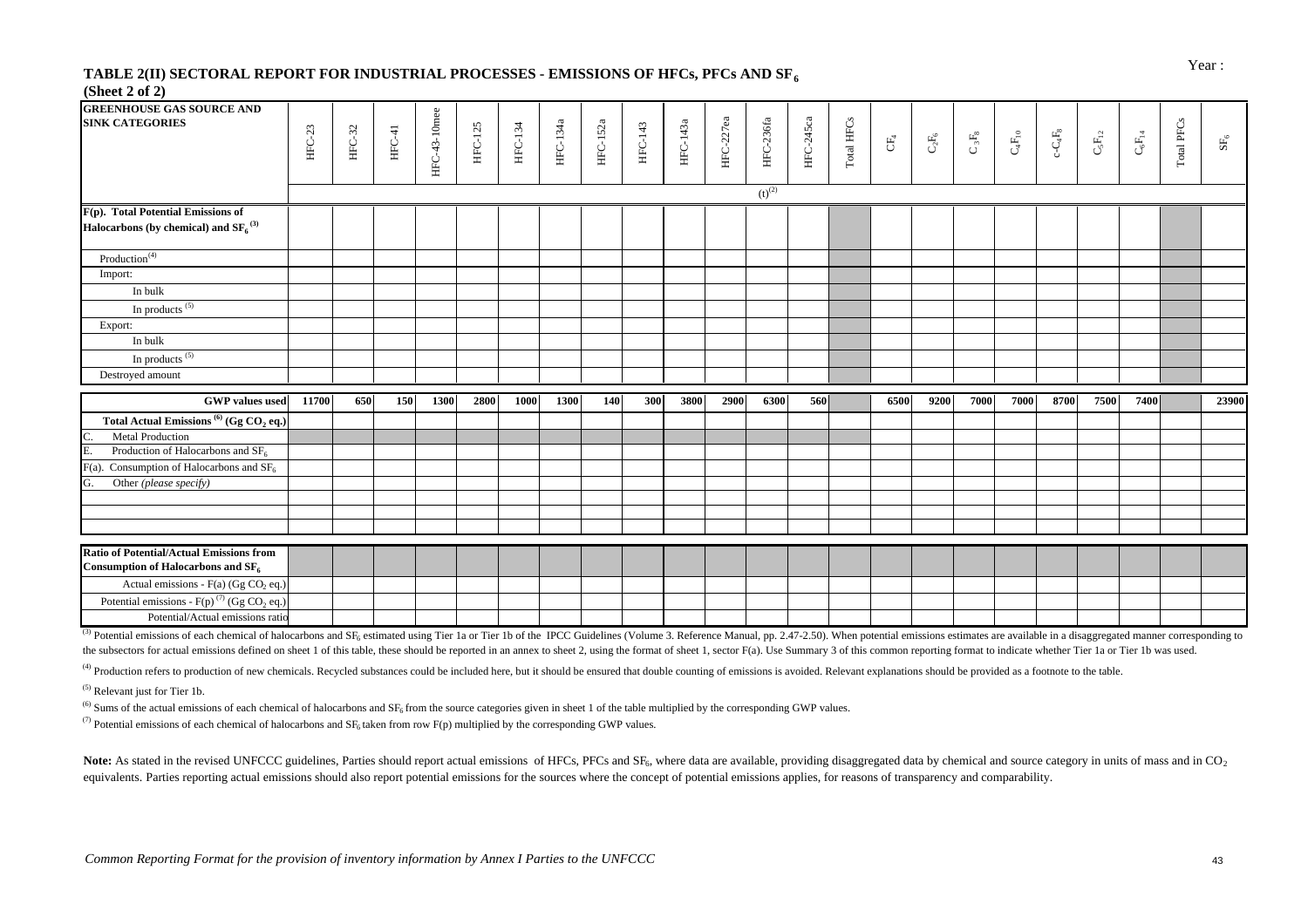#### **TABLE 2(II). C, E SECTORAL BACKGROUND DATA FOR INDUSTRIAL PROCESSES Metal Production; Production of Halocarbons and SF <sup>6</sup>**

#### **(Sheet 1 of 1)**

| $\omega$ iivee ah $\lambda$<br><b>GREENHOUSE GAS SOURCE AND</b><br><b>SINK CATEGORIES</b> | <b>ACTIVITY DATA</b>                    |     | <b>IMPLIED EMISSION</b><br>$\mathbf{FACTORS}^{(2)}$ | EMISSIONS <sup>(2)</sup> |     |
|-------------------------------------------------------------------------------------------|-----------------------------------------|-----|-----------------------------------------------------|--------------------------|-----|
|                                                                                           | Description <sup><math>(1)</math></sup> | (t) | (kg/t)                                              | (t)                      | (3) |
| C. PFCs and $SF_6$ from Metal Production                                                  |                                         |     |                                                     |                          |     |
| PFCs from Aluminium Production                                                            |                                         |     |                                                     |                          |     |
|                                                                                           |                                         |     |                                                     |                          |     |
| $\frac{\text{CF}_4}{\text{C}_2\text{F}_6}$                                                |                                         |     |                                                     |                          |     |
| SF <sub>6</sub>                                                                           |                                         |     |                                                     |                          |     |
| <b>Aluminium Foundries</b>                                                                | (SF <sub>6</sub> consumption)           |     |                                                     |                          |     |
| <b>Magnesium Foundries</b>                                                                |                                         |     |                                                     |                          |     |
|                                                                                           |                                         |     |                                                     |                          |     |
| E. Production of Halocarbons and SF $_6$                                                  |                                         |     |                                                     |                          |     |
| 1. By-product Emissions                                                                   |                                         |     |                                                     |                          |     |
| Production of HCFC-22                                                                     |                                         |     |                                                     |                          |     |
| <b>HFC-23</b>                                                                             |                                         |     |                                                     |                          |     |
| Other                                                                                     |                                         |     |                                                     |                          |     |
| (specify chemical)                                                                        |                                         |     |                                                     |                          |     |
|                                                                                           |                                         |     |                                                     |                          |     |
|                                                                                           |                                         |     |                                                     |                          |     |
|                                                                                           |                                         |     |                                                     |                          |     |
|                                                                                           |                                         |     |                                                     |                          |     |
|                                                                                           |                                         |     |                                                     |                          |     |
|                                                                                           |                                         |     |                                                     |                          |     |
|                                                                                           |                                         |     |                                                     |                          |     |
|                                                                                           |                                         |     |                                                     |                          |     |
| 2. Fugitive Emissions<br>HFCs (specify chemical)                                          |                                         |     |                                                     |                          |     |
|                                                                                           |                                         |     |                                                     |                          |     |
|                                                                                           |                                         |     |                                                     |                          |     |
|                                                                                           |                                         |     |                                                     |                          |     |
|                                                                                           |                                         |     |                                                     |                          |     |
|                                                                                           |                                         |     |                                                     |                          |     |
| PFCs (specify chemical)                                                                   |                                         |     |                                                     |                          |     |
|                                                                                           |                                         |     |                                                     |                          |     |
|                                                                                           |                                         |     |                                                     |                          |     |
|                                                                                           |                                         |     |                                                     |                          |     |
|                                                                                           |                                         |     |                                                     |                          |     |
|                                                                                           |                                         |     |                                                     |                          |     |
| SF <sub>6</sub>                                                                           |                                         |     |                                                     |                          |     |
| 3. Other (please specify)                                                                 |                                         |     |                                                     |                          |     |
|                                                                                           |                                         |     |                                                     |                          |     |
|                                                                                           |                                         |     |                                                     |                          |     |
|                                                                                           |                                         |     |                                                     |                          |     |

 $^{(1)}$  Specify the activity data used as shown in the examples within brackets. Where applying Tier 1b (for C), Tier 2 (for E) and country specific methods, specify any other relevant activity data used in the documentation box below.

(2) Emissions and implied emission factors are after recovery.

 $<sup>(3)</sup>$  Enter cases in which the final emissions are reported after subtracting the quantities of emission recovery, oxidation, destruction, transformation. Enter</sup> these quantities in the specified column and use the documentation box for further explanations.

**Note:** Where the activity data are confidential, the entries should provide aggregate figures, but there should be a note in the documentation box indicating this.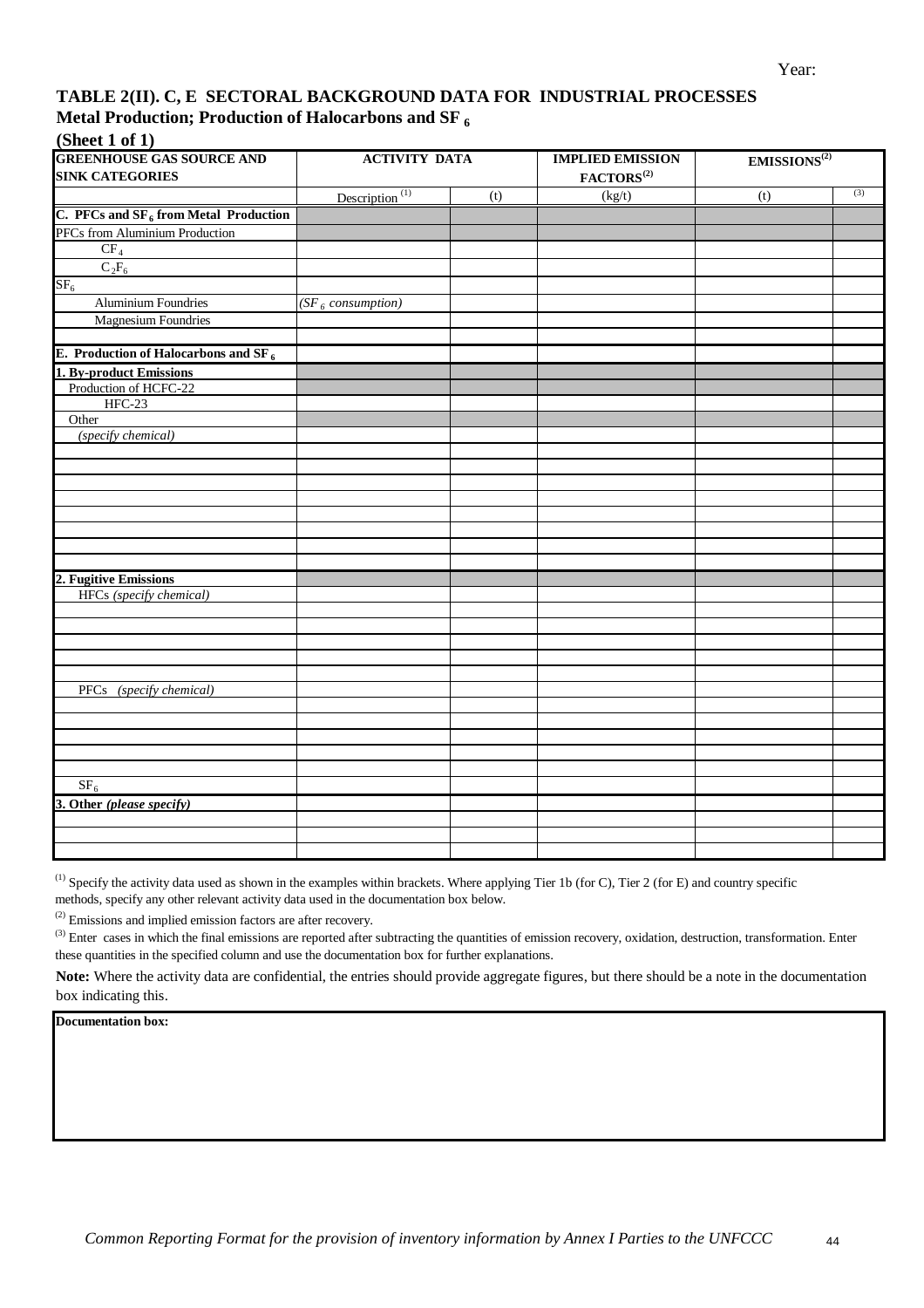#### **TABLE 2(II).F SECTORAL BACKGROUND DATA FOR INDUSTRIAL PROCESSES**

#### $(\mathbf{Choot 1 of 2})$ Consumption of Halocarbons and SF<sub>6</sub>

| <b>GREENHOUSE GAS SOURCE</b>       |                            | <b>ACTIVITY DATA</b>    |                                |                       | <b>IMPLIED EMISSION FACTORS</b> |                                          | <b>EMISSIONS</b> |        |          |  |  |
|------------------------------------|----------------------------|-------------------------|--------------------------------|-----------------------|---------------------------------|------------------------------------------|------------------|--------|----------|--|--|
| <b>AND SINK CATEGORIES</b>         |                            | Amount of fluid         |                                | Product manufacturing |                                 | Product life factor Disposal loss factor | From             | From   | From     |  |  |
|                                    | Filled in new manufactured | In operating systems    | Remained in products at        | factor                |                                 |                                          | manufacturing    | stocks | disposal |  |  |
|                                    | products                   | (average annual stocks) | decommissioning <sup>(1)</sup> |                       |                                 |                                          |                  |        |          |  |  |
|                                    |                            | (t)                     |                                |                       | (% per annum)                   |                                          |                  | (t)    |          |  |  |
| 1 Refrigeration                    |                            |                         |                                |                       |                                 |                                          |                  |        |          |  |  |
| <b>Air Conditioning Equipment</b>  |                            |                         |                                |                       |                                 |                                          |                  |        |          |  |  |
| Domestic Refrigeration             |                            |                         |                                |                       |                                 |                                          |                  |        |          |  |  |
| $(specify\ chemical)^{(2)}$        |                            |                         |                                |                       |                                 |                                          |                  |        |          |  |  |
| $(e.g. HFC-32)$                    |                            |                         |                                |                       |                                 |                                          |                  |        |          |  |  |
| $(e.g. HFC-125)$                   |                            |                         |                                |                       |                                 |                                          |                  |        |          |  |  |
| $(e.g. HFC-134a)$                  |                            |                         |                                |                       |                                 |                                          |                  |        |          |  |  |
| $(e.g. HFC-152a)$                  |                            |                         |                                |                       |                                 |                                          |                  |        |          |  |  |
| $(e.g. HFC-143a)$                  |                            |                         |                                |                       |                                 |                                          |                  |        |          |  |  |
|                                    |                            |                         |                                |                       |                                 |                                          |                  |        |          |  |  |
| <b>Commercial Refrigeration</b>    |                            |                         |                                |                       |                                 |                                          |                  |        |          |  |  |
|                                    |                            |                         |                                |                       |                                 |                                          |                  |        |          |  |  |
|                                    |                            |                         |                                |                       |                                 |                                          |                  |        |          |  |  |
|                                    |                            |                         |                                |                       |                                 |                                          |                  |        |          |  |  |
| <b>Transport Refrigeration</b>     |                            |                         |                                |                       |                                 |                                          |                  |        |          |  |  |
|                                    |                            |                         |                                |                       |                                 |                                          |                  |        |          |  |  |
|                                    |                            |                         |                                |                       |                                 |                                          |                  |        |          |  |  |
| <b>Industrial Refrigeration</b>    |                            |                         |                                |                       |                                 |                                          |                  |        |          |  |  |
|                                    |                            |                         |                                |                       |                                 |                                          |                  |        |          |  |  |
|                                    |                            |                         |                                |                       |                                 |                                          |                  |        |          |  |  |
|                                    |                            |                         |                                |                       |                                 |                                          |                  |        |          |  |  |
| <b>Stationary Air-Conditioning</b> |                            |                         |                                |                       |                                 |                                          |                  |        |          |  |  |
|                                    |                            |                         |                                |                       |                                 |                                          |                  |        |          |  |  |
|                                    |                            |                         |                                |                       |                                 |                                          |                  |        |          |  |  |
|                                    |                            |                         |                                |                       |                                 |                                          |                  |        |          |  |  |
| Mobile Air-Conditioning            |                            |                         |                                |                       |                                 |                                          |                  |        |          |  |  |
|                                    |                            |                         |                                |                       |                                 |                                          |                  |        |          |  |  |
|                                    |                            |                         |                                |                       |                                 |                                          |                  |        |          |  |  |
|                                    |                            |                         |                                |                       |                                 |                                          |                  |        |          |  |  |
| 2 Foam Blowing                     |                            |                         |                                |                       |                                 |                                          |                  |        |          |  |  |
| Hard Foam                          |                            |                         |                                |                       |                                 |                                          |                  |        |          |  |  |
|                                    |                            |                         |                                |                       |                                 |                                          |                  |        |          |  |  |
|                                    |                            |                         |                                |                       |                                 |                                          |                  |        |          |  |  |
| Soft Foam                          |                            |                         |                                |                       |                                 |                                          |                  |        |          |  |  |
|                                    |                            |                         |                                |                       |                                 |                                          |                  |        |          |  |  |
|                                    |                            |                         |                                |                       |                                 |                                          |                  |        |          |  |  |

 $\overline{^{(1)}}$  Parties should use the documentation box to provide information on the amount of the chemical recovered (recovery efficiency) and other relavant information used in the emission estimation.

<sup>(2)</sup> Use the rows left empty to specify the chemical consumed, as given in the example. If needed, new rows could be added for reporting the disagregated chemicals from a source.

Note: Table 2.(II). F provides for reporting of the activity data and emission factors used to calculate actual emissions from consumption of halocarbons and  $SF<sub>6</sub>$  using the "bottom-up approach" (based on the total s estimated emission rates from this equipment). Some Parties may prefer to estimate their actual emissions following the alternative "top-down approach" (based on annual sales of equipment and/or gas). These Parties should activity data used in the current format and any other relevant information in the documentation box. Data these Parties should provide includes (1) the amount of fluid used to fill new products, (2) the amount of fluid us products, (3) the amount of fluid originally used to fill retiring products (the total nameplate capacity of retiring products), (4) the product lifetime, and (5) the growth rate of product sales, if this has been used to originally used to fill retiring products. Alternatively, Parties may provide alternative formats with equivalent information. These formats may be considered for future versions of the common reporting format after the tr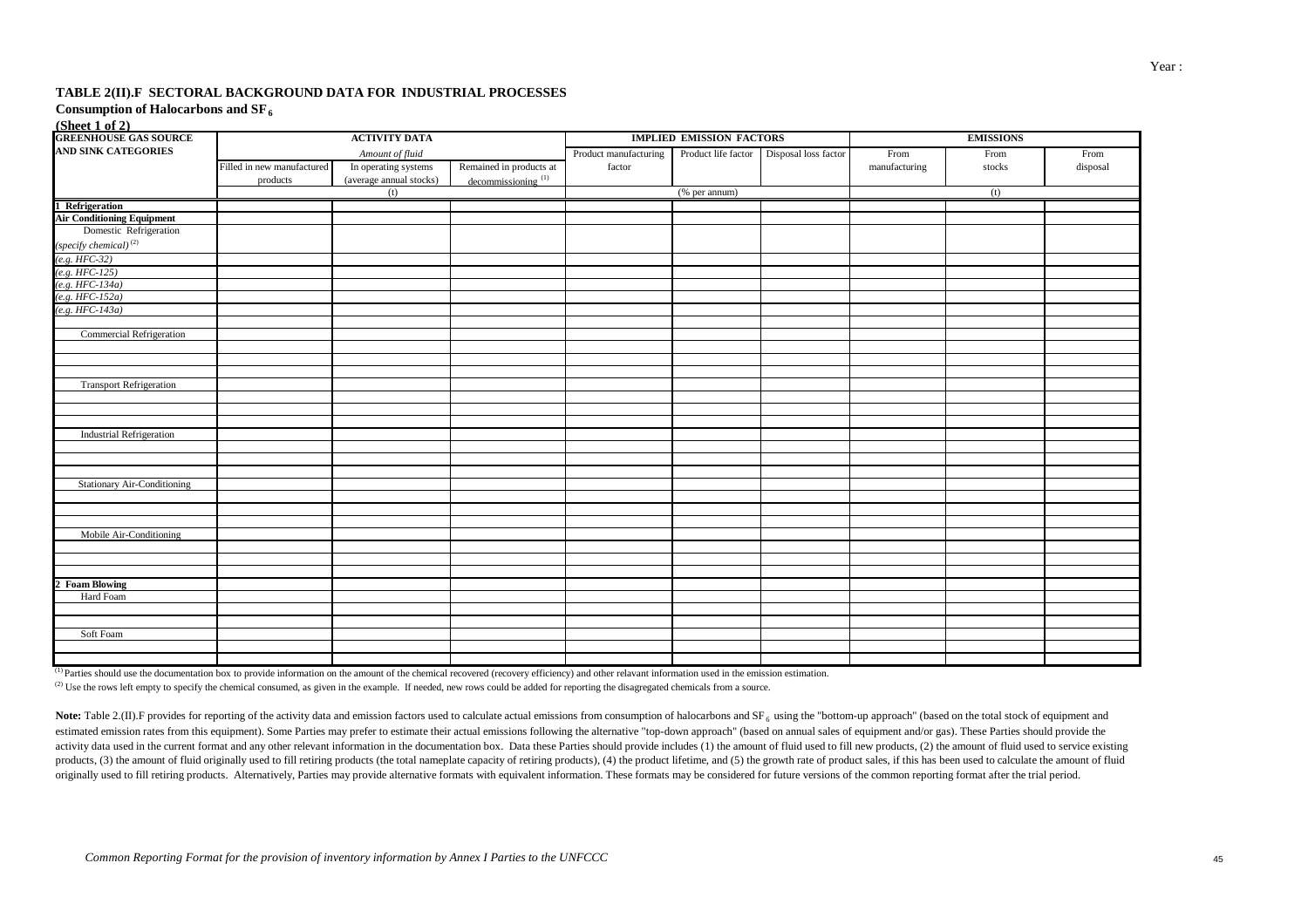#### **TABLE 2(II).F SECTORAL BACKGROUND DATA FOR INDUSTRIAL PROCESSES Consumption of Halocarbons and SF<sup>6</sup>**

**(Sheet 2 of 2)**

| <b>GREENHOUSE GAS</b>       |                       | <b>ACTIVITY DATA</b>    |                                                |         | <b>IMPLIED EMISSION FACTORS</b> |                                            | <b>EMISSIONS</b> |                              |          |  |
|-----------------------------|-----------------------|-------------------------|------------------------------------------------|---------|---------------------------------|--------------------------------------------|------------------|------------------------------|----------|--|
| <b>SOURCE AND SINK</b>      |                       | Amount of fluid         |                                                | Product |                                 | Product life factor   Disposal loss factor | From             | $\ensuremath{\mathsf{From}}$ | From     |  |
| <b>CATEGORIES</b>           | Filled in new         | In operating systems    | Remained in products at   manufacturing factor |         |                                 |                                            | manufacturing    | stocks                       | disposal |  |
|                             | manufactured products | (average annual stocks) | decommissioning <sup>(1)</sup>                 |         |                                 |                                            |                  |                              |          |  |
|                             |                       | (t)                     |                                                |         | (% per annum)                   |                                            |                  | (t)                          |          |  |
| 3 Fire Extinguishers        |                       |                         |                                                |         |                                 |                                            |                  |                              |          |  |
|                             |                       |                         |                                                |         |                                 |                                            |                  |                              |          |  |
|                             |                       |                         |                                                |         |                                 |                                            |                  |                              |          |  |
|                             |                       |                         |                                                |         |                                 |                                            |                  |                              |          |  |
| 4 Aerosols                  |                       |                         |                                                |         |                                 |                                            |                  |                              |          |  |
| Metered Dose Inhalers       |                       |                         |                                                |         |                                 |                                            |                  |                              |          |  |
|                             |                       |                         |                                                |         |                                 |                                            |                  |                              |          |  |
|                             |                       |                         |                                                |         |                                 |                                            |                  |                              |          |  |
| Other                       |                       |                         |                                                |         |                                 |                                            |                  |                              |          |  |
|                             |                       |                         |                                                |         |                                 |                                            |                  |                              |          |  |
|                             |                       |                         |                                                |         |                                 |                                            |                  |                              |          |  |
|                             |                       |                         |                                                |         |                                 |                                            |                  |                              |          |  |
| 5 Solvents                  |                       |                         |                                                |         |                                 |                                            |                  |                              |          |  |
|                             |                       |                         |                                                |         |                                 |                                            |                  |                              |          |  |
|                             |                       |                         |                                                |         |                                 |                                            |                  |                              |          |  |
|                             |                       |                         |                                                |         |                                 |                                            |                  |                              |          |  |
| <b>6 Semiconductors</b>     |                       |                         |                                                |         |                                 |                                            |                  |                              |          |  |
|                             |                       |                         |                                                |         |                                 |                                            |                  |                              |          |  |
|                             |                       |                         |                                                |         |                                 |                                            |                  |                              |          |  |
| <b>7 Electric Equipment</b> |                       |                         |                                                |         |                                 |                                            |                  |                              |          |  |
|                             |                       |                         |                                                |         |                                 |                                            |                  |                              |          |  |
|                             |                       |                         |                                                |         |                                 |                                            |                  |                              |          |  |
| 8 Other (please specify)    |                       |                         |                                                |         |                                 |                                            |                  |                              |          |  |
|                             |                       |                         |                                                |         |                                 |                                            |                  |                              |          |  |
|                             |                       |                         |                                                |         |                                 |                                            |                  |                              |          |  |

Note: Where the activity data are confidential, the entries should provide aggregate figures, but there should be a note indicating this and explanations in the documentation box.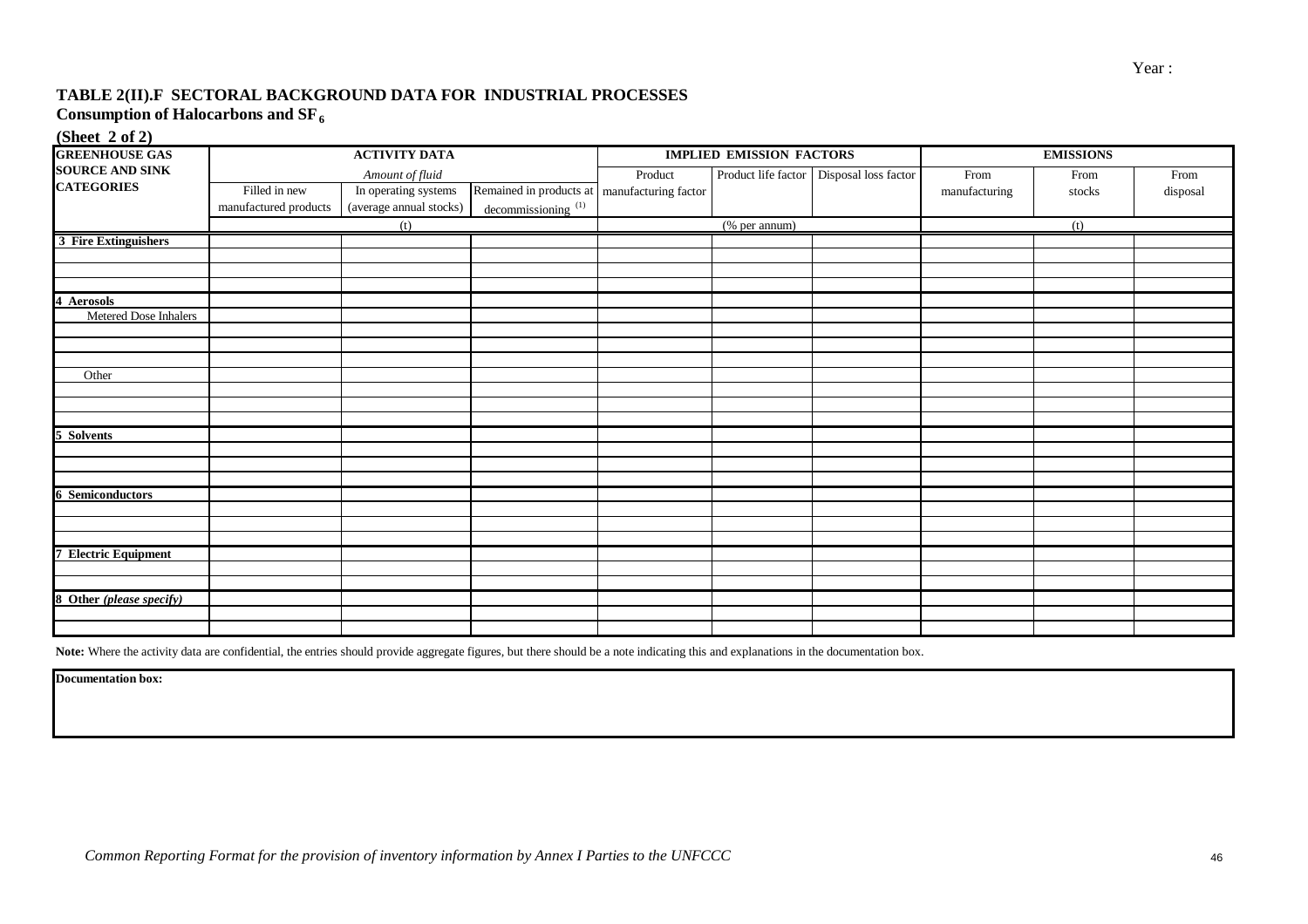# Year : **TABLE 3 SECTORAL REPORT FOR SOLVENT AND OTHER PRODUCT USE**

### **(Sheet 1 of 1)**

| <b>GREENHOUSE GAS SOURCE AND SINK CATEGORIES</b> | CO <sub>2</sub> | $N_2O$ | <b>NMVOC</b> |
|--------------------------------------------------|-----------------|--------|--------------|
|                                                  |                 | (Gg)   |              |
| <b>Total Solvent and Other Product Use</b>       |                 |        |              |
| A. Paint Application                             |                 |        |              |
| <b>B.</b> Degreasing and Dry Cleaning            |                 |        |              |
| C. Chemical Products, Manufacture and Processing |                 |        |              |
| D. Other (please specify)                        |                 |        |              |
| (Use of $N_2O$ for Anaesthesia)                  |                 |        |              |
| (N, O from Fire Extinguishers)                   |                 |        |              |
| $(N_2O$ from Aerosol Cans)                       |                 |        |              |
| (Other Use of $N_2O$ )                           |                 |        |              |
|                                                  |                 |        |              |
|                                                  |                 |        |              |
|                                                  |                 |        |              |

Please account for the quantity of carbon released in the form of NMVOC in both the NMVOC and the  $CO<sub>2</sub>$  columns.

**Note:** The IPCC Guidelines do not provide methodologies for the calculation of emissions of  $N<sub>2</sub>$ O from Solvent and Other Product Use. If reporting such data, Parties should provide additional information (activity data and emission factors) used to make these estimates in the documentation box to Table 3.A-D.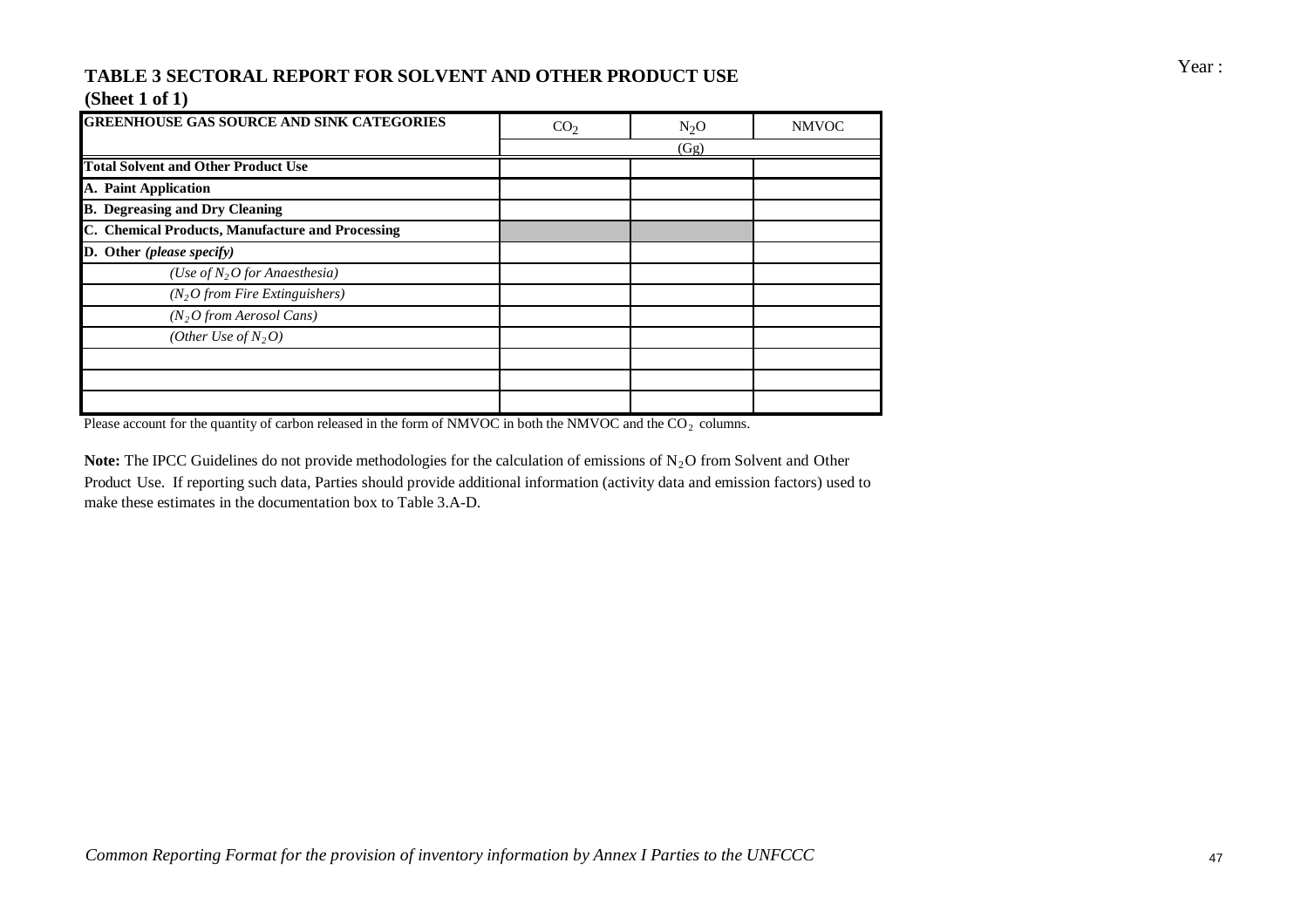## Year : **TABLE 3.A-D SECTORAL BACKGROUND DATA FOR SOLVENT AND OTHER PRODUCT USE (Sheet 1 of 1)**

| <b>GREENHOUSE GAS SOURCE AND SINK CATEGORIES</b> | <b>ACTIVITY DATA</b> |      | <b>IMPLIED EMISSION FACTORS</b> |        |
|--------------------------------------------------|----------------------|------|---------------------------------|--------|
|                                                  | Description          | (kt) | CO <sub>2</sub>                 | $N_2O$ |
|                                                  |                      |      | (t/t)                           | (t/t)  |
| A. Paint Application                             |                      |      |                                 |        |
| <b>B.</b> Degreasing and Dry Cleaning            |                      |      |                                 |        |
| C. Chemical Products, Manufacture and Processing |                      |      |                                 |        |
| <b>D.</b> Other (please specify) $^{(1)}$        |                      |      |                                 |        |
| (Use of $N_2O$ for Anaesthesia)                  |                      |      |                                 |        |
| $(N_2O$ from Fire Extinguishers)                 |                      |      |                                 |        |
| $(N_2O$ from Aerosol Cans)                       |                      |      |                                 |        |
| (Other Use of $N_2$ , O)                         |                      |      |                                 |        |
|                                                  |                      |      |                                 |        |
|                                                  |                      |      |                                 |        |
|                                                  |                      |      |                                 |        |

 $^{(1)}$  Some probable sources are provided in brackets. Complement the list with other relevant sources. Make sure that the order is the same as in Table 3.

Note: The table follows the format of the IPCC Sectoral Report for Solvent and Other Product Use, although some of the source categories are not relevant to the direct GHG emissions.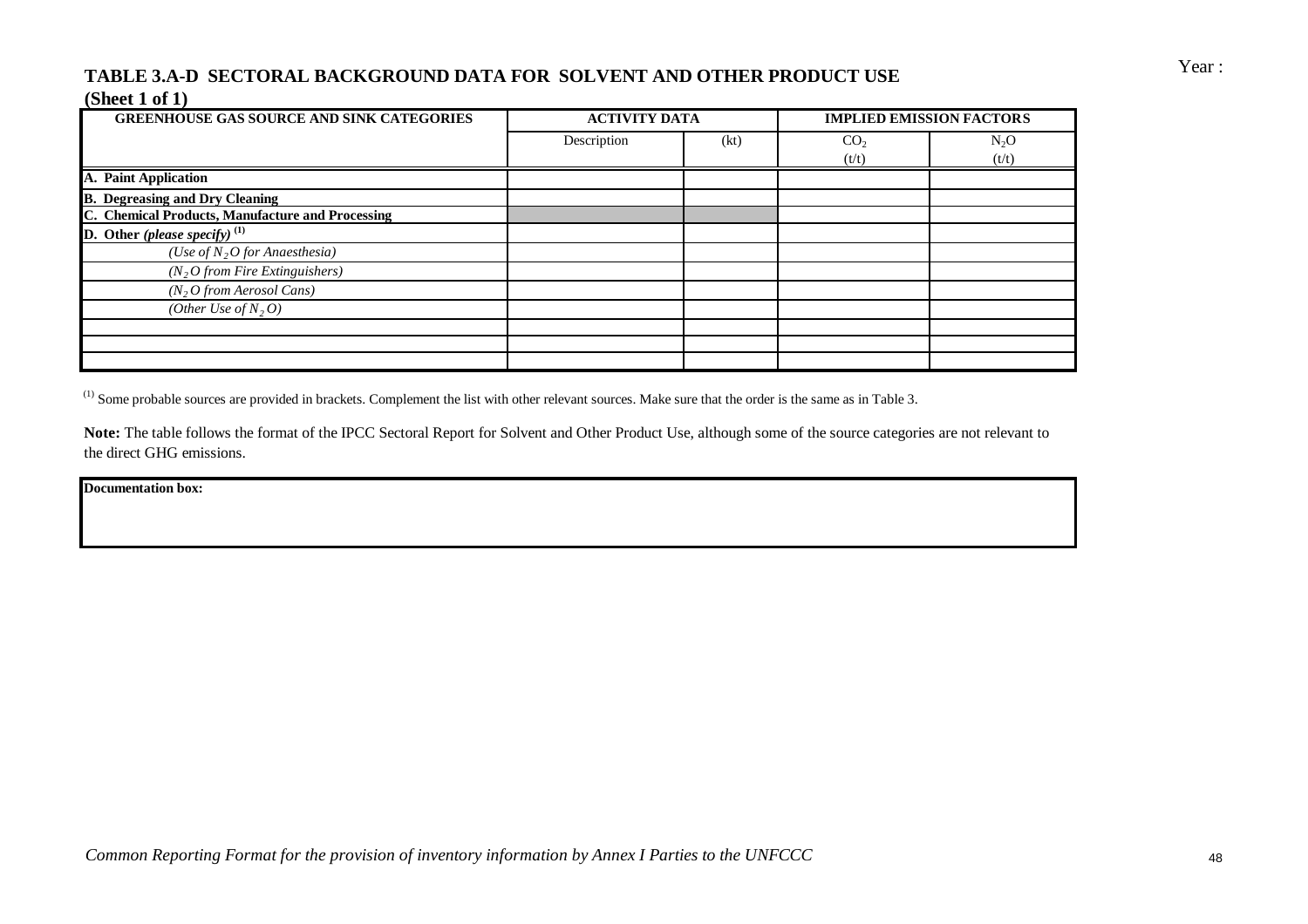## **TABLE 4 SECTORAL REPORT FOR AGRICULTURE**

### **(Sheet 1 of 2)**

| <b>GREENHOUSE GAS SOURCE AND SINK</b><br><b>CATEGORIES</b> | CH <sub>4</sub> | $N_2O$ | $NO_{X}$ | CO | <b>NMVOC</b> |
|------------------------------------------------------------|-----------------|--------|----------|----|--------------|
|                                                            |                 |        | (Gg)     |    |              |
| <b>Total Agriculture</b>                                   |                 |        |          |    |              |
| A. Enteric Fermentation                                    |                 |        |          |    |              |
| 1. Cattle                                                  |                 |        |          |    |              |
| Dairy Cattle                                               |                 |        |          |    |              |
| Non-Dairy Cattle                                           |                 |        |          |    |              |
| 2. Buffalo                                                 |                 |        |          |    |              |
| $\overline{3.}$ Sheep                                      |                 |        |          |    |              |
| 4. Goats                                                   |                 |        |          |    |              |
| 5. Camels and Llamas                                       |                 |        |          |    |              |
| 6. Horses                                                  |                 |        |          |    |              |
| 7. Mules and Asses                                         |                 |        |          |    |              |
| 8. Swine                                                   |                 |        |          |    |              |
| 9. Poultry                                                 |                 |        |          |    |              |
| 10. Other (please specify)                                 |                 |        |          |    |              |
|                                                            |                 |        |          |    |              |
| <b>B. Manure Management</b>                                |                 |        |          |    |              |
| 1. Cattle                                                  |                 |        |          |    |              |
| Dairy Cattle                                               |                 |        |          |    |              |
| Non-Dairy Cattle                                           |                 |        |          |    |              |
| 2. Buffalo                                                 |                 |        |          |    |              |
| 3. Sheep                                                   |                 |        |          |    |              |
| 4. Goats                                                   |                 |        |          |    |              |
| 5. Camels and Llamas                                       |                 |        |          |    |              |
| 6. Horses                                                  |                 |        |          |    |              |
| 7. Mules and Asses                                         |                 |        |          |    |              |
| 8. Swine                                                   |                 |        |          |    |              |
| $\overline{9}$ . Poultry                                   |                 |        |          |    |              |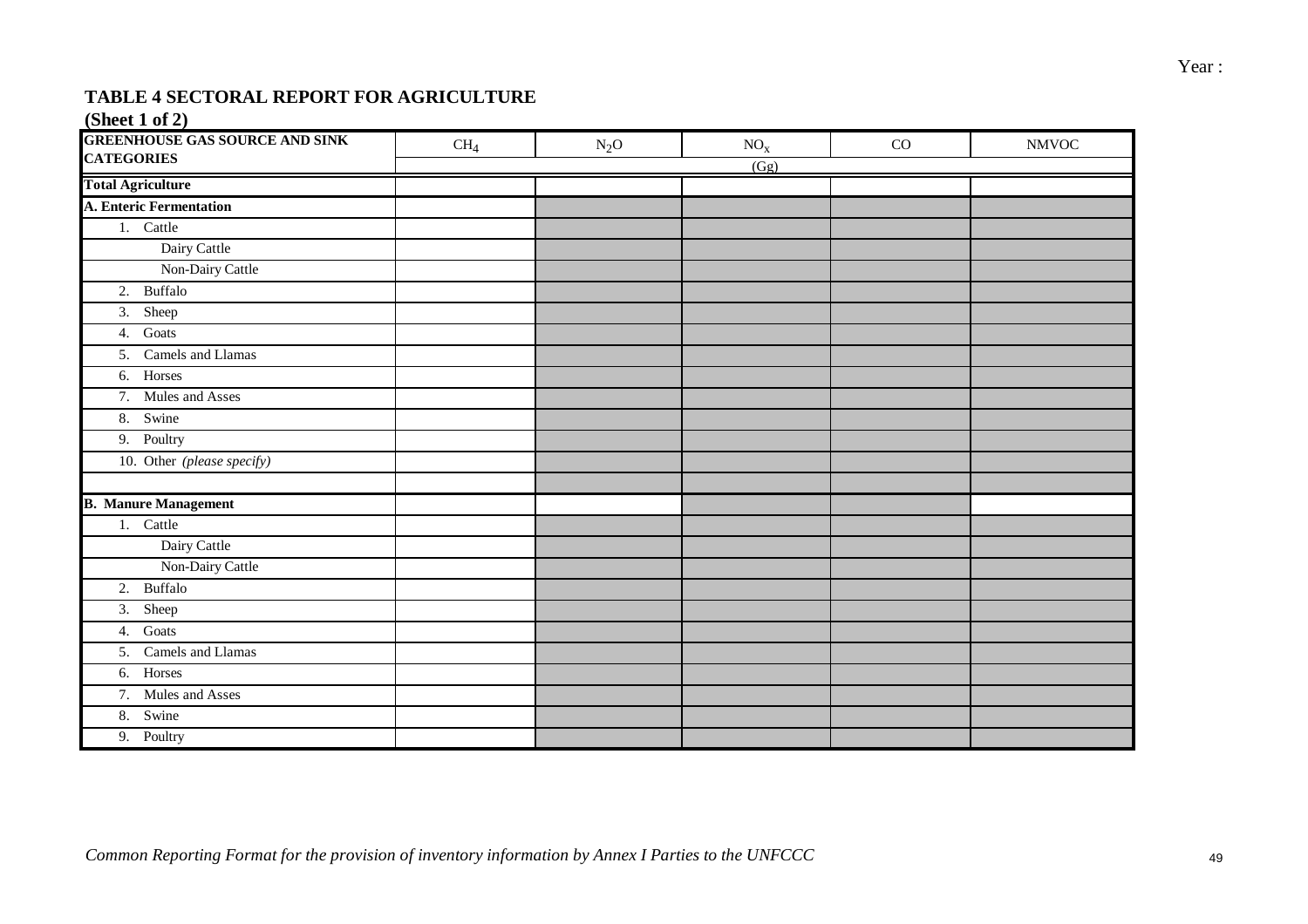# Year : **TABLE 4 SECTORAL REPORT FOR AGRICULTURE**

#### **(Sheet 2 of 2)**

| <b>GREENHOUSE GAS SOURCE AND SINK</b>     | CH <sub>4</sub> | $N_2O$ | NO <sub>x</sub> | $_{\rm CO}$ | <b>NMVOC</b> |
|-------------------------------------------|-----------------|--------|-----------------|-------------|--------------|
| <b>CATEGORIES</b>                         |                 |        | (Gg)            |             |              |
| <b>B. Manure Management (continued)</b>   |                 |        |                 |             |              |
| 10. Anaerobic Lagoons                     |                 |        |                 |             |              |
| 11. Liquid Systems                        |                 |        |                 |             |              |
| 12. Solid Storage and Dry Lot             |                 |        |                 |             |              |
| 13. Other (please specify)                |                 |        |                 |             |              |
|                                           |                 |        |                 |             |              |
| <b>C.</b> Rice Cultivation                |                 |        |                 |             |              |
| 1. Irrigated                              |                 |        |                 |             |              |
| 2. Rainfed                                |                 |        |                 |             |              |
| 3. Deep Water                             |                 |        |                 |             |              |
| 4. Other (please specify)                 |                 |        |                 |             |              |
|                                           |                 |        |                 |             |              |
| D. Agricultural Soils <sup>(1)</sup>      |                 |        |                 |             |              |
| 1. Direct Soil Emissions                  |                 |        |                 |             |              |
| 2. Animal Production                      |                 |        |                 |             |              |
| 3. Indirect Emissions                     |                 |        |                 |             |              |
| 4. Other (please specify)                 |                 |        |                 |             |              |
|                                           |                 |        |                 |             |              |
| E. Prescribed Burning of Savannas         |                 |        |                 |             |              |
| F. Field Burning of Agricultural Residues |                 |        |                 |             |              |
| 1. Cereals                                |                 |        |                 |             |              |
| 2. Pulse                                  |                 |        |                 |             |              |
| 3. Tuber and Root                         |                 |        |                 |             |              |
| 4. Sugar Cane                             |                 |        |                 |             |              |
| 5. Other (please specify)                 |                 |        |                 |             |              |
|                                           |                 |        |                 |             |              |
| G. Other (please specify)                 |                 |        |                 |             |              |
|                                           |                 |        |                 |             |              |
|                                           |                 |        |                 |             |              |

<sup>(1)</sup> See footnote 4 to Summary 1.A of this common reporting format. Parties which choose to report CO<sub>2</sub> emissions and removals from agricultural soils under 4.D. Agricultural Soils category of the sector Agriculture should indicate the amount [Gg] of these emissions or removals in the documentation box to Table 4.D. Additional information (activity data, implied emissions factors) should also be provided using the relevant documentation box to Table 4.D. This table is not modified for reporting the CO<sub>2</sub> emissions and removals for the sake of consistency with the IPCC tables (i.e. IPCC Sectoral Report for Agriculture).

**Note:** The IPCC Guidelines do not provide methodologies for the calculation of  $CH_4$  emissions,  $CH_4$  and  $N<sub>2</sub>O$  removals from agricultural soils, or CO<sub>2</sub> emissions from savanna burning or agricultural residues burning. If you have reported such data, you should provide additional information (activity data and emission factors) used to make these estimates using the relevant documentation boxes.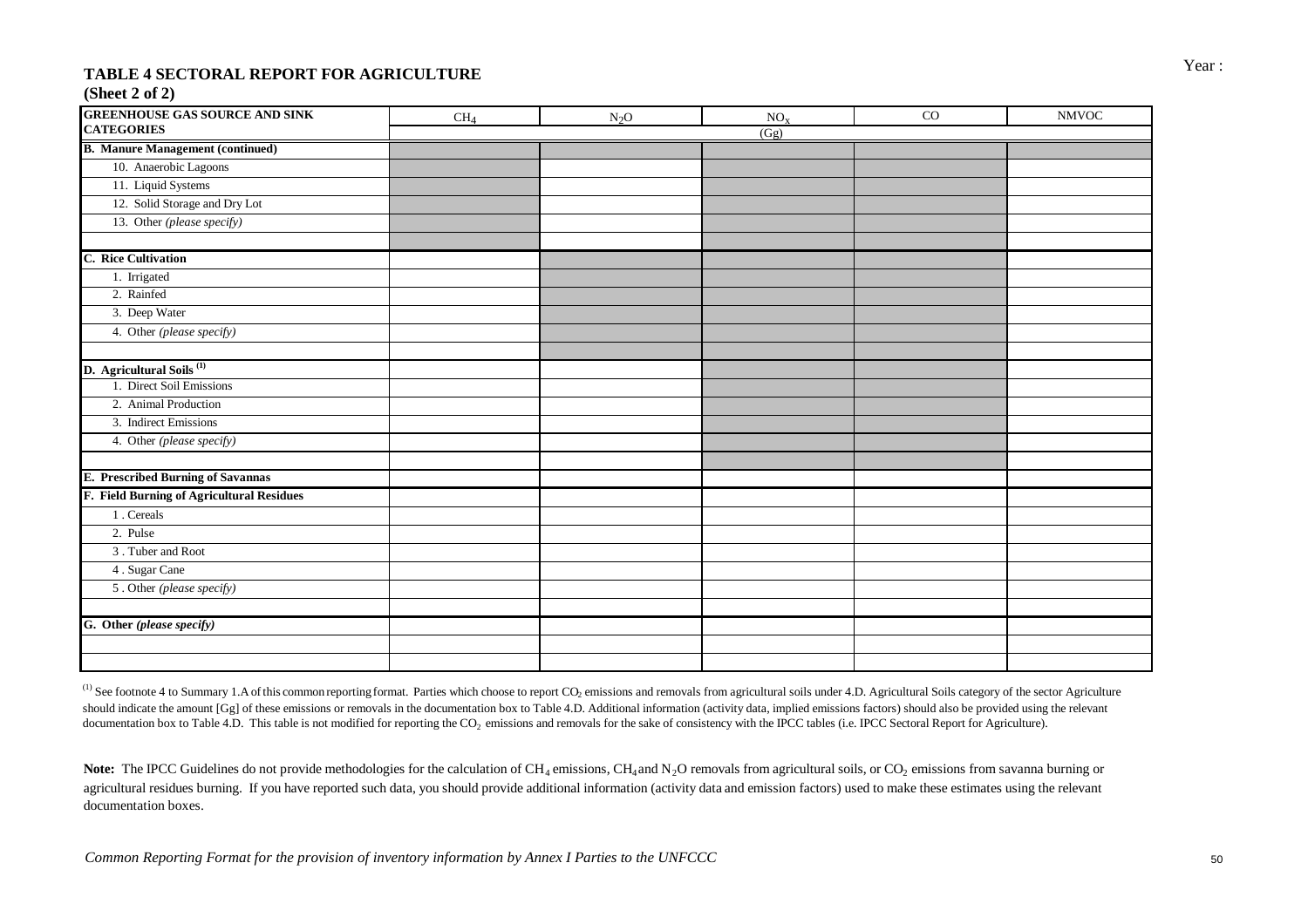# Year : **TABLE 4.A SECTORAL BACKGROUND DATA FOR AGRICULTURE**

#### **Enteric Fermentation**

| <b>GREENHOUSE GAS</b><br><b>SOURCE AND SINK</b> | <b>ACTIVITY DATA<sup>(1)</sup> AND OTHER RELATED</b> | <b>INFORMATION</b>           |                               | <b>IMPLIED EMISSION</b><br><b>FACTORS</b> | Disaggregated list of animals (b)                   |           |
|-------------------------------------------------|------------------------------------------------------|------------------------------|-------------------------------|-------------------------------------------|-----------------------------------------------------|-----------|
| <b>CATEGORIES</b>                               | Population size <sup>(2)</sup>                       | Average daily<br>feed intake | CH <sub>4</sub><br>conversion | CH <sub>4</sub>                           |                                                     |           |
|                                                 | $(1000 \text{ head})$                                | (MJ/day)                     | (% )                          | (kg CH <sub>4</sub> /head/yr)             | Indicators:                                         |           |
| Cattle                                          |                                                      |                              |                               |                                           | Weight                                              | (kg)      |
| Dairy Cattle <sup>(3)</sup>                     |                                                      |                              |                               |                                           | Feeding situation <sup>(c)</sup>                    |           |
| Non-Dairy Cattle                                |                                                      |                              |                               |                                           | Milk yield                                          | (kg/day)  |
| <b>Buffalo</b><br>2.                            |                                                      |                              |                               |                                           | Work                                                | (hrs/day) |
| 3.<br>Sheep                                     |                                                      |                              |                               |                                           | Pregnant                                            | (% )      |
| Goats<br>4.                                     |                                                      |                              |                               |                                           | Digestibility                                       |           |
| Camels and Llamas<br>5.                         |                                                      |                              |                               |                                           | of feed                                             | (% )      |
| Horses<br>6.                                    |                                                      |                              |                               |                                           | <sup>(a)</sup> Compare to Tables A-1 and A-2 o      |           |
| Mules and Asses                                 |                                                      |                              |                               |                                           | Manual, pp. 4.31-4.34). These data a                |           |
| 8.<br>Swine                                     |                                                      |                              |                               |                                           | feed intake.                                        |           |
| 9.<br>Poultry                                   |                                                      |                              |                               |                                           | <sup>(b)</sup> Disaggregate to the split actually u |           |
| 10. Other (please specify)                      |                                                      |                              |                               |                                           |                                                     |           |
|                                                 |                                                      |                              |                               |                                           | <sup>(c)</sup> Specify feeding situation as pasture |           |
|                                                 |                                                      |                              |                               |                                           |                                                     |           |
|                                                 |                                                      |                              |                               |                                           |                                                     |           |

**(Sheet 1 of 1) Additional information (for Tier 2)(a)**

| Disaggregated list of animals (b) | Dairy<br>Cattle | Non-<br>Dairy<br>Cattle | Other<br>(specify) |  |  |
|-----------------------------------|-----------------|-------------------------|--------------------|--|--|
| Indicators:                       |                 |                         |                    |  |  |
| Weight                            | (kg)            |                         |                    |  |  |
| Feeding situation <sup>(c)</sup>  |                 |                         |                    |  |  |
| Milk yield                        | (kg/day)        |                         |                    |  |  |
| Work                              | (hrs/day)       |                         |                    |  |  |
| Pregnant                          | $(\%)$          |                         |                    |  |  |
| Digestibility                     |                 |                         |                    |  |  |
| of feed                           | (% )            |                         |                    |  |  |

 $\overline{a}$ <sup>(a)</sup> Compare to Tables A-1 and A-2 of the IPCC Guidelines (Volume 3. Reference Manual, pp. 4.31-4.34). These data are relevant if Parties do not have data on average feed intake.

(b) Disaggregate to the split actually used. Add columns to the table if necessary.

 $\alpha$ ) Specify feeding situation as pasture, stall fed, confined, open range, etc.

 $\overline{^{(1)}}$  In the documentation boxes to all Sectoral background data tables for Agriculture, Parties should provide information on whether the activity data is one year or a 3-year average.

<sup>(2)</sup> Parties are encouraged to provide detailed livestock population data by animal type and region in a separate table. This consistent set of animal population statistics should be used to estimate CH  $_4$ emissions from enteric fermentation,  $CH_4$  and N<sub>2</sub>O from manure management, N<sub>2</sub>O direct emissions from soil and N<sub>2</sub>O emissions associated with manure production, as well as emissions from the use of manure as fuel, and sewage-related emissions reported in the waste sector.

(3) Including data on dairy heifers, if available.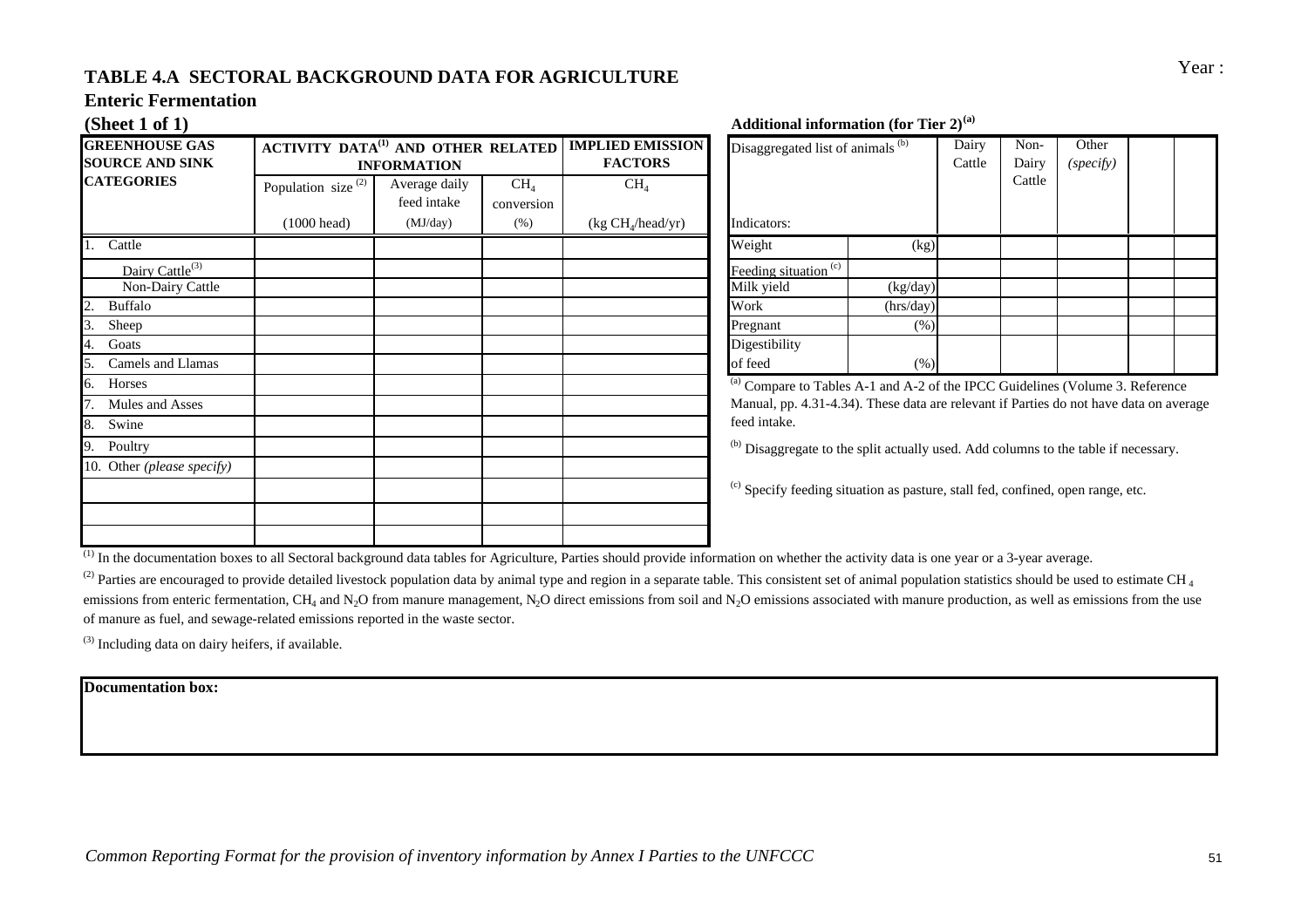## Year : **TABLE 4.B(a) SECTORAL BACKGROUND DATA FOR AGRICULTURE CH4 Emissions from Manure Management**

| <b>GREENHOUSE GAS</b>                       |                                   | <b>ACTIVITY DATA AND OTHER RELATED INFORMATION</b> |                                                       |      |                           |                               |                                           | <b>IMPLIED</b>                                       |                                          |                          |                |
|---------------------------------------------|-----------------------------------|----------------------------------------------------|-------------------------------------------------------|------|---------------------------|-------------------------------|-------------------------------------------|------------------------------------------------------|------------------------------------------|--------------------------|----------------|
| <b>SOURCE AND SINK</b><br><b>CATEGORIES</b> | Population<br>size <sup>(1)</sup> | $_{\rm{Cool}}$                                     | Allocation by<br>climate region $^{(2)}$<br>Temperate | Warm | Typical<br>animal<br>mass | $VS^{(3)}$ daily<br>excretion | $CH4$ producing<br>potential $(Bo)^{(3)}$ | <b>EMISSION</b><br><b>FACTORS</b><br>CH <sub>4</sub> | $\text{category}^{(\text{a})}$<br>Animal | Indicator                | Climate region |
|                                             | $(1000 \text{ head})$             |                                                    | (% )                                                  |      | (kg)                      | (kg dm/head/yr)               | $(CH_4 m^3/kg$ VS)                        | (kg CH <sub>4</sub> /head/yr)                        |                                          |                          |                |
| Cattle                                      |                                   |                                                    |                                                       |      |                           |                               |                                           |                                                      |                                          |                          | Cool           |
| Dairy Cattle <sup>(4)</sup>                 |                                   |                                                    |                                                       |      |                           |                               |                                           |                                                      | Cattle                                   | Allocation(              | Temperate      |
| Non-Dairy Cattle                            |                                   |                                                    |                                                       |      |                           |                               |                                           |                                                      | Dairy                                    |                          | Warm           |
| 2.<br>Buffalo                               |                                   |                                                    |                                                       |      |                           |                               |                                           |                                                      |                                          | $MCF^{(b)}$              | Cool           |
| 3.<br>Sheep                                 |                                   |                                                    |                                                       |      |                           |                               |                                           |                                                      |                                          |                          | Temperate      |
| Goats<br>4.                                 |                                   |                                                    |                                                       |      |                           |                               |                                           |                                                      |                                          |                          | Warm           |
| Camels and Llamas<br>5.                     |                                   |                                                    |                                                       |      |                           |                               |                                           |                                                      | Cattle                                   |                          | Cool           |
| Horses<br>6.                                |                                   |                                                    |                                                       |      |                           |                               |                                           |                                                      |                                          | Allocation <sup>(6</sup> | Temperate      |
| Mules and Asses<br>7.                       |                                   |                                                    |                                                       |      |                           |                               |                                           |                                                      |                                          |                          | Warm           |
| 8.<br>Swine                                 |                                   |                                                    |                                                       |      |                           |                               |                                           |                                                      | Non-Dairy                                | $MCF^{(b)}$              | Cool           |
| 9.<br>Poultry                               |                                   |                                                    |                                                       |      |                           |                               |                                           |                                                      |                                          |                          | Temperate      |
|                                             |                                   |                                                    |                                                       |      |                           |                               |                                           |                                                      |                                          |                          | Warm           |
|                                             |                                   |                                                    |                                                       |      |                           |                               |                                           |                                                      | Swine                                    |                          | Cool           |
|                                             |                                   |                                                    |                                                       |      |                           |                               |                                           |                                                      |                                          | Allocation(9             | Temperate      |
|                                             |                                   |                                                    |                                                       |      |                           |                               |                                           |                                                      |                                          |                          | Warm           |

 $(1)$  See footnote 1 to Table 4.A of this common reporting format.

<sup>(2)</sup> Climate regions are defined in terms of annual average temperature as follows: Cool = less than 15  $\degree$ C; Temperate = 15 $\degree$ C to 25 $\degree$ C

inclusive; and Warm = greater than 25 °C (see Table 4.2 of the IPCC Guidelines (Volume 3. Reference Manual, p. 4.8)). <sup>(3)</sup> VS = Volatile Solids; Bo = maximum methane producing capacity for manure (IPCC Guidelines (Volume 3. Reference Manual, p. 4.23)

and p. 4.15).

(4) Including data on dairy heifers, if available.

#### **(Sheet 1 of 1) Additional information (for Tier 2)**

| MPLIED                                                                          |                                |                    |                |                  | Animal waste management system |              |                                |                          |       |  |  |
|---------------------------------------------------------------------------------|--------------------------------|--------------------|----------------|------------------|--------------------------------|--------------|--------------------------------|--------------------------|-------|--|--|
| <b>MISSION</b><br><b>ACTORS</b><br>CH <sub>4</sub><br>CH <sub>4</sub> /head/yr) | Animal category <sup>(a)</sup> | Indicator          | Climate region | Anaerobic lagoon | Liquid system                  | Daily spread | Solid storage and<br>$dry$ lot | Pasture range<br>paddock | Other |  |  |
|                                                                                 |                                |                    | Cool           |                  |                                |              |                                |                          |       |  |  |
|                                                                                 | Dairy Cattle                   | Allocation(9       | Temperate      |                  |                                |              |                                |                          |       |  |  |
|                                                                                 |                                |                    | Warm           |                  |                                |              |                                |                          |       |  |  |
|                                                                                 |                                | MCF <sup>(b)</sup> | Cool           |                  |                                |              |                                |                          |       |  |  |
|                                                                                 |                                |                    | Temperate      |                  |                                |              |                                |                          |       |  |  |
|                                                                                 |                                |                    | Warm           |                  |                                |              |                                |                          |       |  |  |
|                                                                                 |                                | Allocation(9       | Cool           |                  |                                |              |                                |                          |       |  |  |
|                                                                                 |                                |                    | Temperate      |                  |                                |              |                                |                          |       |  |  |
|                                                                                 |                                |                    | Warm           |                  |                                |              |                                |                          |       |  |  |
|                                                                                 | Non-Dairy Cattle               | $MCF^{(b)}$        | Cool           |                  |                                |              |                                |                          |       |  |  |
|                                                                                 |                                |                    | Temperate      |                  |                                |              |                                |                          |       |  |  |
|                                                                                 |                                |                    | Warm           |                  |                                |              |                                |                          |       |  |  |
|                                                                                 | Swine                          | Allocation(9       | Cool           |                  |                                |              |                                |                          |       |  |  |
|                                                                                 |                                |                    | Temperate      |                  |                                |              |                                |                          |       |  |  |
|                                                                                 |                                |                    | Warm           |                  |                                |              |                                |                          |       |  |  |
|                                                                                 |                                | $MCF^{(b)}$        | Cool           |                  |                                |              |                                |                          |       |  |  |
| $\rm o$ 25 $\rm ^oC$                                                            |                                |                    | Temperate      |                  |                                |              |                                |                          |       |  |  |
|                                                                                 |                                |                    | Warm           |                  |                                |              |                                |                          |       |  |  |

<sup>(a)</sup> Copy the above table as many times as necessary.

 $(1)$ <sup>(b)</sup> MCF = Methane Conversion Factor (IPCC Guidelines, (Volume 3. Reference Manual, p. 4.9)). In the case of use of other climate region categorization, please replace the entries in the cells with the climate regions for which the MCFs are specified.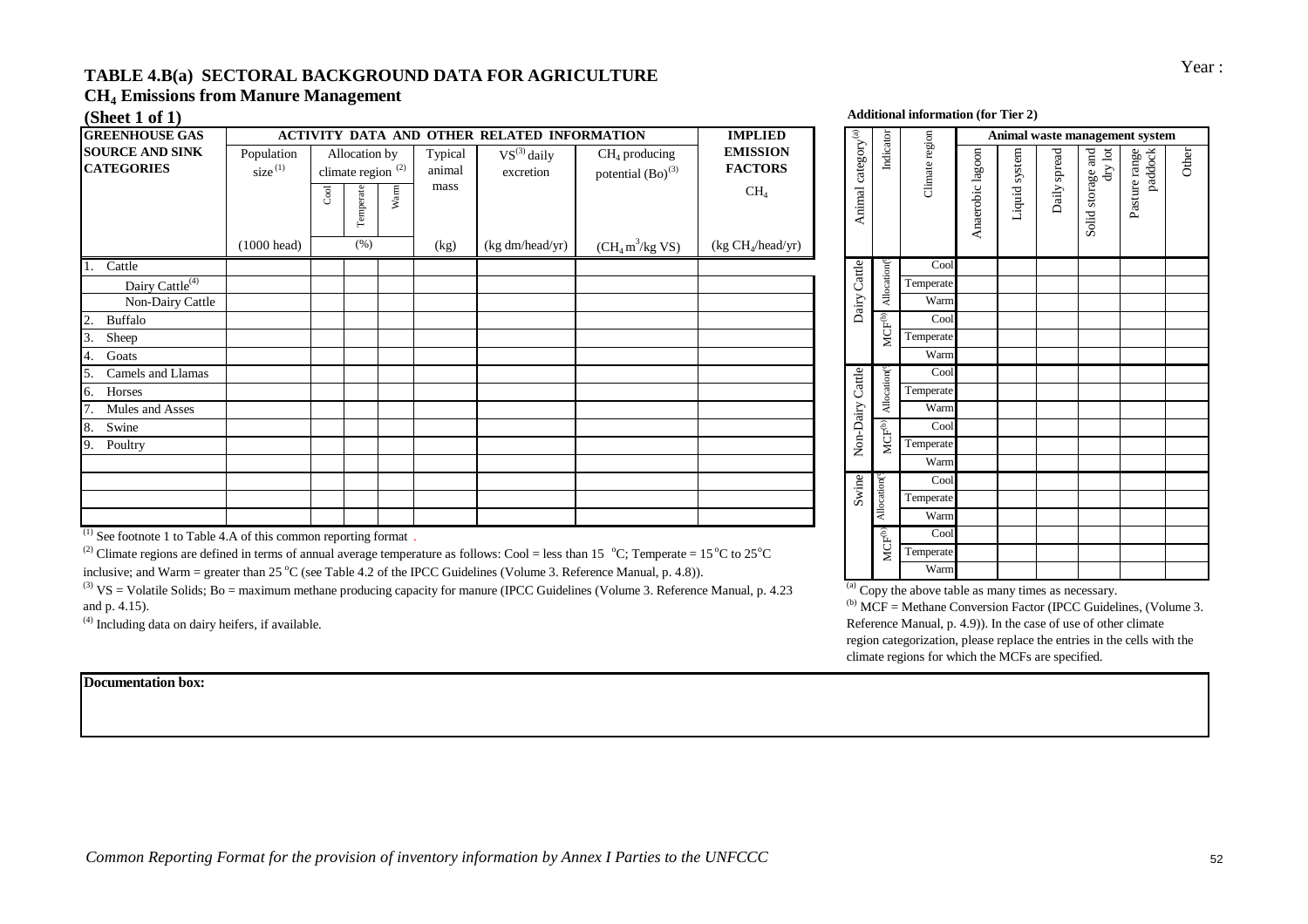# TABLE 4.B(b) SECTORAL BACKGROUND DATA FOR AGRICULTURE<br>
Year:

### **N2O Emissions from Manure Management**

### **(Sheet 1 of 1)**

| <b>GREENHOUSE GAS</b>  |            |                    |           | ACTIVITY DATA AND OTHER RELATED INFORMATION |              |               |                                                                     |       | <b>IMPLIED EMISSION FACTORS</b>  |  |
|------------------------|------------|--------------------|-----------|---------------------------------------------|--------------|---------------|---------------------------------------------------------------------|-------|----------------------------------|--|
| <b>SOURCE AND SINK</b> | Population | Nitrogen excretion |           |                                             |              |               | Nitrogen excretion per animal waste management system ( $kg N/yr$ ) |       | Emission factor per animal waste |  |
| <b>CATEGORIES</b>      | size $(1)$ |                    |           |                                             |              |               |                                                                     |       | management system                |  |
|                        | (1000s)    | (kg N/head/yr)     | Anaerobic | Liquid system                               | Daily spread | Solid storage | Pasture range                                                       | Other | $(kg N2O-N/kg N)$                |  |
|                        |            |                    | lagoon    |                                             |              | and dry lot   | and paddock                                                         |       |                                  |  |
| Non-Dairy Cattle       |            |                    |           |                                             |              |               |                                                                     |       | Anaerobic lagoon                 |  |
| Dairy Cattle           |            |                    |           |                                             |              |               |                                                                     |       | Liquid system                    |  |
| Sheep                  |            |                    |           |                                             |              |               |                                                                     |       | Solid storage and dry lot        |  |
| Swine                  |            |                    |           |                                             |              |               |                                                                     |       | Other (please specify)           |  |
| Poultry                |            |                    |           |                                             |              |               |                                                                     |       |                                  |  |
| Other (please specify) |            |                    |           |                                             |              |               |                                                                     |       |                                  |  |
|                        |            |                    |           |                                             |              |               |                                                                     |       |                                  |  |
|                        |            |                    |           |                                             |              |               |                                                                     |       |                                  |  |
|                        |            |                    |           |                                             |              |               |                                                                     |       |                                  |  |
| Total per $AWMS^{(2)}$ |            |                    |           |                                             |              |               |                                                                     |       |                                  |  |

 $(1)$  See footnote 1 to Table 4.A of this common reporting format.

(2) AWMS - Animal Waste Management System.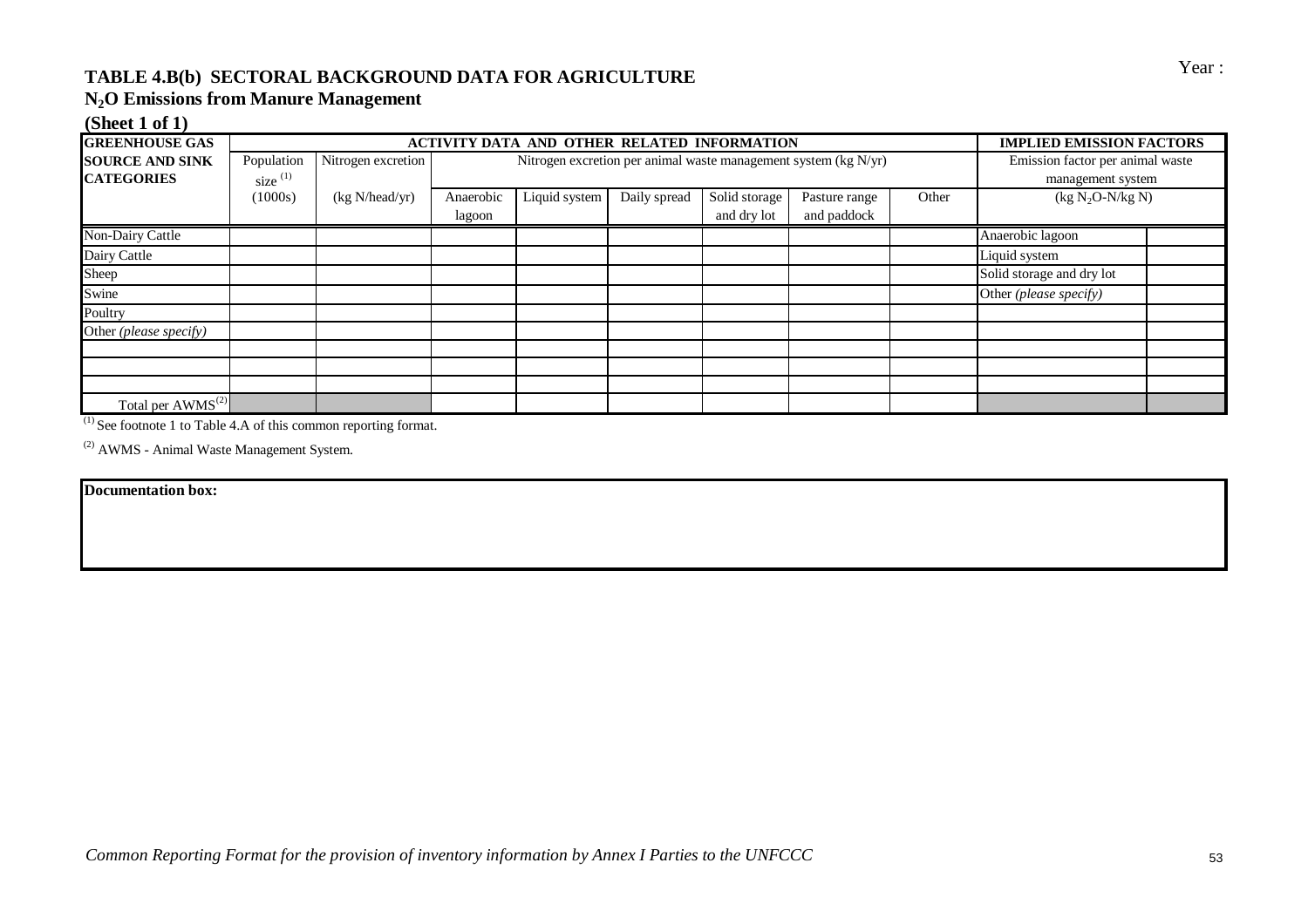# Year : **TABLE 4.C SECTORAL BACKGROUND DATA FOR AGRICULTURE**

#### **Rice Cultivation**

#### **(Sheet 1 of 1)**

| <b>GREENHOUSE GAS SOURCE AND SINK</b>    |                                | <b>ACTIVITY DATA AND OTHER RELATED INFORMATION</b> |        | <b>IMPLIED EMISSION FACTOR (1)</b> | <b>EMISSIONS</b> |
|------------------------------------------|--------------------------------|----------------------------------------------------|--------|------------------------------------|------------------|
| <b>CATEGORIES</b>                        | Harvested area <sup>(2)</sup>  | Organic amendments added $(3)$ :                   |        | CH <sub>4</sub>                    | CH <sub>4</sub>  |
|                                          | $(10^9 \text{ m}^2/\text{yr})$ | type                                               | (t/ha) | $(g/m^2)$                          | (Gg)             |
| 1. Irrigated                             |                                |                                                    |        |                                    |                  |
| <b>Continuously Flooded</b>              |                                |                                                    |        |                                    |                  |
| Intermittently<br><b>Single Aeration</b> |                                |                                                    |        |                                    |                  |
| <b>Multiple Aeration</b><br>Flooded      |                                |                                                    |        |                                    |                  |
| 2. Rainfed                               |                                |                                                    |        |                                    |                  |
| Flood Prone                              |                                |                                                    |        |                                    |                  |
| Drought Prone                            |                                |                                                    |        |                                    |                  |
| 3. Deep Water                            |                                |                                                    |        |                                    |                  |
| Water Depth 50-100 cm                    |                                |                                                    |        |                                    |                  |
| Water Depth $> 100$ cm                   |                                |                                                    |        |                                    |                  |
| 4. Other (please specify)                |                                |                                                    |        |                                    |                  |
|                                          |                                |                                                    |        |                                    |                  |
|                                          |                                |                                                    |        |                                    |                  |
|                                          |                                |                                                    |        |                                    |                  |
|                                          |                                |                                                    |        |                                    |                  |
| Upland $Rice^{(4)}$                      |                                |                                                    |        |                                    |                  |
| Total <sup>(4)</sup>                     |                                |                                                    |        |                                    |                  |

 $<sup>(1)</sup>$  The implied emission factor takes account of all relevant corrections for continuously flooded fields without organic amendment plus the correction for the organic amendments, if</sup> used, as well as of the effect of different soil characteristics, if taken into account, on methane emissions.

 $^{(2)}$  Harvested area is the cultivated area multiplied by the number of cropping seasons per year.

(3) Specify dry weight or wet weight for organic amendments.

<sup>(4)</sup> These rows are included to allow comparison with the international statistics. Upland rice emissions are assumed to be zero and are ignored in the emission calculations.

#### **Documentation box:**

When dissagregating by more than one region within a country, provide additional information in the documentation box. Where available, provide activity data and scaling factors by soil type and rice cultivar.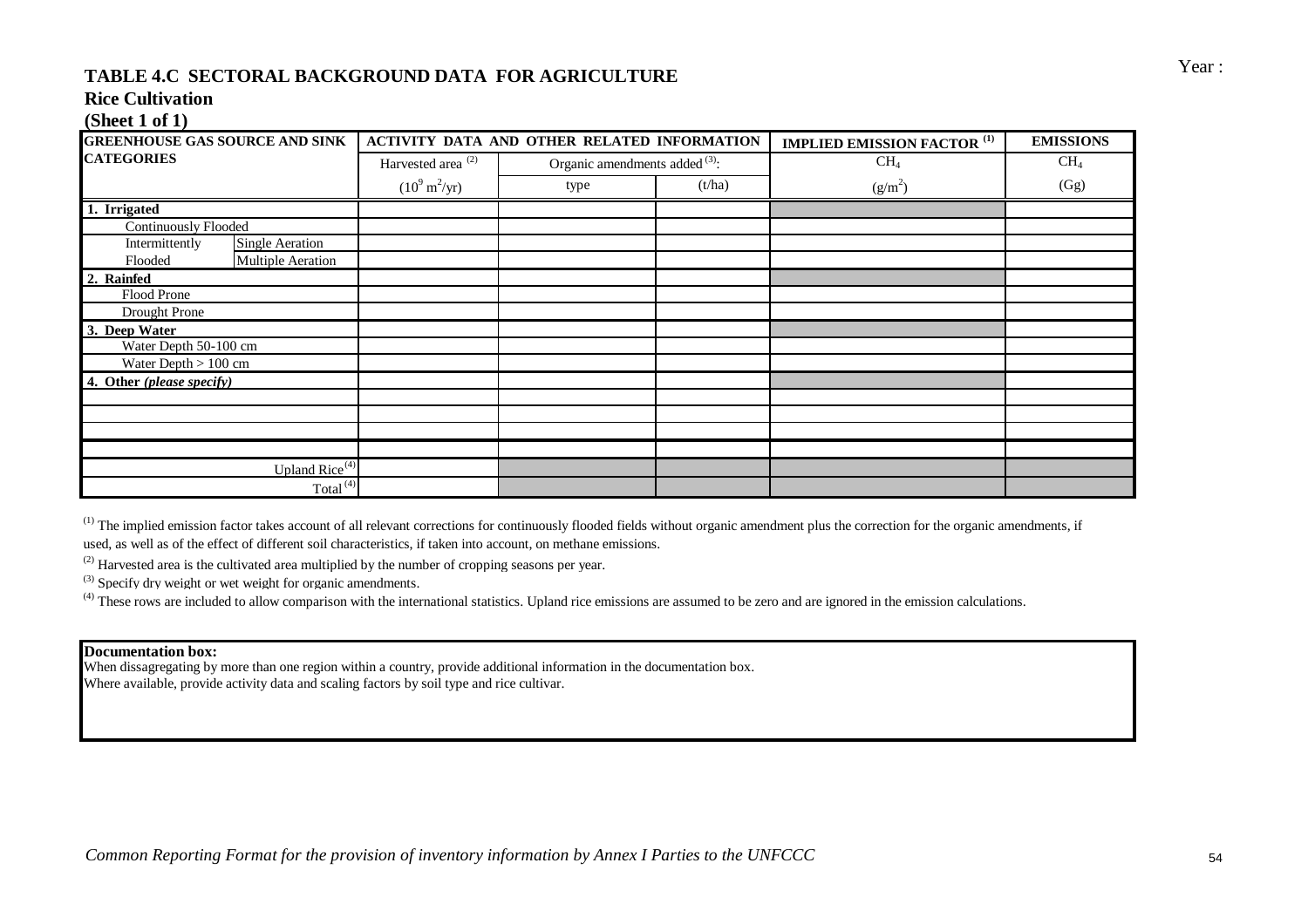# Year : **TABLE 4.D SECTORAL BACKGROUND DATA FOR AGRICULTURE**

**Agricultural Soils(1)**

| (Sheet 1 of 1)                                             |                                                                                               |       |                                           |                       |                                             | <b>Additional information</b>                                                                                  |
|------------------------------------------------------------|-----------------------------------------------------------------------------------------------|-------|-------------------------------------------|-----------------------|---------------------------------------------|----------------------------------------------------------------------------------------------------------------|
| <b>GREENHOUSE GAS SOURCE</b><br><b>AND SINK CATEGORIES</b> | <b>ACTIVITY DATA AND OTHER RELATED</b><br><b>INFORMATION</b>                                  |       | <b>IMPLIED EMISSION</b><br><b>FACTORS</b> | <b>EMISSIONS</b>      | Fraction <sup>(a)</sup>                     | Description                                                                                                    |
|                                                            | Description                                                                                   | Value | $(kg N2O-N/kg N)^{(2)}$                   | (Gg N <sub>2</sub> O) | Frac <sub>BURN</sub>                        | Fraction of crop residue burned                                                                                |
| <b>Direct Soil Emissions</b>                               | N input to soils ( $kg N/yr$ )                                                                |       |                                           |                       | $\rm Frac_{FUEL}$                           | Fraction of livestock N excretion in<br>excrements burned for fuel                                             |
| <b>Synthetic Fertilizers</b>                               | Use of synthetic fertilizers<br>(kg N/yr)                                                     |       |                                           |                       | $Frac_{GASF}$                               | Fraction of synthetic fertilizer N applied to<br>soils that volatilizes as NH <sub>3</sub> and NO <sub>x</sub> |
| Animal Wastes Applied to Soils                             | Nitrogen input from manure applied to soils<br>(kg N/vr)                                      |       |                                           |                       | $\rm Frac_{GASM}$                           | Fraction of livestock N excretion that<br>volatilizes as NH <sub>3</sub> and NO <sub>x</sub>                   |
| N-fixing Crops                                             | Dry pulses and soybeans produced<br>(kg dry biomass/yr)                                       |       |                                           |                       | $\operatorname{Frac}_{\operatorname{GRAZ}}$ | Fraction of livestock N excreted and<br>deposited onto soil during grazing                                     |
| Crop Residue                                               | Dry production of other crops<br>(kg dry biomass/yr)                                          |       |                                           |                       | $\mathrm{Frac}_{\mathrm{LEACH}}$            | Fraction of N input to soils that is lost<br>through leaching and runoff                                       |
| <b>Cultivation of Histosols</b>                            | Area of cultivated organic soils (ha)                                                         |       |                                           |                       | $\operatorname{Frac}_{\text{NCRBF}}$        | Fraction of N in non-N-fixing crop                                                                             |
| <b>Animal Production</b>                                   | N excretion on pasture range and paddock (kg<br>$N/yr$ )                                      |       |                                           |                       | Frac <sub>NCRO</sub>                        | Fraction of N in N-fixing crop                                                                                 |
| <b>Indirect Emissions</b>                                  |                                                                                               |       |                                           |                       | $Frac_{R}$                                  | Fraction or crop residue removed from the<br>field as crop                                                     |
| <b>Atmospheric Deposition</b>                              | Volatized N ( $NH_3$ and NO <sub>x</sub> ) from fertilizers and<br>animal wastes $(kg N/yr)$  |       |                                           |                       |                                             | $^{(a)}$ Use the fractions as specified in the IPCC Guidelines<br>Reference Manual, pp. 4.92 - 4.113).         |
| Nitrogen Leaching and Run-off                              | N from fertilizers and animal wastes that is lost<br>through leaching and run off $(kg N/yr)$ |       |                                           |                       |                                             |                                                                                                                |
| Other (please specify)                                     |                                                                                               |       |                                           |                       |                                             |                                                                                                                |
|                                                            |                                                                                               |       |                                           |                       |                                             |                                                                                                                |

| <b>ED EMISSION</b><br><b>ACTORS</b> | <b>EMISSIONS</b>      | Fraction <sup>(a)</sup>          | Description                                                                                 | Value |
|-------------------------------------|-----------------------|----------------------------------|---------------------------------------------------------------------------------------------|-------|
| $I_2O-N/kg N(2)$                    | (Gg N <sub>2</sub> O) | Frac <sub>BURN</sub>             | Fraction of crop residue burned                                                             |       |
|                                     |                       | Frac <sub>FUEL</sub>             | Fraction of livestock N excretion in<br>excrements burned for fuel                          |       |
|                                     |                       | $Frac_{GASF}$                    | Fraction of synthetic fertilizer N applied to<br>soils that volatilizes as $NH_3$ and $NOx$ |       |
|                                     |                       | $\rm Frac_{GASM}$                | Fraction of livestock N excretion that<br>volatilizes as $NH_3$ and $NOx$                   |       |
|                                     |                       | $\text{Frac}_{\text{GRAZ}}$      | Fraction of livestock N excreted and<br>deposited onto soil during grazing                  |       |
|                                     |                       | $\mathrm{Frac}_{\mathrm{LEACH}}$ | Fraction of N input to soils that is lost<br>through leaching and runoff                    |       |
|                                     |                       | Frac <sub>NCRBF</sub>            | Fraction of N in non-N-fixing crop                                                          |       |
|                                     |                       | Frac <sub>NCRO</sub>             | Fraction of N in N-fixing crop                                                              |       |
|                                     |                       | $Frac_{R}$                       | Fraction or crop residue removed from the<br>field as crop                                  |       |

Use the fractions as specified in the IPCC Guidelines (Volume  $3$ .  $\text{Ference Manual}, \text{pp. } 4.92 - 4.113).$ 

<sup>(1)</sup> See footnote 4 to Summary 1.A. of this common reporting format. Parties which choose to report CO<sub>2</sub> emissions and removals from agricultural soils under 4.D. Agricultural Soils category should indicate the amount [ these emissions or removals and relevant additional information (activity data, implied emissions factors) in the documentation box.

<sup>(2)</sup> To convert from N<sub>2</sub>O-N to N<sub>2</sub>O emissions, multiply by 44/28.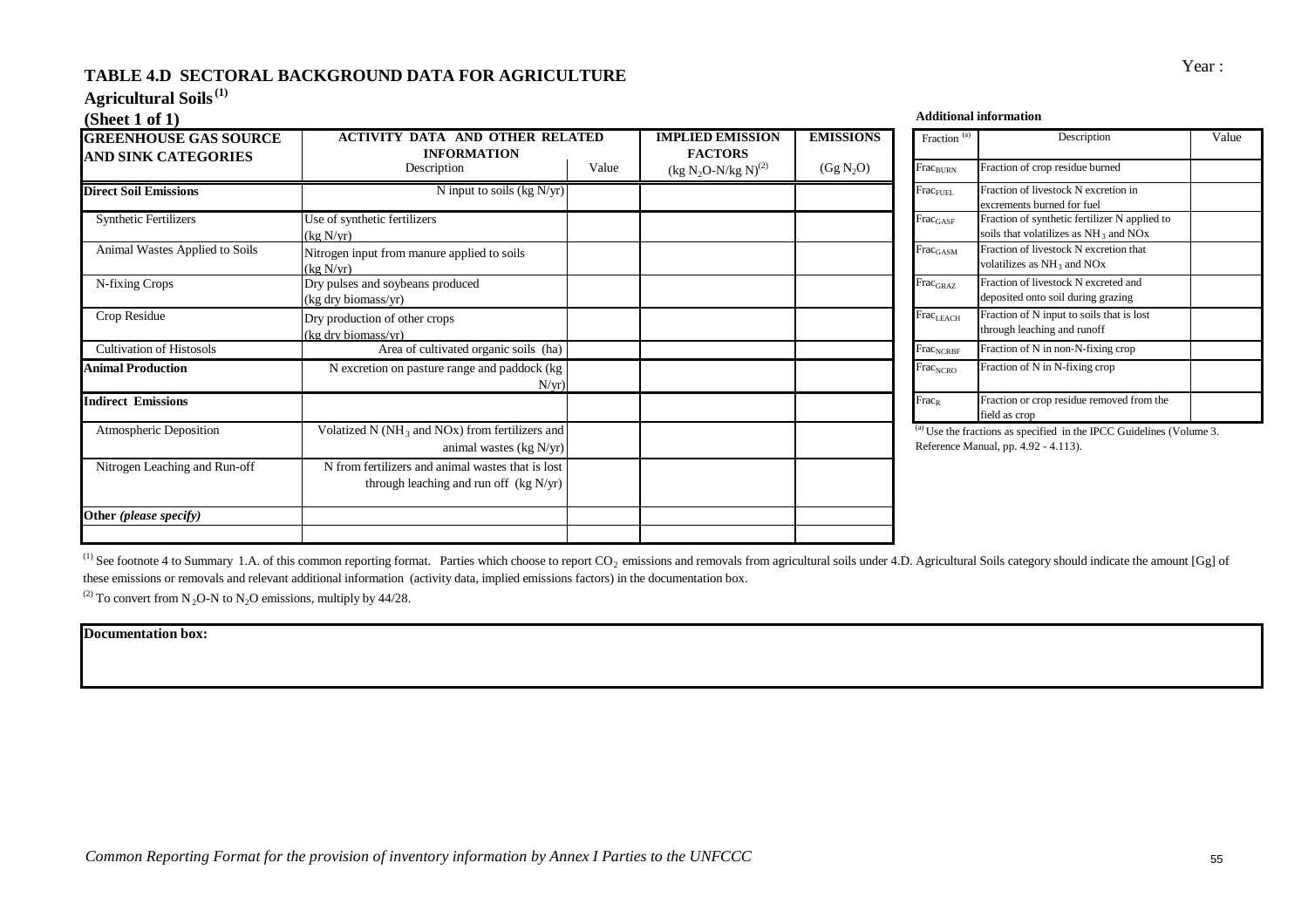# Year : **TABLE 4.E SECTORAL BACKGROUND DATA FOR AGRICULTURE**

#### **Prescribed Burning of Savannas**

#### **(Sheet 1 of 1)**

| <b>GREENHOUSE GAS SOURCE</b><br><b>JAND SINK CATEGORIES</b> |                           | ACTIVITY DATA AND OTHER RELATED INFORMATION |                               |                       |                         | <b>IMPLIED EMISSION FACTORS</b> | <b>EMISSIONS</b> |                 |        |
|-------------------------------------------------------------|---------------------------|---------------------------------------------|-------------------------------|-----------------------|-------------------------|---------------------------------|------------------|-----------------|--------|
|                                                             | Area of savanna<br>burned | Average aboveground<br>biomass density      | Fraction of<br>savanna burned | <b>Biomass burned</b> | Nitrogen<br>fraction in |                                 | (kg/t dm)        |                 | (Gg)   |
| (specify ecological zone)                                   | $(k \text{ ha/yr})$       | (t dm/ha)                                   |                               | (Gg dm)               | biomass                 | $CH_4$                          | N <sub>2</sub> O | CH <sub>4</sub> | $N_2O$ |
|                                                             |                           |                                             |                               |                       |                         |                                 |                  |                 |        |
|                                                             |                           |                                             |                               |                       |                         |                                 |                  |                 |        |
|                                                             |                           |                                             |                               |                       |                         |                                 |                  |                 |        |

#### **Additional information**

|                                 | Living | <b>Jead</b> |
|---------------------------------|--------|-------------|
| Fraction of aboveground biomass |        |             |
| Fraction oxidized               |        |             |
| Carbon fraction                 |        |             |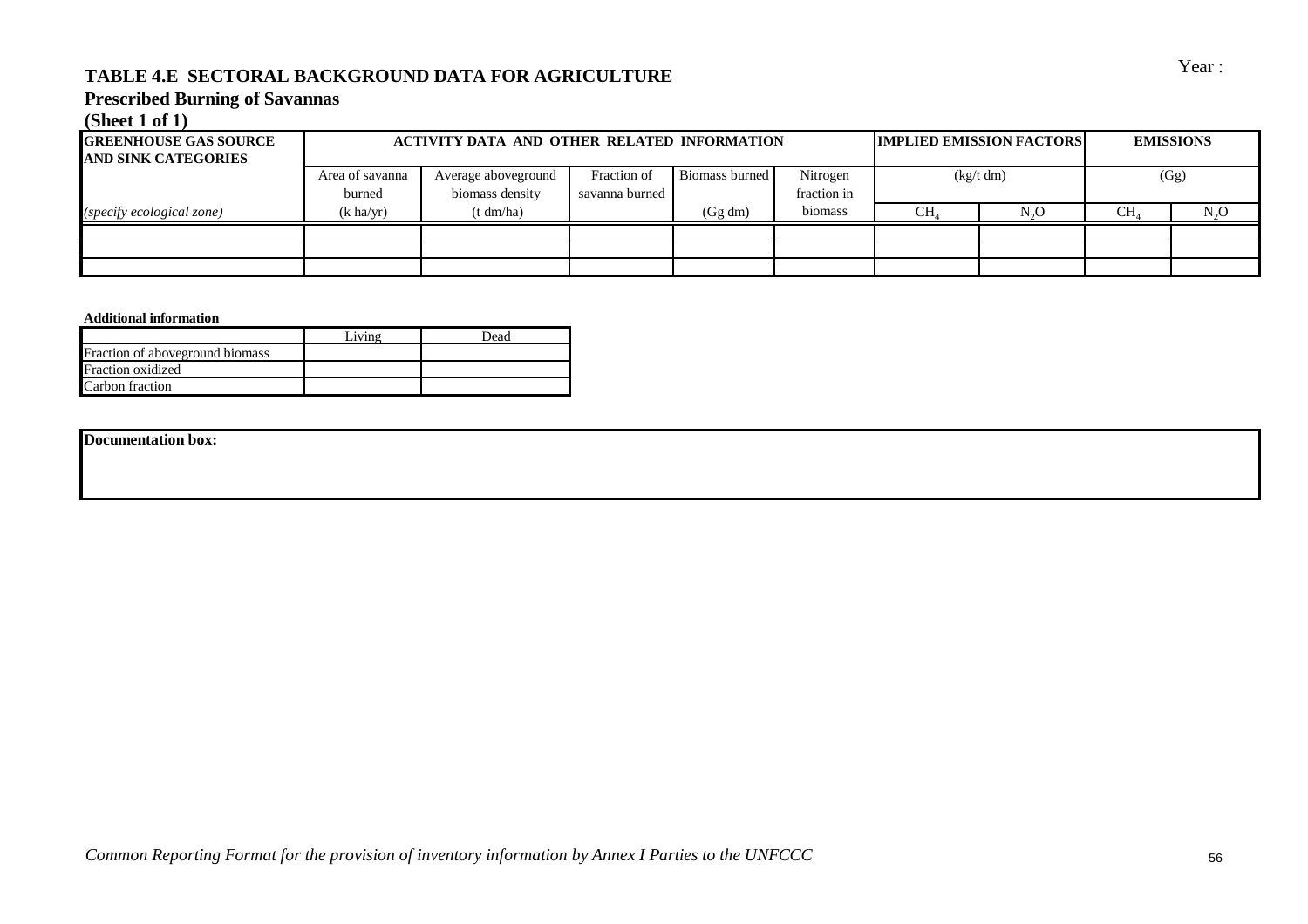## **TABLE 4.F SECTORAL BACKGROUND DATA FOR AGRICULTURE** Year :

## **Field Burning of Agricultural Residues**

**(Sheet 1 of 1)**

| <b>GREENHOUSE GAS</b>              |                 | ACTIVITY DATA AND OTHER RELATED INFORMATION |            |             |                |                      |           | <b>IMPLIED EMISSION FACTORS</b> | <b>EMISSIONS</b> |        |  |
|------------------------------------|-----------------|---------------------------------------------|------------|-------------|----------------|----------------------|-----------|---------------------------------|------------------|--------|--|
| <b>SOURCE AND SINK</b>             | Crop production | Residue/ Crop                               | Dry matter | Fraction of | <b>Biomass</b> | Nitrogen fraction in | $CH_4$    | $N_2O$                          | CH <sub>4</sub>  | $N_2O$ |  |
| <b>CATEGORIES</b>                  |                 | ratio                                       | fraction   | savanna     | burned         | biomass of residues  |           |                                 |                  |        |  |
|                                    | (t)             |                                             |            | burned      | (Gg dm)        |                      | (kg/t dm) | (kg/t dm)                       | (Gg)             | (Gg)   |  |
| 1. Cereals                         |                 |                                             |            |             |                |                      |           |                                 |                  |        |  |
| Wheat                              |                 |                                             |            |             |                |                      |           |                                 |                  |        |  |
| <b>Barley</b>                      |                 |                                             |            |             |                |                      |           |                                 |                  |        |  |
| Maize                              |                 |                                             |            |             |                |                      |           |                                 |                  |        |  |
| Oats                               |                 |                                             |            |             |                |                      |           |                                 |                  |        |  |
| Rye                                |                 |                                             |            |             |                |                      |           |                                 |                  |        |  |
| Rice                               |                 |                                             |            |             |                |                      |           |                                 |                  |        |  |
| Other (please specify)             |                 |                                             |            |             |                |                      |           |                                 |                  |        |  |
|                                    |                 |                                             |            |             |                |                      |           |                                 |                  |        |  |
|                                    |                 |                                             |            |             |                |                      |           |                                 |                  |        |  |
| 2. Pulse $(1)$                     |                 |                                             |            |             |                |                      |           |                                 |                  |        |  |
| Dry bean                           |                 |                                             |            |             |                |                      |           |                                 |                  |        |  |
| Peas                               |                 |                                             |            |             |                |                      |           |                                 |                  |        |  |
| Soybeans                           |                 |                                             |            |             |                |                      |           |                                 |                  |        |  |
| Other (please specify)             |                 |                                             |            |             |                |                      |           |                                 |                  |        |  |
|                                    |                 |                                             |            |             |                |                      |           |                                 |                  |        |  |
|                                    |                 |                                             |            |             |                |                      |           |                                 |                  |        |  |
| 3 Tuber and Root                   |                 |                                             |            |             |                |                      |           |                                 |                  |        |  |
| Potatoes<br>Other (please specify) |                 |                                             |            |             |                |                      |           |                                 |                  |        |  |
|                                    |                 |                                             |            |             |                |                      |           |                                 |                  |        |  |
|                                    |                 |                                             |            |             |                |                      |           |                                 |                  |        |  |
| 4 Sugar Cane                       |                 |                                             |            |             |                |                      |           |                                 |                  |        |  |
|                                    |                 |                                             |            |             |                |                      |           |                                 |                  |        |  |
| 5 Other (please specify)           |                 |                                             |            |             |                |                      |           |                                 |                  |        |  |
|                                    |                 |                                             |            |             |                |                      |           |                                 |                  |        |  |
|                                    |                 |                                             |            |             |                |                      |           |                                 |                  |        |  |
|                                    |                 |                                             |            |             |                |                      |           |                                 |                  |        |  |

(1) To be used in Table 4.D of this common reporting format.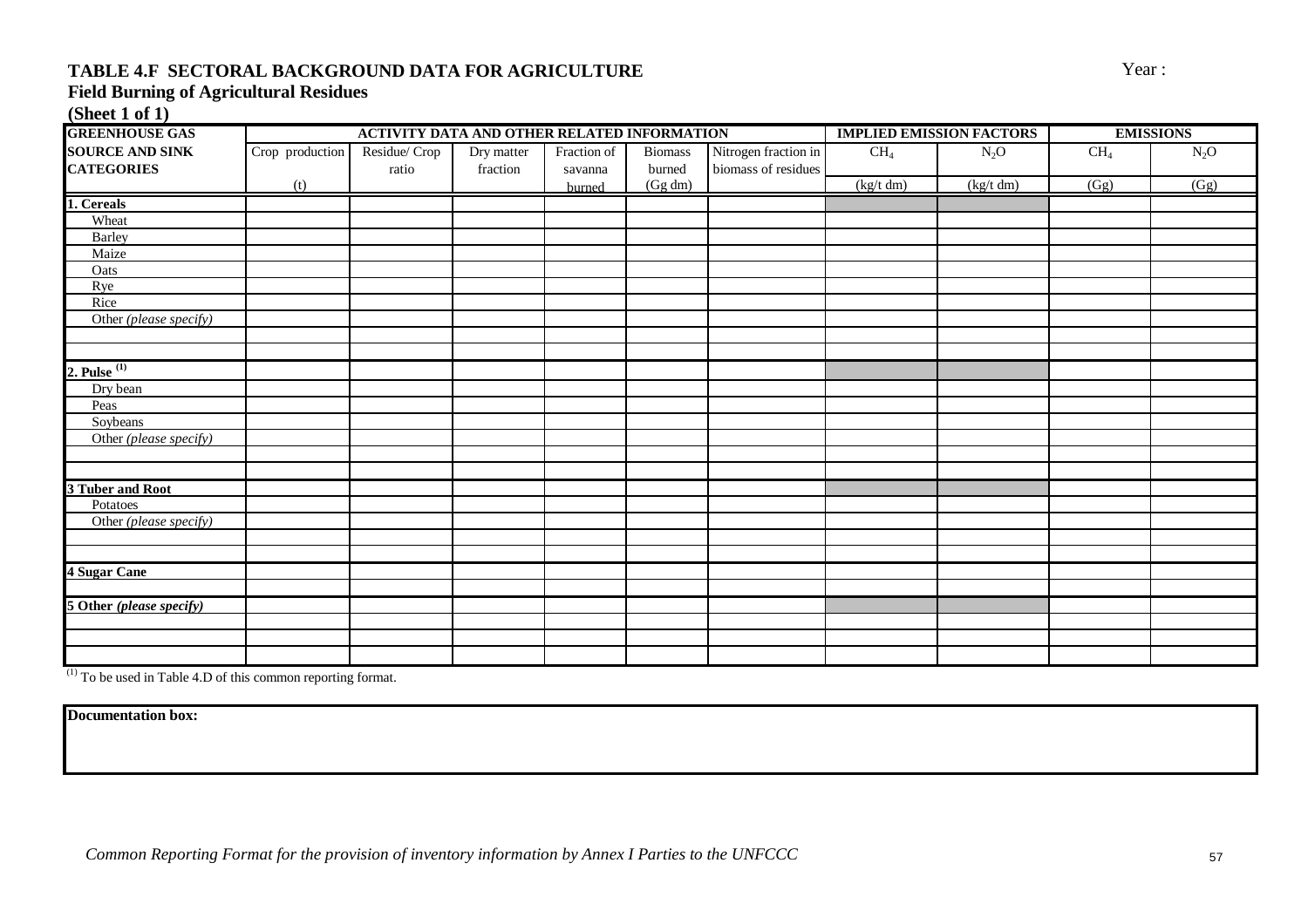#### **TABLE 5 SECTORAL REPORT FOR LAND-USE CHANGE AND FORESTRY** Year: **(Sheet 1 of 1)**

| <b>GREENHOUSE GAS SOURCE AND SINK</b><br><b>CATEGORIES</b> | $CO2$ emissions | $CO2$ removals | Net $CO2$ emissions/<br>removals | CH <sub>4</sub> | $N_2O$ | $\mathrm{NO}_\mathrm{X}$ | $_{\rm CO}$ |
|------------------------------------------------------------|-----------------|----------------|----------------------------------|-----------------|--------|--------------------------|-------------|
|                                                            |                 |                |                                  | (Gg)            |        |                          |             |
| <b>Total Land-Use Change and Forestry</b>                  |                 |                |                                  |                 |        |                          |             |
| A. Changes in Forest and Other Woody Biomass Stocks        |                 |                |                                  |                 |        |                          |             |
| 1. Tropical Forests                                        |                 |                |                                  |                 |        |                          |             |
| 2. Temperate Forests                                       |                 |                |                                  |                 |        |                          |             |
| 3. Boreal Forests                                          |                 |                |                                  |                 |        |                          |             |
| 4. Grasslands/Tundra                                       |                 |                |                                  |                 |        |                          |             |
| 5. Other (please specify)                                  |                 |                |                                  |                 |        |                          |             |
| Harvested Wood <sup>(1)</sup>                              |                 |                |                                  |                 |        |                          |             |
| <b>B.</b> Forest and Grassland Conversion <sup>(2)</sup>   |                 |                |                                  |                 |        |                          |             |
| 1. Tropical Forests                                        |                 |                |                                  |                 |        |                          |             |
| 2. Temperate Forests                                       |                 |                |                                  |                 |        |                          |             |
| 3. Boreal Forests                                          |                 |                |                                  |                 |        |                          |             |
| 4. Grasslands/Tundra                                       |                 |                |                                  |                 |        |                          |             |
| 5. Other (please specify)                                  |                 |                |                                  |                 |        |                          |             |
| C. Abandonment of Managed Lands                            |                 |                |                                  |                 |        |                          |             |
| 1. Tropical Forests                                        |                 |                |                                  |                 |        |                          |             |
| 2. Temperate Forests                                       |                 |                |                                  |                 |        |                          |             |
| 3. Boreal Forests                                          |                 |                |                                  |                 |        |                          |             |
| 4. Grasslands/Tundra                                       |                 |                |                                  |                 |        |                          |             |
| 5. Other (please specify)                                  |                 |                |                                  |                 |        |                          |             |
|                                                            |                 |                |                                  |                 |        |                          |             |
| D. CO <sub>2</sub> Emissions and Removals from Soil        |                 |                |                                  |                 |        |                          |             |
| Cultivation of Mineral Soils                               |                 |                |                                  |                 |        |                          |             |
| <b>Cultivation of Organic Soils</b>                        |                 |                |                                  |                 |        |                          |             |
| Liming of Agricultural Soils                               |                 |                |                                  |                 |        |                          |             |
| <b>Forest Soils</b>                                        |                 |                |                                  |                 |        |                          |             |
| Other (please specify) <sup>(3)</sup>                      |                 |                |                                  |                 |        |                          |             |
|                                                            |                 |                |                                  |                 |        |                          |             |
|                                                            |                 |                |                                  |                 |        |                          |             |
| E. Other (please specify)                                  |                 |                |                                  |                 |        |                          |             |
|                                                            |                 |                |                                  |                 |        |                          |             |

(1) Following the IPCC Guidelines, the harvested wood should be reported under Changes in Forest and Other Woody Biomass Stocks (Volume 3. Reference Manual, p.5.17).

<sup>(2)</sup> Include only the emissions of  $CO_2$  from Forest and Grassland Conversion. Associated removals should be reported under section D.

 $(3)$  Include emissions from soils not reported under sections A, B and C.

**Note:** See footnote 4 to Summary 1.A of this common reporting format.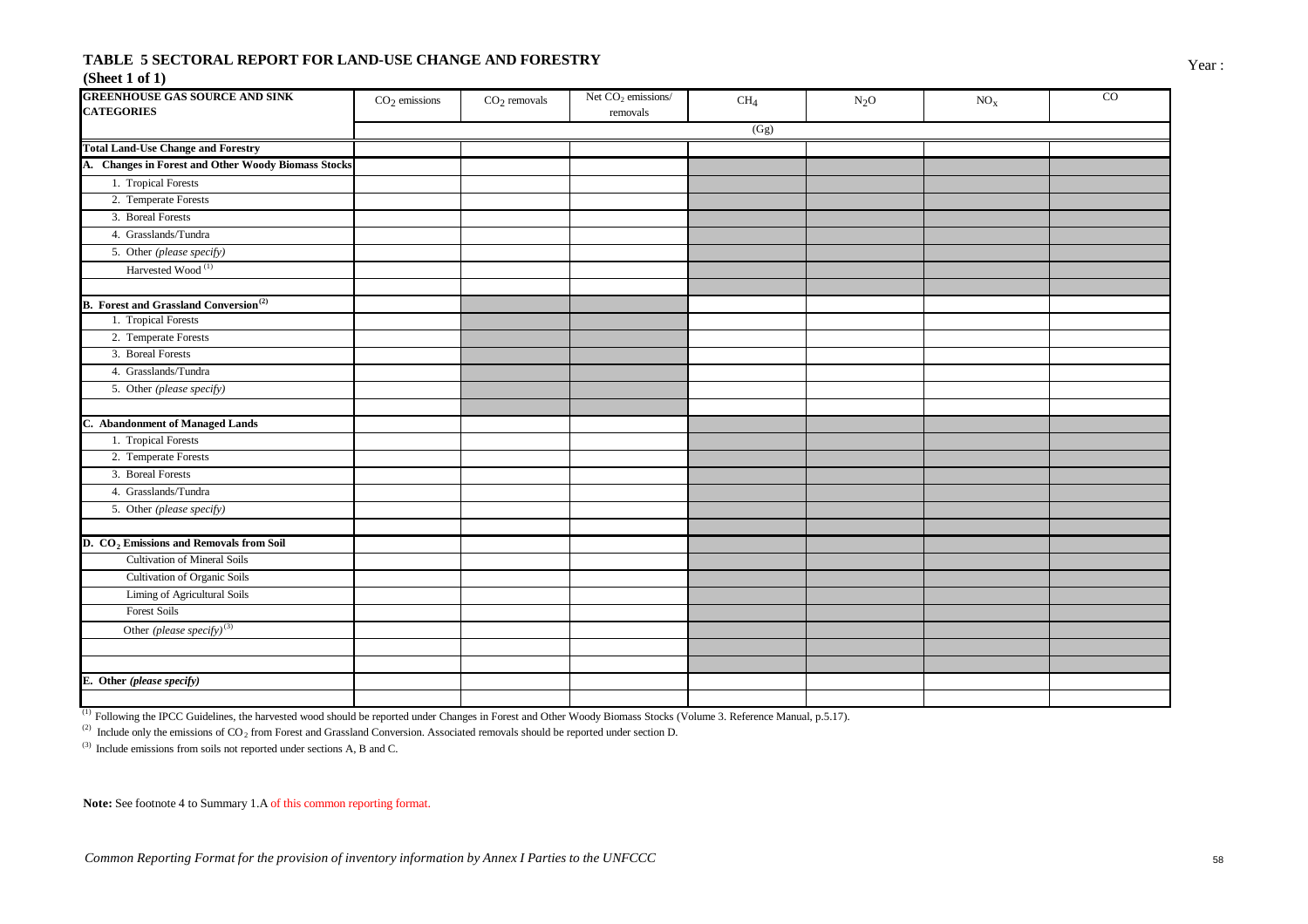## Year: **TABLE 5.A SECTORAL BACKGROUND DATA FOR LAND-USE CHANGE AND FORESTRY**

#### **Changes in Forest and Other Woody Biomass Stocks (Sheet 1 of 1)**

| <b>CATEGORIES</b>           | <b>GREENHOUSE GAS SOURCE AND SINK</b>       |                           |                                              | <b>ACTIVITY DATA</b>                        | <b>IMPLIED EMISSION</b><br><b>FACTORS</b>                   | <b>ESTIMATES</b>                    |  |
|-----------------------------|---------------------------------------------|---------------------------|----------------------------------------------|---------------------------------------------|-------------------------------------------------------------|-------------------------------------|--|
|                             |                                             |                           | Area of<br>forest/biomass<br>stocks<br>(kha) | Average annual<br>growth rate<br>(t dm/ha)  | Implied carbon uptake<br>factor<br>(t C/ha)                 | Carbon uptake<br>increment<br>(GgC) |  |
| Tropical                    | Plantations                                 | Acacia spp.               |                                              |                                             |                                                             |                                     |  |
|                             |                                             | Eucalyptus spp.           |                                              |                                             |                                                             |                                     |  |
|                             |                                             | Tectona grandis           |                                              |                                             |                                                             |                                     |  |
|                             |                                             | Pinus spp                 |                                              |                                             |                                                             |                                     |  |
|                             |                                             | Pinus caribaea            |                                              |                                             |                                                             |                                     |  |
|                             |                                             | <b>Mixed Hardwoods</b>    |                                              |                                             |                                                             |                                     |  |
|                             |                                             | <b>Mixed Fast-Growing</b> |                                              |                                             |                                                             |                                     |  |
|                             |                                             | Hardwoods                 |                                              |                                             |                                                             |                                     |  |
|                             |                                             | Mixed Softwoods           |                                              |                                             |                                                             |                                     |  |
|                             | <b>Other Forests</b>                        | Moist                     |                                              |                                             |                                                             |                                     |  |
|                             |                                             | Seasonal                  |                                              |                                             |                                                             |                                     |  |
|                             |                                             | Dry                       |                                              |                                             |                                                             |                                     |  |
|                             | Other (specify)                             |                           |                                              |                                             |                                                             |                                     |  |
|                             |                                             |                           |                                              |                                             |                                                             |                                     |  |
| Temperate                   |                                             |                           |                                              |                                             |                                                             |                                     |  |
|                             | Plantations                                 |                           |                                              |                                             |                                                             |                                     |  |
|                             |                                             |                           |                                              |                                             |                                                             |                                     |  |
|                             | Commercial                                  | Evergreen<br>Deciduous    |                                              |                                             |                                                             |                                     |  |
|                             | Other (specify)                             |                           |                                              |                                             |                                                             |                                     |  |
|                             |                                             |                           |                                              |                                             |                                                             |                                     |  |
|                             |                                             |                           |                                              |                                             |                                                             |                                     |  |
| <b>Boreal</b>               |                                             |                           |                                              |                                             |                                                             |                                     |  |
|                             | Non-Forest Trees (specify type)             |                           | Number of trees                              |                                             | Annual growth rate Carbon uptake factor                     | Carbon uptake<br>increment          |  |
|                             |                                             |                           | $(1000s$ of trees)                           | (kt dm/1000 trees)                          | (t C/tree)                                                  | (Gg C)                              |  |
|                             |                                             |                           |                                              |                                             |                                                             |                                     |  |
|                             |                                             |                           |                                              |                                             | Total annual growth increment (Gg C)                        |                                     |  |
|                             |                                             |                           |                                              |                                             | GgCO <sub>2</sub>                                           |                                     |  |
|                             |                                             |                           |                                              | Amount of biomass removed                   | Carbon emission factor                                      | Carbon release                      |  |
|                             |                                             |                           |                                              | (kt dm)                                     | (t C/t dm)                                                  | (Gg C)                              |  |
|                             | Total biomass removed in Commercial Harvest |                           |                                              |                                             |                                                             |                                     |  |
|                             | <b>Traditional Fuelwood Consumed</b>        |                           |                                              |                                             |                                                             |                                     |  |
| <b>Total Other Wood Use</b> |                                             |                           |                                              |                                             |                                                             |                                     |  |
|                             |                                             |                           |                                              |                                             | Total Biomass Consumption from Stocks <sup>(1)</sup> (Gg C) |                                     |  |
|                             |                                             |                           |                                              |                                             | Other Changes in Carbon Stocks <sup>(2)</sup> (Gg C)        |                                     |  |
|                             |                                             |                           |                                              |                                             | GgCO <sub>2</sub>                                           |                                     |  |
|                             |                                             |                           |                                              | Net annual carbon uptake (+) or release (-) | (Gg C)                                                      |                                     |  |
|                             |                                             |                           |                                              | Net $CO_2$ emissions (+) or removals (-)    | (Gg CO <sub>2</sub> )                                       |                                     |  |
|                             |                                             |                           |                                              |                                             |                                                             |                                     |  |

(1) Make sure that the quantity of biomass burned off-site is subtracted from this total.

<sup>(2)</sup> The net annual carbon uptake/release is determined by comparing the annual biomass growth versus annual harvest, including the decay of forest products and slash left during harvest. The IPCC Guidelines recommend default assumption that all carbon removed in wood and other biomass from forests is oxidized in the year of removal. The emissions from decay could be included under Other Changes in Carbon Stocks.

**Note:** Sectoral background data tables on Land-Use Change and Forestry should be filled in only by Parties using the IPCC default methodology. Parties that use country specific methods and models should report information on them in a transparent manner, also providing suggestions for a possible sectoral background data table suitable for their calculation method.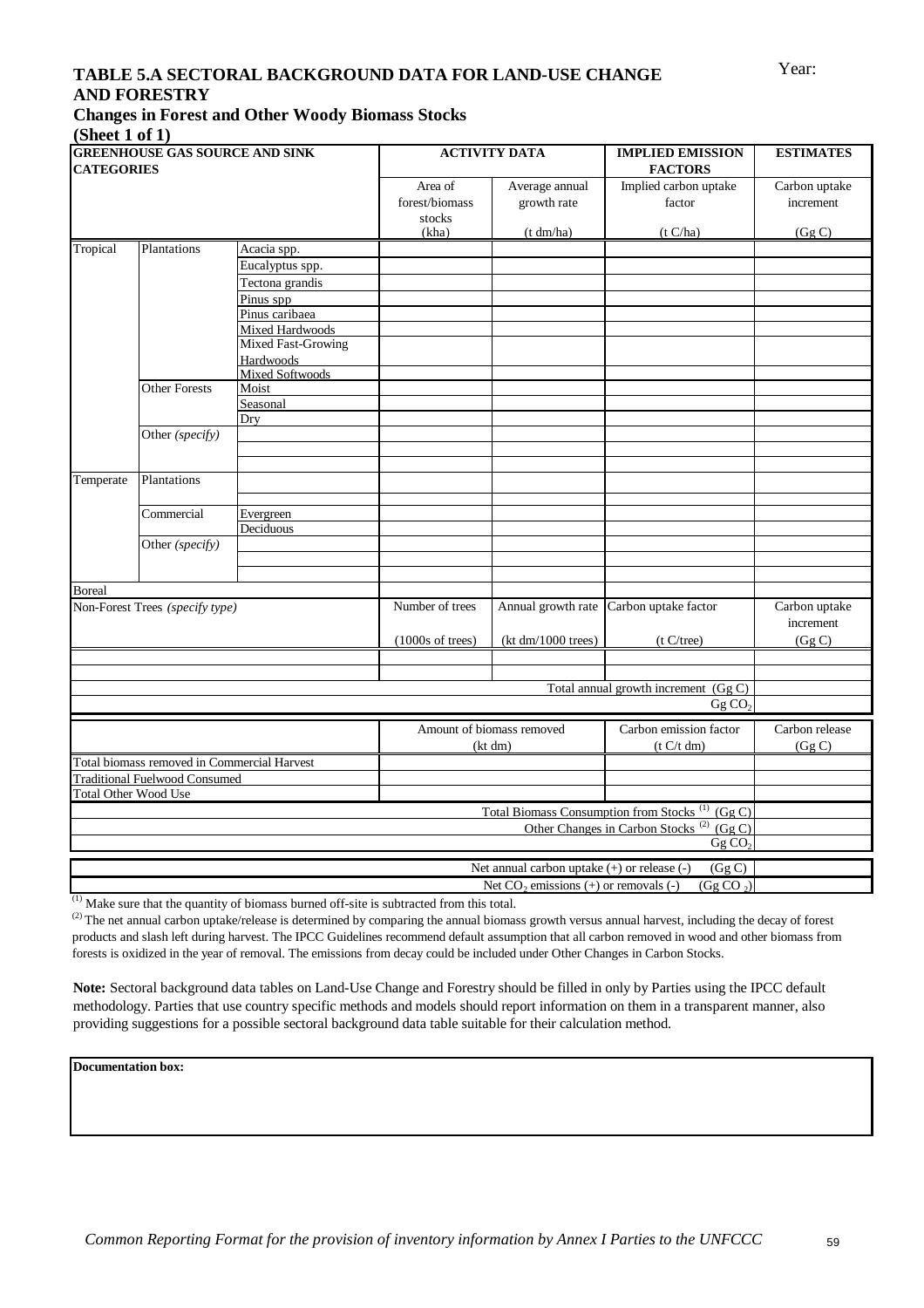#### **TABLE 5.B SECTORAL BACKGROUND DATA FOR LAND-USE CHANGE AND FORESTRY**

#### **Forest and Grassland Conversion**

#### **(Sheet 1 of 1)**

|                        | <b>GREENHOUSE GAS SOURCE AND</b> |           |                         |                     | ACTIVITY DATA AND OTHER RELATED INFORMATION |                                              |                 | <b>IMPLIED EMISSION FACTORS</b> |         |                  | <b>EMISSIONS</b> |                 |                 |         |         |                 |                 |
|------------------------|----------------------------------|-----------|-------------------------|---------------------|---------------------------------------------|----------------------------------------------|-----------------|---------------------------------|---------|------------------|------------------|-----------------|-----------------|---------|---------|-----------------|-----------------|
| <b>SINK CATEGORIES</b> |                                  |           | On and off site burning |                     |                                             | Decay of above-ground biomass <sup>(1)</sup> |                 |                                 |         |                  |                  |                 |                 |         |         |                 |                 |
|                        |                                  | Area      | Annual net              | Quantity of         | Average area                                | Average                                      | Average         |                                 |         | Burning          |                  | Decay           |                 |         | Burning |                 | Decay           |
|                        |                                  | converted | loss of                 | biomass burned      | converted                                   | annual net                                   | quantity of     |                                 | On site |                  | Off site         |                 |                 | On site |         | Off site        |                 |
|                        |                                  | annually  | biomass                 |                     |                                             | loss of                                      | biomass left to |                                 |         |                  |                  |                 |                 |         |         |                 |                 |
|                        |                                  |           |                         | On site Off site    |                                             | biomass                                      | decay           | CO <sub>2</sub>                 | $CH_4$  | N <sub>2</sub> O | CO <sub>2</sub>  | CO <sub>2</sub> | CO <sub>2</sub> | $CH_4$  | $N_2O$  | CO <sub>2</sub> | CO <sub>2</sub> |
| Vegetation types       |                                  | (kha)     | (kt dm)                 | $(kt dm)$ $(kt dm)$ | (kha)                                       | (t dm/ha)                                    | (kt dm)         |                                 |         | (t/ha)           |                  |                 |                 |         | (Gg)    |                 |                 |
| Tropical               | Wet/Very Moist                   |           |                         |                     |                                             |                                              |                 |                                 |         |                  |                  |                 |                 |         |         |                 |                 |
|                        | Moist, short dry season          |           |                         |                     |                                             |                                              |                 |                                 |         |                  |                  |                 |                 |         |         |                 |                 |
|                        | Moist, long dry season           |           |                         |                     |                                             |                                              |                 |                                 |         |                  |                  |                 |                 |         |         |                 |                 |
|                        | Dry                              |           |                         |                     |                                             |                                              |                 |                                 |         |                  |                  |                 |                 |         |         |                 |                 |
|                        | Montane Moist                    |           |                         |                     |                                             |                                              |                 |                                 |         |                  |                  |                 |                 |         |         |                 |                 |
|                        | Montane Dry                      |           |                         |                     |                                             |                                              |                 |                                 |         |                  |                  |                 |                 |         |         |                 |                 |
|                        | Tropical Savanna/Grasslands      |           |                         |                     |                                             |                                              |                 |                                 |         |                  |                  |                 |                 |         |         |                 |                 |
| Temperate              | Coniferous                       |           |                         |                     |                                             |                                              |                 |                                 |         |                  |                  |                 |                 |         |         |                 |                 |
|                        | <b>Broadleaf</b>                 |           |                         |                     |                                             |                                              |                 |                                 |         |                  |                  |                 |                 |         |         |                 |                 |
|                        | Mixed Broadleaf/                 |           |                         |                     |                                             |                                              |                 |                                 |         |                  |                  |                 |                 |         |         |                 |                 |
|                        | Coniferous                       |           |                         |                     |                                             |                                              |                 |                                 |         |                  |                  |                 |                 |         |         |                 |                 |
| Grasslands             |                                  |           |                         |                     |                                             |                                              |                 |                                 |         |                  |                  |                 |                 |         |         |                 |                 |
| <b>Boreal</b>          | Mixed Broadleaf/                 |           |                         |                     |                                             |                                              |                 |                                 |         |                  |                  |                 |                 |         |         |                 |                 |
|                        | Coniferous                       |           |                         |                     |                                             |                                              |                 |                                 |         |                  |                  |                 |                 |         |         |                 |                 |
|                        | Coniferous                       |           |                         |                     |                                             |                                              |                 |                                 |         |                  |                  |                 |                 |         |         |                 |                 |
|                        | Forest-tundra                    |           |                         |                     |                                             |                                              |                 |                                 |         |                  |                  |                 |                 |         |         |                 |                 |
| Grasslands/Tundra      |                                  |           |                         |                     |                                             |                                              |                 |                                 |         |                  |                  |                 |                 |         |         |                 |                 |
| Other                  |                                  |           |                         |                     |                                             |                                              |                 |                                 |         |                  |                  |                 |                 |         |         |                 |                 |
|                        |                                  |           |                         |                     |                                             |                                              |                 |                                 |         |                  |                  |                 |                 |         |         |                 |                 |

<sup>(1)</sup> Activity data are for default 10-year average. Specify the average decay time which is appropriate for the local conditions, if other than 10 years.

| Emissions/Removals                         | On site | Off site |
|--------------------------------------------|---------|----------|
| Immediate carbon release from burning      |         |          |
| Total On site and Off site (Gg C)          |         |          |
| Delayed emissions from decay (Gg C)        |         |          |
| Total annual carbon release (Gg C)         |         |          |
| Total annual $CO_2$ emissions (Gg $CO_2$ ) |         |          |
|                                            |         |          |

#### **Additional information**

| On site | Off site | Fractions                                        | On site | Off site |
|---------|----------|--------------------------------------------------|---------|----------|
|         |          | Fraction of biomass burned (average)             |         |          |
|         |          | Fraction which oxidizes during burning (average) |         |          |
|         |          | Carbon fraction of aboveground biomass (average) |         |          |
|         |          | Fraction left to decay (average)                 |         |          |
|         |          | Nitrogen-carbon ratio                            |         |          |

Note: Sectoral background data tables on Land-Use Change and Forestry should be filled in only by Parties using the IPCC default methodology. Parties that use country specific methods and models should report information on them in a transparent manner, also providing suggestions for a possible sectoral background data table suitable for their calculation method.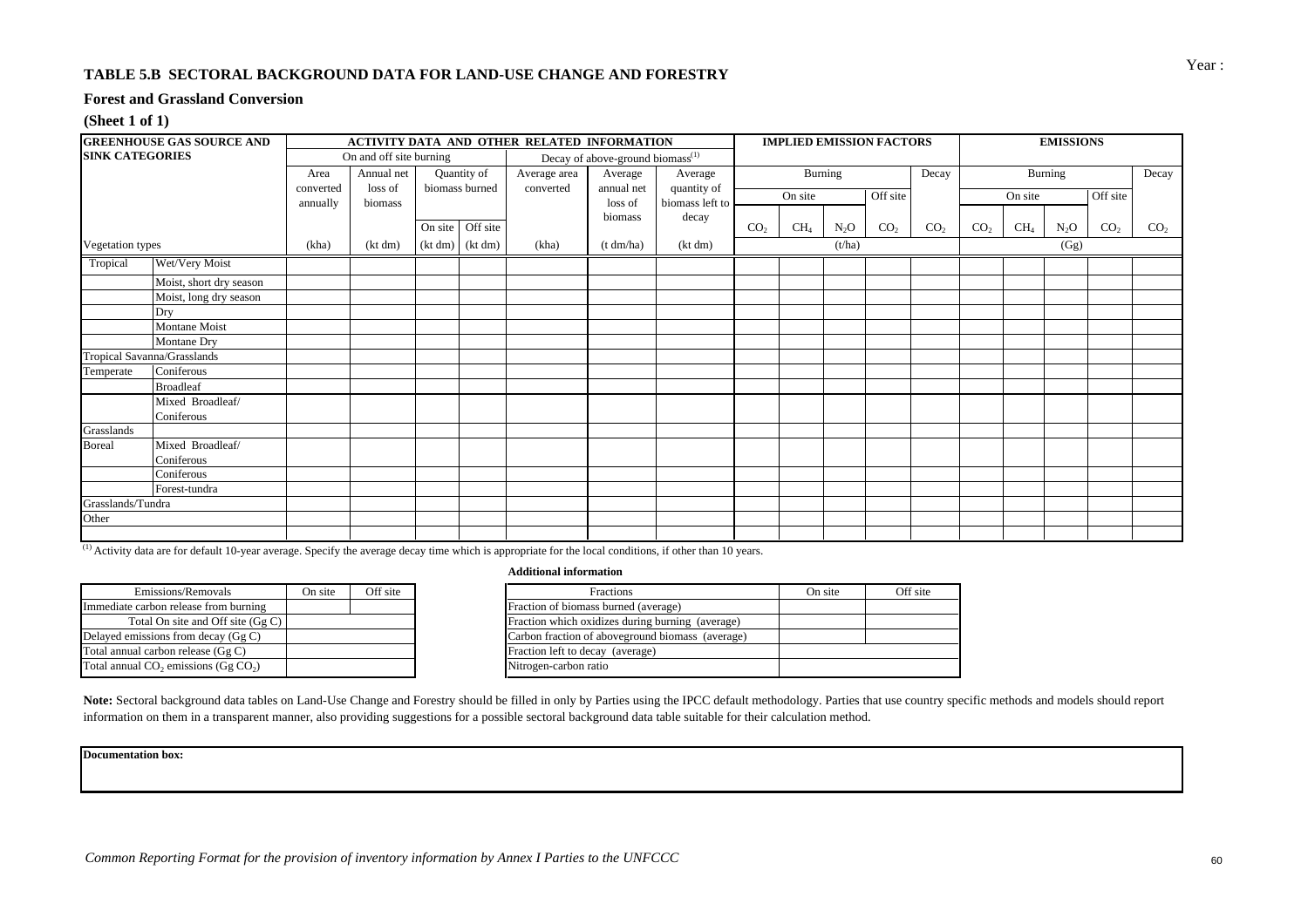# Year : **TABLE 5.C SECTORAL BACKGROUND DATA FOR LAND-USE CHANGE AND FORESTRY**

### **Abandonment of Managed Lands**

#### **(Sheet 1 of 1)**

| <b>CATEGORIES</b>           |                            | Total area abandoned and |             |                            |             |                |                     |                       |                |                         |             |
|-----------------------------|----------------------------|--------------------------|-------------|----------------------------|-------------|----------------|---------------------|-----------------------|----------------|-------------------------|-------------|
|                             |                            |                          |             |                            |             |                |                     |                       | <b>FACTORS</b> |                         |             |
|                             |                            |                          |             | Annual rate of aboveground |             |                | Carbon fraction of  | Rate of aboveground   |                | Annual carbon uptake in |             |
|                             |                            | regrowing <sup>(1)</sup> |             | biomass growth             |             |                | aboveground biomass | biomass carbon uptake |                | aboveground biomass     |             |
|                             |                            | first 20 years           | $>20$ years | first 20 years             | $>20$ years | first 20 years | $>20$ years         | first 20 years        | $>20$ years    | first 20 years          | $>20$ years |
| Original natural ecosystems |                            | (kha)                    | (kha)       | (t dm/ha)                  | (t dm/ha)   |                |                     | (t C/ha/yr)           | (t C/ha/yr)    | (Gg C/yr)               | (Gg C/yr)   |
| Tropical                    | Wet/Very Moist             |                          |             |                            |             |                |                     |                       |                |                         |             |
|                             | Moist, short dry season    |                          |             |                            |             |                |                     |                       |                |                         |             |
|                             | Moist, long dry season     |                          |             |                            |             |                |                     |                       |                |                         |             |
| Dry                         |                            |                          |             |                            |             |                |                     |                       |                |                         |             |
|                             | Montane Moist              |                          |             |                            |             |                |                     |                       |                |                         |             |
|                             | Montane Dry                |                          |             |                            |             |                |                     |                       |                |                         |             |
| Tropical Savanna/Grasslands |                            |                          |             |                            |             |                |                     |                       |                |                         |             |
| Temperate                   | Mixed Broadleaf/Coniferous |                          |             |                            |             |                |                     |                       |                |                         |             |
|                             | Coniferous                 |                          |             |                            |             |                |                     |                       |                |                         |             |
|                             | <b>Broadleaf</b>           |                          |             |                            |             |                |                     |                       |                |                         |             |
| Grasslands                  |                            |                          |             |                            |             |                |                     |                       |                |                         |             |
| <b>Boreal</b>               | Mixed Broadleaf/Coniferous |                          |             |                            |             |                |                     |                       |                |                         |             |
|                             | Coniferous                 |                          |             |                            |             |                |                     |                       |                |                         |             |
|                             | Forest-tundra              |                          |             |                            |             |                |                     |                       |                |                         |             |
| Grasslands/Tundra           |                            |                          |             |                            |             |                |                     |                       |                |                         |             |
| Other                       |                            |                          |             |                            |             |                |                     |                       |                |                         |             |
|                             |                            |                          |             |                            |             |                |                     |                       |                |                         |             |

| $\overline{\phantom{a}}$<br>uptake (Gg<br>annual carbon<br>∩÷∩<br>viai                     |
|--------------------------------------------------------------------------------------------|
| $\sim$<br>--<br>⊇nnuar<br>removal (G.<br>ota.<br>$\mathbf{1}$<br>$\mathcal{L} \mathcal{N}$ |

 $^{(1)}$  If lands are regenerating to grassland, then the default assumption is that no significant changes in above-ground biomass occur.

**Note:** Sectoral background data tables on Land-use Change and Forestry should be filled in only by Parties using the IPCC default methodology. Parties that use country specific methods and models should report information on them in a transparent manner, also providing suggestions for a possible sectoral background data table suitable for their calculation method.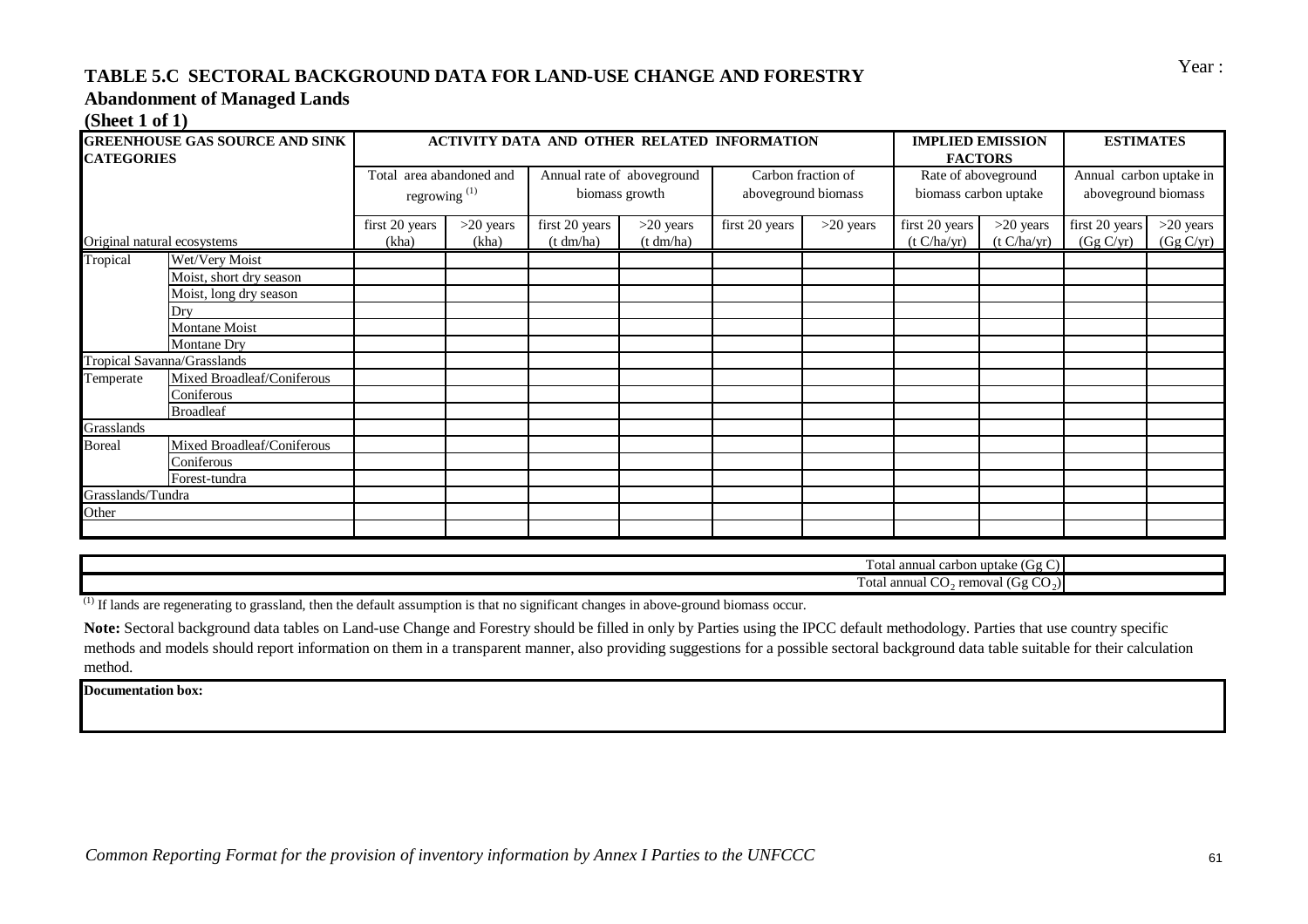# Year : **TABLE 5.D SECTORAL BACKGROUND DATA FOR LAND-USE CHANGE AND FORESTRY**

#### **CO<sup>2</sup> Emissions and Removals from Soil**

| (Sheet $1$ of $1$ )                                |                      |                                                                                            |                              |     | <b>Additional information</b> |                                                                                                                       |                                                                                 |                   |           |                          |                    |                 |
|----------------------------------------------------|----------------------|--------------------------------------------------------------------------------------------|------------------------------|-----|-------------------------------|-----------------------------------------------------------------------------------------------------------------------|---------------------------------------------------------------------------------|-------------------|-----------|--------------------------|--------------------|-----------------|
| <b>GREENHOUSE GAS SOURCE</b>                       | <b>ACTIVITY DATA</b> | <b>IMPLIED EMISSION</b>                                                                    | <b>ESTIMATES</b>             | ēä. | Climate $(a)$                 | land-use/ management                                                                                                  |                                                                                 |                   | Soil type |                          |                    |                 |
| <b>AND SINK CATEGORIES</b>                         |                      | <b>FACTORS</b>                                                                             |                              |     |                               | $\,$ system $\,^{\rm (a)}$                                                                                            |                                                                                 | $_{\rm Low}$      |           |                          |                    |                 |
|                                                    | Land area            | Average annual rate of soil carbon                                                         | Net change in soil carbon in |     |                               |                                                                                                                       | $\begin{array}{c}\n\text{High} \\ \text{activity} \\ \text{soils}\n\end{array}$ | activity<br>soils | Sandy     | Volcanic                 | Wetland<br>(Aquic) | Organic<br>soil |
|                                                    |                      | uptake/removal                                                                             | mineral soils                |     |                               |                                                                                                                       |                                                                                 |                   |           |                          |                    |                 |
|                                                    | (Mha)                | (Mg C/ha/yr)                                                                               | (Tg C over 20 yr)            |     |                               |                                                                                                                       |                                                                                 |                   |           | percent distribution (%) |                    |                 |
| <b>Cultivation of Mineral Soils</b> <sup>(1)</sup> |                      |                                                                                            |                              |     | (e.g. tropical, dry)          | e.g. savanna)                                                                                                         |                                                                                 |                   |           |                          |                    |                 |
| <b>High Activity Soils</b>                         |                      |                                                                                            |                              |     |                               | (e.g. irrigated cropping)                                                                                             |                                                                                 |                   |           |                          |                    |                 |
| Low Activity Soils                                 |                      |                                                                                            |                              |     |                               |                                                                                                                       |                                                                                 |                   |           |                          |                    |                 |
| Sandy                                              |                      |                                                                                            |                              |     |                               |                                                                                                                       |                                                                                 |                   |           |                          |                    |                 |
| Volcanic                                           |                      |                                                                                            |                              |     |                               |                                                                                                                       |                                                                                 |                   |           |                          |                    |                 |
| Wetland (Aquic)                                    |                      |                                                                                            |                              |     |                               |                                                                                                                       |                                                                                 |                   |           |                          |                    |                 |
| Other (specify)                                    |                      |                                                                                            |                              |     |                               |                                                                                                                       |                                                                                 |                   |           |                          |                    |                 |
|                                                    |                      |                                                                                            |                              |     |                               |                                                                                                                       |                                                                                 |                   |           |                          |                    |                 |
|                                                    |                      |                                                                                            |                              |     |                               |                                                                                                                       |                                                                                 |                   |           |                          |                    |                 |
|                                                    | Land area            | Annual loss rate                                                                           | Carbon emissions from        |     |                               |                                                                                                                       |                                                                                 |                   |           |                          |                    |                 |
|                                                    |                      |                                                                                            | organic soils                |     |                               |                                                                                                                       |                                                                                 |                   |           |                          |                    |                 |
|                                                    | (ha)                 | (Mg C/ha/yr)                                                                               | (Mg/yr)                      |     |                               |                                                                                                                       |                                                                                 |                   |           |                          |                    |                 |
| <b>Cultivation of Organic Soils</b>                |                      |                                                                                            |                              |     |                               |                                                                                                                       |                                                                                 |                   |           |                          |                    |                 |
| Cool Temperate                                     |                      |                                                                                            |                              |     |                               | (a) These should represent the major types of land management systems per climate regions presented in the country    |                                                                                 |                   |           |                          |                    |                 |
| <b>Upland Crops</b>                                |                      |                                                                                            |                              |     |                               | as well as ecosystem types which were either converted to agriculture (e.g., forest, savanna, grassland) or have been |                                                                                 |                   |           |                          |                    |                 |
| Pasture/Forest                                     |                      |                                                                                            |                              |     |                               | derived from previous agricultural land-use (e.g., abandoned lands, reforested lands). Systems should also reflect    |                                                                                 |                   |           |                          |                    |                 |
| <b>Warm Temperate</b>                              |                      |                                                                                            |                              |     |                               | differences in soil carbon stocks that can be related to differences in management (IPCC Guidelines (Volume 2.        |                                                                                 |                   |           |                          |                    |                 |
| <b>Upland Crops</b>                                |                      |                                                                                            |                              |     |                               | Workbook, Table 5-9, p. 5.26, and Appendix (pp. 5-31 - 5.38)).                                                        |                                                                                 |                   |           |                          |                    |                 |
| Pasture/Forest                                     |                      |                                                                                            |                              |     |                               |                                                                                                                       |                                                                                 |                   |           |                          |                    |                 |
| <b>Tropical</b>                                    |                      |                                                                                            |                              |     |                               |                                                                                                                       |                                                                                 |                   |           |                          |                    |                 |
| <b>Upland Crops</b>                                |                      |                                                                                            |                              |     |                               |                                                                                                                       |                                                                                 |                   |           |                          |                    |                 |
| Pasture/Forest                                     |                      |                                                                                            |                              |     |                               |                                                                                                                       |                                                                                 |                   |           |                          |                    |                 |
|                                                    | Total annual         | Carbon conversion factor                                                                   | Carbon emissions from liming |     |                               |                                                                                                                       |                                                                                 |                   |           |                          |                    |                 |
|                                                    | amount of lime       |                                                                                            |                              |     |                               |                                                                                                                       |                                                                                 |                   |           |                          |                    |                 |
|                                                    | (Mg)                 |                                                                                            | (Mg C)                       |     |                               |                                                                                                                       |                                                                                 |                   |           |                          |                    |                 |
| <b>Liming of Agricultural Soils</b>                |                      |                                                                                            |                              |     |                               |                                                                                                                       |                                                                                 |                   |           |                          |                    |                 |
| Limestone $Ca(CO3)$                                |                      |                                                                                            |                              |     |                               |                                                                                                                       |                                                                                 |                   |           |                          |                    |                 |
| Dolomite CaMg(CO <sub>3</sub> ),                   |                      |                                                                                            |                              |     |                               |                                                                                                                       |                                                                                 |                   |           |                          |                    |                 |
|                                                    |                      | Total annual net carbon emissions from agriculturally impacted soils $(Gg C)$              |                              |     |                               |                                                                                                                       |                                                                                 |                   |           |                          |                    |                 |
|                                                    |                      | Total annual net $CO_2$ emissions from agriculturally impacted soils (Gg CO <sub>2</sub> ) |                              |     |                               |                                                                                                                       |                                                                                 |                   |           |                          |                    |                 |
|                                                    |                      |                                                                                            |                              |     |                               |                                                                                                                       |                                                                                 |                   |           |                          |                    |                 |

<sup>(1)</sup> The information to be reported under Culitvation of Mineral Soils aggregates data per soil type over all land-use/management systems. This refers to land area data and to the emission estimates and implied emissions

Note: Sectoral background data tables on Land-Use Change and Forestry should be filled in only by Parties using the IPCC default methodology. Parties that use country specific methods and models should report information on them in a transparent manner, also providing suggestions for a possible sectoral background data table suitable for their calculation method.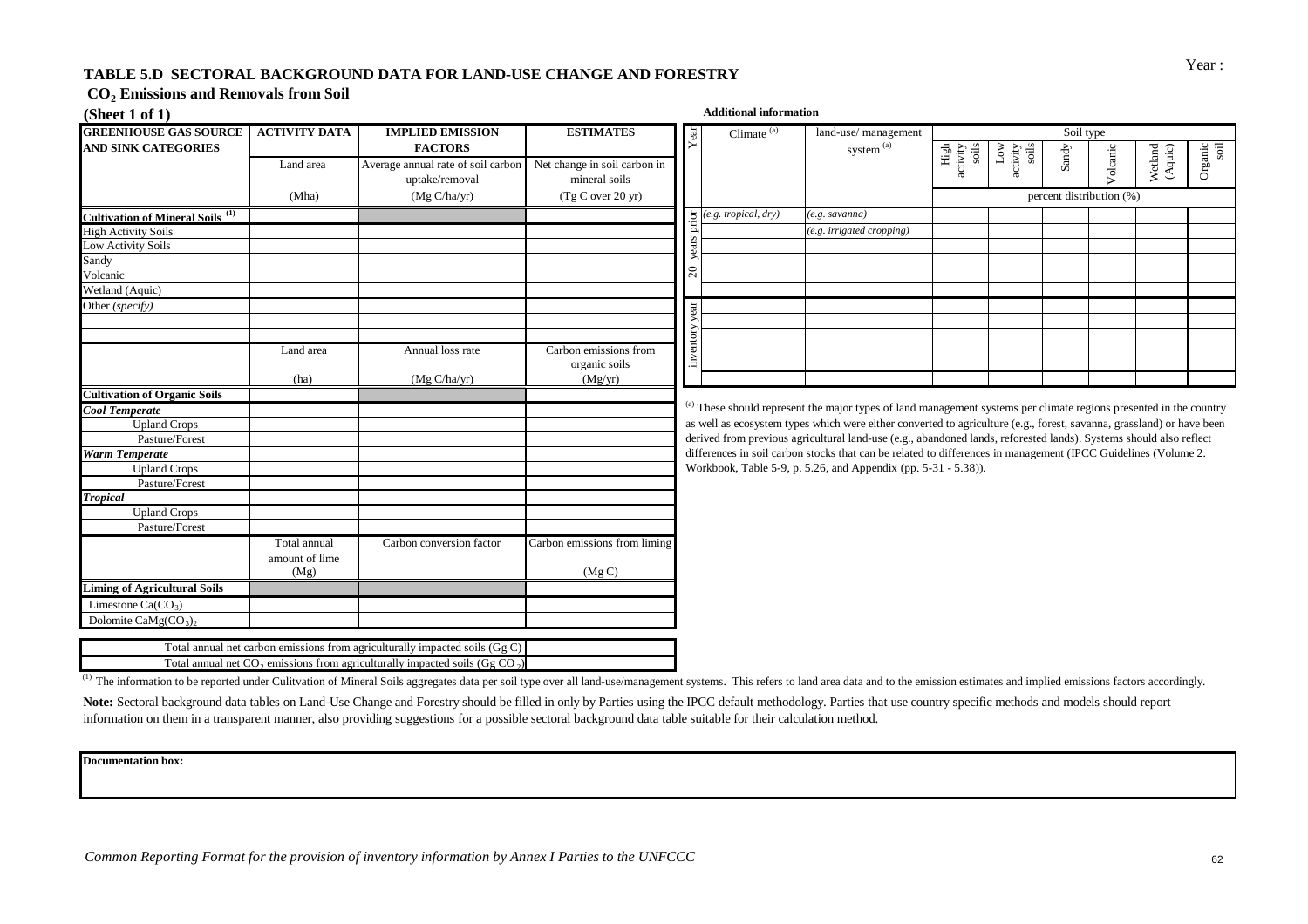# TABLE 6 SECTORAL REPORT FOR WASTE **FOR SECTORAL REPORT FOR WASTE**

## **(Sheet 1 of 1)**

| <b>GREENHOUSE GAS SOURCE AND SINK</b> | CO <sub>2</sub> <sup>(1)</sup> | CH <sub>4</sub> | $N_2O$ | NO <sub>x</sub> | CO | <b>NMVOC</b> | SO <sub>2</sub> |
|---------------------------------------|--------------------------------|-----------------|--------|-----------------|----|--------------|-----------------|
| <b>CATEGORIES</b>                     |                                |                 |        | (Gg)            |    |              |                 |
| <b>Total Waste</b>                    |                                |                 |        |                 |    |              |                 |
| A. Solid Waste Disposal on Land       |                                |                 |        |                 |    |              |                 |
| 1. Managed Waste Disposal on Land     |                                |                 |        |                 |    |              |                 |
| 2. Unmanaged Waste Disposal Sites     |                                |                 |        |                 |    |              |                 |
| 3. Other (please specify)             |                                |                 |        |                 |    |              |                 |
|                                       |                                |                 |        |                 |    |              |                 |
|                                       |                                |                 |        |                 |    |              |                 |
| <b>B.</b> Wastewater Handling         |                                |                 |        |                 |    |              |                 |
| 1. Industrial Wastewater              |                                |                 |        |                 |    |              |                 |
| 2. Domestic and Commercial Wastewater |                                |                 |        |                 |    |              |                 |
| 3. Other (please specify)             |                                |                 |        |                 |    |              |                 |
|                                       |                                |                 |        |                 |    |              |                 |
|                                       |                                |                 |        |                 |    |              |                 |
| C. Waste Incineration                 |                                |                 |        |                 |    |              |                 |
| D. Other (please specify)             |                                |                 |        |                 |    |              |                 |
|                                       |                                |                 |        |                 |    |              |                 |
|                                       |                                |                 |        |                 |    |              |                 |

<sup>(1)</sup> Note that  $CO_2$  from Waste Disposal and Incineration source categories should only be included if it stems from non-biological or inorganic waste sources.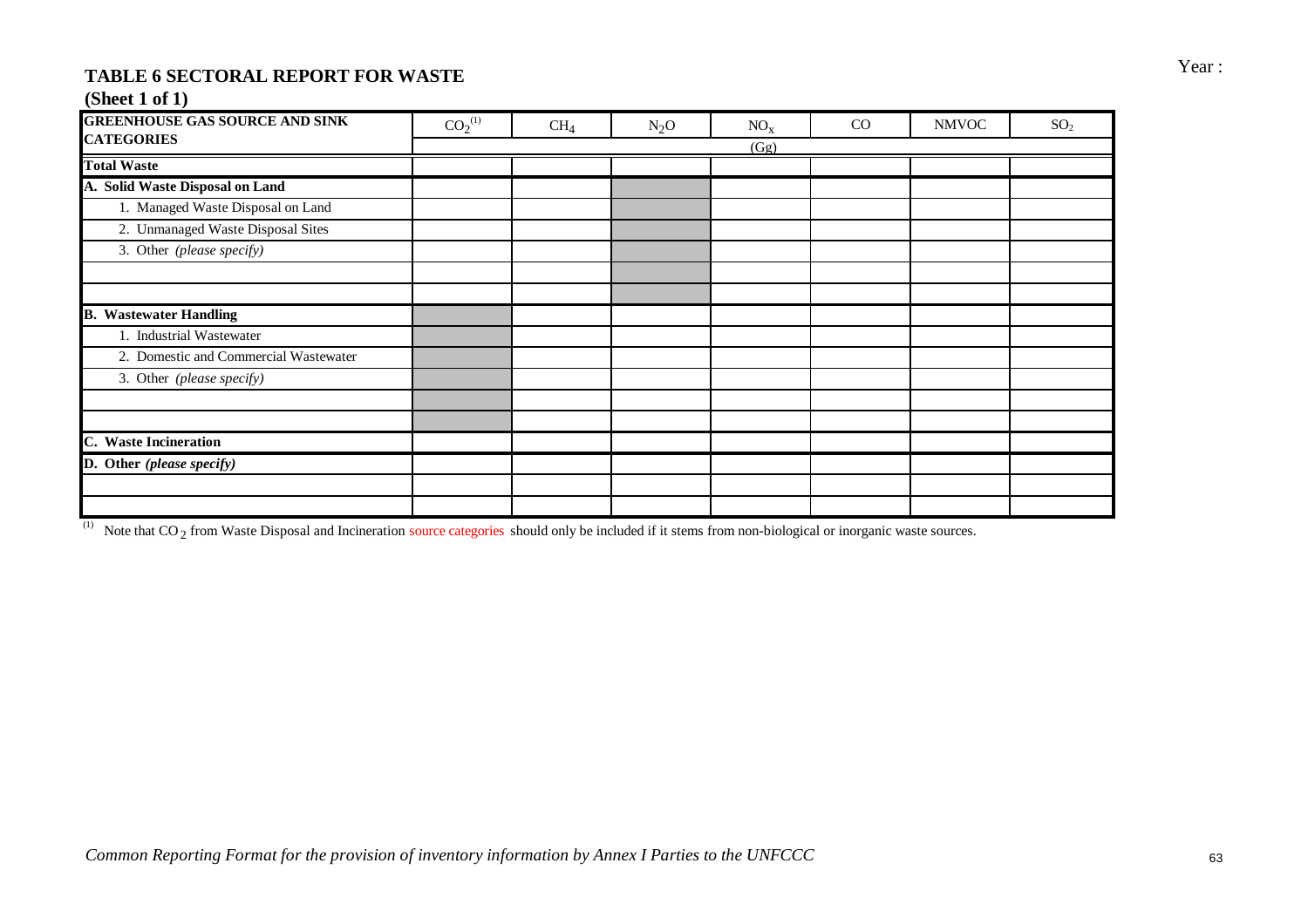## Year : **TABLE 6.A SECTORAL BACKGROUND DATA FOR WASTE**

### **Solid Waste Disposal**

| (Sheet 1 of 1)                                              |                                          |                                          |                         |                               |                                  |                                  |                         |                                        | <b>Additional information</b>                                                                                 |
|-------------------------------------------------------------|------------------------------------------|------------------------------------------|-------------------------|-------------------------------|----------------------------------|----------------------------------|-------------------------|----------------------------------------|---------------------------------------------------------------------------------------------------------------|
| <b>IGREENHOUSE GAS SOURCE AND</b><br><b>SINK CATEGORIES</b> | <b>ACTIVITY DATA AND OTHER RELATED</b>   | <b>IMPLIED EMISSION</b><br><b>FACTOR</b> |                         |                               | EMISSIONS <sup>(1)</sup>         | Description                      |                         |                                        |                                                                                                               |
|                                                             | Annual MSW at the<br><b>SWDS</b><br>(Gg) | MCF                                      | DOC<br>degraded<br>(Gg) | $CH4$ recovery<br>(2)<br>(Gg) | CH <sub>4</sub><br>$(t / t$ MSW) | CO <sub>2</sub><br>$(t / t$ MSW) | CH <sub>4</sub><br>(Gg) | CO <sub>2</sub> <sup>(3)</sup><br>(Gg) | Total population $(1000s)^{(a)}$<br>Urban population $(1000s)^{(a)}$<br>Waste generation rate (kg/capita/day) |
| Managed Waste Disposal on Land                              |                                          |                                          |                         |                               |                                  |                                  |                         |                                        | Fraction of MSW disposed to SWDS                                                                              |
| <b>Unmanaged Waste Disposal Sites</b>                       |                                          |                                          |                         |                               |                                  |                                  |                         |                                        | Fraction of DOC in MSW                                                                                        |
| - deep $(5 \text{ m})$                                      |                                          |                                          |                         |                               |                                  |                                  |                         |                                        | Fraction of wastes incinerated                                                                                |
| - shallow $(<5 m)$                                          |                                          |                                          |                         |                               |                                  |                                  |                         |                                        | Fraction of wastes recycled                                                                                   |
| Other (please specify)                                      |                                          |                                          |                         |                               |                                  |                                  |                         |                                        | $CH4$ oxidation factor <sup>(b)</sup>                                                                         |
|                                                             |                                          |                                          |                         |                               |                                  |                                  |                         |                                        | $CH4$ fraction in landfill gas                                                                                |
|                                                             |                                          |                                          |                         |                               |                                  |                                  |                         |                                        | Number of SWDS recovering CH <sub>4</sub>                                                                     |

## **TABLE 6.C SECTORAL BACKGROUND DATA FOR WASTE**

## **Waste Incineration**<br>(Sheet 1 of 1)

| (Sheet 1 of 1)                      |                      |                 |                                |                 |                                |                  |        | Paper and paperboard  |
|-------------------------------------|----------------------|-----------------|--------------------------------|-----------------|--------------------------------|------------------|--------|-----------------------|
| <b>GREENHOUSE GAS SOURCE AND</b>    | <b>ACTIVITY DATA</b> |                 | <b>IMPLIED EMISSION FACTOR</b> |                 |                                | <b>EMISSIONS</b> |        | Food and garden waste |
| <b>SINK CATEGORIES</b>              | Amount of            |                 |                                |                 |                                |                  |        | Plastics              |
|                                     | incinerated wastes   | CO <sub>2</sub> | CH <sub>4</sub>                | $N_2O$          | CO <sub>2</sub> <sup>(3)</sup> | CH <sub>4</sub>  | $N_2O$ | Glass                 |
|                                     | (Gg)                 | $(kg/t)$ waste) | $(kg/t)$ waste)                | $(kg/t)$ waste) | (Gg)                           | (Gg)             | (Gg)   | <b>Textiles</b>       |
| Waste Incineration (please specify) |                      |                 |                                |                 |                                |                  |        | Other (specify)       |
| $(biogenic)^{(3)}$                  |                      |                 |                                |                 |                                |                  |        | other - inert         |
| (plastics) $(3)$                    |                      |                 |                                |                 |                                |                  |        | other - organic       |
|                                     |                      |                 |                                |                 |                                |                  |        |                       |
|                                     |                      |                 |                                |                 |                                |                  |        |                       |

MSW - Municipal Solid Waste, SWDS - Solid Waste Disposal Site, MCF - Methane Correction Factor, DOC - Degradable Organic Carbon (IPCC Guidelines (Volume 3. Reference Manual, section 6.2.4)). MSW includes household waste, yard/garden waste, commercial/market waste and organic industrial solid waste. MSW should not include inorganic industrial waste such as construction or demolition materials.

 $(1)$  Actual emissions (after recovery).

 $^{(2)}$  CH<sub>4</sub> recovered and flared or utilized.

(3) Under Waste Disposal,  $CO_2$  emissions should be reported only when the disposed wastes are combusted at the disposal site which might constitute a management practice.  $CO_2$  emissions from non-biogenic wastes are incl totals, while the  $CO<sub>2</sub>$  emissions from biogenic wastes are not included in the totals.

**Documentation box:** All relevant information used in calculation should be provided in the additional information box and in the documentation box. Parties that use country specific models should note this with a brief rationale in the documentation box and fill the relevant cells only.

|           | Description                                        | Value |
|-----------|----------------------------------------------------|-------|
| (3)       | Total population (1000s) <sup>(a)</sup>            |       |
|           | Urban population (1000s) <sup>(a)</sup>            |       |
| <u>()</u> | Waste generation rate (kg/capita/day)              |       |
|           | Fraction of MSW disposed to SWDS                   |       |
|           | Fraction of DOC in MSW                             |       |
|           | Fraction of wastes incinerated                     |       |
|           | Fraction of wastes recycled                        |       |
|           | CH <sub>4</sub> oxidation factor <sup>(b)</sup>    |       |
|           | CH <sub>4</sub> fraction in landfill gas           |       |
|           | Number of SWDS recovering CH4                      |       |
|           | $CH_4$ generation rate constant (k) <sup>(c)</sup> |       |
|           | Time lag considered (yr) <sup>(c)</sup>            |       |
|           | Composition of landfilled waste (%)                |       |
|           | Paper and paperboard                               |       |
|           | Food and garden waste                              |       |
|           | <b>Plastics</b>                                    |       |
|           | Glass                                              |       |
|           | <b>Textiles</b>                                    |       |
|           | Other (specify)                                    |       |
|           | other - inert                                      |       |
|           | other - organic                                    |       |
|           |                                                    |       |
|           |                                                    |       |

 $<sup>(a)</sup>$  Specify whether total or urban population is used and the</sup> rationale for doing so.

(b) See IPCC Guidelines (Volume 3. Reference Manual, p. 6.9).

(c) For Parties using Tier 2 methods.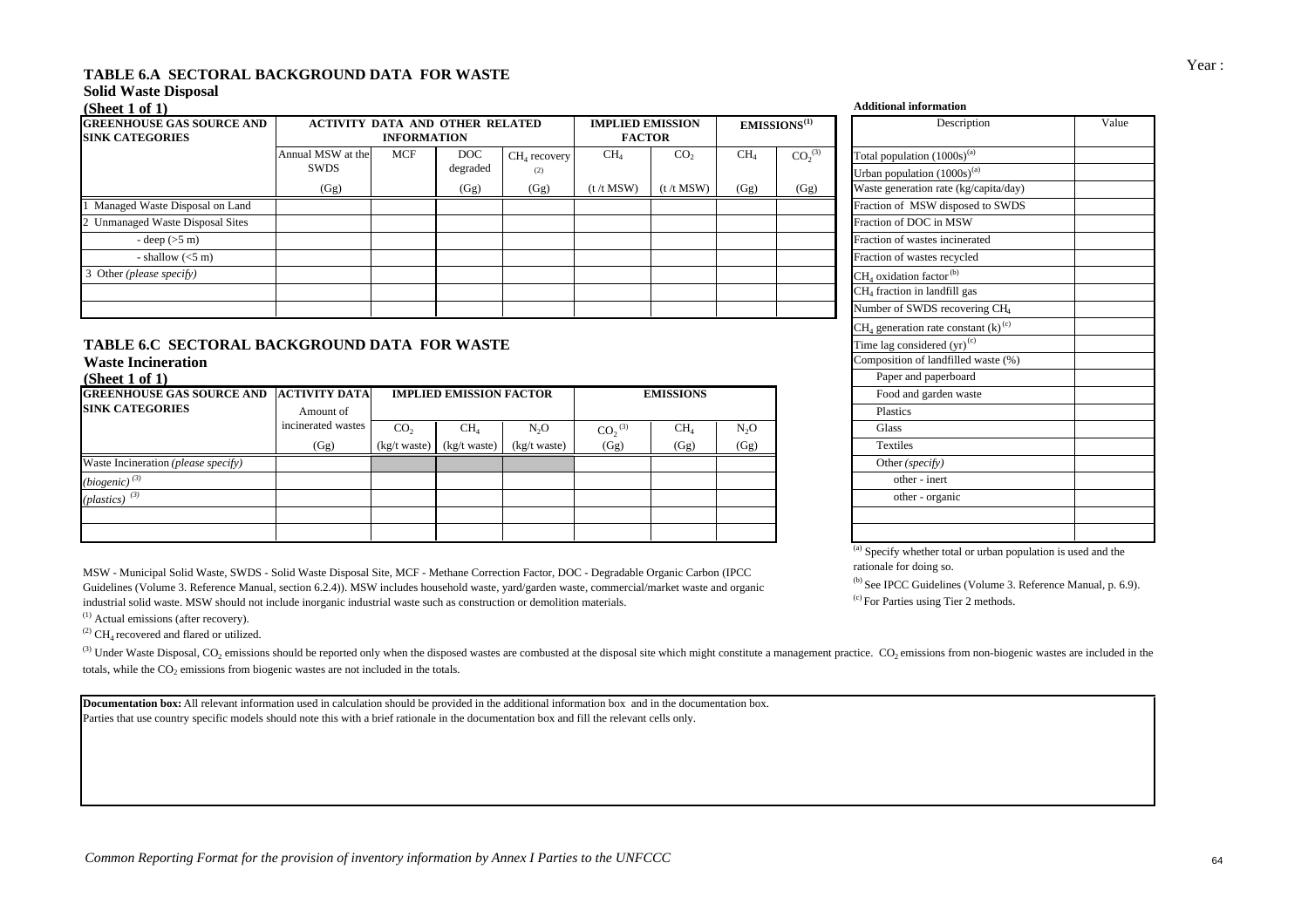| <b>Wastewater Handling</b>                                                                                                                                                                                                                                                                           |                                                                |        |                           |                                                      |                 |                                |                                    |                 |                          |                   |                            |             |                                | Domestic        | Industrial                |  |
|------------------------------------------------------------------------------------------------------------------------------------------------------------------------------------------------------------------------------------------------------------------------------------------------------|----------------------------------------------------------------|--------|---------------------------|------------------------------------------------------|-----------------|--------------------------------|------------------------------------|-----------------|--------------------------|-------------------|----------------------------|-------------|--------------------------------|-----------------|---------------------------|--|
| (Sheet 1 of 1)                                                                                                                                                                                                                                                                                       |                                                                |        |                           |                                                      |                 |                                |                                    |                 |                          |                   | Total wastewater $(m^3)$ : |             |                                |                 |                           |  |
| <b>GREENHOUSE GAS SOURCE AND</b>                                                                                                                                                                                                                                                                     |                                                                |        |                           | ACTIVITY DATA AND RELATED INFORMATION <sup>(1)</sup> |                 | <b>IMPLIED EMISSION FACTOR</b> |                                    |                 | EMISSIONS <sup>(2)</sup> |                   | Treated wastewater (%):    |             |                                |                 |                           |  |
| <b>SINK CATEGORIES</b>                                                                                                                                                                                                                                                                               | Total organic product                                          |        |                           | CH <sub>4</sub> recovered and/or flared              | CH <sub>4</sub> |                                | $N_2O^{(3)}$                       | CH <sub>4</sub> |                          | $N_2O^{(3)}$      |                            |             |                                |                 |                           |  |
|                                                                                                                                                                                                                                                                                                      | Wastewater                                                     | Sludge | Wastewater                | Sludge                                               | Wastewater      | Sludge                         |                                    | Wastewater      | Sludge                   |                   | Wastewater streams         |             | Wastewater output              |                 | DC                        |  |
|                                                                                                                                                                                                                                                                                                      | (Gg)<br>(kg/kg DC)<br>(kg/kg DC)<br>(Gg DC <sup>(1)</sup> /vr) |        |                           |                                                      |                 |                                | (kg/kg DC)                         | (Gg)            | (Gg)                     | (Gg)              |                            |             | $(m^3)$                        |                 | $(kgCD/m^3)$              |  |
| <b>Industrial Wastewater</b>                                                                                                                                                                                                                                                                         |                                                                |        |                           |                                                      |                 |                                |                                    |                 |                          | <b>Industrial</b> |                            |             |                                |                 |                           |  |
| Domestic and Commercial Wastewater                                                                                                                                                                                                                                                                   |                                                                |        |                           |                                                      |                 |                                |                                    |                 |                          |                   | Iron and steel             |             |                                |                 |                           |  |
| Other (please specify)                                                                                                                                                                                                                                                                               |                                                                |        |                           |                                                      |                 |                                |                                    |                 |                          |                   | Non-ferrous                |             |                                |                 |                           |  |
|                                                                                                                                                                                                                                                                                                      |                                                                |        |                           |                                                      |                 |                                |                                    |                 |                          |                   | Fertilizers                |             |                                |                 |                           |  |
|                                                                                                                                                                                                                                                                                                      |                                                                |        |                           |                                                      |                 |                                |                                    |                 |                          |                   | Food and beverage          |             |                                |                 |                           |  |
|                                                                                                                                                                                                                                                                                                      |                                                                |        |                           |                                                      |                 |                                |                                    |                 |                          |                   | Paper and pulp             |             |                                |                 |                           |  |
| <b>GREENHOUSE GAS SOURCE AND</b>                                                                                                                                                                                                                                                                     |                                                                |        |                           | <b>ACTIVITY DATA AND OTHER RELATED INFORMATION</b>   |                 |                                | <b>IMPLIED EMISSION FACTOR</b>     |                 | <b>EMISSIONS</b>         |                   | Organic chemicals          |             |                                |                 |                           |  |
| <b>SINK CATEGORIES</b>                                                                                                                                                                                                                                                                               | Population $(4)$                                               |        | Protein consumption       | N fraction                                           |                 |                                | N <sub>2</sub> O                   |                 | N <sub>2</sub> O         |                   | Other (specify)            |             |                                |                 |                           |  |
|                                                                                                                                                                                                                                                                                                      | (1000s)                                                        |        | (protein in kg/person/yr) | (kg N/kg protein)                                    |                 |                                | ( $kg N2O-N/kg$ sewage N produced) |                 | (Gg)                     |                   |                            |             |                                |                 |                           |  |
| N <sub>2</sub> O from human sewage <sup>(3)</sup>                                                                                                                                                                                                                                                    |                                                                |        |                           |                                                      |                 |                                |                                    |                 |                          |                   |                            |             | $DC$ (kg $BOD/1000$ person/yr) |                 |                           |  |
|                                                                                                                                                                                                                                                                                                      |                                                                |        |                           |                                                      |                 |                                |                                    |                 |                          |                   |                            |             |                                |                 |                           |  |
|                                                                                                                                                                                                                                                                                                      |                                                                |        |                           |                                                      |                 |                                |                                    |                 |                          |                   | <b>Domestic</b>            |             |                                |                 |                           |  |
| <sup>(1)</sup> DC - degradable organic component. DC indicators are COD (Chemical Oxygen Demand) for industrial wastewater and BOD (Biochemical Oxygen Demand) for Domestic/Commercial wastewater/sludge                                                                                             |                                                                |        |                           |                                                      |                 |                                |                                    |                 |                          |                   |                            |             |                                |                 |                           |  |
|                                                                                                                                                                                                                                                                                                      |                                                                |        |                           |                                                      |                 |                                |                                    |                 |                          |                   | Other                      |             |                                |                 |                           |  |
|                                                                                                                                                                                                                                                                                                      |                                                                |        |                           |                                                      |                 |                                |                                    |                 |                          |                   |                            |             |                                |                 |                           |  |
| (IPCC Guidelines (Volume 3. Reference Manual, pp. 6.14, 6.18)).<br><sup>(2)</sup> Actual emissions (after recovery).                                                                                                                                                                                 |                                                                |        |                           |                                                      |                 |                                |                                    |                 |                          |                   | Handling systems:          | Industrial  | Ind. sludge                    | Domestic        | Domestic                  |  |
| <sup>(3)</sup> Parties using other methods for estimation of N <sub>2</sub> O emissions from human sewage or wastewater treatment should provide corresponding information on methods, activity data and emission<br>factors used in the documentation box. Use the table to provide aggregate data. |                                                                |        |                           |                                                      |                 |                                |                                    |                 |                          |                   |                            | wastewater  | treated (%)                    |                 |                           |  |
|                                                                                                                                                                                                                                                                                                      |                                                                |        |                           |                                                      |                 |                                |                                    |                 |                          |                   |                            | treated (%) |                                | treated $(\% )$ | (% )                      |  |
| <sup>(4)</sup> Specify whether total or urban population is used in the calculations and the rationale for doing so. Provide explanation in the documentation box.                                                                                                                                   |                                                                |        |                           |                                                      |                 |                                |                                    |                 |                          |                   | Aerobic                    |             |                                |                 |                           |  |
|                                                                                                                                                                                                                                                                                                      |                                                                |        |                           |                                                      |                 |                                |                                    |                 |                          |                   | Anaerobic                  |             |                                |                 |                           |  |
|                                                                                                                                                                                                                                                                                                      |                                                                |        |                           |                                                      |                 |                                |                                    |                 |                          |                   | Other (specify)            |             |                                |                 | wastewater sludge treated |  |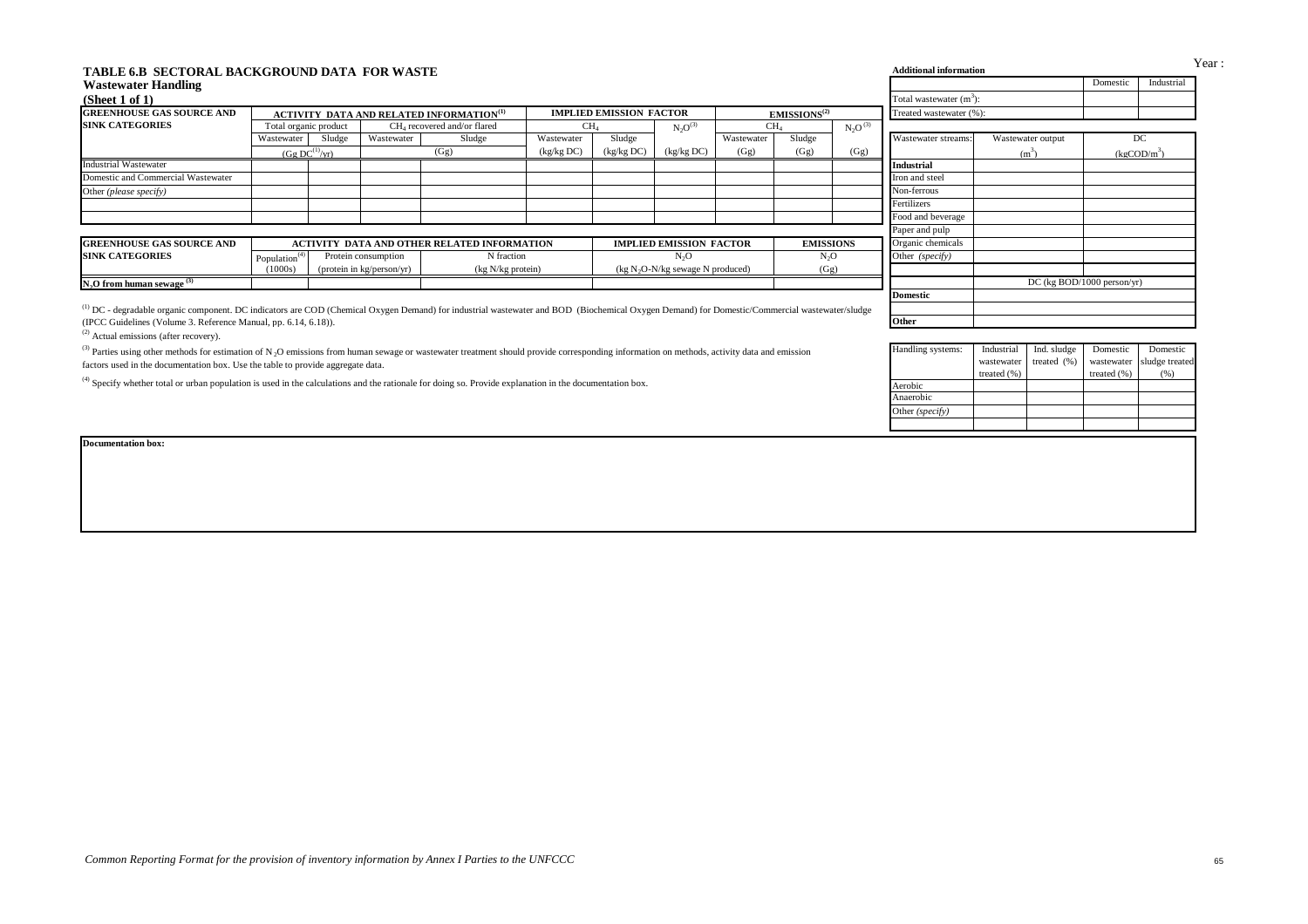# **TABLE 7 OVERVIEW TABLE<sup>(1)</sup> FOR NATIONAL GREENHOUSE GAS INVENTORIES (IPCC TABLE 8A)** Year :

#### **(Sheet 1 of 3)**

| <b>GREENHOUSE GAS SOURCE AND SINK</b>               |          | CO <sub>2</sub> |          | CH <sub>4</sub> |                                           | $N_2O$ | <b>HFCs</b> | <b>PFCs</b> |                                                                     | SF <sub>6</sub> | $NO_{v}$ | CO |  | <b>NMVOC</b> |                                   | SO <sub>2</sub> |
|-----------------------------------------------------|----------|-----------------|----------|-----------------|-------------------------------------------|--------|-------------|-------------|---------------------------------------------------------------------|-----------------|----------|----|--|--------------|-----------------------------------|-----------------|
| <b>CATEGORIES</b>                                   | Estimate | Quality         | Estimate |                 | Quality Estimate Quality Estimate Quality |        |             |             | Estimate Quality Estimate Quality Estimate Quality Estimate Quality |                 |          |    |  |              | Estimate Quality Estimate Quality |                 |
| <b>Total National Emissions</b>                     |          |                 |          |                 |                                           |        |             |             |                                                                     |                 |          |    |  |              |                                   |                 |
| and Removals                                        |          |                 |          |                 |                                           |        |             |             |                                                                     |                 |          |    |  |              |                                   |                 |
| <b>Energy</b>                                       |          |                 |          |                 |                                           |        |             |             |                                                                     |                 |          |    |  |              |                                   |                 |
| <b>Fuel Combustion Activities</b>                   |          |                 |          |                 |                                           |        |             |             |                                                                     |                 |          |    |  |              |                                   |                 |
| Reference Approach                                  |          |                 |          |                 |                                           |        |             |             |                                                                     |                 |          |    |  |              |                                   |                 |
| Sectoral Approach                                   |          |                 |          |                 |                                           |        |             |             |                                                                     |                 |          |    |  |              |                                   |                 |
| 1. Energy Industries                                |          |                 |          |                 |                                           |        |             |             |                                                                     |                 |          |    |  |              |                                   |                 |
| 2. Manufacturing Industries<br>and Construction     |          |                 |          |                 |                                           |        |             |             |                                                                     |                 |          |    |  |              |                                   |                 |
| 3. Transport                                        |          |                 |          |                 |                                           |        |             |             |                                                                     |                 |          |    |  |              |                                   |                 |
| 4. Other Sectors                                    |          |                 |          |                 |                                           |        |             |             |                                                                     |                 |          |    |  |              |                                   |                 |
| 5. Other                                            |          |                 |          |                 |                                           |        |             |             |                                                                     |                 |          |    |  |              |                                   |                 |
| <b>Fugitive Emissions from Fuels</b><br>В.          |          |                 |          |                 |                                           |        |             |             |                                                                     |                 |          |    |  |              |                                   |                 |
| 1. Solid Fuels                                      |          |                 |          |                 |                                           |        |             |             |                                                                     |                 |          |    |  |              |                                   |                 |
| 2. Oil and Natural Gas                              |          |                 |          |                 |                                           |        |             |             |                                                                     |                 |          |    |  |              |                                   |                 |
| <b>Industrial Processes</b>                         |          |                 |          |                 |                                           |        |             |             |                                                                     |                 |          |    |  |              |                                   |                 |
| <b>Mineral Products</b><br>А.                       |          |                 |          |                 |                                           |        |             |             |                                                                     |                 |          |    |  |              |                                   |                 |
| Chemical Industry<br>В.                             |          |                 |          |                 |                                           |        |             |             |                                                                     |                 |          |    |  |              |                                   |                 |
| <b>Metal Production</b>                             |          |                 |          |                 |                                           |        |             |             |                                                                     |                 |          |    |  |              |                                   |                 |
| Other Production<br>D.                              |          |                 |          |                 |                                           |        |             |             |                                                                     |                 |          |    |  |              |                                   |                 |
| Production of Halocarbons and SF <sub>6</sub><br>Ε. |          |                 |          |                 |                                           |        |             |             |                                                                     |                 |          |    |  |              |                                   |                 |

<sup>(1)</sup> This table is intended to be used by Parties to summarize their own assessment of completeness (e.g. partial, full estimate, not estimated) and quality (high, medium, low) of major source/sink inventory estimates. The latter could be understood as a quality assessment of the uncertainty of the estimates. This table might change once the IPCC completes its work on managing uncertainties of GHG inventories. The title of the table was kept for consistency with the current table in the IPCC Guidelines.

**Note:** To fill in the table use the notation key as given in the IPCC Guidelines (Volume 1. Reporting Instructions, Tables.37).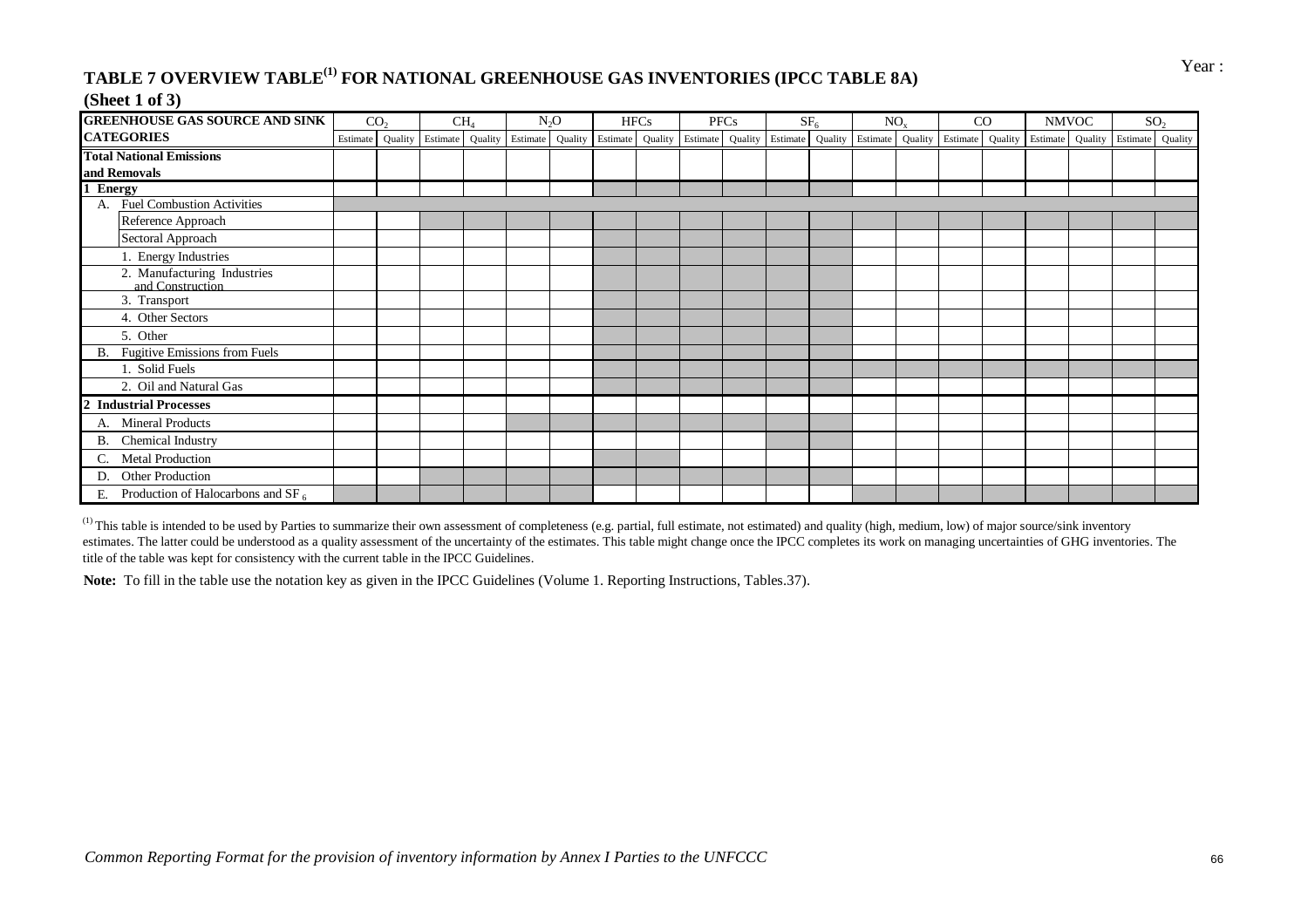# TABLE 7 OVERVIEW TABLE FOR NATIONAL GREENHOUSE GAS INVENTORIES (IPCC TABLE 8A) Year:

#### **(Sheet 2 of 3)**

| <b>GREENHOUSE GAS SOURCE AND</b>                          |          | CO <sub>2</sub> |          | CH <sub>4</sub> |                  | $N_2O$ | <b>HFCs</b> |                                   | <b>PFCs</b> |                                   | SF <sub>6</sub> | NO <sub>x</sub> |                  | $\overline{C}$ |          | <b>NMVOC</b> | SO <sub>2</sub> |         |
|-----------------------------------------------------------|----------|-----------------|----------|-----------------|------------------|--------|-------------|-----------------------------------|-------------|-----------------------------------|-----------------|-----------------|------------------|----------------|----------|--------------|-----------------|---------|
| <b>SINK CATEGORIES</b>                                    | Estimate | Quality         | Estimate |                 | Quality Estimate |        |             | Quality Estimate Quality Estimate |             | Quality Estimate Quality Estimate |                 |                 | Quality Estimate | Quality        | Estimate | Quality      | Estimate        | Quality |
| $\overline{2}$<br><b>Industrial Processes (continued)</b> |          |                 |          |                 |                  |        |             |                                   |             |                                   |                 |                 |                  |                |          |              |                 |         |
| F. Consumption of                                         |          |                 |          |                 |                  |        |             |                                   |             |                                   |                 |                 |                  |                |          |              |                 |         |
| Halocarbons and $SF6$                                     |          |                 |          |                 |                  |        |             |                                   |             |                                   |                 |                 |                  |                |          |              |                 |         |
| Potential <sup>(2)</sup>                                  |          |                 |          |                 |                  |        |             |                                   |             |                                   |                 |                 |                  |                |          |              |                 |         |
| Actual $(3)$                                              |          |                 |          |                 |                  |        |             |                                   |             |                                   |                 |                 |                  |                |          |              |                 |         |
| G. Other                                                  |          |                 |          |                 |                  |        |             |                                   |             |                                   |                 |                 |                  |                |          |              |                 |         |
| <b>Solvent and Other</b>                                  |          |                 |          |                 |                  |        |             |                                   |             |                                   |                 |                 |                  |                |          |              |                 |         |
| <b>Product Use</b>                                        |          |                 |          |                 |                  |        |             |                                   |             |                                   |                 |                 |                  |                |          |              |                 |         |
| 4<br><b>Agriculture</b>                                   |          |                 |          |                 |                  |        |             |                                   |             |                                   |                 |                 |                  |                |          |              |                 |         |
| A. Enteric Fermentation                                   |          |                 |          |                 |                  |        |             |                                   |             |                                   |                 |                 |                  |                |          |              |                 |         |
| <b>B.</b> Manure Management                               |          |                 |          |                 |                  |        |             |                                   |             |                                   |                 |                 |                  |                |          |              |                 |         |
| C. Rice Cultivation                                       |          |                 |          |                 |                  |        |             |                                   |             |                                   |                 |                 |                  |                |          |              |                 |         |
| D. Agricultural Soils                                     |          |                 |          |                 |                  |        |             |                                   |             |                                   |                 |                 |                  |                |          |              |                 |         |
| E. Prescribed Burning of                                  |          |                 |          |                 |                  |        |             |                                   |             |                                   |                 |                 |                  |                |          |              |                 |         |
| Savannas                                                  |          |                 |          |                 |                  |        |             |                                   |             |                                   |                 |                 |                  |                |          |              |                 |         |
| F. Field Burning of                                       |          |                 |          |                 |                  |        |             |                                   |             |                                   |                 |                 |                  |                |          |              |                 |         |
| <b>Agricultural Residues</b>                              |          |                 |          |                 |                  |        |             |                                   |             |                                   |                 |                 |                  |                |          |              |                 |         |
| G. Other                                                  |          |                 |          |                 |                  |        |             |                                   |             |                                   |                 |                 |                  |                |          |              |                 |         |
| <b>Land-Use Change and</b>                                |          |                 |          |                 |                  |        |             |                                   |             |                                   |                 |                 |                  |                |          |              |                 |         |
| Forestry                                                  |          |                 |          |                 |                  |        |             |                                   |             |                                   |                 |                 |                  |                |          |              |                 |         |
| A. Changes in Forest and<br>Other Woody Biomass Stocks    |          |                 |          |                 |                  |        |             |                                   |             |                                   |                 |                 |                  |                |          |              |                 |         |
| B. Forest and Grassland Conversion                        |          |                 |          |                 |                  |        |             |                                   |             |                                   |                 |                 |                  |                |          |              |                 |         |

 $(2)$  Potential emissions based on Tier 1 approach of the IPCC Guidelines.

<sup>(3)</sup> Actual emissions based on Tier 2 approach of the IPCC Guidelines.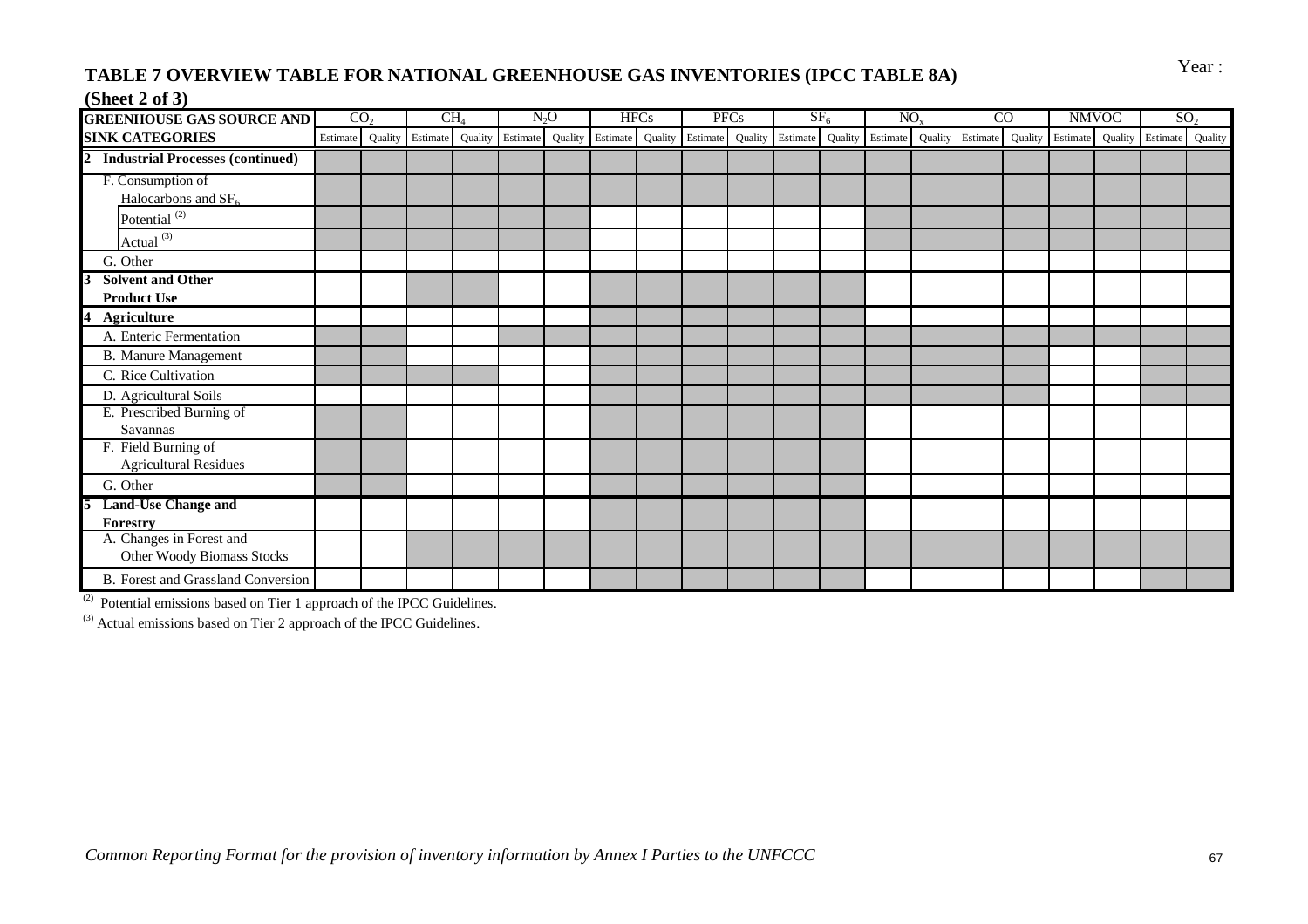# TABLE 7 OVERVIEW TABLE FOR NATIONAL GREENHOUSE GAS INVENTORIES (IPCC TABLE 8A) Year:

## **(Sheet 3 of 3)**

| <b>GREENHOUSE GAS SOURCE AND</b>                                 | CO <sub>2</sub> | CH <sub>4</sub> | $N_2O$ | <b>HFCs</b> | PFCs |                                                                                                                                                                                                                              | SF <sub>6</sub> | NO <sub>x</sub> | CO |  | <b>NMVOC</b> | SO <sub>2</sub> |
|------------------------------------------------------------------|-----------------|-----------------|--------|-------------|------|------------------------------------------------------------------------------------------------------------------------------------------------------------------------------------------------------------------------------|-----------------|-----------------|----|--|--------------|-----------------|
| <b>SINK CATEGORIES</b>                                           |                 |                 |        |             |      | Estimate Quality Estimate Quality Estimate Quality Estimate Quality Estimate Quality Estimate Quality Estimate Quality Estimate Quality Estimate Quality Estimate Quality Estimate Quality Estimate Quality Estimate Quality |                 |                 |    |  |              |                 |
| 5 Land-Use Change and<br><b>Forestry (continued)</b>             |                 |                 |        |             |      |                                                                                                                                                                                                                              |                 |                 |    |  |              |                 |
| C. Abandonment of<br><b>Managed Lands</b>                        |                 |                 |        |             |      |                                                                                                                                                                                                                              |                 |                 |    |  |              |                 |
| $D. CO2$ Emissions and<br>Removals from Soil                     |                 |                 |        |             |      |                                                                                                                                                                                                                              |                 |                 |    |  |              |                 |
| E. Other<br>Waste<br>6                                           |                 |                 |        |             |      |                                                                                                                                                                                                                              |                 |                 |    |  |              |                 |
| A. Solid Waste Disposal on Land<br><b>B.</b> Wastewater Handling |                 |                 |        |             |      |                                                                                                                                                                                                                              |                 |                 |    |  |              |                 |
| C. Waste Incineration<br>D. Other                                |                 |                 |        |             |      |                                                                                                                                                                                                                              |                 |                 |    |  |              |                 |
| Other (please specify)                                           |                 |                 |        |             |      |                                                                                                                                                                                                                              |                 |                 |    |  |              |                 |
|                                                                  |                 |                 |        |             |      |                                                                                                                                                                                                                              |                 |                 |    |  |              |                 |
| <b>Memo Items:</b>                                               |                 |                 |        |             |      |                                                                                                                                                                                                                              |                 |                 |    |  |              |                 |
| <b>International Bunkers</b>                                     |                 |                 |        |             |      |                                                                                                                                                                                                                              |                 |                 |    |  |              |                 |
| Aviation                                                         |                 |                 |        |             |      |                                                                                                                                                                                                                              |                 |                 |    |  |              |                 |
| Marine                                                           |                 |                 |        |             |      |                                                                                                                                                                                                                              |                 |                 |    |  |              |                 |
| <b>Multilateral Operations</b><br>$CO2$ Emissions from Biomass   |                 |                 |        |             |      |                                                                                                                                                                                                                              |                 |                 |    |  |              |                 |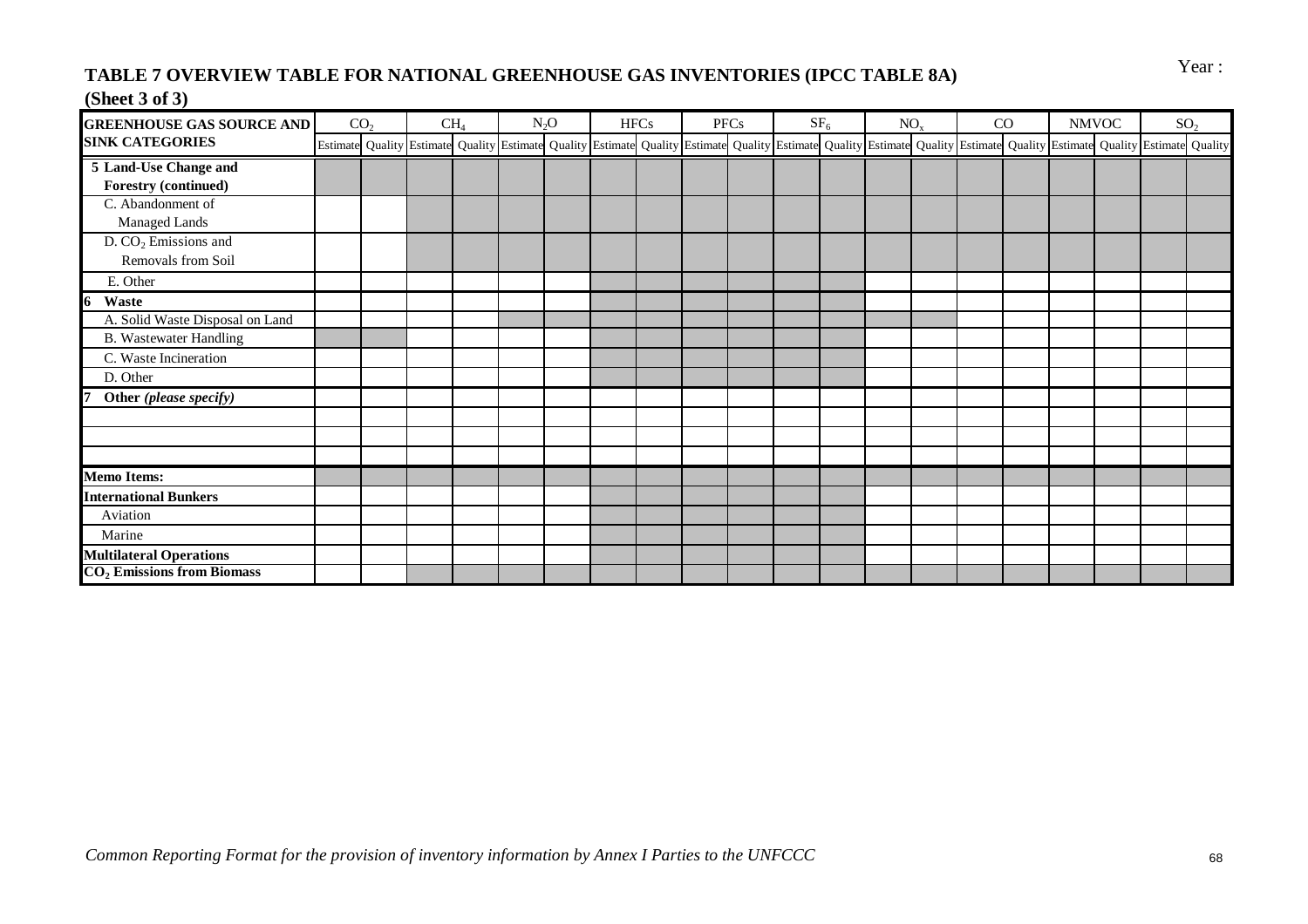# Year : **TABLE 8(a) RECALCULATION - RECALCULATED DATA**

#### **Recalculated year:**

#### **(Sheet 1 of 2)**

|              | <b>GREENHOUSE GAS SOURCE AND SINK CATEGORIES</b>                                                                                                                                                                                                 |                         | CO <sub>2</sub> |                           |                         | CH <sub>4</sub> |                    | $N_2O$                  |            |                                      |  |
|--------------|--------------------------------------------------------------------------------------------------------------------------------------------------------------------------------------------------------------------------------------------------|-------------------------|-----------------|---------------------------|-------------------------|-----------------|--------------------|-------------------------|------------|--------------------------------------|--|
|              |                                                                                                                                                                                                                                                  | Previous                | Latest          | Difference <sup>(1)</sup> | Previous                | Latest          | $Differente^{(1)}$ | Previous                | Latest     | $Differentmathbf{D}$ ifference $(1)$ |  |
|              |                                                                                                                                                                                                                                                  | submission              | submission      |                           | submission              | submission      |                    | submission              | submission |                                      |  |
|              |                                                                                                                                                                                                                                                  | $CO2$ equivalent $(Gg)$ |                 | (% )                      | $CO2$ equivalent $(Gg)$ |                 | (%)                | $CO2$ equivalent $(Gg)$ |            | (% )                                 |  |
|              | <b>Total National Emissions and Removals</b>                                                                                                                                                                                                     |                         |                 |                           |                         |                 |                    |                         |            |                                      |  |
| 1. Energy    |                                                                                                                                                                                                                                                  |                         |                 |                           |                         |                 |                    |                         |            |                                      |  |
| 1.A.         | <b>Fuel Combustion Activities</b>                                                                                                                                                                                                                |                         |                 |                           |                         |                 |                    |                         |            |                                      |  |
|              | 1.A.1. Energy Industries                                                                                                                                                                                                                         |                         |                 |                           |                         |                 |                    |                         |            |                                      |  |
|              | 1.A.2. Manufacturing Industries and Construction                                                                                                                                                                                                 |                         |                 |                           |                         |                 |                    |                         |            |                                      |  |
|              | 1.A.3. Transport                                                                                                                                                                                                                                 |                         |                 |                           |                         |                 |                    |                         |            |                                      |  |
|              | 1.A.4. Other Sectors                                                                                                                                                                                                                             |                         |                 |                           |                         |                 |                    |                         |            |                                      |  |
| 1.A.5. Other |                                                                                                                                                                                                                                                  |                         |                 |                           |                         |                 |                    |                         |            |                                      |  |
| 1.B.         | <b>Fugitive Emissions from Fuels</b>                                                                                                                                                                                                             |                         |                 |                           |                         |                 |                    |                         |            |                                      |  |
|              | 1.B.1. Solid fuel                                                                                                                                                                                                                                |                         |                 |                           |                         |                 |                    |                         |            |                                      |  |
|              |                                                                                                                                                                                                                                                  |                         |                 |                           |                         |                 |                    |                         |            |                                      |  |
|              |                                                                                                                                                                                                                                                  |                         |                 |                           |                         |                 |                    |                         |            |                                      |  |
|              |                                                                                                                                                                                                                                                  |                         |                 |                           |                         |                 |                    |                         |            |                                      |  |
|              |                                                                                                                                                                                                                                                  |                         |                 |                           |                         |                 |                    |                         |            |                                      |  |
|              |                                                                                                                                                                                                                                                  |                         |                 |                           |                         |                 |                    |                         |            |                                      |  |
|              |                                                                                                                                                                                                                                                  |                         |                 |                           |                         |                 |                    |                         |            |                                      |  |
|              |                                                                                                                                                                                                                                                  |                         |                 |                           |                         |                 |                    |                         |            |                                      |  |
|              | 1.B.1. Solid fuel<br>1.B.2. Oil and Natural Gas<br>2. Industrial Processes<br>2.A. Mineral Products<br>2.B. Chemical Industry<br>2.C. Metal Production<br>2.D. Other Production<br>2.G. Other<br>3. Solvent and Other Product Use<br>4. Agricult |                         |                 |                           |                         |                 |                    |                         |            |                                      |  |
|              |                                                                                                                                                                                                                                                  |                         |                 |                           |                         |                 |                    |                         |            |                                      |  |
|              |                                                                                                                                                                                                                                                  |                         |                 |                           |                         |                 |                    |                         |            |                                      |  |
| 4.B.         | Manure Management                                                                                                                                                                                                                                |                         |                 |                           |                         |                 |                    |                         |            |                                      |  |
| 4.C.         | <b>Rice Cultivation</b>                                                                                                                                                                                                                          |                         |                 |                           |                         |                 |                    |                         |            |                                      |  |
| 4.D.         | Agricultural Soils <sup>(2)</sup>                                                                                                                                                                                                                |                         |                 |                           |                         |                 |                    |                         |            |                                      |  |
|              |                                                                                                                                                                                                                                                  |                         |                 |                           |                         |                 |                    |                         |            |                                      |  |
|              | <b>Field Burning of Agricultural Residues</b>                                                                                                                                                                                                    |                         |                 |                           |                         |                 |                    |                         |            |                                      |  |
|              |                                                                                                                                                                                                                                                  |                         |                 |                           |                         |                 |                    |                         |            |                                      |  |
|              |                                                                                                                                                                                                                                                  |                         |                 |                           |                         |                 |                    |                         |            |                                      |  |
|              | 4.D.<br>4.E. Prescribed Burning of Savannas<br>4.F. Field Burning of Agricultural Residu<br>4.G. Other<br>5. Land-Use Change and Forestry (net)<br>5.A. Changes in Forest and Other Woody<br>Changes in Forest and Other Woody Biomass Stocks    |                         |                 |                           |                         |                 |                    |                         |            |                                      |  |
| 5.B.         | Forest and Grassland Conversion                                                                                                                                                                                                                  |                         |                 |                           |                         |                 |                    |                         |            |                                      |  |
| 5.C.         | Abandonment of Managed Lands                                                                                                                                                                                                                     |                         |                 |                           |                         |                 |                    |                         |            |                                      |  |
| 5.D.         | CO <sub>2</sub> Emissions and Removals from Soil                                                                                                                                                                                                 |                         |                 |                           |                         |                 |                    |                         |            |                                      |  |
| 5.E.         | Other                                                                                                                                                                                                                                            |                         |                 |                           |                         |                 |                    |                         |            |                                      |  |

<sup>(1)</sup> Estimate the percentage change due to recalculation with respect to the previous submission (Percentage change = 100% x [(LS-PS)/PS], where LS = Latest submission and PS = Previous submission. All cases of recalcula of the estimate of the source/sink category, should be addressed and explained in Table 8(b) of this common reporting format.

 $(2)$  See footnote 4 to Summary 1.A of this common reporting format.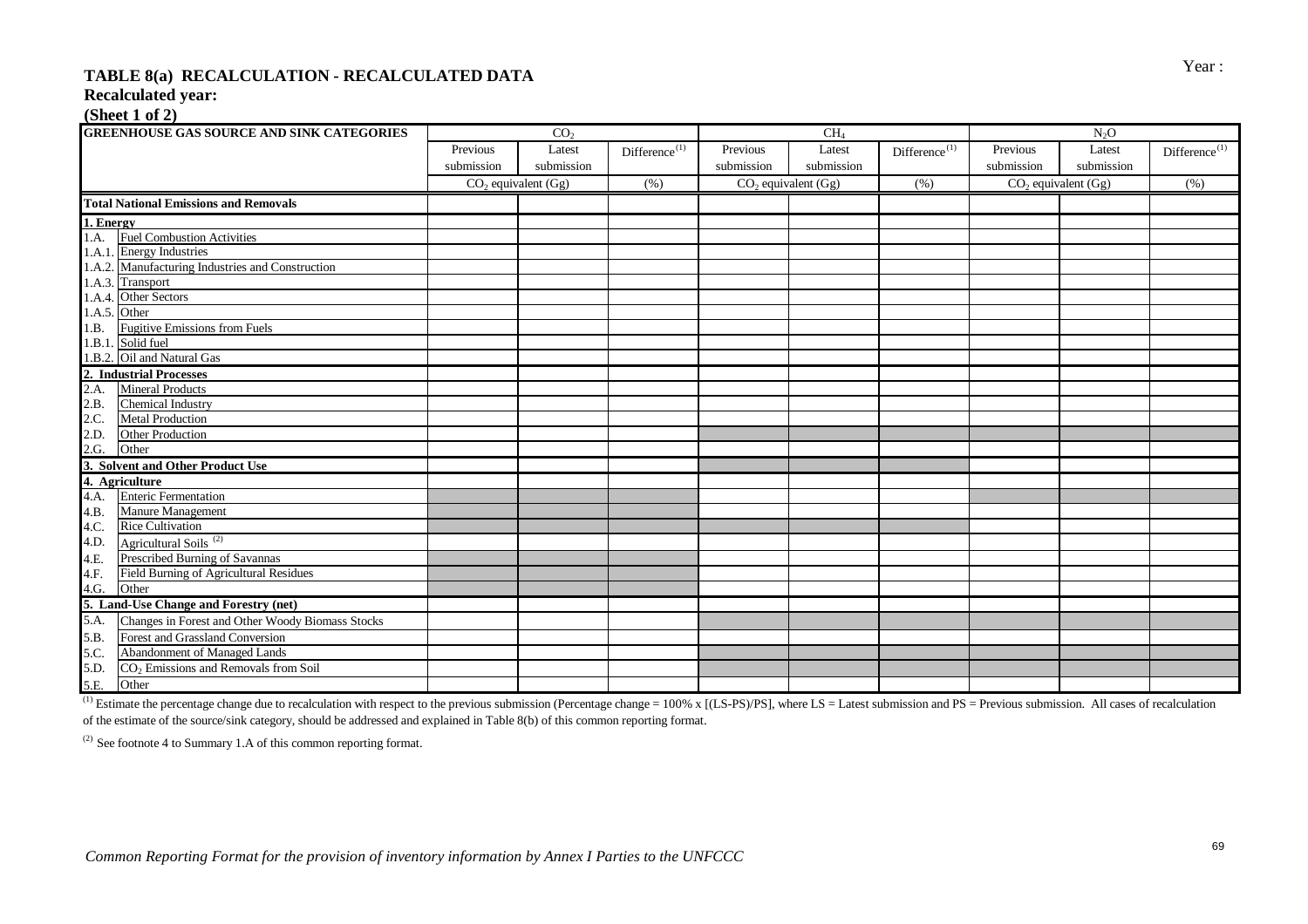## TABLE 8(a) RECALCULATION - RECALCULATED DATA **Figure 3** Year : **Recalculated year:**

#### **(Sheet 2 of 2)**

| <b>GREENHOUSE GAS SOURCE AND SINK CATEGORIES</b>                                                                                                                     |            | CO <sub>2</sub>         |                           |                       | CH <sub>4</sub> |                           | N <sub>2</sub> O          |                 |                              |  |
|----------------------------------------------------------------------------------------------------------------------------------------------------------------------|------------|-------------------------|---------------------------|-----------------------|-----------------|---------------------------|---------------------------|-----------------|------------------------------|--|
|                                                                                                                                                                      | Previous   | Latest                  | Difference <sup>(1)</sup> | Previous              | Latest          | Difference <sup>(1)</sup> | Previous                  | Latest          | Difference <sup>(1)</sup>    |  |
|                                                                                                                                                                      | submission | submission              |                           | submission            | submission      |                           | submission                | submission      |                              |  |
|                                                                                                                                                                      |            | $CO2$ equivalent $(Gg)$ | (% )                      | $CO2$ equivalent (Gg) |                 | (% )                      | $CO2$ equivalent (Gg)     |                 | (% )                         |  |
| 6. Waste                                                                                                                                                             |            |                         |                           |                       |                 |                           |                           |                 |                              |  |
| 6.A. Solid Waste Disposal on Land                                                                                                                                    |            |                         |                           |                       |                 |                           |                           |                 |                              |  |
| 6.B. Wastewater Handling                                                                                                                                             |            |                         |                           |                       |                 |                           |                           |                 |                              |  |
| 6.C. Waste Incineration                                                                                                                                              |            |                         |                           |                       |                 |                           |                           |                 |                              |  |
| 6.D. Other                                                                                                                                                           |            |                         |                           |                       |                 |                           |                           |                 |                              |  |
| 7. Other (please specify)                                                                                                                                            |            |                         |                           |                       |                 |                           |                           |                 |                              |  |
|                                                                                                                                                                      |            |                         |                           |                       |                 |                           |                           |                 |                              |  |
|                                                                                                                                                                      |            |                         |                           |                       |                 |                           |                           |                 |                              |  |
| <b>Memo Items:</b>                                                                                                                                                   |            |                         |                           |                       |                 |                           |                           |                 |                              |  |
| <b>International Bunkers</b>                                                                                                                                         |            |                         |                           |                       |                 |                           |                           |                 |                              |  |
| <b>Multilateral Operations</b>                                                                                                                                       |            |                         |                           |                       |                 |                           |                           |                 |                              |  |
| CO <sub>2</sub> Emissions from Biomass                                                                                                                               |            |                         |                           |                       |                 |                           |                           |                 |                              |  |
|                                                                                                                                                                      |            |                         |                           |                       |                 |                           |                           |                 |                              |  |
| <b>GREENHOUSE GAS SOURCE AND SINK CATEGORIES</b>                                                                                                                     |            | <b>HFCs</b>             |                           |                       | <b>PFCs</b>     |                           |                           | SF <sub>c</sub> |                              |  |
|                                                                                                                                                                      | Previous   | Latest                  |                           | Previous              | Latest          |                           | Previous                  | Latest          |                              |  |
|                                                                                                                                                                      | submission | submission              | $Differente^{(1)}$        | submission            | submission      | $Differente^{(1)}$        | submission                | submission      | $Differentmathcal{D}}^{(1)}$ |  |
|                                                                                                                                                                      |            | $CO2$ equivalent $(Gg)$ | (% )                      | $CO2$ equivalent (Gg) |                 | (% )                      | $CO2$ equivalent $(Gg)$   |                 | (% )                         |  |
| <b>Total Actual Emissions</b>                                                                                                                                        |            |                         |                           |                       |                 |                           |                           |                 |                              |  |
| 2.C. Aluminium Production                                                                                                                                            |            |                         |                           |                       |                 |                           |                           |                 |                              |  |
| 2.E. Production of Halocarbons and SF $_6$                                                                                                                           |            |                         |                           |                       |                 |                           |                           |                 |                              |  |
| 2.F. Consumption of Halocarbons and SF <sub>6</sub>                                                                                                                  |            |                         |                           |                       |                 |                           |                           |                 |                              |  |
| Other                                                                                                                                                                |            |                         |                           |                       |                 |                           |                           |                 |                              |  |
| Potential Emissions from Consumption of HFCs/PFCs and SF <sub>6</sub>                                                                                                |            |                         |                           |                       |                 |                           |                           |                 |                              |  |
|                                                                                                                                                                      |            |                         |                           |                       |                 |                           |                           |                 |                              |  |
|                                                                                                                                                                      |            |                         | Previous submission       |                       |                 | Latest submission         | Difference <sup>(1)</sup> |                 |                              |  |
|                                                                                                                                                                      |            |                         |                           | $CO2$ equivalent (Gg) |                 |                           | (% )                      |                 |                              |  |
| Total CO <sub>2</sub> Equivalent Emissions with Land-Use Change and Forestry <sup>(3)</sup><br>Total $CO2$ Equivalent Emissions without Land-Use Change and Forestry |            |                         |                           |                       |                 |                           |                           |                 |                              |  |

<sup>(3)</sup> The information in these rows is requested to facilitate comparison of data, since Parties differ in the way they report emissions and removals from Land-Use Change and Forestry.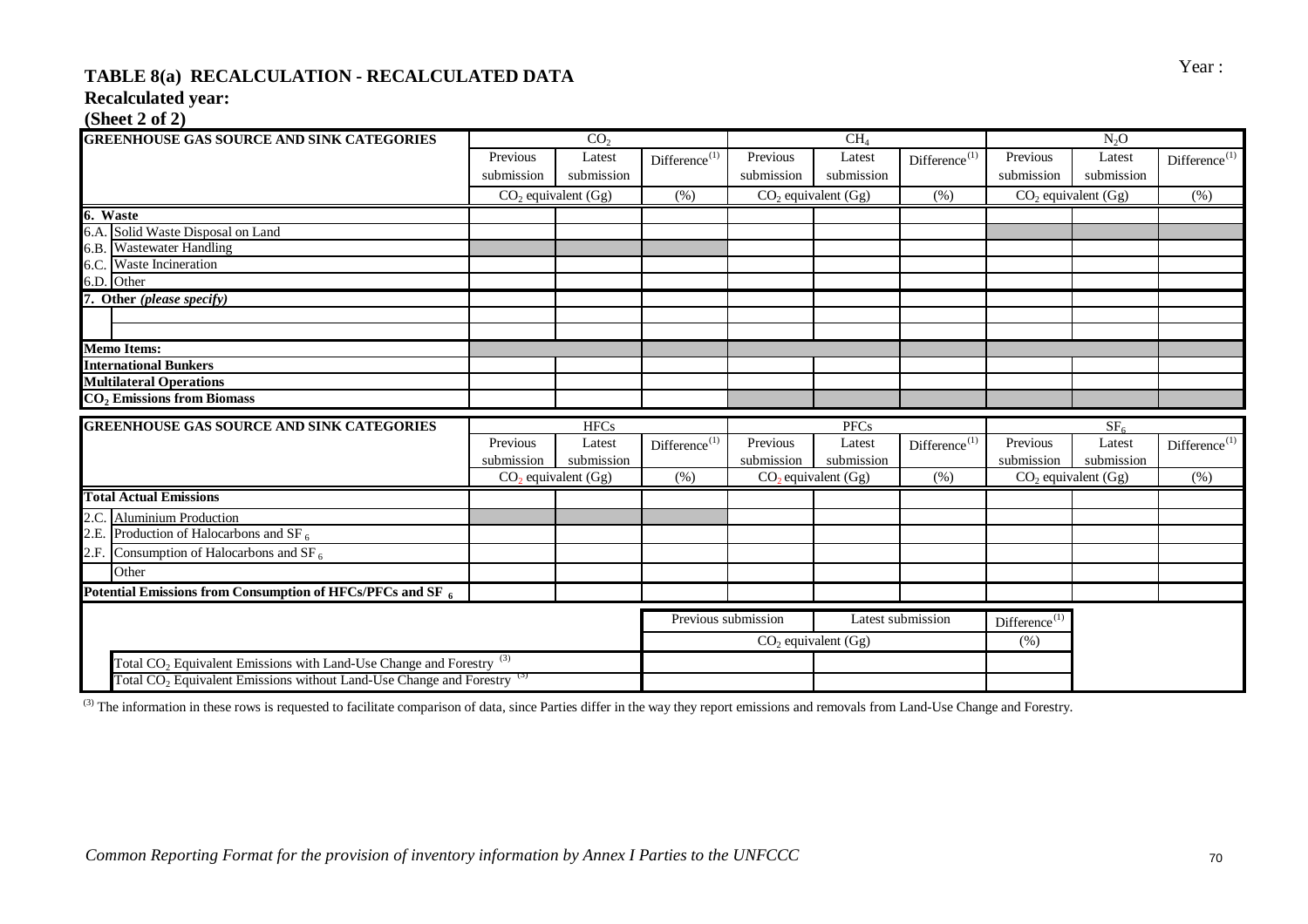# TABLE 8(b) RECALCULATION - EXPLANATORY INFORMATION **FORMATION** Year:

### **(Sheet 1 of 1)**

| Specify the sector and source/sink                 | GHG |                        |                                 | RECALCULATION DUE TO         |                              |
|----------------------------------------------------|-----|------------------------|---------------------------------|------------------------------|------------------------------|
| category <sup>(1)</sup> where changes in estimates |     |                        | <b>CHANGES IN:</b>              |                              | Addition/removal/replacement |
| have occurred:                                     |     | Methods <sup>(2)</sup> | Emission factors <sup>(2)</sup> | Activity data <sup>(2)</sup> | of source/sink categories    |
|                                                    |     |                        |                                 |                              |                              |
|                                                    |     |                        |                                 |                              |                              |
|                                                    |     |                        |                                 |                              |                              |
|                                                    |     |                        |                                 |                              |                              |
|                                                    |     |                        |                                 |                              |                              |
|                                                    |     |                        |                                 |                              |                              |
|                                                    |     |                        |                                 |                              |                              |
|                                                    |     |                        |                                 |                              |                              |
|                                                    |     |                        |                                 |                              |                              |
|                                                    |     |                        |                                 |                              |                              |
|                                                    |     |                        |                                 |                              |                              |
|                                                    |     |                        |                                 |                              |                              |

 $^{(1)}$  Enter the identification code of the source/sink category (e.g. 1.B.1) in the first column and the name of the category (e.g. Fugitive Emissions from Solid Fuels) in the second column of the table (see Table  $8(a)$ ).

(2) Explain changes in methods, emission factors and activity data that have resulted in recalculation of the estimate of the source/sink as indicated in Table 8(a). Include relevant changes in the assumptions and coefficients under the "Methods" column.

**Documentation box:** Use the documentation box to report the justifications of the changes as to improvements in the accuracy, completeness and consistency of the inventory.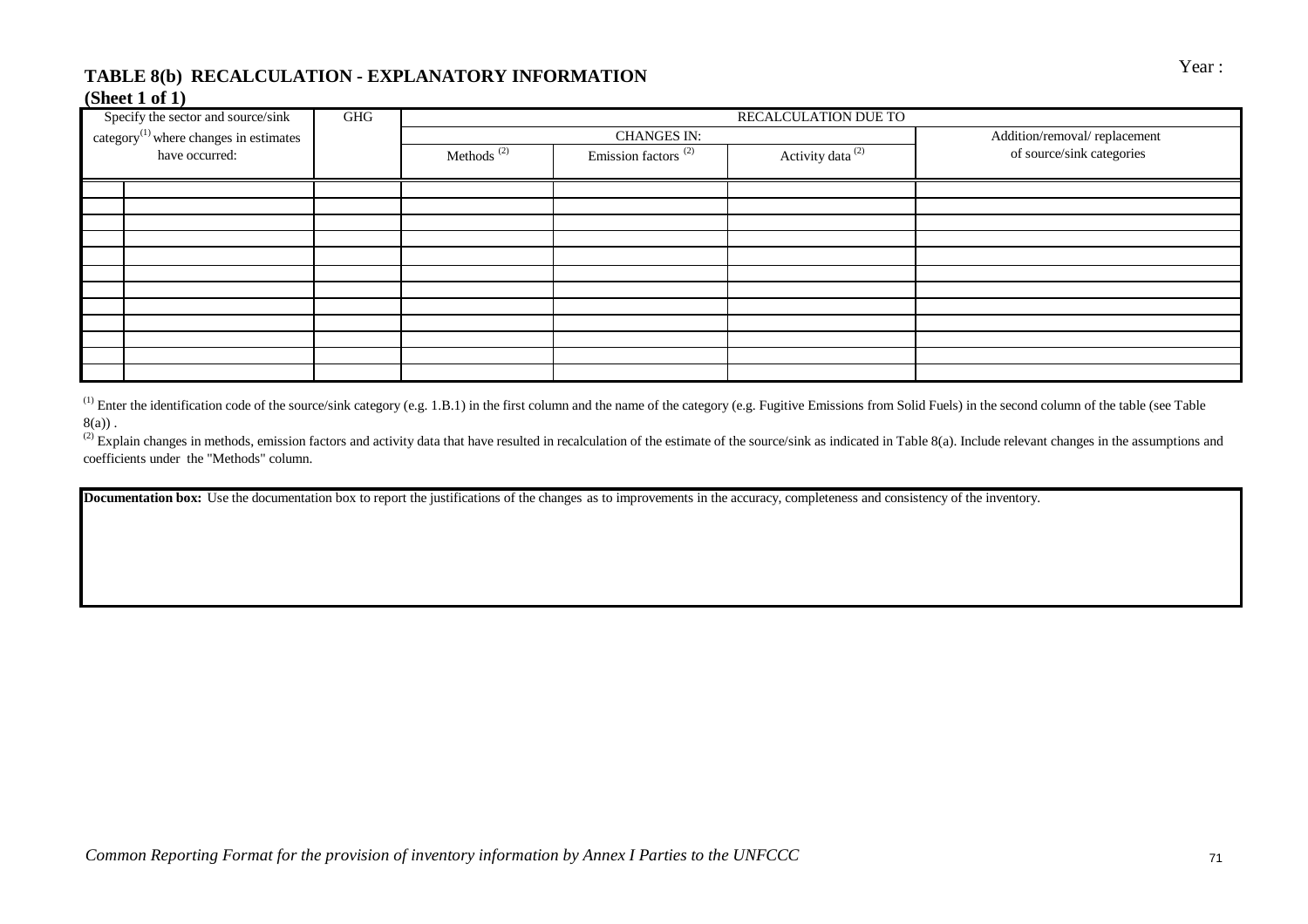# Year : **TABLE 9 COMPLETENESS**

**(Sheet 1 of 2)**

|                 | Sources and sinks not reported ${\rm (NE)}^{(1)}$ |                                                 |                              |                                                         |  |  |  |  |  |  |  |  |  |
|-----------------|---------------------------------------------------|-------------------------------------------------|------------------------------|---------------------------------------------------------|--|--|--|--|--|--|--|--|--|
| $\rm{GHG}$      | $\text{Sector}^{(2)}$                             | Source/sink category $\frac{\overline{(2)}}{2}$ |                              | Explanation                                             |  |  |  |  |  |  |  |  |  |
| CO <sub>2</sub> |                                                   |                                                 |                              |                                                         |  |  |  |  |  |  |  |  |  |
|                 |                                                   |                                                 |                              |                                                         |  |  |  |  |  |  |  |  |  |
|                 |                                                   |                                                 |                              |                                                         |  |  |  |  |  |  |  |  |  |
| CH <sub>4</sub> |                                                   |                                                 |                              |                                                         |  |  |  |  |  |  |  |  |  |
|                 |                                                   |                                                 |                              |                                                         |  |  |  |  |  |  |  |  |  |
|                 |                                                   |                                                 |                              |                                                         |  |  |  |  |  |  |  |  |  |
| $N_2O$          |                                                   |                                                 |                              |                                                         |  |  |  |  |  |  |  |  |  |
|                 |                                                   |                                                 |                              |                                                         |  |  |  |  |  |  |  |  |  |
|                 |                                                   |                                                 |                              |                                                         |  |  |  |  |  |  |  |  |  |
| <b>HFCs</b>     |                                                   |                                                 |                              |                                                         |  |  |  |  |  |  |  |  |  |
|                 |                                                   |                                                 |                              |                                                         |  |  |  |  |  |  |  |  |  |
| <b>PFCs</b>     |                                                   |                                                 |                              |                                                         |  |  |  |  |  |  |  |  |  |
|                 |                                                   |                                                 |                              |                                                         |  |  |  |  |  |  |  |  |  |
|                 |                                                   |                                                 |                              |                                                         |  |  |  |  |  |  |  |  |  |
| SF <sub>6</sub> |                                                   |                                                 |                              |                                                         |  |  |  |  |  |  |  |  |  |
|                 |                                                   |                                                 |                              |                                                         |  |  |  |  |  |  |  |  |  |
|                 |                                                   |                                                 |                              |                                                         |  |  |  |  |  |  |  |  |  |
|                 |                                                   |                                                 |                              | Sources and sinks reported elsewhere ${\rm (IE)}^{(3)}$ |  |  |  |  |  |  |  |  |  |
| GHG             | Source/sink<br>category                           | Allocation as per IPCC<br>Guidelines            | Allocation used by the Party | Explanation                                             |  |  |  |  |  |  |  |  |  |
|                 |                                                   |                                                 |                              |                                                         |  |  |  |  |  |  |  |  |  |
|                 |                                                   |                                                 |                              |                                                         |  |  |  |  |  |  |  |  |  |
|                 |                                                   |                                                 |                              |                                                         |  |  |  |  |  |  |  |  |  |

<sup>(1)</sup> Please, clearly indicate sources and sinks which are considered in the IPCC Guidelines but are not considered in the submitted inventory. Explain the reason for excluding these sources and sinks, in order to avoid arbitrary interpretations. An entry should be made for each source/sink category for which the indicator "NE" is entered in the sectoral tables.

<sup>(2)</sup> Indicate omitted source/sink following the IPCC source/sink category structure (e.g. sector: Waste, source category: Wastewater Handling).

<sup>(3)</sup> Please clearly indicate sources and sinks in the submitted inventory that are allocated to a sector other than that indicated by the IPCC Guidelines. Show the sector indicated in the IPCC Guidelines and the sector to which the source or sink is allocated in the submitted inventory. Explain the reason for reporting these sources and sinks in a different sector. An entry should be made for each source/sink for which the indicator "IE" is used in the sectoral tables.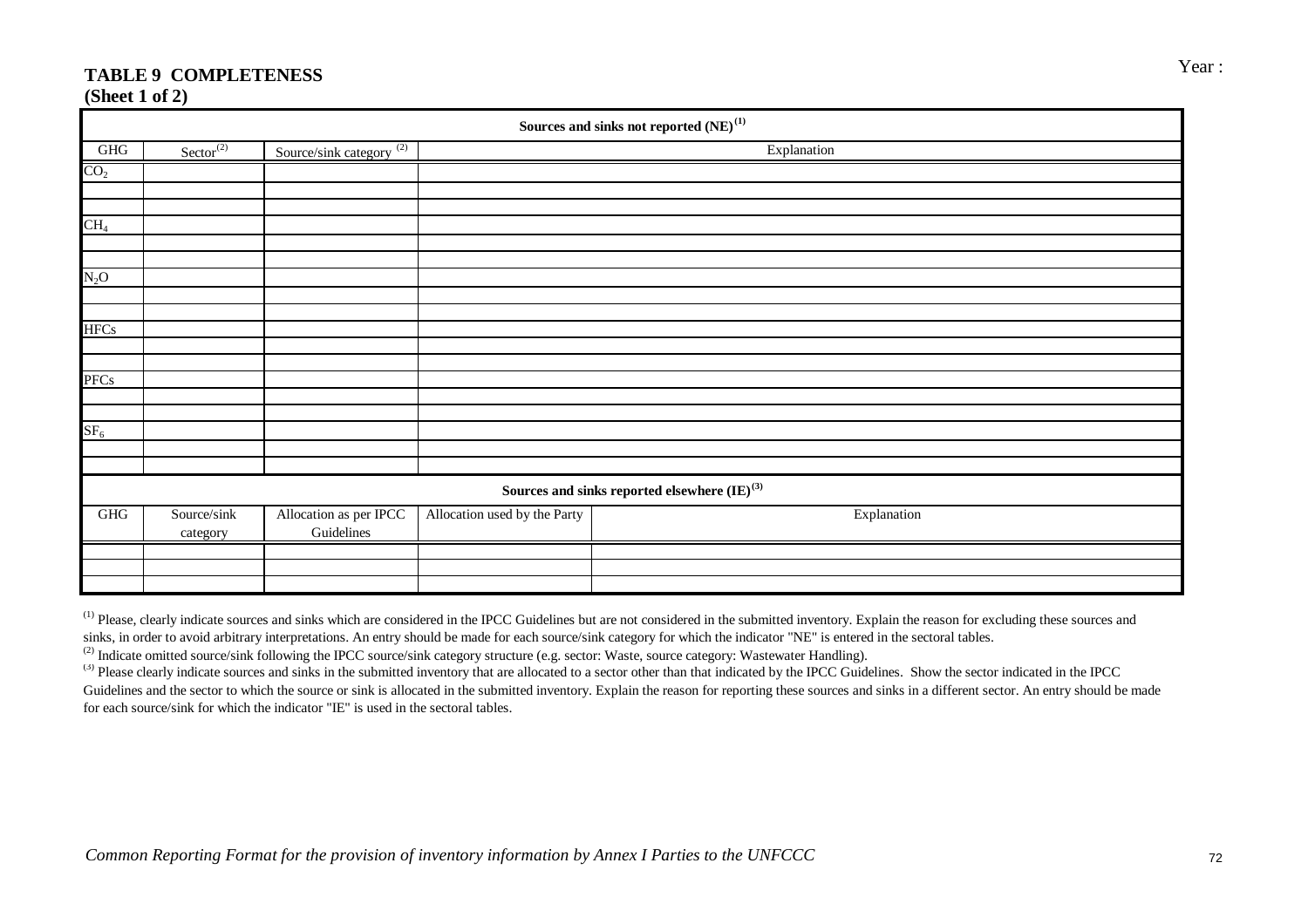# TABLE 9 COMPLETENESS Year :

#### **(Sheet 2 of 2)**

|     | Additional GHG emissions reported <sup>(4)</sup> |           |                     |                       |                       |             |  |  |  |  |  |  |  |
|-----|--------------------------------------------------|-----------|---------------------|-----------------------|-----------------------|-------------|--|--|--|--|--|--|--|
| GHG | Source                                           | Emissions | Estimated GWP value | Emissions             | Reference to the data | Explanation |  |  |  |  |  |  |  |
|     | category                                         | (Gg)      | (100-year horizon)  | $CO2$ equivalent (Gg) | source of GWP value   |             |  |  |  |  |  |  |  |
|     |                                                  |           |                     |                       |                       |             |  |  |  |  |  |  |  |
|     |                                                  |           |                     |                       |                       |             |  |  |  |  |  |  |  |
|     |                                                  |           |                     |                       |                       |             |  |  |  |  |  |  |  |
|     |                                                  |           |                     |                       |                       |             |  |  |  |  |  |  |  |
|     |                                                  |           |                     |                       |                       |             |  |  |  |  |  |  |  |
|     |                                                  |           |                     |                       |                       |             |  |  |  |  |  |  |  |
|     |                                                  |           |                     |                       |                       |             |  |  |  |  |  |  |  |
|     |                                                  |           |                     |                       |                       |             |  |  |  |  |  |  |  |
|     |                                                  |           |                     |                       |                       |             |  |  |  |  |  |  |  |
|     |                                                  |           |                     |                       |                       |             |  |  |  |  |  |  |  |

<sup>(4)</sup> Parties are encouraged to provide information on emissions of greenhouse gases whose GWP values have not yet been agreed upon by the COP. Please include such gases in this table if they are considered in the submitted inventory. Provide additional information on the estimation methods used.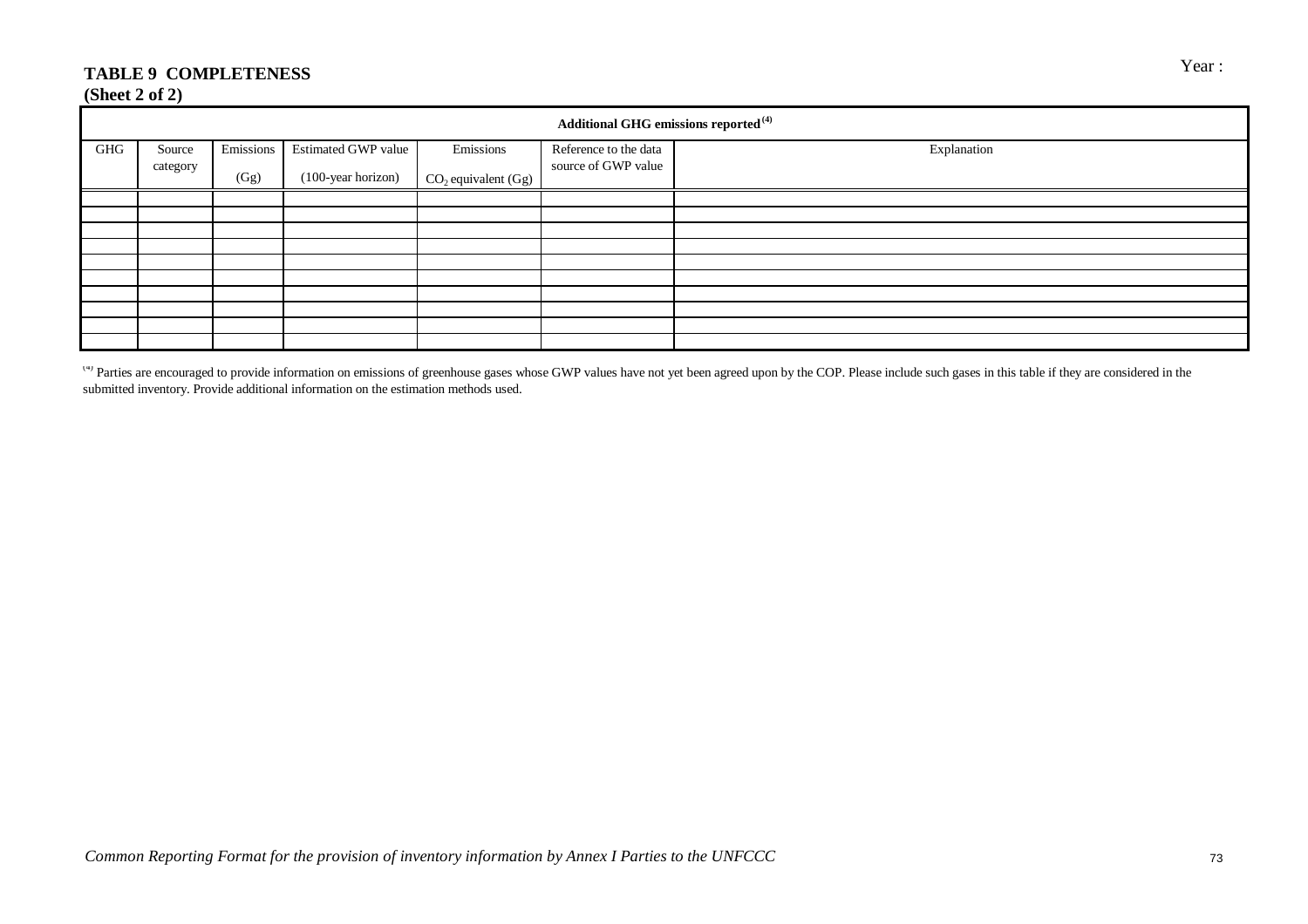# TABLE 10 EMISSIONS TRENDS (CO<sub>2</sub>)

| (Sheet 1 of 5) |  |  |
|----------------|--|--|
|                |  |  |

| <b>GREENHOUSE GAS SOURCE AND SINK</b>               | Base year <sup>(1)</sup> | 1990 | 1991 | 1992 | 1993 | 1994 | 1995 | 1996 | 1997 | 1998 |
|-----------------------------------------------------|--------------------------|------|------|------|------|------|------|------|------|------|
| <b>CATEGORIES</b>                                   |                          |      |      |      | (Gg) |      |      |      |      |      |
| 1. Energy                                           |                          |      |      |      |      |      |      |      |      |      |
| A. Fuel Combustion (Sectoral Approach)              |                          |      |      |      |      |      |      |      |      |      |
| 1. Energy Industries                                |                          |      |      |      |      |      |      |      |      |      |
| 2. Manufacturing Industries and Construction        |                          |      |      |      |      |      |      |      |      |      |
| 3. Transport                                        |                          |      |      |      |      |      |      |      |      |      |
| 4. Other Sectors                                    |                          |      |      |      |      |      |      |      |      |      |
| 5. Other                                            |                          |      |      |      |      |      |      |      |      |      |
| B. Fugitive Emissions from Fuels                    |                          |      |      |      |      |      |      |      |      |      |
| 1. Solid Fuels                                      |                          |      |      |      |      |      |      |      |      |      |
| 2. Oil and Natural Gas                              |                          |      |      |      |      |      |      |      |      |      |
| <b>Industrial Processes</b>                         |                          |      |      |      |      |      |      |      |      |      |
| A. Mineral Products                                 |                          |      |      |      |      |      |      |      |      |      |
| B. Chemical Industry                                |                          |      |      |      |      |      |      |      |      |      |
| C. Metal Production                                 |                          |      |      |      |      |      |      |      |      |      |
| D. Other Production                                 |                          |      |      |      |      |      |      |      |      |      |
| E. Production of Halocarbons and $SF6$              |                          |      |      |      |      |      |      |      |      |      |
| F. Consumption of Halocarbons and $SF6$             |                          |      |      |      |      |      |      |      |      |      |
| G. Other                                            |                          |      |      |      |      |      |      |      |      |      |
| 3. Solvent and Other Product Use                    |                          |      |      |      |      |      |      |      |      |      |
| 4. Agriculture                                      |                          |      |      |      |      |      |      |      |      |      |
| A. Enteric Fermentation                             |                          |      |      |      |      |      |      |      |      |      |
| <b>B.</b> Manure Management                         |                          |      |      |      |      |      |      |      |      |      |
| C. Rice Cultivation                                 |                          |      |      |      |      |      |      |      |      |      |
| D. Agricultural Soils <sup>(2)</sup>                |                          |      |      |      |      |      |      |      |      |      |
| E. Prescribed Burning of Savannas                   |                          |      |      |      |      |      |      |      |      |      |
| F. Field Burning of Agricultural Residues           |                          |      |      |      |      |      |      |      |      |      |
| G. Other                                            |                          |      |      |      |      |      |      |      |      |      |
| 5. Land-Use Change and Forestry <sup>(3)</sup>      |                          |      |      |      |      |      |      |      |      |      |
| A. Changes in Forest and Other Woody Biomass Stocks |                          |      |      |      |      |      |      |      |      |      |
| B. Forest and Grassland Conversion                  |                          |      |      |      |      |      |      |      |      |      |
| C. Abandonment of Managed Lands                     |                          |      |      |      |      |      |      |      |      |      |
| D. CO <sub>2</sub> Emissions and Removals from Soil |                          |      |      |      |      |      |      |      |      |      |
| E. Other                                            |                          |      |      |      |      |      |      |      |      |      |
| 6. Waste                                            |                          |      |      |      |      |      |      |      |      |      |
| A. Solid Waste Disposal on Land                     |                          |      |      |      |      |      |      |      |      |      |
| B. Waste-water Handling                             |                          |      |      |      |      |      |      |      |      |      |
| C. Waste Incineration                               |                          |      |      |      |      |      |      |      |      |      |
| D. Other                                            |                          |      |      |      |      |      |      |      |      |      |
| 7. Other (please specify)                           |                          |      |      |      |      |      |      |      |      |      |
|                                                     |                          |      |      |      |      |      |      |      |      |      |
| Total Emissions/Removals with LUCF <sup>(4)</sup>   |                          |      |      |      |      |      |      |      |      |      |
| <b>Total Emissions without LUCF</b> <sup>(4)</sup>  |                          |      |      |      |      |      |      |      |      |      |
|                                                     |                          |      |      |      |      |      |      |      |      |      |
| <b>Memo Items:</b>                                  |                          |      |      |      |      |      |      |      |      |      |
| <b>International Bunkers</b>                        |                          |      |      |      |      |      |      |      |      |      |
| Aviation                                            |                          |      |      |      |      |      |      |      |      |      |
| Marine                                              |                          |      |      |      |      |      |      |      |      |      |
| <b>Multilateral Operations</b>                      |                          |      |      |      |      |      |      |      |      |      |
| $CO2$ Emissions from Biomass                        |                          |      |      |      |      |      |      |      |      |      |

 $<sup>(1)</sup>$  Fill in the base year adopted by the Party under the Convention, if different from 1990.</sup>

(2) See footnote 4 to Summary 1.A of this common reporting format.

<sup>(4)</sup> The information in these rows is requested to facilitate comparison of data, since Parties differ in the way they report  $CO<sub>2</sub>$  emissions and removals from Land-Use Change and Forestry.

<sup>&</sup>lt;sup>(3)</sup> Take the net emissions as reported in Summary 1.A of this common reporting format. Please note that for the purposes of reporting the signs for uptake are always  $(-)$  and for emissions  $(+)$ .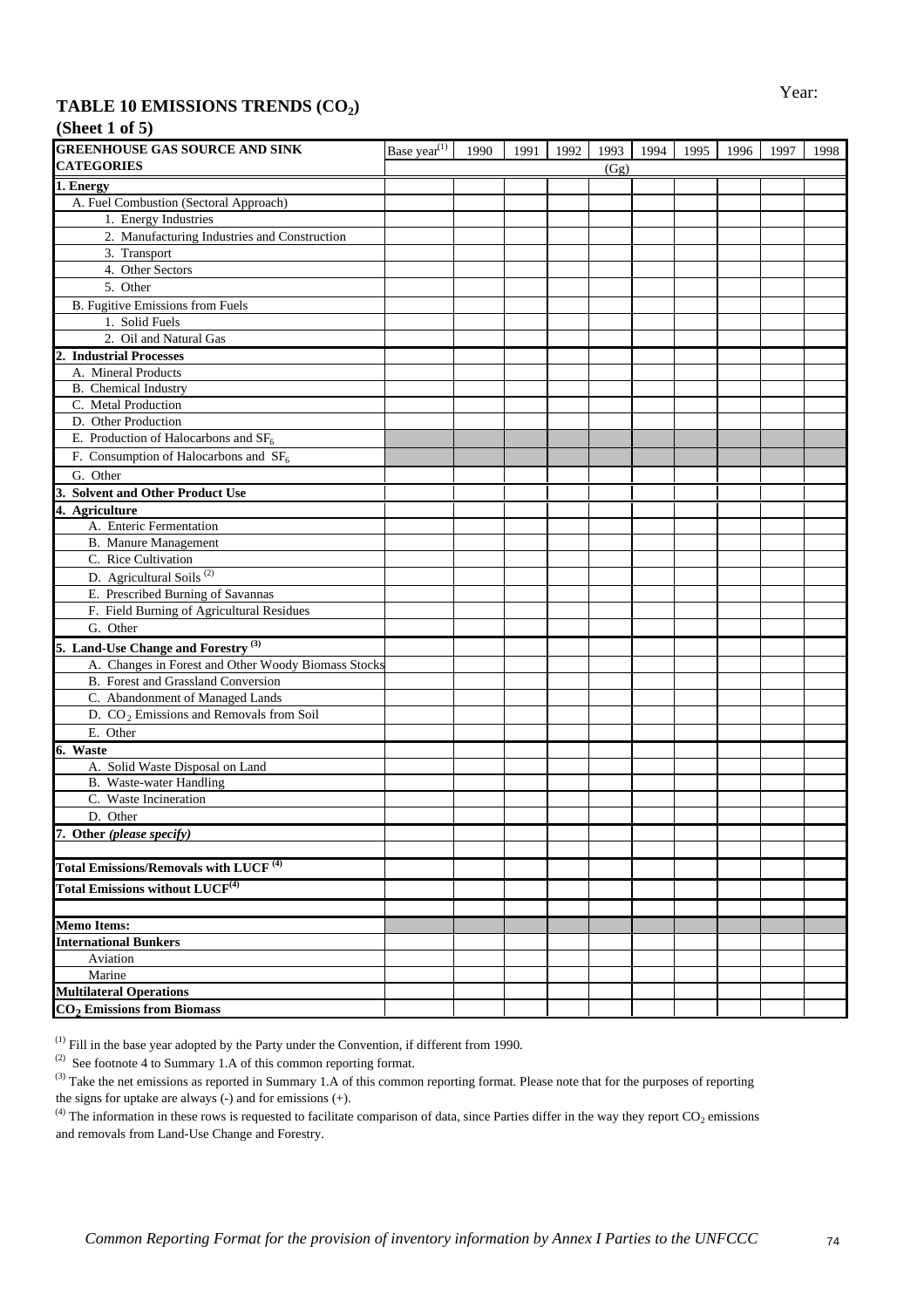### **TABLE 10 EMISSIONS TRENDS**  $(CH<sub>4</sub>)$  Year:

# **(Sheet 2 of 5)**

| (Gg)<br><b>Total Emissions</b><br>1. Energy<br>A. Fuel Combustion (Sectoral Approach)<br>1. Energy Industries<br>2. Manufacturing Industries and Construction<br>3. Transport<br>4. Other Sectors<br>5. Other<br>B. Fugitive Emissions from Fuels<br>1. Solid Fuels<br>2. Oil and Natural Gas<br><b>Industrial Processes</b><br>A. Mineral Products<br>B. Chemical Industry<br>C. Metal Production<br>D. Other Production<br>E. Production of Halocarbons and SF $_6$<br>F. Consumption of Halocarbons and SF <sub>6</sub><br>G. Other<br><b>Solvent and Other Product Use</b><br>3.<br>4. Agriculture<br>A. Enteric Fermentation<br><b>B.</b> Manure Management<br>C. Rice Cultivation<br>D. Agricultural Soils<br>E. Prescribed Burning of Savannas<br>F. Field Burning of Agricultural Residues<br>G. Other<br>5. Land-Use Change and Forestry<br>A. Changes in Forest and Other Woody Biomass Stocks<br>B. Forest and Grassland Conversion<br>C. Abandonment of Managed Lands<br>D. CO <sub>2</sub> Emissions and Removals from Soil<br>E. Other<br>6. Waste<br>A. Solid Waste Disposal on Land<br>B. Waste-water Handling<br>C. Waste Incineration<br>D. Other<br>7. Other (please specify)<br><b>Memo Items:</b><br><b>International Bunkers</b><br>Aviation<br>Marine<br><b>Multilateral Operations</b><br>CO <sub>2</sub> Emissions from Biomass | <b>GREENHOUSE GAS SOURCE AND SINK CATEGORIES</b> | Base year <sup><math>(1)</math></sup> | 1990 1991 | 1992 | 1993 1994 1995 | 1996 | 1997 | 1998 |
|----------------------------------------------------------------------------------------------------------------------------------------------------------------------------------------------------------------------------------------------------------------------------------------------------------------------------------------------------------------------------------------------------------------------------------------------------------------------------------------------------------------------------------------------------------------------------------------------------------------------------------------------------------------------------------------------------------------------------------------------------------------------------------------------------------------------------------------------------------------------------------------------------------------------------------------------------------------------------------------------------------------------------------------------------------------------------------------------------------------------------------------------------------------------------------------------------------------------------------------------------------------------------------------------------------------------------------------------------------|--------------------------------------------------|---------------------------------------|-----------|------|----------------|------|------|------|
|                                                                                                                                                                                                                                                                                                                                                                                                                                                                                                                                                                                                                                                                                                                                                                                                                                                                                                                                                                                                                                                                                                                                                                                                                                                                                                                                                          |                                                  |                                       |           |      |                |      |      |      |
|                                                                                                                                                                                                                                                                                                                                                                                                                                                                                                                                                                                                                                                                                                                                                                                                                                                                                                                                                                                                                                                                                                                                                                                                                                                                                                                                                          |                                                  |                                       |           |      |                |      |      |      |
|                                                                                                                                                                                                                                                                                                                                                                                                                                                                                                                                                                                                                                                                                                                                                                                                                                                                                                                                                                                                                                                                                                                                                                                                                                                                                                                                                          |                                                  |                                       |           |      |                |      |      |      |
|                                                                                                                                                                                                                                                                                                                                                                                                                                                                                                                                                                                                                                                                                                                                                                                                                                                                                                                                                                                                                                                                                                                                                                                                                                                                                                                                                          |                                                  |                                       |           |      |                |      |      |      |
|                                                                                                                                                                                                                                                                                                                                                                                                                                                                                                                                                                                                                                                                                                                                                                                                                                                                                                                                                                                                                                                                                                                                                                                                                                                                                                                                                          |                                                  |                                       |           |      |                |      |      |      |
|                                                                                                                                                                                                                                                                                                                                                                                                                                                                                                                                                                                                                                                                                                                                                                                                                                                                                                                                                                                                                                                                                                                                                                                                                                                                                                                                                          |                                                  |                                       |           |      |                |      |      |      |
|                                                                                                                                                                                                                                                                                                                                                                                                                                                                                                                                                                                                                                                                                                                                                                                                                                                                                                                                                                                                                                                                                                                                                                                                                                                                                                                                                          |                                                  |                                       |           |      |                |      |      |      |
|                                                                                                                                                                                                                                                                                                                                                                                                                                                                                                                                                                                                                                                                                                                                                                                                                                                                                                                                                                                                                                                                                                                                                                                                                                                                                                                                                          |                                                  |                                       |           |      |                |      |      |      |
|                                                                                                                                                                                                                                                                                                                                                                                                                                                                                                                                                                                                                                                                                                                                                                                                                                                                                                                                                                                                                                                                                                                                                                                                                                                                                                                                                          |                                                  |                                       |           |      |                |      |      |      |
|                                                                                                                                                                                                                                                                                                                                                                                                                                                                                                                                                                                                                                                                                                                                                                                                                                                                                                                                                                                                                                                                                                                                                                                                                                                                                                                                                          |                                                  |                                       |           |      |                |      |      |      |
|                                                                                                                                                                                                                                                                                                                                                                                                                                                                                                                                                                                                                                                                                                                                                                                                                                                                                                                                                                                                                                                                                                                                                                                                                                                                                                                                                          |                                                  |                                       |           |      |                |      |      |      |
|                                                                                                                                                                                                                                                                                                                                                                                                                                                                                                                                                                                                                                                                                                                                                                                                                                                                                                                                                                                                                                                                                                                                                                                                                                                                                                                                                          |                                                  |                                       |           |      |                |      |      |      |
|                                                                                                                                                                                                                                                                                                                                                                                                                                                                                                                                                                                                                                                                                                                                                                                                                                                                                                                                                                                                                                                                                                                                                                                                                                                                                                                                                          |                                                  |                                       |           |      |                |      |      |      |
|                                                                                                                                                                                                                                                                                                                                                                                                                                                                                                                                                                                                                                                                                                                                                                                                                                                                                                                                                                                                                                                                                                                                                                                                                                                                                                                                                          |                                                  |                                       |           |      |                |      |      |      |
|                                                                                                                                                                                                                                                                                                                                                                                                                                                                                                                                                                                                                                                                                                                                                                                                                                                                                                                                                                                                                                                                                                                                                                                                                                                                                                                                                          |                                                  |                                       |           |      |                |      |      |      |
|                                                                                                                                                                                                                                                                                                                                                                                                                                                                                                                                                                                                                                                                                                                                                                                                                                                                                                                                                                                                                                                                                                                                                                                                                                                                                                                                                          |                                                  |                                       |           |      |                |      |      |      |
|                                                                                                                                                                                                                                                                                                                                                                                                                                                                                                                                                                                                                                                                                                                                                                                                                                                                                                                                                                                                                                                                                                                                                                                                                                                                                                                                                          |                                                  |                                       |           |      |                |      |      |      |
|                                                                                                                                                                                                                                                                                                                                                                                                                                                                                                                                                                                                                                                                                                                                                                                                                                                                                                                                                                                                                                                                                                                                                                                                                                                                                                                                                          |                                                  |                                       |           |      |                |      |      |      |
|                                                                                                                                                                                                                                                                                                                                                                                                                                                                                                                                                                                                                                                                                                                                                                                                                                                                                                                                                                                                                                                                                                                                                                                                                                                                                                                                                          |                                                  |                                       |           |      |                |      |      |      |
|                                                                                                                                                                                                                                                                                                                                                                                                                                                                                                                                                                                                                                                                                                                                                                                                                                                                                                                                                                                                                                                                                                                                                                                                                                                                                                                                                          |                                                  |                                       |           |      |                |      |      |      |
|                                                                                                                                                                                                                                                                                                                                                                                                                                                                                                                                                                                                                                                                                                                                                                                                                                                                                                                                                                                                                                                                                                                                                                                                                                                                                                                                                          |                                                  |                                       |           |      |                |      |      |      |
|                                                                                                                                                                                                                                                                                                                                                                                                                                                                                                                                                                                                                                                                                                                                                                                                                                                                                                                                                                                                                                                                                                                                                                                                                                                                                                                                                          |                                                  |                                       |           |      |                |      |      |      |
|                                                                                                                                                                                                                                                                                                                                                                                                                                                                                                                                                                                                                                                                                                                                                                                                                                                                                                                                                                                                                                                                                                                                                                                                                                                                                                                                                          |                                                  |                                       |           |      |                |      |      |      |
|                                                                                                                                                                                                                                                                                                                                                                                                                                                                                                                                                                                                                                                                                                                                                                                                                                                                                                                                                                                                                                                                                                                                                                                                                                                                                                                                                          |                                                  |                                       |           |      |                |      |      |      |
|                                                                                                                                                                                                                                                                                                                                                                                                                                                                                                                                                                                                                                                                                                                                                                                                                                                                                                                                                                                                                                                                                                                                                                                                                                                                                                                                                          |                                                  |                                       |           |      |                |      |      |      |
|                                                                                                                                                                                                                                                                                                                                                                                                                                                                                                                                                                                                                                                                                                                                                                                                                                                                                                                                                                                                                                                                                                                                                                                                                                                                                                                                                          |                                                  |                                       |           |      |                |      |      |      |
|                                                                                                                                                                                                                                                                                                                                                                                                                                                                                                                                                                                                                                                                                                                                                                                                                                                                                                                                                                                                                                                                                                                                                                                                                                                                                                                                                          |                                                  |                                       |           |      |                |      |      |      |
|                                                                                                                                                                                                                                                                                                                                                                                                                                                                                                                                                                                                                                                                                                                                                                                                                                                                                                                                                                                                                                                                                                                                                                                                                                                                                                                                                          |                                                  |                                       |           |      |                |      |      |      |
|                                                                                                                                                                                                                                                                                                                                                                                                                                                                                                                                                                                                                                                                                                                                                                                                                                                                                                                                                                                                                                                                                                                                                                                                                                                                                                                                                          |                                                  |                                       |           |      |                |      |      |      |
|                                                                                                                                                                                                                                                                                                                                                                                                                                                                                                                                                                                                                                                                                                                                                                                                                                                                                                                                                                                                                                                                                                                                                                                                                                                                                                                                                          |                                                  |                                       |           |      |                |      |      |      |
|                                                                                                                                                                                                                                                                                                                                                                                                                                                                                                                                                                                                                                                                                                                                                                                                                                                                                                                                                                                                                                                                                                                                                                                                                                                                                                                                                          |                                                  |                                       |           |      |                |      |      |      |
|                                                                                                                                                                                                                                                                                                                                                                                                                                                                                                                                                                                                                                                                                                                                                                                                                                                                                                                                                                                                                                                                                                                                                                                                                                                                                                                                                          |                                                  |                                       |           |      |                |      |      |      |
|                                                                                                                                                                                                                                                                                                                                                                                                                                                                                                                                                                                                                                                                                                                                                                                                                                                                                                                                                                                                                                                                                                                                                                                                                                                                                                                                                          |                                                  |                                       |           |      |                |      |      |      |
|                                                                                                                                                                                                                                                                                                                                                                                                                                                                                                                                                                                                                                                                                                                                                                                                                                                                                                                                                                                                                                                                                                                                                                                                                                                                                                                                                          |                                                  |                                       |           |      |                |      |      |      |
|                                                                                                                                                                                                                                                                                                                                                                                                                                                                                                                                                                                                                                                                                                                                                                                                                                                                                                                                                                                                                                                                                                                                                                                                                                                                                                                                                          |                                                  |                                       |           |      |                |      |      |      |
|                                                                                                                                                                                                                                                                                                                                                                                                                                                                                                                                                                                                                                                                                                                                                                                                                                                                                                                                                                                                                                                                                                                                                                                                                                                                                                                                                          |                                                  |                                       |           |      |                |      |      |      |
|                                                                                                                                                                                                                                                                                                                                                                                                                                                                                                                                                                                                                                                                                                                                                                                                                                                                                                                                                                                                                                                                                                                                                                                                                                                                                                                                                          |                                                  |                                       |           |      |                |      |      |      |
|                                                                                                                                                                                                                                                                                                                                                                                                                                                                                                                                                                                                                                                                                                                                                                                                                                                                                                                                                                                                                                                                                                                                                                                                                                                                                                                                                          |                                                  |                                       |           |      |                |      |      |      |
|                                                                                                                                                                                                                                                                                                                                                                                                                                                                                                                                                                                                                                                                                                                                                                                                                                                                                                                                                                                                                                                                                                                                                                                                                                                                                                                                                          |                                                  |                                       |           |      |                |      |      |      |
|                                                                                                                                                                                                                                                                                                                                                                                                                                                                                                                                                                                                                                                                                                                                                                                                                                                                                                                                                                                                                                                                                                                                                                                                                                                                                                                                                          |                                                  |                                       |           |      |                |      |      |      |
|                                                                                                                                                                                                                                                                                                                                                                                                                                                                                                                                                                                                                                                                                                                                                                                                                                                                                                                                                                                                                                                                                                                                                                                                                                                                                                                                                          |                                                  |                                       |           |      |                |      |      |      |
|                                                                                                                                                                                                                                                                                                                                                                                                                                                                                                                                                                                                                                                                                                                                                                                                                                                                                                                                                                                                                                                                                                                                                                                                                                                                                                                                                          |                                                  |                                       |           |      |                |      |      |      |
|                                                                                                                                                                                                                                                                                                                                                                                                                                                                                                                                                                                                                                                                                                                                                                                                                                                                                                                                                                                                                                                                                                                                                                                                                                                                                                                                                          |                                                  |                                       |           |      |                |      |      |      |
|                                                                                                                                                                                                                                                                                                                                                                                                                                                                                                                                                                                                                                                                                                                                                                                                                                                                                                                                                                                                                                                                                                                                                                                                                                                                                                                                                          |                                                  |                                       |           |      |                |      |      |      |
|                                                                                                                                                                                                                                                                                                                                                                                                                                                                                                                                                                                                                                                                                                                                                                                                                                                                                                                                                                                                                                                                                                                                                                                                                                                                                                                                                          |                                                  |                                       |           |      |                |      |      |      |
|                                                                                                                                                                                                                                                                                                                                                                                                                                                                                                                                                                                                                                                                                                                                                                                                                                                                                                                                                                                                                                                                                                                                                                                                                                                                                                                                                          |                                                  |                                       |           |      |                |      |      |      |
|                                                                                                                                                                                                                                                                                                                                                                                                                                                                                                                                                                                                                                                                                                                                                                                                                                                                                                                                                                                                                                                                                                                                                                                                                                                                                                                                                          |                                                  |                                       |           |      |                |      |      |      |
|                                                                                                                                                                                                                                                                                                                                                                                                                                                                                                                                                                                                                                                                                                                                                                                                                                                                                                                                                                                                                                                                                                                                                                                                                                                                                                                                                          |                                                  |                                       |           |      |                |      |      |      |
|                                                                                                                                                                                                                                                                                                                                                                                                                                                                                                                                                                                                                                                                                                                                                                                                                                                                                                                                                                                                                                                                                                                                                                                                                                                                                                                                                          |                                                  |                                       |           |      |                |      |      |      |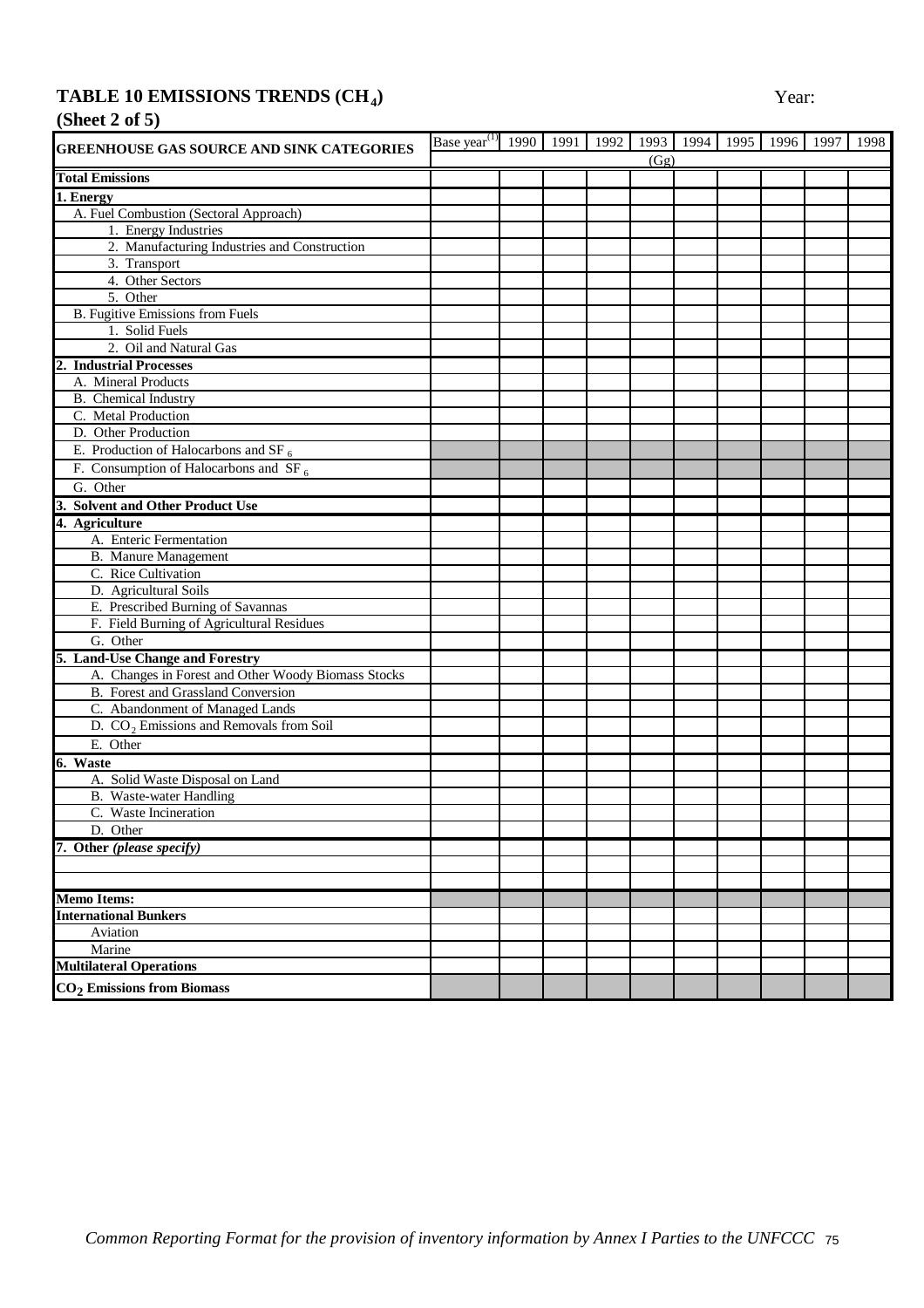## **TABLE 10 EMISSIONS TRENDS (N<sub>2</sub>O) Year:**

# **(Sheet 3 of 5)**

| <b>GREENHOUSE GAS SOURCE AND SINK CATEGORIES</b>    | Base year <sup>(1</sup> 1990   1991   1992   1993   1994   1995   1996   1997 |  |      |  |  | 1998 |
|-----------------------------------------------------|-------------------------------------------------------------------------------|--|------|--|--|------|
|                                                     |                                                                               |  | (Gg) |  |  |      |
| <b>Total Emissions</b>                              |                                                                               |  |      |  |  |      |
| 1. Energy                                           |                                                                               |  |      |  |  |      |
| A. Fuel Combustion (Sectoral Approach)              |                                                                               |  |      |  |  |      |
| 1. Energy Industries                                |                                                                               |  |      |  |  |      |
| 2. Manufacturing Industries and Construction        |                                                                               |  |      |  |  |      |
| 3. Transport                                        |                                                                               |  |      |  |  |      |
| 4. Other Sectors                                    |                                                                               |  |      |  |  |      |
| 5. Other                                            |                                                                               |  |      |  |  |      |
| B. Fugitive Emissions from Fuels                    |                                                                               |  |      |  |  |      |
| 1. Solid Fuels                                      |                                                                               |  |      |  |  |      |
| 2. Oil and Natural Gas                              |                                                                               |  |      |  |  |      |
| 2. Industrial Processes                             |                                                                               |  |      |  |  |      |
| A. Mineral Products                                 |                                                                               |  |      |  |  |      |
| B. Chemical Industry                                |                                                                               |  |      |  |  |      |
| C. Metal Production                                 |                                                                               |  |      |  |  |      |
| D. Other Production                                 |                                                                               |  |      |  |  |      |
| E. Production of Halocarbons and SF $_6$            |                                                                               |  |      |  |  |      |
| F. Consumption of Halocarbons and $SF_6$            |                                                                               |  |      |  |  |      |
| G. Other                                            |                                                                               |  |      |  |  |      |
| 3. Solvent and Other Product Use                    |                                                                               |  |      |  |  |      |
| 4. Agriculture                                      |                                                                               |  |      |  |  |      |
| A. Enteric Fermentation                             |                                                                               |  |      |  |  |      |
| <b>B.</b> Manure Management                         |                                                                               |  |      |  |  |      |
| C. Rice Cultivation                                 |                                                                               |  |      |  |  |      |
| D. Agricultural Soils                               |                                                                               |  |      |  |  |      |
| E. Prescribed Burning of Savannas                   |                                                                               |  |      |  |  |      |
| F. Field Burning of Agricultural Residues           |                                                                               |  |      |  |  |      |
| G. Other                                            |                                                                               |  |      |  |  |      |
| 5. Land-Use Change and Forestry                     |                                                                               |  |      |  |  |      |
| A. Changes in Forest and Other Woody Biomass Stocks |                                                                               |  |      |  |  |      |
| B. Forest and Grassland Conversion                  |                                                                               |  |      |  |  |      |
| C. Abandonment of Managed Lands                     |                                                                               |  |      |  |  |      |
| D. $CO2$ Emissions and Removals from Soil           |                                                                               |  |      |  |  |      |
| E. Other                                            |                                                                               |  |      |  |  |      |
| $6.$ Waste                                          |                                                                               |  |      |  |  |      |
| A. Solid Waste Disposal on Land                     |                                                                               |  |      |  |  |      |
| B. Waste-water Handling                             |                                                                               |  |      |  |  |      |
| C. Waste Incineration                               |                                                                               |  |      |  |  |      |
| D. Other                                            |                                                                               |  |      |  |  |      |
| 7. Other (please specify)                           |                                                                               |  |      |  |  |      |
|                                                     |                                                                               |  |      |  |  |      |
|                                                     |                                                                               |  |      |  |  |      |
| <b>Memo Items:</b>                                  |                                                                               |  |      |  |  |      |
| <b>International Bunkers</b>                        |                                                                               |  |      |  |  |      |
| Aviation                                            |                                                                               |  |      |  |  |      |
| Marine                                              |                                                                               |  |      |  |  |      |
| <b>Multilateral Operations</b>                      |                                                                               |  |      |  |  |      |
| $CO2$ Emissions from Biomass                        |                                                                               |  |      |  |  |      |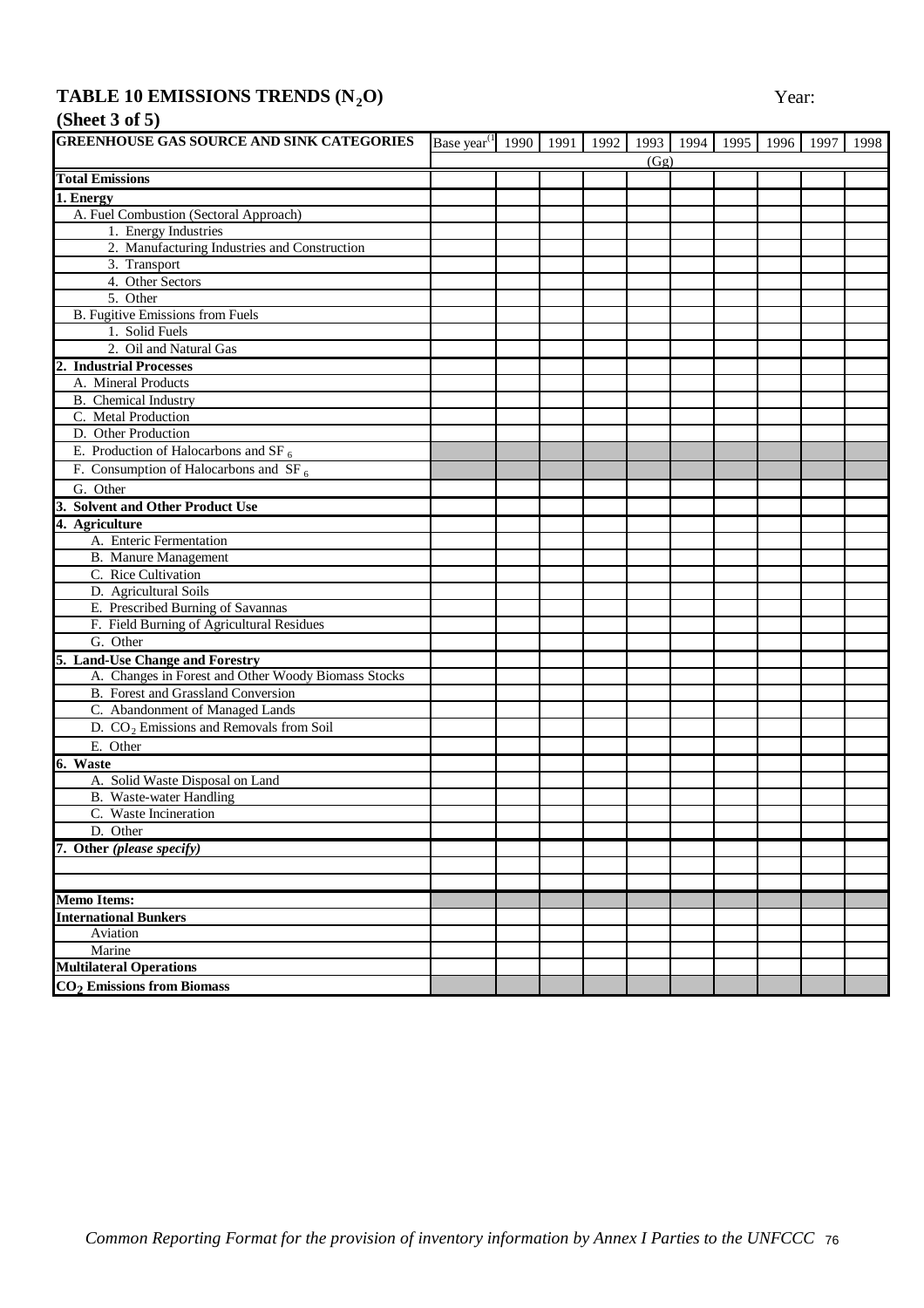## **TABLE 10 EMISSION TRENDS (HFCs, PFCs and SF<sub>6</sub>) Year:**

## **(Sheet 4 of 5)**

| <b>GREENHOUSE GAS SOURCE</b>                                                                         | Base year <sup><math>(1)</math></sup> | 1990 | 1991 | 1992 | 1993 | 1994 | 1995 | 1996 | 1997 | 1998 |
|------------------------------------------------------------------------------------------------------|---------------------------------------|------|------|------|------|------|------|------|------|------|
| <b>AND SINK CATEGORIES</b>                                                                           |                                       |      |      |      | (Gg) |      |      |      |      |      |
| Emissions of $HFCs^{(5)}$ -                                                                          |                                       |      |      |      |      |      |      |      |      |      |
| $CO2$ equivalent (Gg)                                                                                |                                       |      |      |      |      |      |      |      |      |      |
| <b>HFC-23</b>                                                                                        |                                       |      |      |      |      |      |      |      |      |      |
| <b>HFC-32</b>                                                                                        |                                       |      |      |      |      |      |      |      |      |      |
| $HFC-41$                                                                                             |                                       |      |      |      |      |      |      |      |      |      |
| <b>HFC-43-10mee</b>                                                                                  |                                       |      |      |      |      |      |      |      |      |      |
| <b>HFC-125</b>                                                                                       |                                       |      |      |      |      |      |      |      |      |      |
| <b>HFC-134</b>                                                                                       |                                       |      |      |      |      |      |      |      |      |      |
| <b>HFC-134a</b>                                                                                      |                                       |      |      |      |      |      |      |      |      |      |
| <b>HFC-152a</b>                                                                                      |                                       |      |      |      |      |      |      |      |      |      |
| <b>HFC-143</b>                                                                                       |                                       |      |      |      |      |      |      |      |      |      |
| <b>HFC-143a</b>                                                                                      |                                       |      |      |      |      |      |      |      |      |      |
| HFC-227ea                                                                                            |                                       |      |      |      |      |      |      |      |      |      |
| HFC-236fa                                                                                            |                                       |      |      |      |      |      |      |      |      |      |
| HFC-245ca                                                                                            |                                       |      |      |      |      |      |      |      |      |      |
| Emissions of PFCs <sup>(5)</sup> -                                                                   |                                       |      |      |      |      |      |      |      |      |      |
|                                                                                                      |                                       |      |      |      |      |      |      |      |      |      |
|                                                                                                      |                                       |      |      |      |      |      |      |      |      |      |
|                                                                                                      |                                       |      |      |      |      |      |      |      |      |      |
|                                                                                                      |                                       |      |      |      |      |      |      |      |      |      |
| $\frac{CO_2 \text{ equivalent (Gg)}}{CP_4}$<br>$\frac{C_2F_6}{C_3F_8}$<br>$\frac{C_4F_{10}}{C_4F_8}$ |                                       |      |      |      |      |      |      |      |      |      |
|                                                                                                      |                                       |      |      |      |      |      |      |      |      |      |
|                                                                                                      |                                       |      |      |      |      |      |      |      |      |      |
|                                                                                                      |                                       |      |      |      |      |      |      |      |      |      |
| $\frac{C_5F_{12}}{C_6F_{14}}$<br>Emissions of SF <sub>6</sub> <sup>(5)</sup> -                       |                                       |      |      |      |      |      |      |      |      |      |
|                                                                                                      |                                       |      |      |      |      |      |      |      |      |      |
| $\underline{\text{CO}_2}$ equivalent (Gg)<br>SF <sub>6</sub>                                         |                                       |      |      |      |      |      |      |      |      |      |

<sup>(5)</sup> Enter information on the actual emissions. Where estimates are only available for the potential emissions, specify this in a footnote.

Only in this row the emissions are expressed as CO<sub>2</sub> equivalent emissions in order to facilitate data flow among spreadsheets.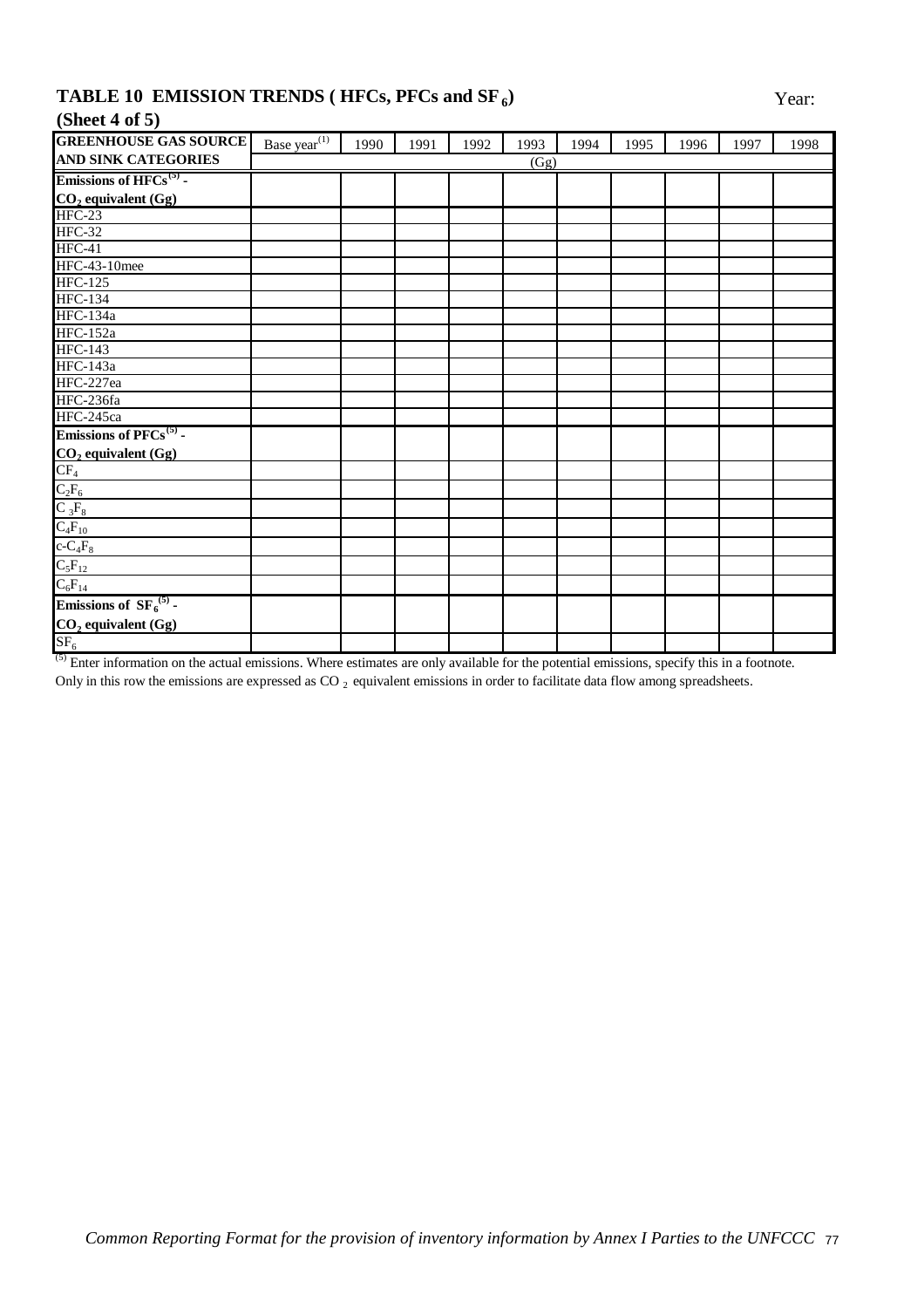### **TABLE 10 EMISSION TRENDS (SUMMARY)** Year:

## **(Sheet 5 of 5)**

| <b>GREENHOUSE GAS EMISSIONS</b>                 | Base year <sup><math>(1)</math></sup> | 1990 | 1991 | 1992 | 1993                    | 1994 | 1995 | 1996 | 1997 | 1998 |
|-------------------------------------------------|---------------------------------------|------|------|------|-------------------------|------|------|------|------|------|
|                                                 |                                       |      |      |      | $CO2$ equivalent $(Gg)$ |      |      |      |      |      |
| Net $CO2$ emissions/removals                    |                                       |      |      |      |                         |      |      |      |      |      |
| $CO2$ emissions (without LUCF) <sup>(6)</sup>   |                                       |      |      |      |                         |      |      |      |      |      |
| CH <sub>4</sub>                                 |                                       |      |      |      |                         |      |      |      |      |      |
| $N_2O$                                          |                                       |      |      |      |                         |      |      |      |      |      |
| <b>HFCs</b>                                     |                                       |      |      |      |                         |      |      |      |      |      |
| <b>PFCs</b>                                     |                                       |      |      |      |                         |      |      |      |      |      |
| SF <sub>6</sub>                                 |                                       |      |      |      |                         |      |      |      |      |      |
| Total (with net $CO2$ emissions/removals)       |                                       |      |      |      |                         |      |      |      |      |      |
| Total (without $CO_2$ from LUCF) <sup>(6)</sup> |                                       |      |      |      |                         |      |      |      |      |      |

| <b>GREENHOUSE GAS SOURCE AND</b>               | Base year <sup><math>(1)</math></sup> | 1990 | 1991 | 1992 | 1993 | 1994 | 1995 | 1996 | 1997 | 1998 |
|------------------------------------------------|---------------------------------------|------|------|------|------|------|------|------|------|------|
| <b>SINK CATEGORIES</b>                         | $CO2$ equivalent (Gg)                 |      |      |      |      |      |      |      |      |      |
| 1. Energy                                      |                                       |      |      |      |      |      |      |      |      |      |
| 2. Industrial Processes                        |                                       |      |      |      |      |      |      |      |      |      |
| 3. Solvent and Other Product Use               |                                       |      |      |      |      |      |      |      |      |      |
| 4. Agriculture                                 |                                       |      |      |      |      |      |      |      |      |      |
| 5. Land-Use Change and Forestry <sup>(7)</sup> |                                       |      |      |      |      |      |      |      |      |      |
| 6. Waste                                       |                                       |      |      |      |      |      |      |      |      |      |
| 7. Other                                       |                                       |      |      |      |      |      |      |      |      |      |

and removals from Land-Use Change and Forestry. <sup>(6)</sup> The information in these rows is requested to facilitate comparison of data, since Parties differ in the way they report  $CO_2$  emissions

(7) Net emissions.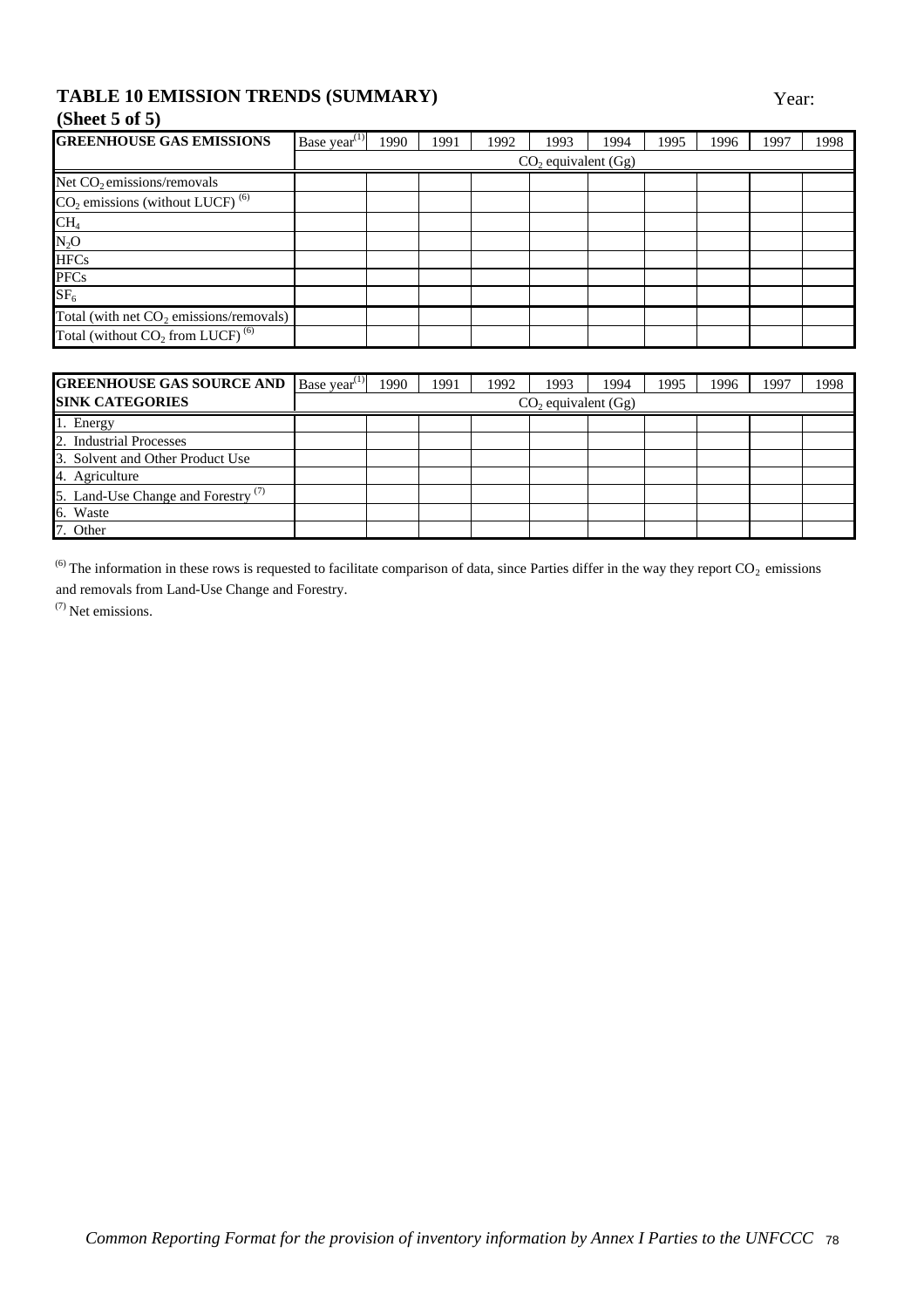| <b>Party:</b>                                                                                                                                                                                                                                       |                                                              | Year:                              |                                                                 |
|-----------------------------------------------------------------------------------------------------------------------------------------------------------------------------------------------------------------------------------------------------|--------------------------------------------------------------|------------------------------------|-----------------------------------------------------------------|
| Focal point for national GHG inventories:<br>Address:<br>Telephone:<br>Main institution preparing the inventory:                                                                                                                                    | Fax:                                                         | E-mail:                            |                                                                 |
| Date of submission:<br>Base years:<br>Year( $\overline{s}$ ) covered in the submission:<br>Gases covered:<br>Omissions in geographic coverage:                                                                                                      |                                                              | PFCs, HFCs, $SF6$ :                |                                                                 |
| Sectoral report tables:<br>Sectoral background data tables:<br>Summary 1 (IPCC Summary tables):<br>Summary 2 $(CO2$ equivalent emissions):<br>Summary 3 (Methods/Emission factors):<br>Uncertainty:<br>Recalculation tables:<br>Completeness table: | Ind. Processes<br>Energy<br>IPCC Table 7A:<br>IPCC Table 8A: | Solvent Use<br><b>LUCF</b>         | Agriculture<br>Waste<br>IPCC Table 7B:<br>National information: |
| Trend table:<br>Comparison of<br>$CO2$ from fuel combustion:                                                                                                                                                                                        | Worksheet 1-1                                                | Percentage of difference<br>0.0000 | <b>Explanation of differences</b>                               |
| CO <sub>2</sub><br>CH <sub>4</sub><br>$N_2O$<br>HFCs, PFCs, $SF6$<br>Explanations:<br>Recalculation tables for all recalculated                                                                                                                     | Ind.Processes<br>Energy                                      | Solvent Use<br><b>LUCF</b>         | Agriculture<br>Waste                                            |
| years:                                                                                                                                                                                                                                              |                                                              | <b>PFCs</b>                        | SF <sub>6</sub>                                                 |
| Full CRF for the recalculated base year:<br>Disaggregation by species:<br>Production of Halocarbons/SF $_6$ :<br>Consumption of Halocarbons/SF <sub>6</sub> :<br>Potential/Actual emission ratio:                                                   | <b>HFCs</b><br>Potential<br>Actual                           | Potential<br>Actual                | Potential<br>Actual                                             |

| $\overline{\text{C}}$ | $CO2$ from fuel combustion:                  |        |               | 0.0000      |             |                 |           |
|-----------------------|----------------------------------------------|--------|---------------|-------------|-------------|-----------------|-----------|
|                       |                                              | Energy | Ind.Processes | Solvent Use | <b>LUCF</b> | Agriculture     | Waste     |
|                       | CO <sub>2</sub>                              |        |               |             |             |                 |           |
|                       | CH <sub>4</sub>                              |        |               |             |             |                 |           |
|                       | $N_2O$                                       |        |               |             |             |                 |           |
| Recalculation:        | HFCs, PFCs, $SF6$                            |        |               |             |             |                 |           |
|                       | Explanations:                                |        |               |             |             |                 |           |
|                       | Recalculation tables for all recalculated    |        |               |             |             |                 |           |
|                       | years:                                       |        |               |             |             |                 |           |
|                       | Full CRF for the recalculated base year:     |        |               |             |             |                 |           |
|                       |                                              |        | <b>HFCs</b>   | <b>PFCs</b> |             | SF <sub>6</sub> |           |
| ${\rm SF}_6$          | Disaggregation by species:                   |        |               |             |             |                 |           |
| HFCs, PFCs,           | Production of Halocarbons/SF $_6$ :          |        |               |             |             |                 |           |
|                       | Consumption of Halocarbons/SF <sub>6</sub> : | Actual | Potential     | Actual      | Potential   | Actual          | Potential |
|                       |                                              |        |               |             |             |                 |           |
|                       | Potential/Actual emission ratio:             |        |               |             |             |                 |           |
|                       | Reference to National Inventory Report       |        |               |             |             |                 |           |
|                       | and/or national inventory web site:          |        |               |             |             |                 |           |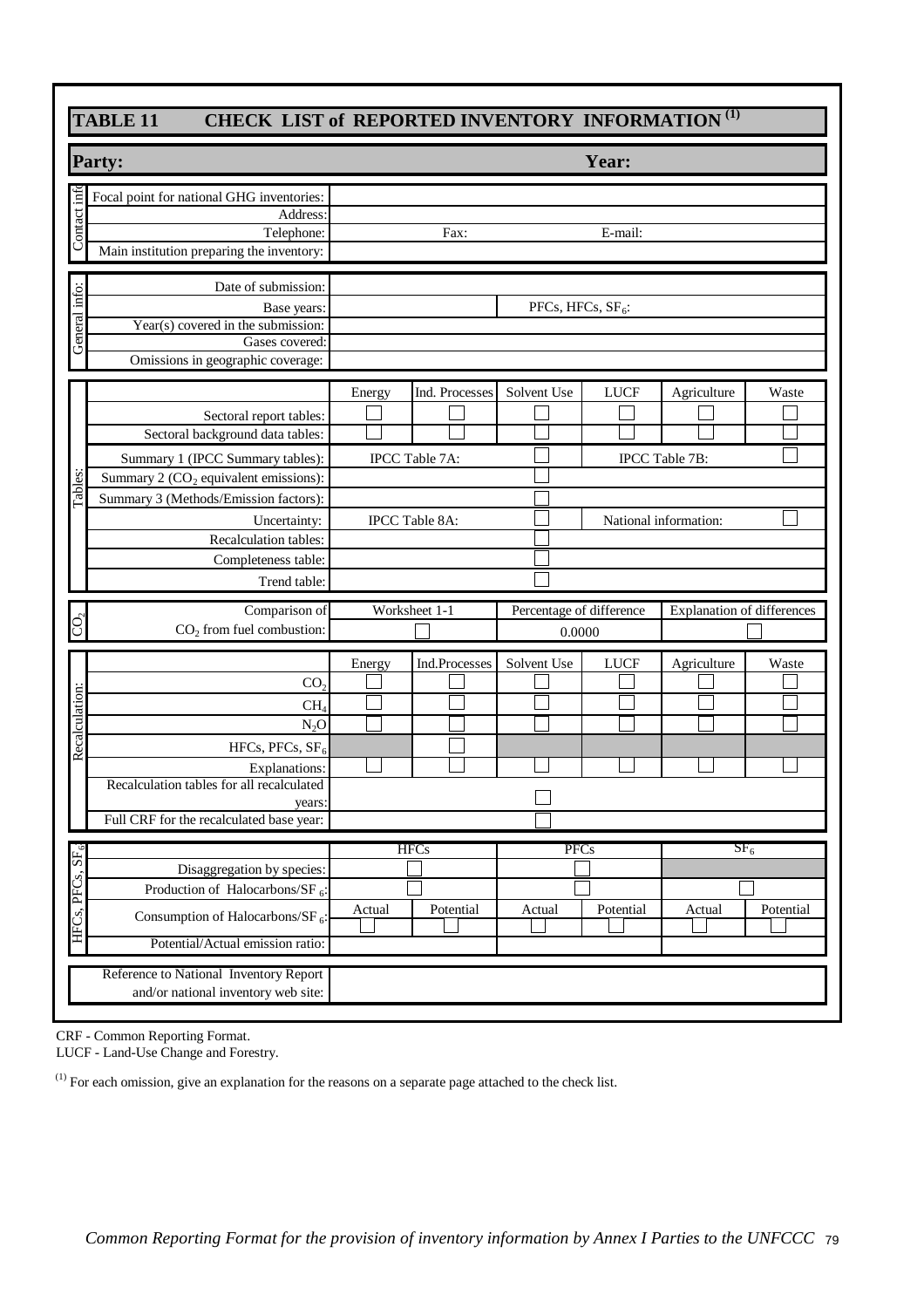### **II. GUIDELINES FOR THE PREPARATION OF NATIONAL COMMUNICATIONS BY PARTIES INCLUDED IN ANNEX I TO THE CONVENTION**

### **PART II:**

### **UNFCCC REPORTING GUIDELINES ON NATIONAL COMMUNICATIONS**

### **I. INTRODUCTION**

### **A. Objectives**

1. The objectives of these guidelines for preparing the national communication are:

(a) To assist Annex I Parties in meeting their commitments under Articles 4 and 12 of the Convention;

(b) To promote the provision of consistent, transparent, comparable, accurate and complete information in order to enable a thorough review and assessment of the implementation of the Convention by the Parties, and to monitor the progress Annex I Parties are making towards meeting the goals of the Convention; and

(c) To assist the Conference of the Parties (COP) to carry out its responsibilities to review the implementation of the Convention pursuant to Article 7.2(a) and the adequacy of the commitments in Article 4.2(a) and (b) in accordance with Article 4.2(d).

### **B. Structure**

2. The information identified in these guidelines shall be communicated by a Party in a single document, 500 copies of which should be submitted to the COP through the secretariat, and shall be in one of the official languages of the United Nations. Parties may include a reference to a national focal point and/or web site where additional copies may be obtained. The length of a national communication may be decided by the submitting Party but every effort shall be made to avoid over-lengthy national communications, in order to reduce the paper burden and to facilitate the consideration process. Parties shall also provide an electronic version of their national communication to the secretariat.

3. Annex I Parties should also submit to the secretariat, where relevant, a translation of their national communication into English.

4. Parties should provide references to additional relevant background information in an annex to the national communication. Parties should also provide this information and other relevant background information to the secretariat on its request, preferably in English, or another official language of the United Nations.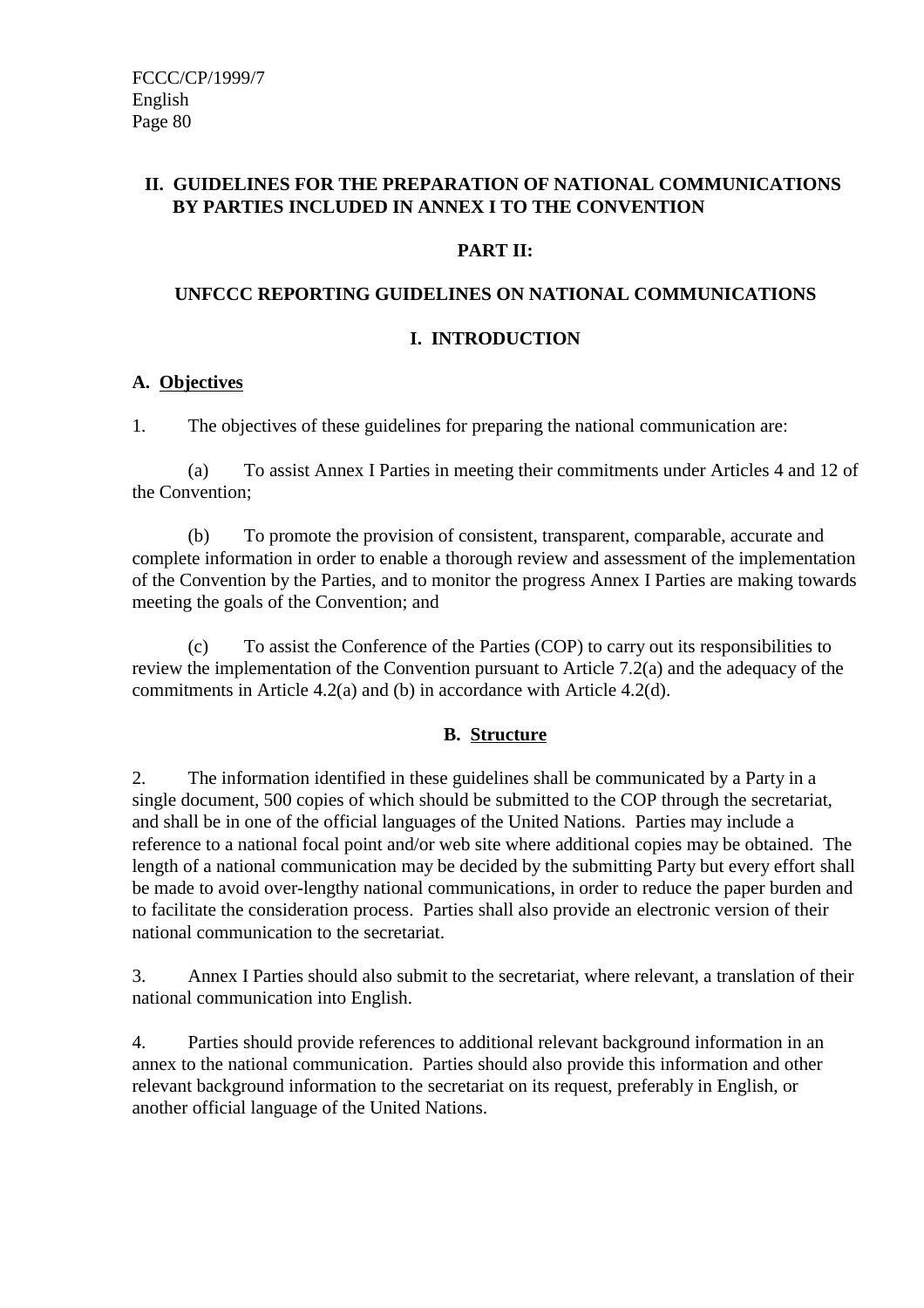5. To facilitate transparency, comparability and consistency of national communications, Parties shall structure their national communication following the outline contained in the annex to these guidelines. To ensure completeness, no mandatory element shall be excluded. If mandatory elements cannot be reported for any reason, Parties shall explain the omission or the reason for partial reporting in the section relating to that element.

6. Where statistical data are provided they should be accompanied by a definition of terms, unless they are obvious.

### **II. EXECUTIVE SUMMARY**

7. A national communication shall include an executive summary that summarizes the information and data from the full document. The executive summary shall be of no more than 15 pages.

### **III. NATIONAL CIRCUMSTANCES RELEVANT TO GREENHOUSE GAS EMISSIONS AND REMOVALS**

8. Parties shall provide a description of their national circumstances, how national circumstances affect greenhouse gas (GHG) emissions and removals, and how national circumstances and changes in national circumstances affect greenhouse gas emissions and removals over time. Parties should provide information about how their national circumstances are relevant to factors affecting greenhouse gas emissions and removals, including disaggregated indicators, to explain the relationship between national circumstances and emissions or removals. Parties may provide whatever information best describes their own national circumstances and historic trends. However, to improve comparability of national communications, the following headings are recommended:

(a) Government structure: for example, roles and responsibilities of different levels of government;

(b) Population profile: for example, total population, density and distribution;

(c) Geographic profile: for example, area, latitude, land-use and ecosystems;

(d) Climate profile: for example, temperature distribution, annual temperature variations, precipitation distribution, climate variability and extreme events;

(e) Economic profile: for example, gross domestic product (GDP), GDP per capita (expressed in domestic currency and purchasing parities), GDP by sector, international trade patterns;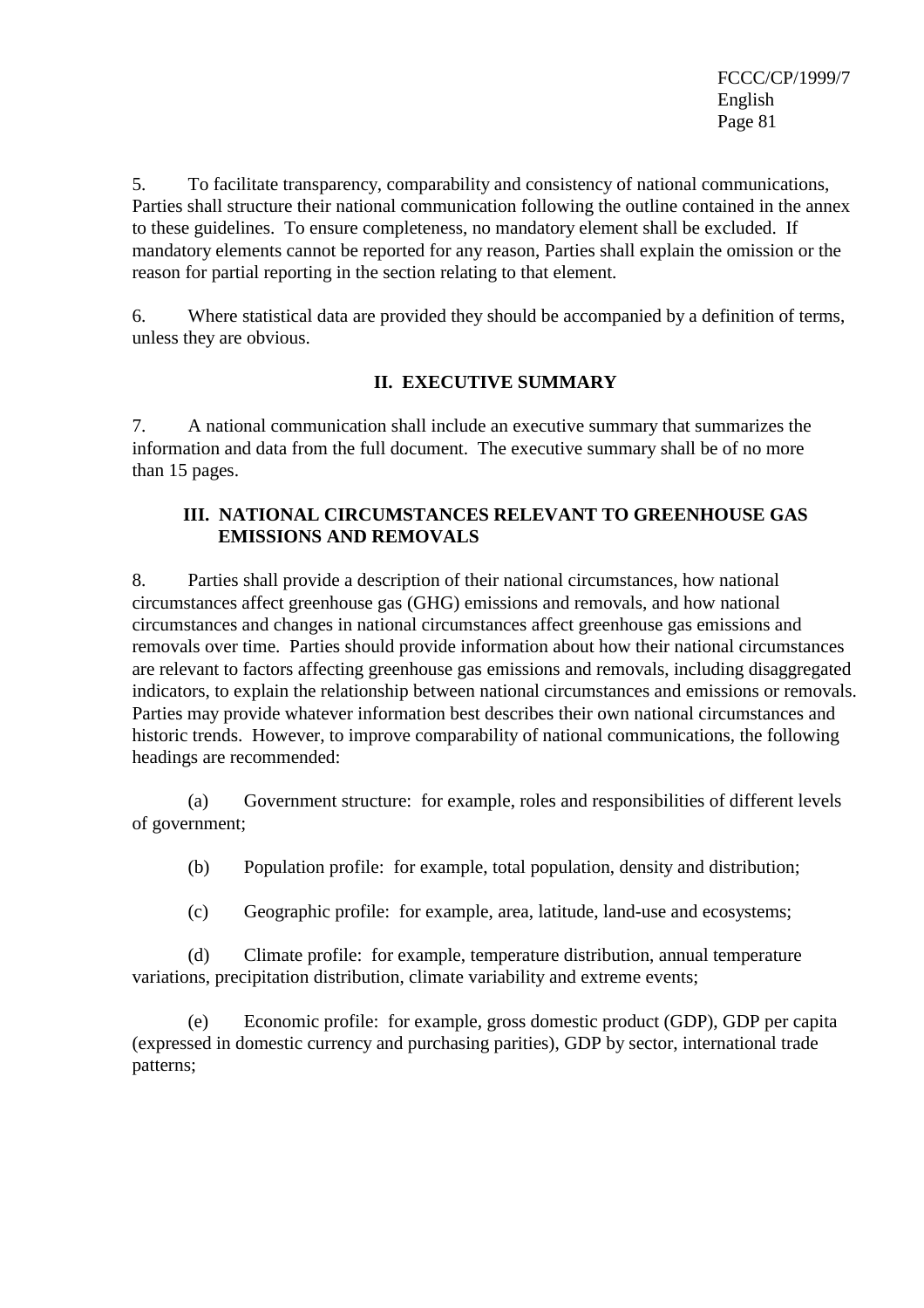(f) Energy (by fuel types where appropriate): for example, energy resource base, production, consumption, market structure, prices, taxes, subsidies, trade;

(g) Transportation: for example, modes (passenger and freight), travel distances, fleet characteristics;

- (h) Industry: for example, structure;
- (i) Waste: for example, waste sources, management practices;

(j) Building stock and urban structure: for example, profile of residential and commercial buildings;

- (k) Agriculture: for example, structure, management practices;
- (l) Forest: for example, types, management practices;
- (m) Other circumstances.

### **Flexibility in accordance with Article 4.6 and 4.10**

9. Parties requesting flexibility or consideration, in accordance with Article 4.6 and 4.10 of the Convention, shall state the type of special consideration they are seeking and provide a full explanation of their circumstances.

### **IV. GREENHOUSE GAS INVENTORY INFORMATION**

### **A. Summary tables**

10. Summary information from the national greenhouse gas inventory prepared according to part I of these guidelines shall be provided for the period from 1990 (or other base year) to the last but one year prior to the year of submission of the national communication (e.g. inventory information up to the year 1999 shall be provided in the third national communication to be submitted by 30 November 2001). The information provided in the national communication should be consistent with that provided in the annual inventory information submission of the year in which the national communication is submitted, and any differences should be fully explained.

11. For the purpose of the national communication, complete inventory information need not be provided. However, at a minimum, Parties shall report the summary, including carbon dioxide  $(CO<sub>2</sub>)$  equivalent and emissions trend tables given in the common reporting format contained in the above-mentioned guidelines. These tables may be provided as an annex, as part of the national communication rather than in the main text.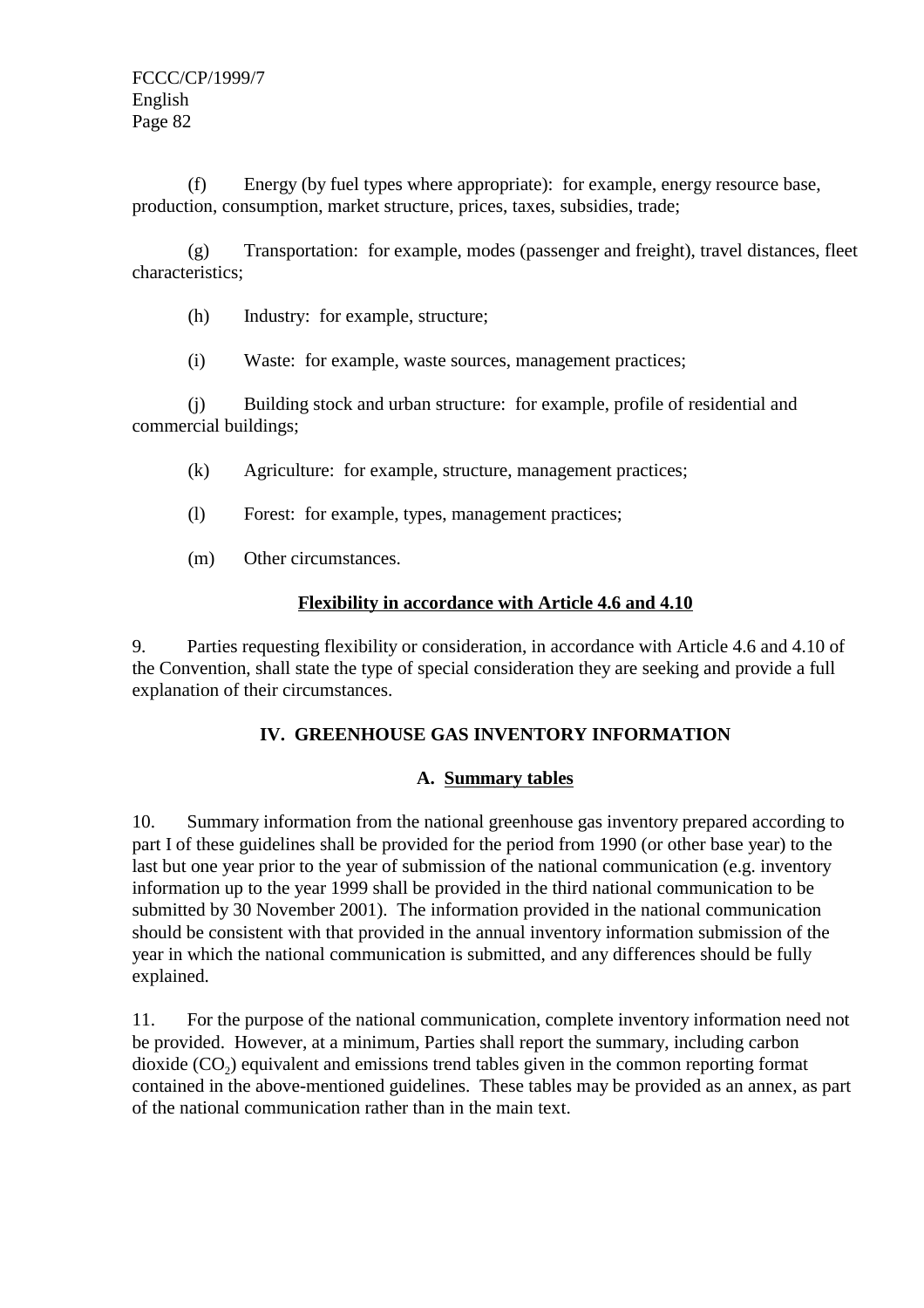### **B. Descriptive summary**

12. In the main text of the national communication, Parties should provide a descriptive summary and should provide diagrams for the GHGs reported in the summary tables, in accordance with paragraph 11 above. Parties should provide a description of the factors underlying emission trends.

### **V. POLICIES AND MEASURES**

### **A. Selection of policies and measures for the national communication**

13. In accordance with Article 12.2, Annex I Parties shall communicate information on policies and measures adopted to implement commitments under Article 4.2(a) and (b). These need not have the limitation and reduction of GHG emissions and removals as a primary objective.

14. In reporting, Parties should give priority to policies and measures, or combinations of policies and measures, which have the most significant impact in affecting GHG emissions and removals and may also indicate those which are innovative and/or effectively replicable by other Parties. Parties may report on adopted policies and measures and those in the planning stage, but should clearly distinguish these from implemented policies and measures throughout.<sup>1</sup> The national communication does not have to report every policy and measure which affects GHG emissions.

15. Policies and measures reported on should be those planned, adopted and/or implemented by governments at national, state, provincial, regional and local level. Furthermore, policies and measures reported may also include those adopted in the context of regional or international efforts. Policies and measures influencing international transport GHG emissions should be reported in the transport sector.

16. Parties should report on action taken to implement commitments under Article 4.2(e)(ii) of the Convention, which requires that Parties identify and periodically update their own policies and practices which encourage activities that lead to greater levels of anthropogenic GHG emissions than would otherwise occur. Parties should also provide the rationale for such actions in the context of their national communications.

<sup>1</sup> *Implemented policies and measures* are those for which one or more of the following applies: (a) national legislation is in force; (b) one or more voluntary agreements have been established; (c) financial resources have been allocated; (d) human resources have been mobilized. *Adopted policies and measures* are those for which an official government decision has been made and there is a clear commitment to proceed with implementation. *Planned policies and measures* are options under discussion and having a realistic chance of being adopted and implemented in future.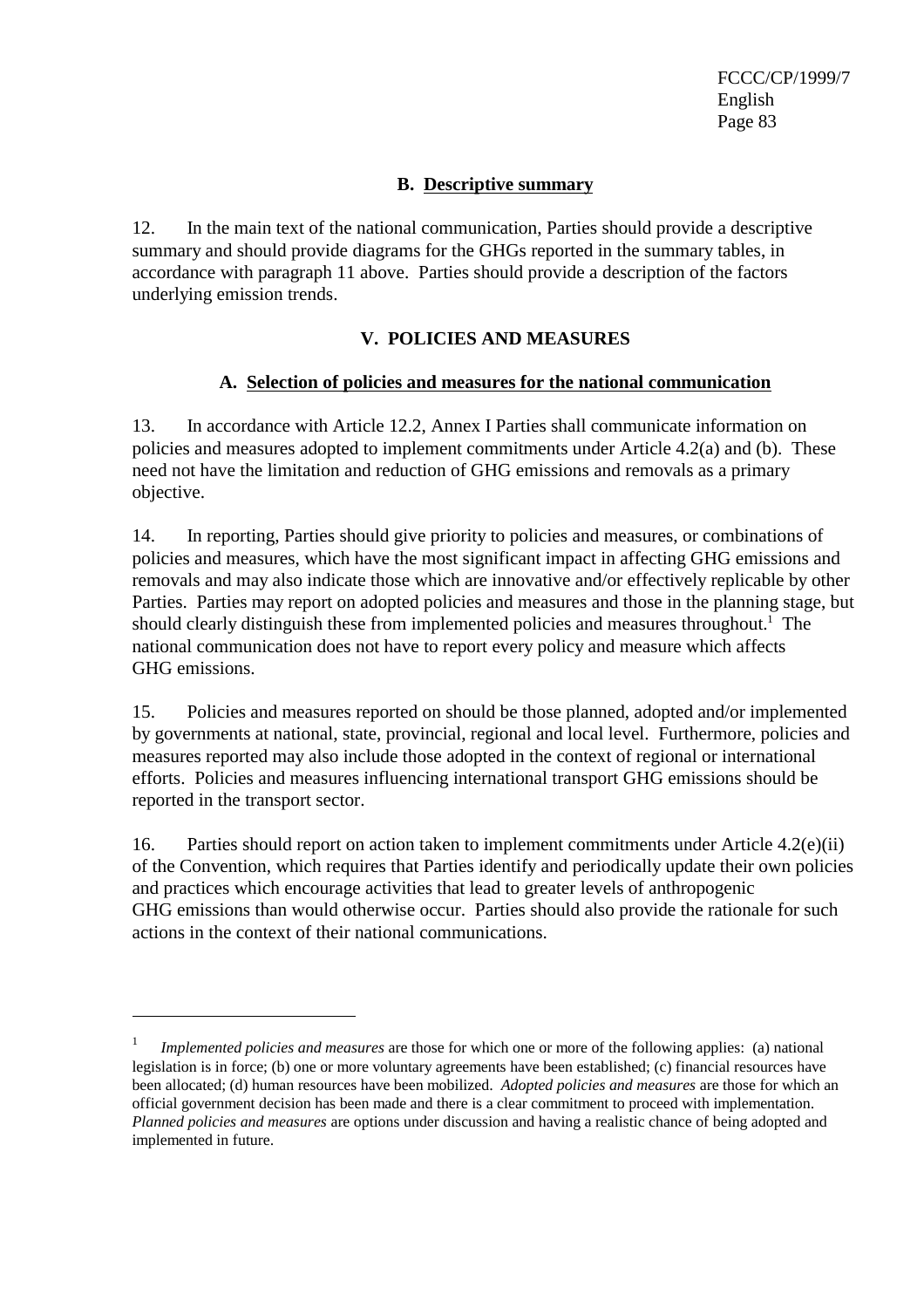### **B. Structure of the policies and measures section of the national communication**

17. Parties shall organize the reporting of policies and measures by sectors, subdivided by greenhouse gas (carbon dioxide, methane, nitrous oxide, hydrofluorocarbons, perfluorocarbons, sulphur hexafluoride). To the extent appropriate, the following sectors should be considered: energy, transport, industry, agriculture, forestry and waste management. Each sector shall have its own textual description of the principal policies and measures, as set out in section D below, supplemented by table 1. Parties may include separate text and a table describing cross-sectoral policies and measures.

18. In cases where a policy or measure has been maintained over time and is thoroughly described in the Party's previous national communication, reference should be made to this and only a brief description contained in the latest national communication, focusing on any alterations to the policy or measure or effects achieved.

19. Some information such as the effect of policies and measures may be presented in aggregate for several complementary measures in a particular sector or affecting a particular gas.

### **C. Policy-making process**

20. The national communication should describe the overall policy context, including any national targets for greenhouse gas mitigation. Strategies for sustainable development or other relevant policy objectives may also be covered. Relevant inter-ministerial decision-making processes or bodies may be noted.

21. The national communication should provide a description of the way in which progress with policies and measures to mitigate GHG emissions is monitored and evaluated over time. Institutional arrangements for monitoring of GHG mitigation policy should also be reported in this context.

### **D. Policies and measures and their effects**

22. The presentation of each policy and measure shall include information on each of the subject headings listed below. The presentation should be concise and should include information on the detail suggested after each subject heading:

### (a) *Name and short description of the policy or measure*;

(b) *Objectives of the policy or measure*. The description of the objectives should focus on the key purposes and benefits of the policies and measures, including a description of activities and/or source and sink categories affected. Objectives should be described in quantitative terms, to the extent possible;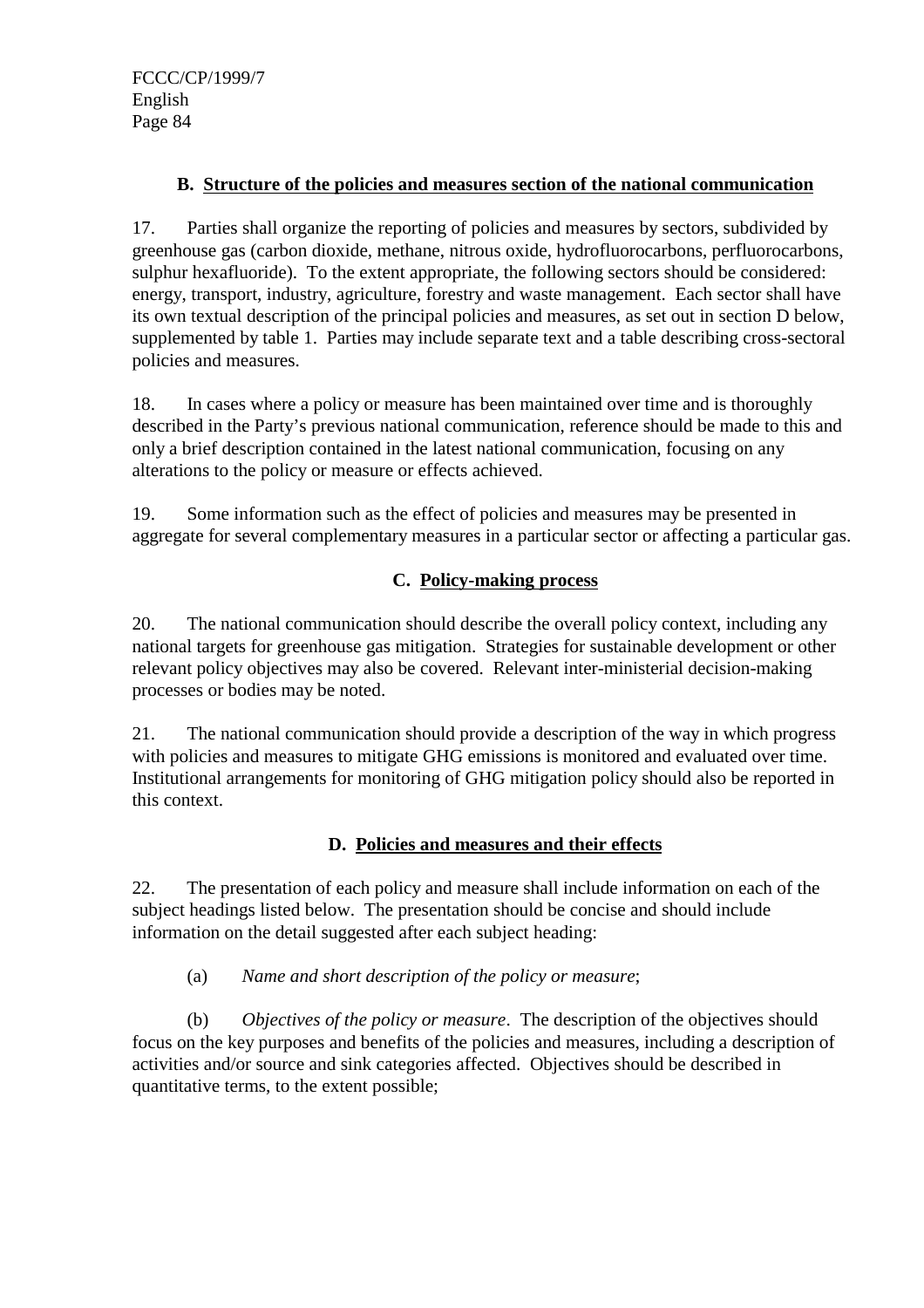(c) *The greenhouse gas or gases affected;*

(d) *Type or types of policy or measure.* Use, to the extent possible, the following terms: economic, fiscal, voluntary/negotiated agreements, regulatory, information, education, research, other;

(e) *Status of implementation.* It should be noted whether the policy or measure is in the planning stage or is adopted or whether it is under implementation. For adopted and implemented measures, additional information may include the funds already provided, future budget allocated and the time-frame for implementation;

(f) *Implementing entity or entities*. This should describe the role of national, state, provincial, regional and local government and the involvement of any other entities.

23. In addition, the description of each policy and measure reported should include, as appropriate, *a quantitative estimate of the impacts of individual policies and measures or collections of policies and measures.* Such information includes estimated changes in activity levels and/or emissions and removals due to adopted and implemented policies and measures reported and a brief description of estimation methods. Information should be presented as an estimate for a particular year such as 1995, 2000 and 2005, not for a period of years.

24. Parties may also provide information under the headings below for each policy and measure reported:

(a) *Information about the costs of policies and measures*. Such information should be accompanied by a brief definition of the term 'cost' in this context;

(b) *Information about non-GHG mitigation benefits of policies and measures.* Such benefits may include, for example, reduced emissions of other pollutants or health benefits;

(c) *How the policy or measure interacts with other policies and measures at the national level*. This may include a description of how policies complement each other in order to enhance overall greenhouse gas mitigation.

25. Parties shall provide information on how they believe their policies and measures are modifying longer-term trends in anthropogenic GHG emissions and removals consistent with the objective of the Convention.

### **E. Policies and measures no longer in place**

26. When policies and measures listed in previous national communications are no longer in place, Parties may explain why this is so.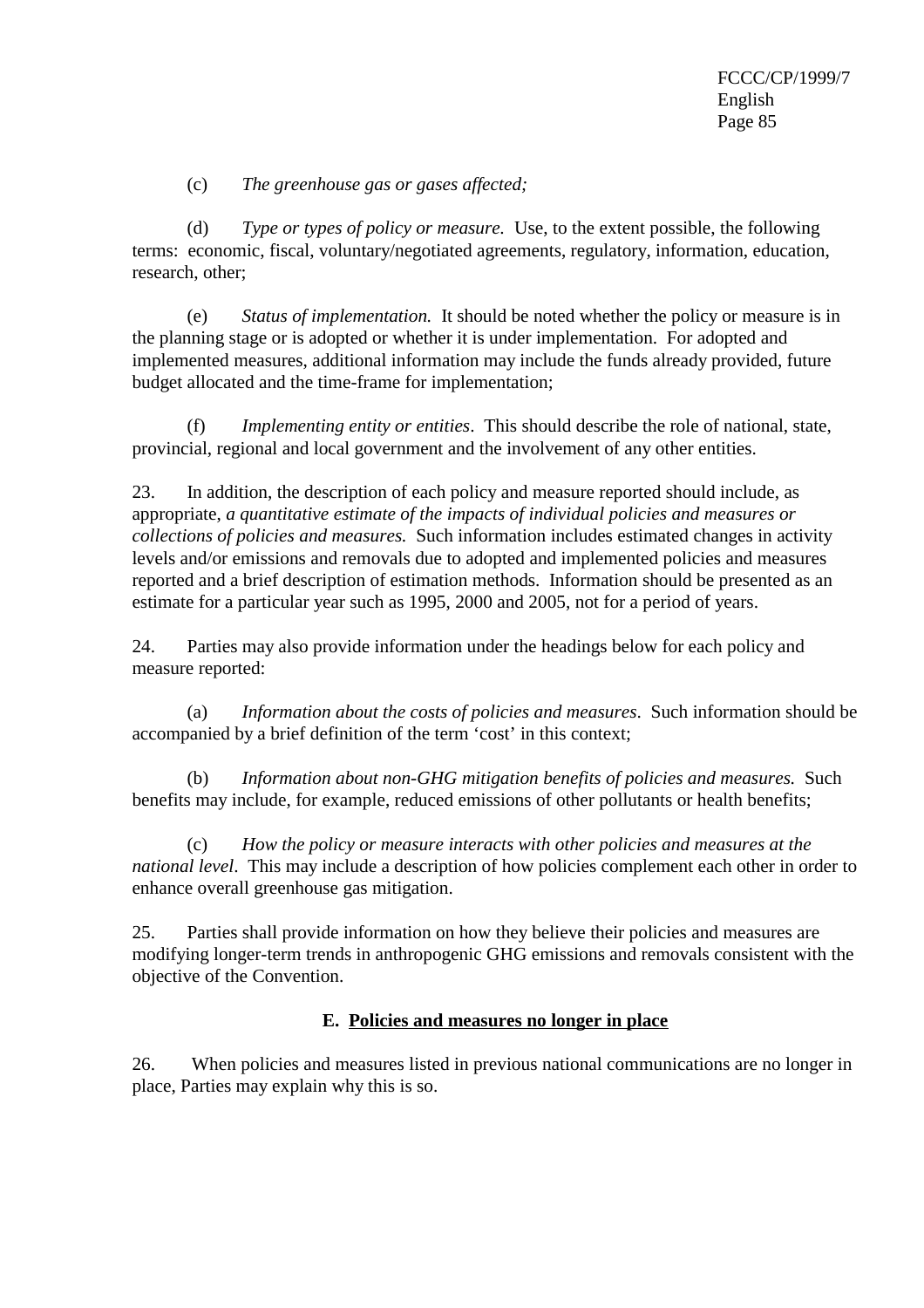### **Table 1. Summary of policies and measures by sector** <sup>a</sup>

| Name of policy or<br>measure <sup>b</sup> | Objective and/or<br>activity affected | GHG affected | Type of instrument | Status <sup>c</sup> | Implementing<br>entity or entities | Estimate of mitigation impact, by gas<br>(for a particular year, not cumulative,<br>in $CO$ , equivalent) <sup>d</sup> |      |      |  |  |
|-------------------------------------------|---------------------------------------|--------------|--------------------|---------------------|------------------------------------|------------------------------------------------------------------------------------------------------------------------|------|------|--|--|
|                                           |                                       |              |                    |                     |                                    | 1995                                                                                                                   | 2000 | 2005 |  |  |
|                                           |                                       |              |                    |                     |                                    |                                                                                                                        |      |      |  |  |

- aSeparate tables shall be completed for each sector, as set out in paragraph 17.
- bParties should use an asterisk (\*) to indicate that a measure is included in the 'with measures' projection.
- $\rm{c}$  To the extent possible, the following descriptive terms should be used: *implemented, adopted, planned.* Additional information may be provided on funding and the relevant time-scale.
- dParties may add columns for additional years (for example 2010, 2015, etc.).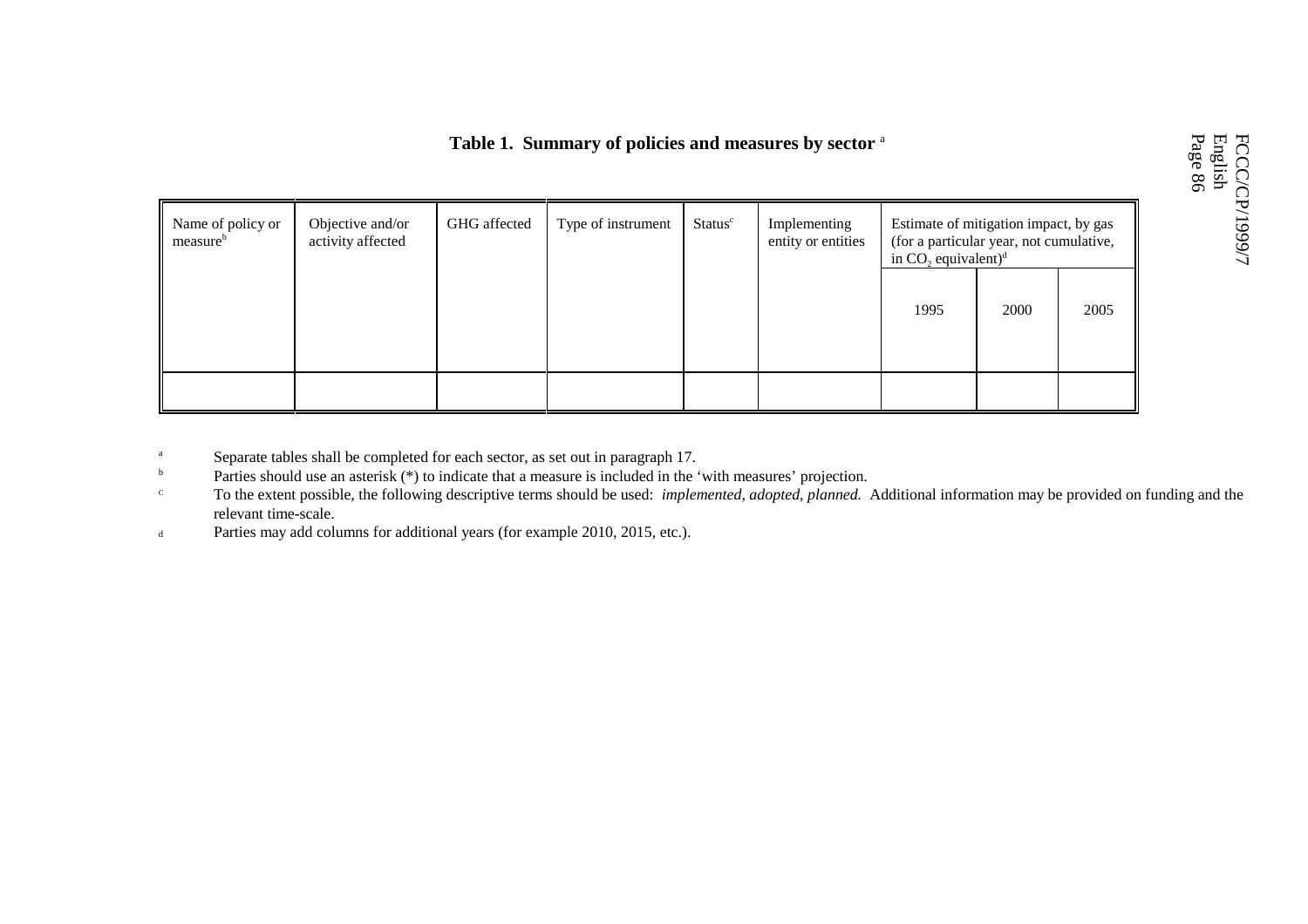### **VI. PROJECTIONS AND THE TOTAL EFFECT OF POLICIES AND MEASURES**

### **A. Purpose**

27. The primary objective of the projections section of the national communication is to give an indication of future trends in GHG emissions and removals, given current national circumstances and implemented and adopted policies and measures, and to give an indication of the path of emissions and removals without such policies and measures.

### **B. Projections**

28. At a minimum, Parties shall report a 'with measures' projection, in accordance with paragraph 29 and may report 'without measures' and 'with additional measures' projections.

29. A '**with measures'** projection shall encompass currently implemented and adopted policies and measures. If provided, a '**with additional measures'** projection also encompasses planned policies and measures. If provided, a '**without measures**' projection excludes all policies and measures implemented, adopted or planned after the year chosen as the starting point for this projection. In reporting, Parties may entitle their 'without measures' projection as a 'baseline' or 'reference' projection, for example, if preferred, but should explain the nature of this projection.

30. Parties may report sensitivity analysis for any of the projections, but should aim to limit the number of scenarios presented.

### **C. Presentation of projections relative to actual data**

31. Emission projections shall be presented relative to actual inventory data for the preceding years.

32. For the 'with measures' and 'with additional measures' projections, the starting point should generally be the latest year for which inventory data are available in the national communication. For the 'without measures' projection, the starting point may be 1995, or Parties may provide a 'without measures' projection starting from an earlier year such as 1990 or another base year, as appropriate.

33. Parties may use 'normalized' data in making their projections. However, Parties should present their projections relative to unadjusted inventory data for the preceding years. In addition, Parties may present their projections relative to adjusted inventory data. In this case, Parties shall explain the nature of the adjustments.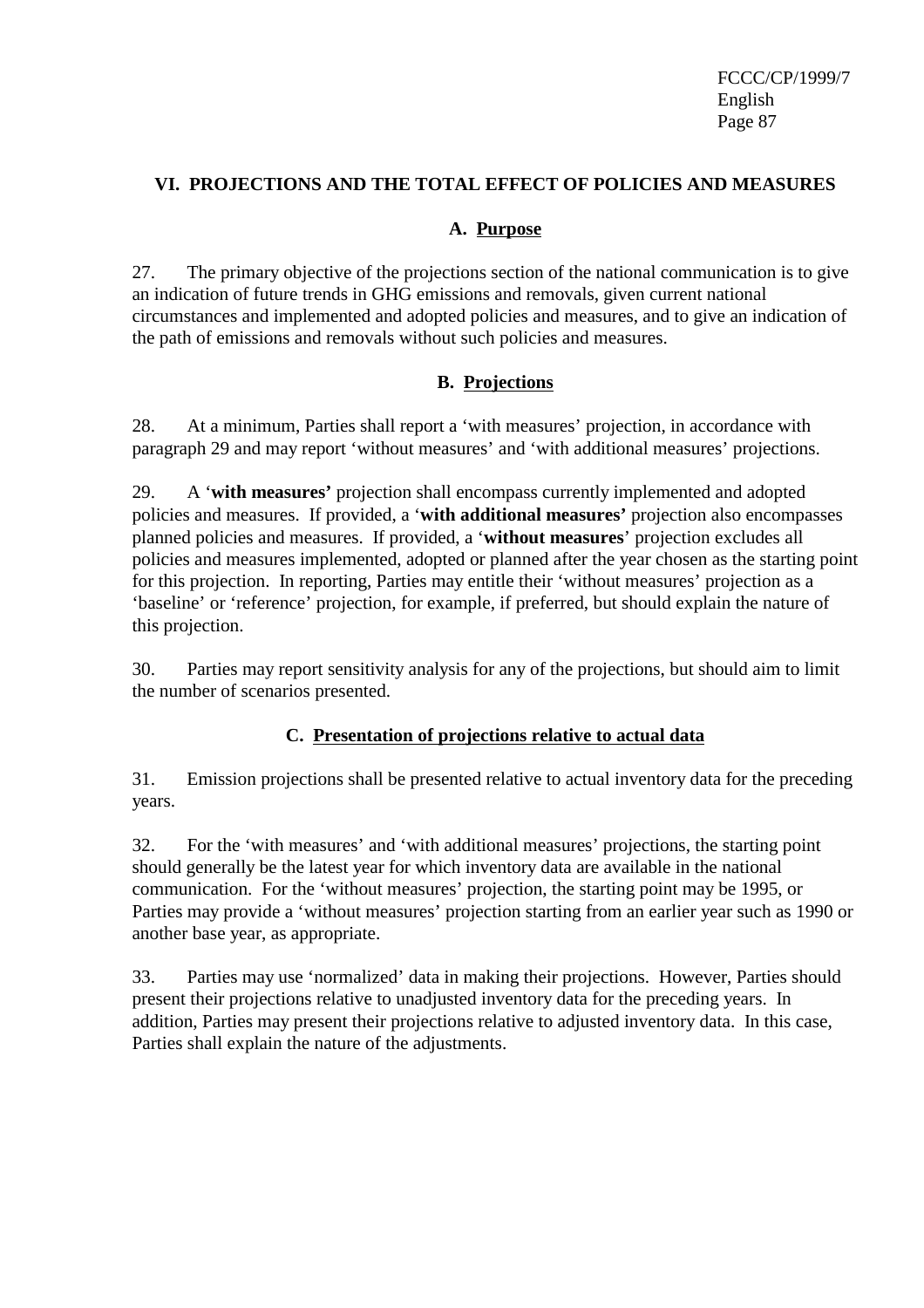### **D. Coverage and presentation**

34. Projections shall be presented on a sectoral basis, to the extent possible, using the same sectoral categories used in the policies and measures section.

35. Projections shall be presented on a gas-by-gas basis for the following greenhouse gases:  $CO<sub>2</sub>$ , CH<sub>4</sub>, N<sub>2</sub>O, PFCs, HFCs and SF<sub>6</sub> (treating PFCs and HFCs collectively in each case). Parties may also provide projections of the indirect greenhouse gases carbon monoxide, nitrogen oxides and non-methane volatile organic compounds, as well as sulphur oxides. In addition, projections shall be provided in an aggregated format for each sector as well as for a national total, using global warming potential (GWP) values agreed upon by the Conference of the Parties.

36. To ensure consistency with inventory reporting, emissions projections related to fuel sold to ships and aircraft engaged in international transport shall, to the extent possible, be reported separately and not included in the totals.

37. In view of the objective of the Convention and the intent to modify longer-term trends in emissions and removals, Parties should include projections on a quantitative basis for the years 2005, 2010, 2015 and 2020. Projections should be presented in a tabular format by sector and gas for each of these years, together with actual data for the period 1990 to 2000 or the latest year available. For Parties using a base year different from 1990 for their inventories, in accordance with Article 4.6 of the Convention, actual data for that year shall be given.

38. Diagrams illustrating the information in paragraphs 34 to 37 should be presented showing unadjusted inventory data and a 'with measures' projection, for the period 1990 (or another base year, as appropriate) to 2020. Additional diagrams may also be presented. Figure 1 illustrates the presentation of a hypothetical Party's projection for a single gas. It shows unadjusted inventory data for the period 1990 to 2000. It shows 'with measures' and 'with additional measures' scenarios starting from 2000, and a 'without measures' scenario starting from 1995.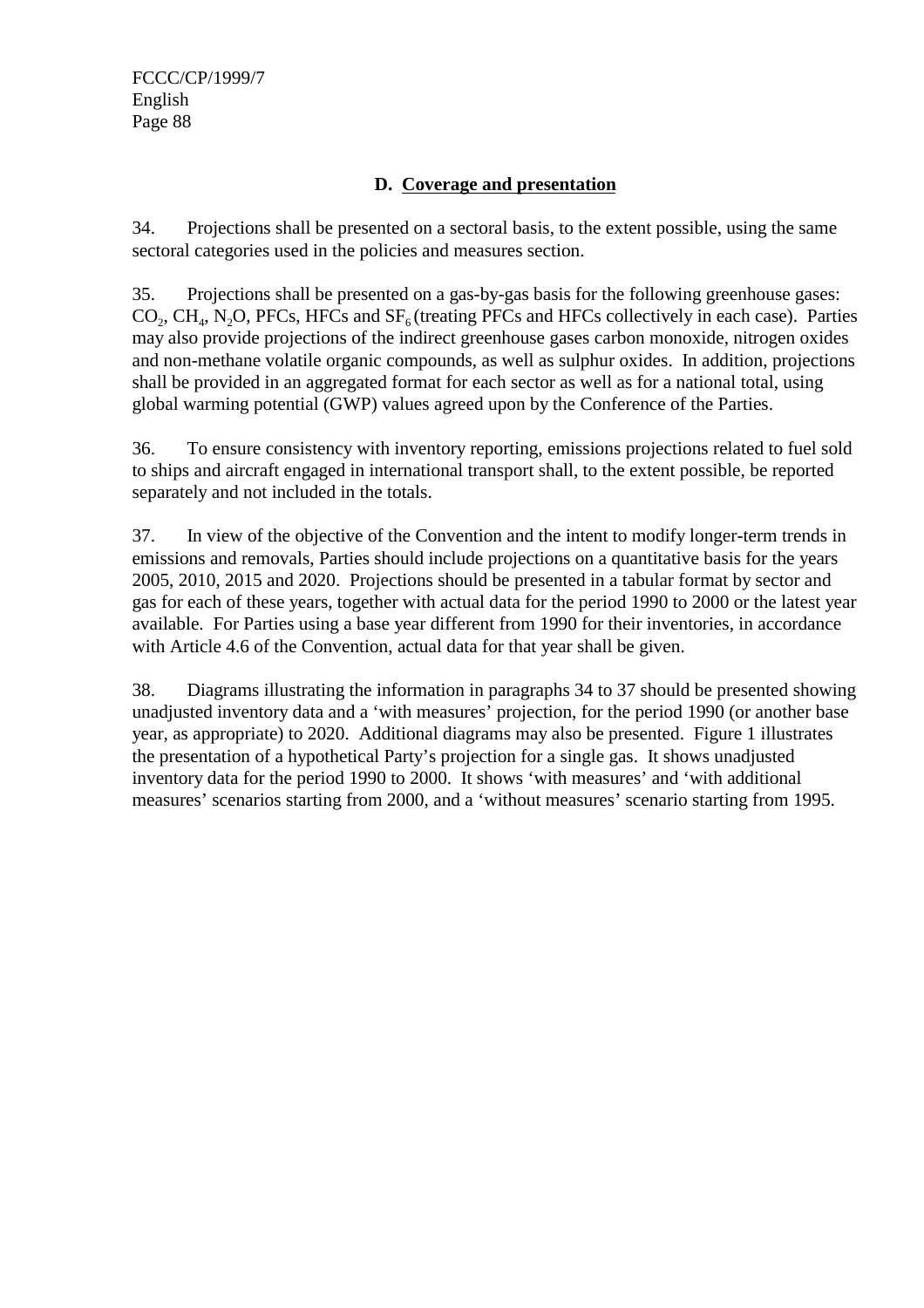



### **E. Assessment of aggregate effects of policies and measures**

39. The estimated and expected effects of individual policies are addressed in the policies and measures section of the national communication. In the projections section of the national communication, Parties shall present the estimated and expected total effect of implemented and adopted policies and measures. Parties may also present the total expected effect of planned policies and measures.

40. Parties shall provide an estimate of the total effect of their policies and measures, in accordance with the 'with measures' definition, compared to a situation without such policies and measures. This effect shall be presented in terms of GHG emissions avoided or sequestered, by gas (on a  $CO<sub>2</sub>$  equivalent basis), in 1995 and 2000, and should also be presented for 2005, 2010, 2015 and 2020 (not cumulative savings). This information may be presented in tabular format.

41. Parties may calculate the total effect of their measures by taking the difference between a 'with measures' and 'without measures' projection. Alternatively, Parties may use another approach, for example individually assessing the effect of each significant policy and measure, and aggregating the individual effects to arrive at a total. In either case, when reporting, it should be clear from what year onward it is assumed that policies are implemented or not implemented in making the calculations.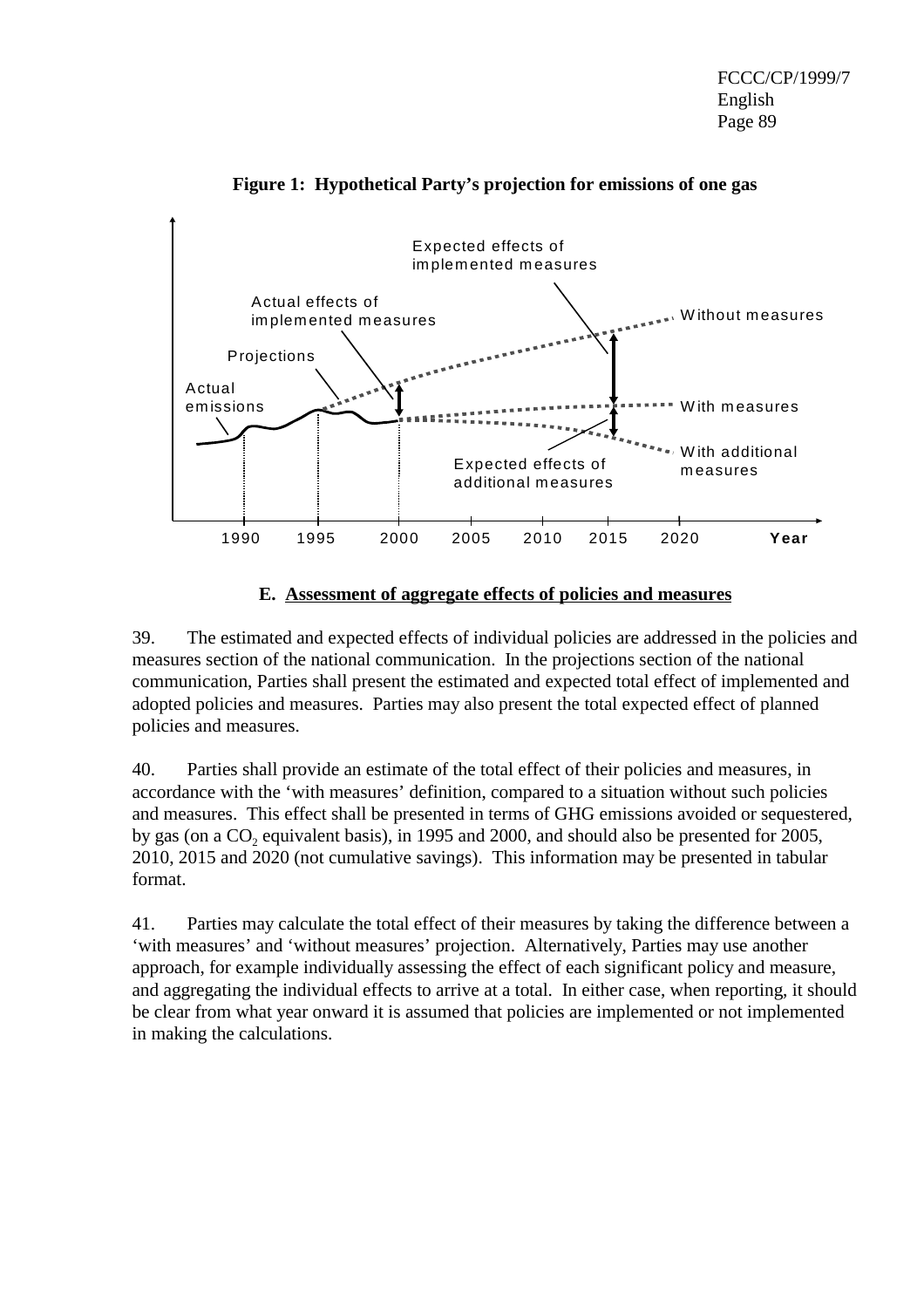### **F. Methodology**

42. When projecting greenhouse gas emissions and removals and estimating the total effects of policies and measures on emissions and removals, Parties may use any models and/or approaches they choose. Sufficient information should be reported in the national communication to allow a reader to obtain a basic understanding of such models and/or approaches.

43. In the interests of transparency, for each model or approach used, Parties should briefly:

(a) Explain for which gases and/or sectors the model or approach was used;

(b) Describe the type of model or approach used and its characteristics (for example, top-down model, bottom-up model, accounting model, expert judgement);

(c) Describe the original purpose the model or approach was designed for and, if applicable, how it has been modified for climate change purposes;

(d) Summarize the strengths and weaknesses of the model or approach used;

(e) Explain how the model or approach used accounts for any overlap or synergies that may exist between different policies and measures.

44. Parties should provide references for more detailed information related to (a) to (e) above.

45. Parties should report the main differences in the assumptions, methods employed, and results between projections in the current national communication and those in earlier national communications.

46. The sensitivity of the projections to underlying assumptions should be discussed qualitatively and, where possible, quantitatively.

47. To ensure transparency, Parties should report information about key underlying assumptions and values of variables such as GDP growth, population growth, tax levels and international fuel prices, using table 2. This information should be limited to that which is not covered under paragraph 48, i.e. it should not include sector-specific data.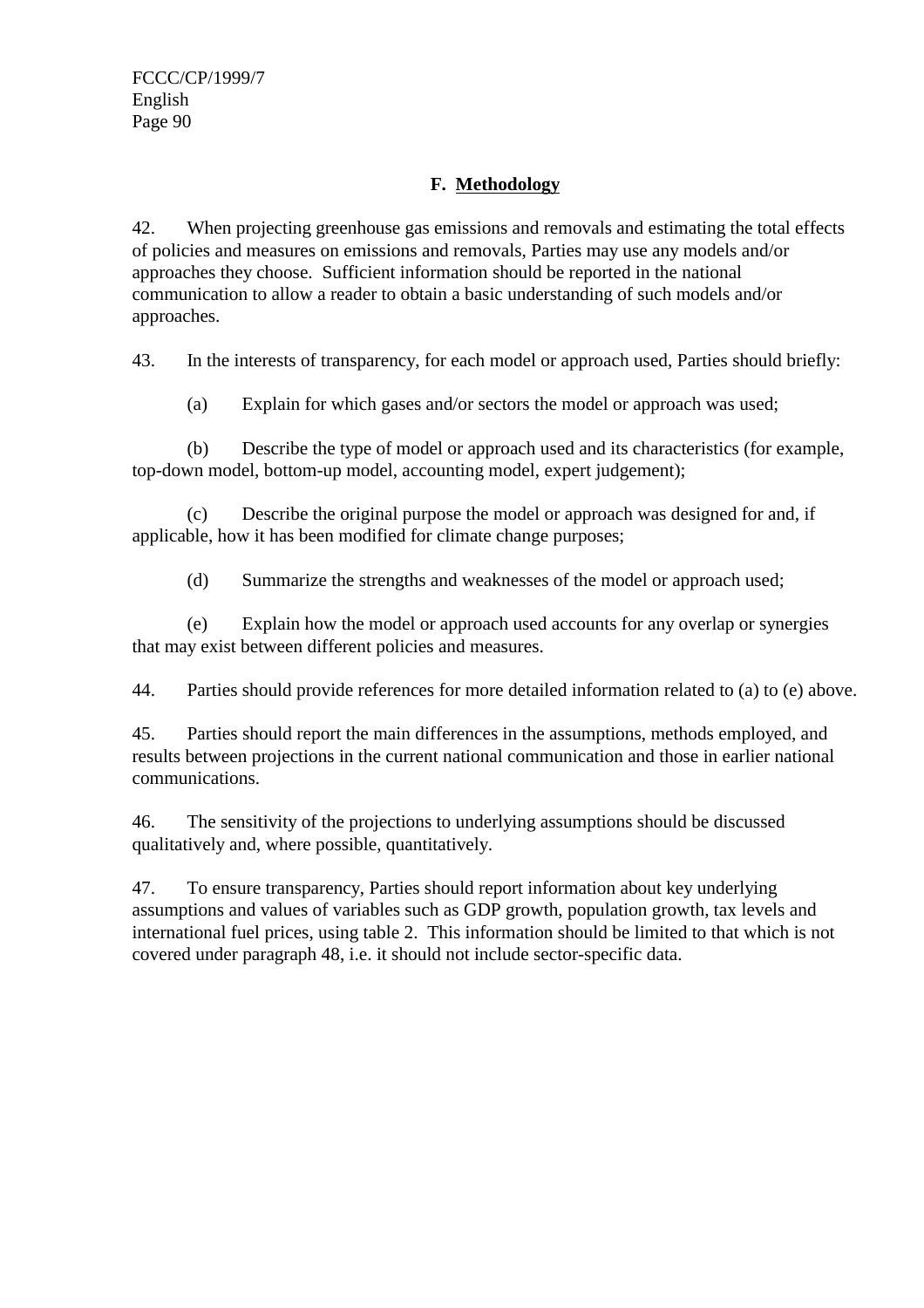|                                                         |      | <b>Historic</b> |      |      |      |      |      |
|---------------------------------------------------------|------|-----------------|------|------|------|------|------|
|                                                         | 1990 | 1995            | 2000 | 2005 | 2010 | 2015 | 2020 |
| Variable 1<br>(e.g. GDP growth)                         |      |                 |      |      |      |      |      |
| Variable 2<br>(e.g. world oil prices<br>in US\$/barrel) |      |                 |      |      |      |      |      |
|                                                         |      |                 |      |      |      |      |      |

**Table 2. Summary of key variables and assumptions in the projections analysis**

48. To provide the reader with an understanding of emission trends in the years 1990 to 2020, Parties shall present relevant information on factors and activities for each sector. This information on factors and activities may be presented in tabular format.

### **VII. VULNERABILITY ASSESSMENT, CLIMATE CHANGE IMPACTS AND ADAPTATION MEASURES**

49. A national communication shall include information on the expected impacts of climate change and an outline of the action taken to implement Article 4.1(b) and (e) with regard to adaptation. Parties are encouraged to use the Intergovernmental Panel on Climate Change (IPCC) Technical Guidelines for Assessing Climate Change Impacts and Adaptations and the United Nations Environment Programme (UNEP) Handbook on Methods for Climate Change Impacts Assessment and Adaptation Strategies. Parties may refer, *inter alia*, to integrated plans for coastal zone management, water resources and agriculture. Parties may also report on specific results of scientific research in the field of vulnerability assessment and adaptation.

### **VIII. FINANCIAL RESOURCES AND TRANSFER OF TECHNOLOGY**

50. In accordance with Article 12.3, Annex II Parties shall provide details of measures taken to give effect to their commitments under Article 4.3, 4.4, and 4.5, as follows.

51. Parties shall indicate what "new and additional" financial resources they have provided pursuant to Article 4.3. Parties shall clarify how they have determined such resources as being "new and additional" in their national communications. In communicating this information, Parties shall complete table 3.

<sup>2</sup> Parties may indicate with an asterisk where the data are not an output but have been assumed as an input to the emission projections.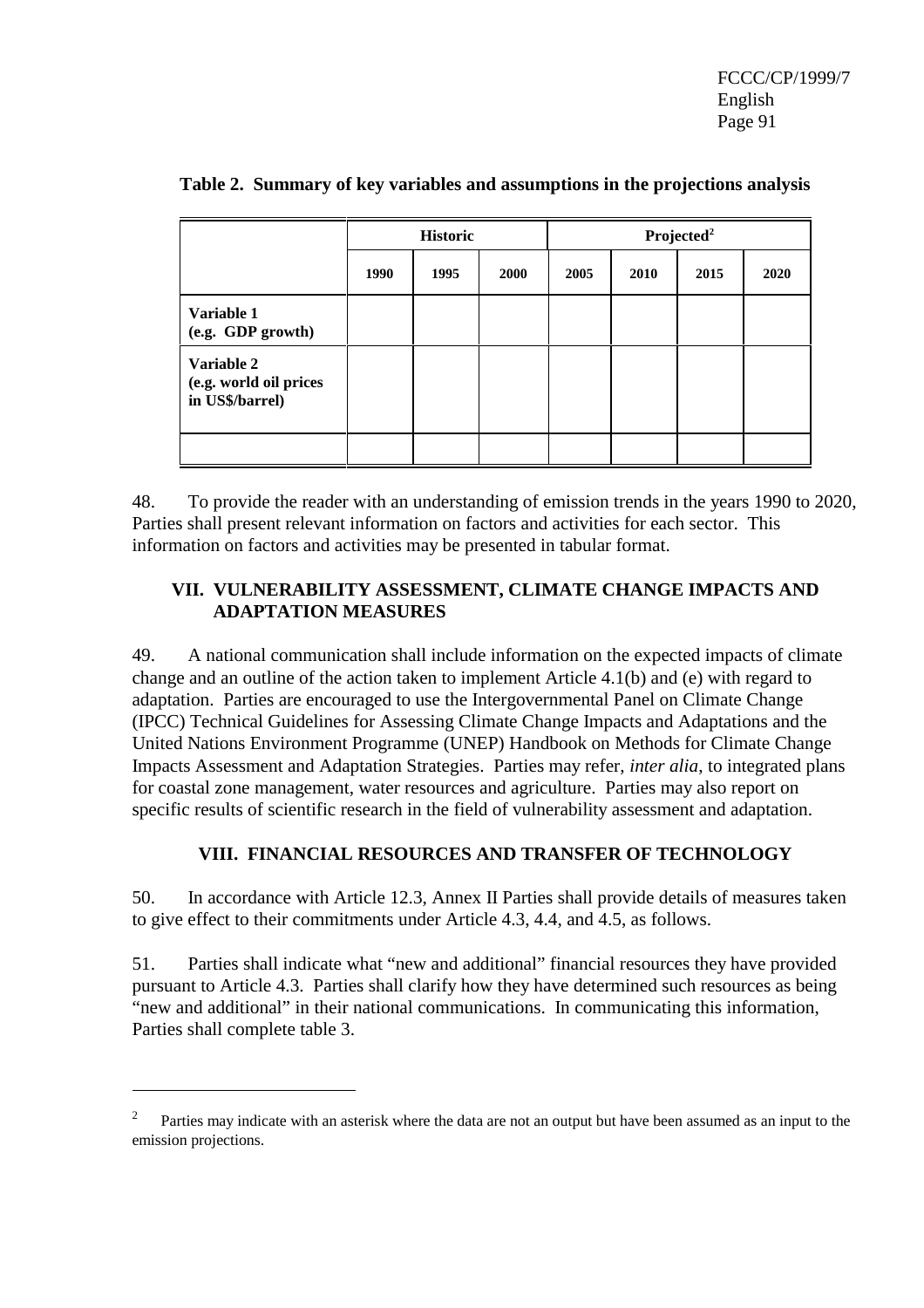52. Parties shall provide detailed information on the assistance provided for the purpose of assisting developing country Parties that are particularly vulnerable to the adverse effects of climate change in meeting the costs of adaptation to those adverse effects, in textual format and with reference to table 5.

53. Parties shall provide any information on any financial resources related to the implementation of the Convention provided through bilateral, regional and other multilateral channels. Parties should complete tables 4 and 5.

54. Parties shall, when reporting details of measures related to the promotion, facilitation and financing of the transfer of, or access to, environmentally-sound technologies, clearly distinguish between activities undertaken by the public sector and those undertaken by the private sector. As the ability of Parties to collect information on private sector activities is limited, Parties may indicate, where feasible, in what way they have encouraged private sector activities, and how these activities help meet the commitments of Parties under Article 4.3, 4.4 and 4.5 of the Convention.

55. Parties shall, where feasible, report activities related to technology transfer, including success and failure stories, using table 6 below. Parties shall also report their activities for financing access by developing countries to "hard" or "soft" environmentally-sound technologies.<sup>3</sup>

56. Parties shall report information, in textual format, on steps taken by governments to promote, facilitate and finance transfer of technology, and to support development and enhancement of endogenous capacities and technologies of developing countries.

<sup>3</sup> The term "transfer of technology", as used here, encompasses practices and processes such as "soft" technologies, for example, capacity-building, information networks, training and research, as well as "hard" technologies, for example, equipment to control, reduce or prevent anthropogenic emissions of greenhouse gases in the energy, transport, forestry, agriculture, and industry sectors, to enhance removals by sinks, and to facilitate adaptation.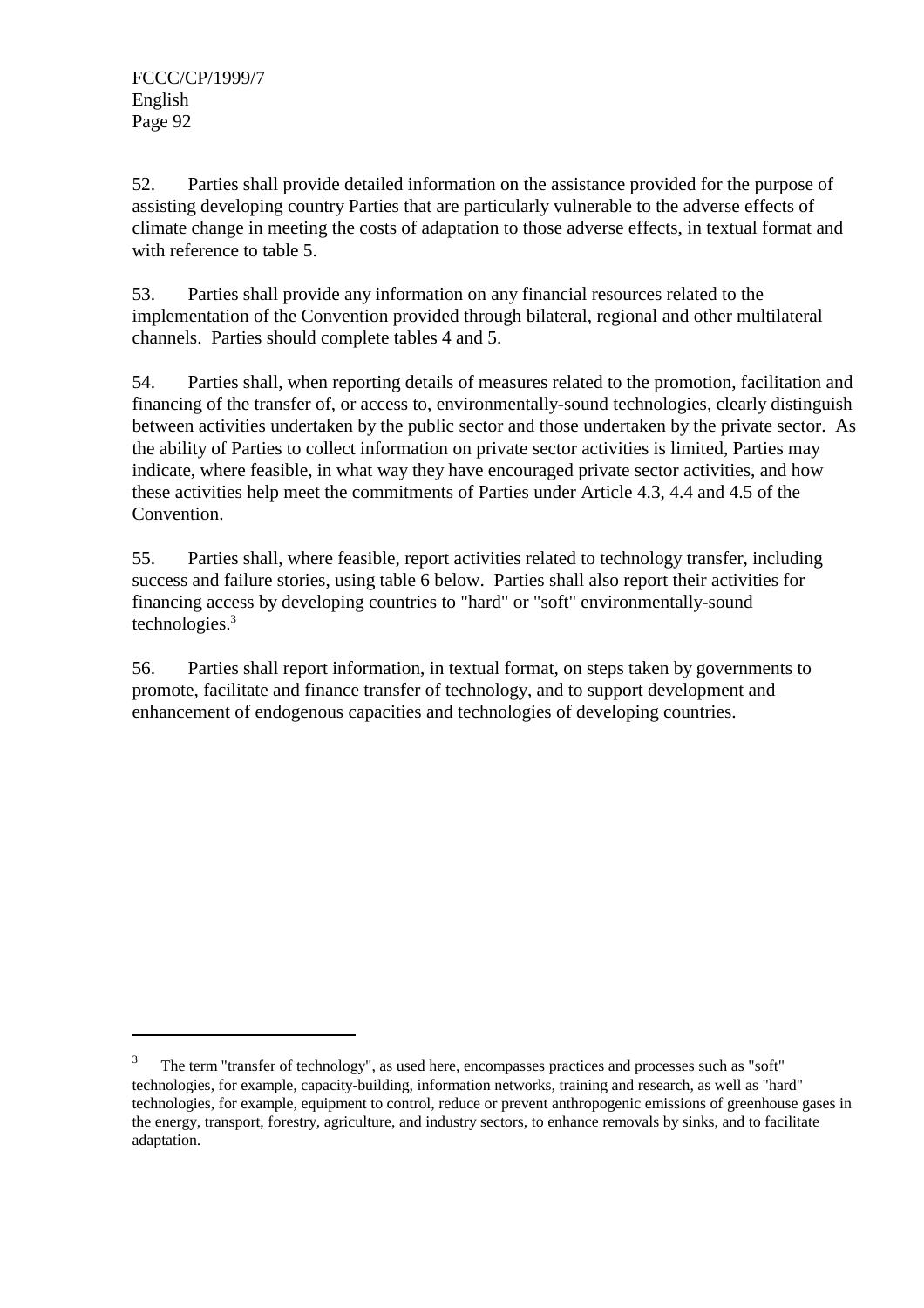|                             | Contribution $5$<br>(millions of US dollars) |      |       |  |
|-----------------------------|----------------------------------------------|------|-------|--|
|                             | 1997                                         | 1998 | + 999 |  |
| Global Environment Facility |                                              |      |       |  |

## **Table 3. Financial contributions to the Global Environment Facility (GEF)**<sup>4</sup>

\* Parties can report on the year 2000 if data are available.

<sup>4</sup> In filling out this table, Parties may wish to refer to contributions related to the implementation of the Convention.

<sup>5</sup> Parties may indicate their overall contribution to the GEF over a multi-year period.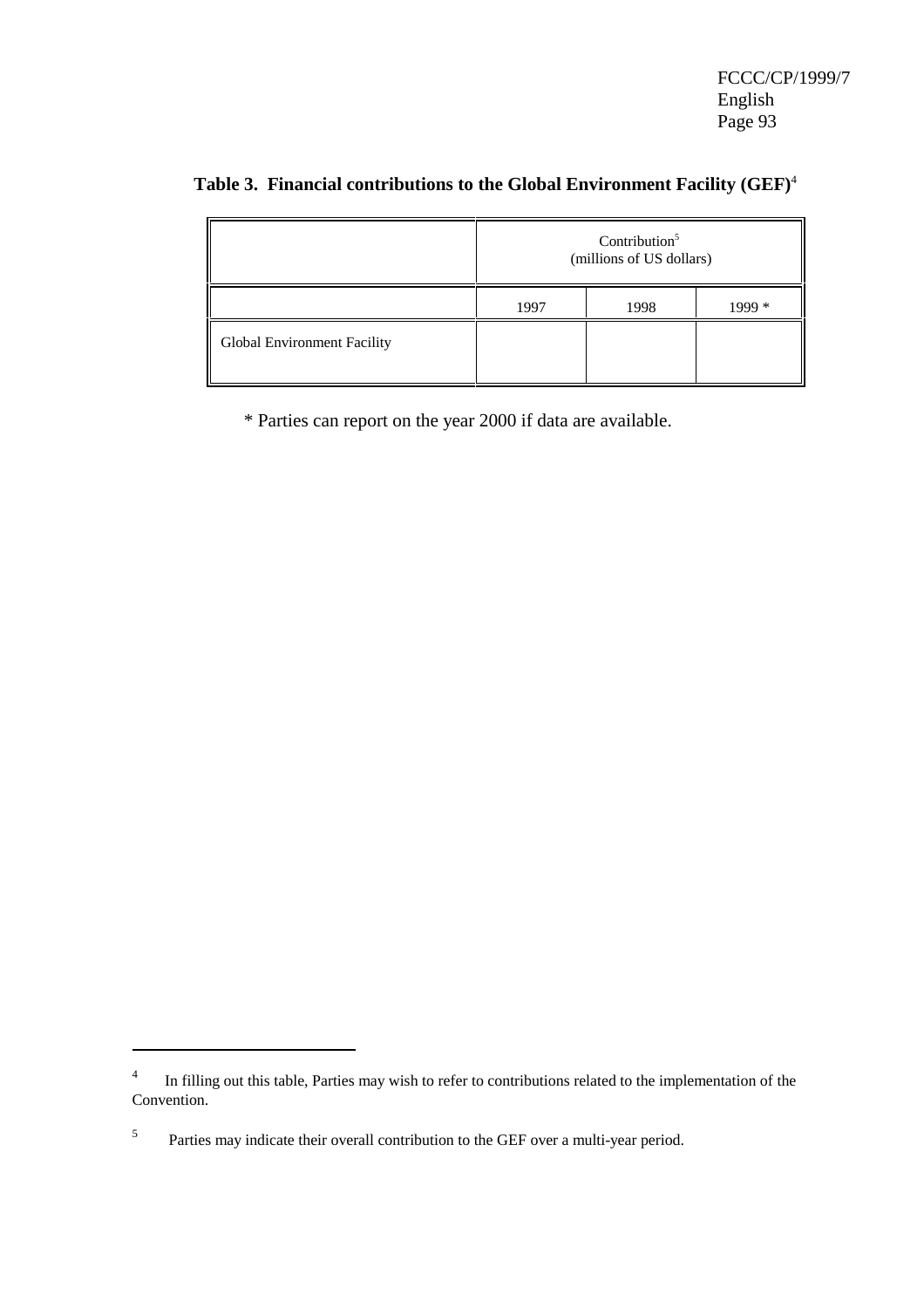| Institution or programme                                                                                                                                                                                                                                                                                                                                                                                                                                                                                         | Contribution <sup>7</sup><br>(millions of US dollars) |      |        |  |
|------------------------------------------------------------------------------------------------------------------------------------------------------------------------------------------------------------------------------------------------------------------------------------------------------------------------------------------------------------------------------------------------------------------------------------------------------------------------------------------------------------------|-------------------------------------------------------|------|--------|--|
|                                                                                                                                                                                                                                                                                                                                                                                                                                                                                                                  | 1997                                                  | 1998 | 1999 * |  |
| Multilateral institutions:<br>World Bank<br>1.<br><b>International Finance Corporation</b><br>2.<br><b>African Development Bank</b><br>3.<br><b>Asian Development Bank</b><br>$\mathbf{4}$ .<br>5. European Bank for Reconstruction<br>and Development<br><b>Inter-American Development Bank</b><br>6.<br>7. United Nations Development<br>Programme<br>- specific programmes<br><b>United Nations Environment</b><br>8.<br>Programme<br>- specific programmes<br>9. UNFCCC<br>- Supplementary Fund<br>10. Other |                                                       |      |        |  |
| Multilateral scientific, technological and<br>training programmes:<br>1.<br>2.<br>3.<br>4.<br>5.                                                                                                                                                                                                                                                                                                                                                                                                                 |                                                       |      |        |  |

### **Table 4. Financial contributions to multilateral institutions and programmes**<sup>6</sup>

\* Parties can report on the year 2000 if data are available.

<sup>6</sup> In filling out this table, Parties may wish to refer to contributions related to the implementation of the Convention.

<sup>7</sup> Parties may indicate their overall contribution to multilateral institutions over a multi-year period.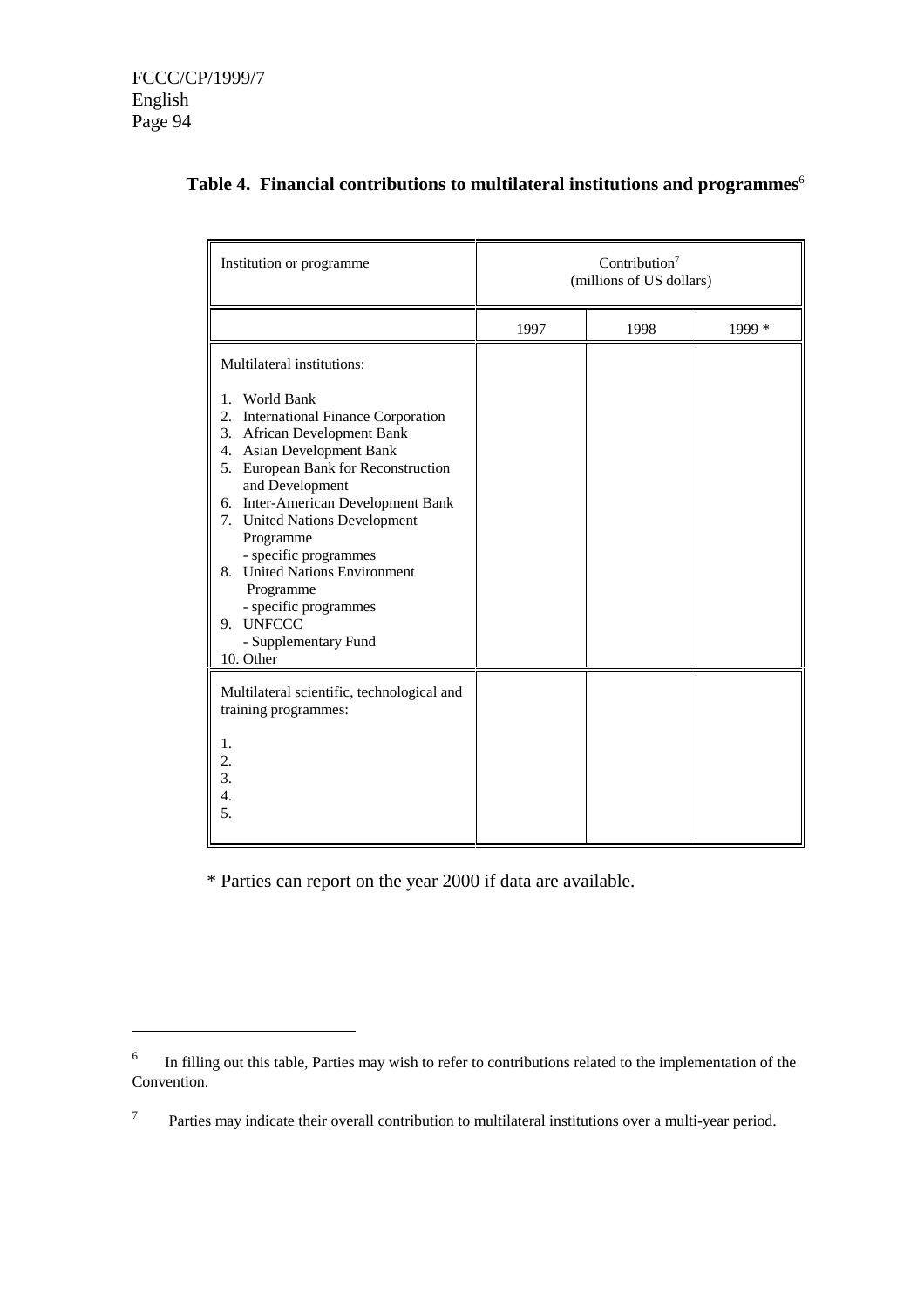### **Table 5. Bilateral and regional financial contributions related to the implementation of the Convention, 1997**<sup>8</sup> (millions of US dollars)

|                                      |        |           |          | Mitigation  |                          |          |                   | Adaptation                      |                                    |
|--------------------------------------|--------|-----------|----------|-------------|--------------------------|----------|-------------------|---------------------------------|------------------------------------|
| Recipient<br>$\mbox{country/region}$ | Energy | Transport | Forestry | Agriculture | Waste<br>$\,$ management | Industry | Capacity-building | Coastal zone<br>$\,$ management | Other vulnerability<br>assessments |
| $\mathbf{1}$                         |        |           |          |             |                          |          |                   |                                 |                                    |
| 2.                                   |        |           |          |             |                          |          |                   |                                 |                                    |
| $\overline{3}$ .                     |        |           |          |             |                          |          |                   |                                 |                                    |
| 4.                                   |        |           |          |             |                          |          |                   |                                 |                                    |
| $\mathfrak{S}$                       |        |           |          |             |                          |          |                   |                                 |                                    |
| 6                                    |        |           |          |             |                          |          |                   |                                 |                                    |
| $7\phantom{.0}$                      |        |           |          |             |                          |          |                   |                                 |                                    |
| 8.                                   |        |           |          |             |                          |          |                   |                                 |                                    |
| 9                                    |        |           |          |             |                          |          |                   |                                 |                                    |
| 10                                   |        |           |          |             |                          |          |                   |                                 |                                    |
| 11                                   |        |           |          |             |                          |          |                   |                                 |                                    |
| 12.                                  |        |           |          |             |                          |          |                   |                                 |                                    |
| 13.                                  |        |           |          |             |                          |          |                   |                                 |                                    |
| 14                                   |        |           |          |             |                          |          |                   |                                 |                                    |
| 15. All other                        |        |           |          |             |                          |          |                   |                                 |                                    |

Similar tables shall be completed for 1998, 1999 and, if the information is available, for 2000.

<sup>&</sup>lt;sup>8</sup> Parties may also wish to indicate separately their contribution to developing country Parties to enable the latter to comply with their obligations under Article 12.1.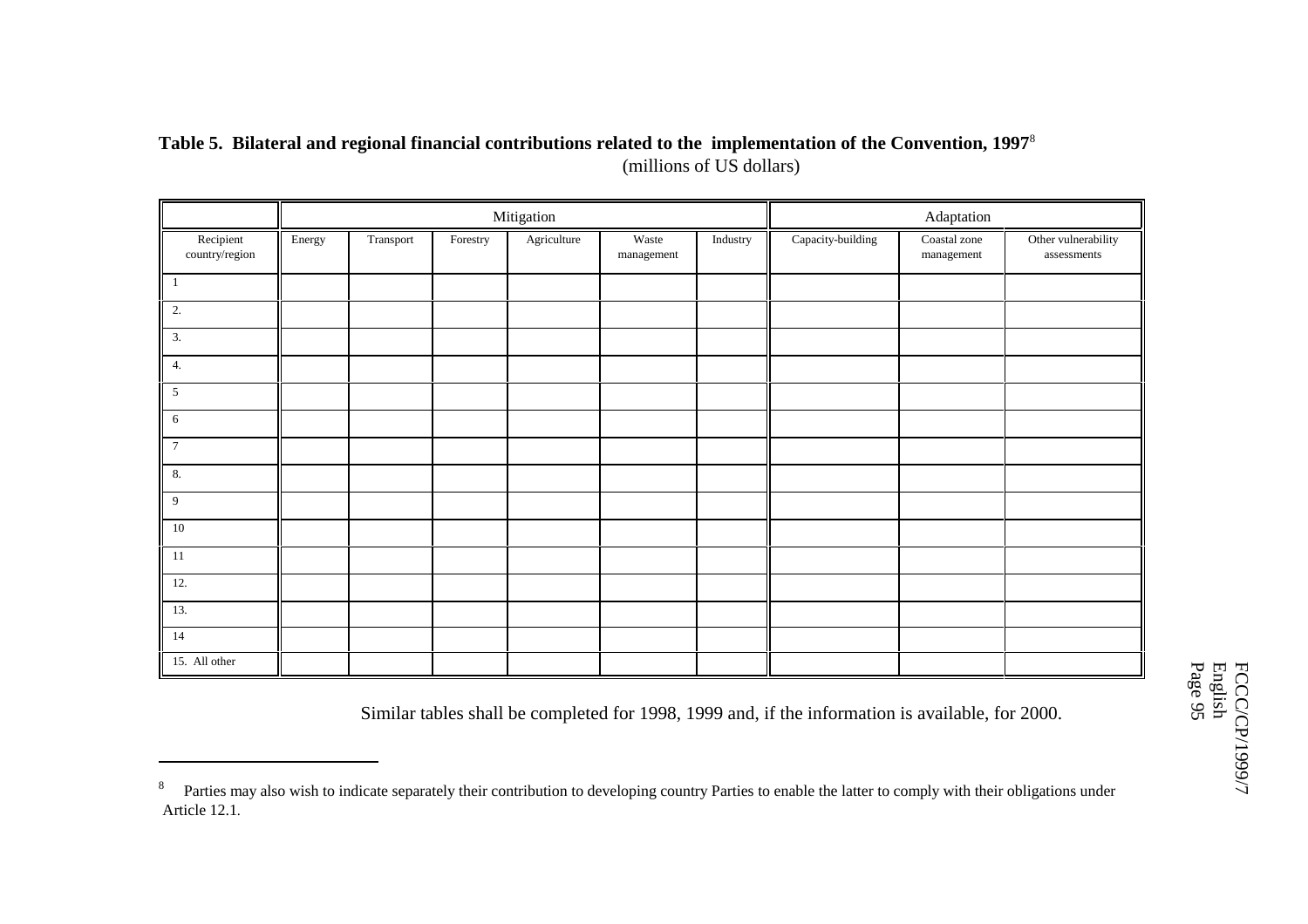**Table 6. Description of selected projects or programmes that promoted practicable steps to facilitate and/or finance the transfer of, or access to, environmentally-sound technologies**

| Project / programme title:                           |               |                      |                           |
|------------------------------------------------------|---------------|----------------------|---------------------------|
| <b>Purpose:</b>                                      |               |                      |                           |
|                                                      |               |                      |                           |
| <b>Recipient country</b>                             | <b>Sector</b> | <b>Total funding</b> | <b>Years in operation</b> |
|                                                      |               |                      |                           |
| Description:                                         |               |                      |                           |
|                                                      |               |                      |                           |
|                                                      |               |                      |                           |
|                                                      |               |                      |                           |
|                                                      |               |                      |                           |
| Indicate factors which led to project's success:     |               |                      |                           |
|                                                      |               |                      |                           |
|                                                      |               |                      |                           |
| <b>Technology transferred:</b>                       |               |                      |                           |
|                                                      |               |                      |                           |
|                                                      |               |                      |                           |
|                                                      |               |                      |                           |
|                                                      |               |                      |                           |
|                                                      |               |                      |                           |
| Impact on greenhouse gas emissions/sinks (optional): |               |                      |                           |
|                                                      |               |                      |                           |
|                                                      |               |                      |                           |
|                                                      |               |                      |                           |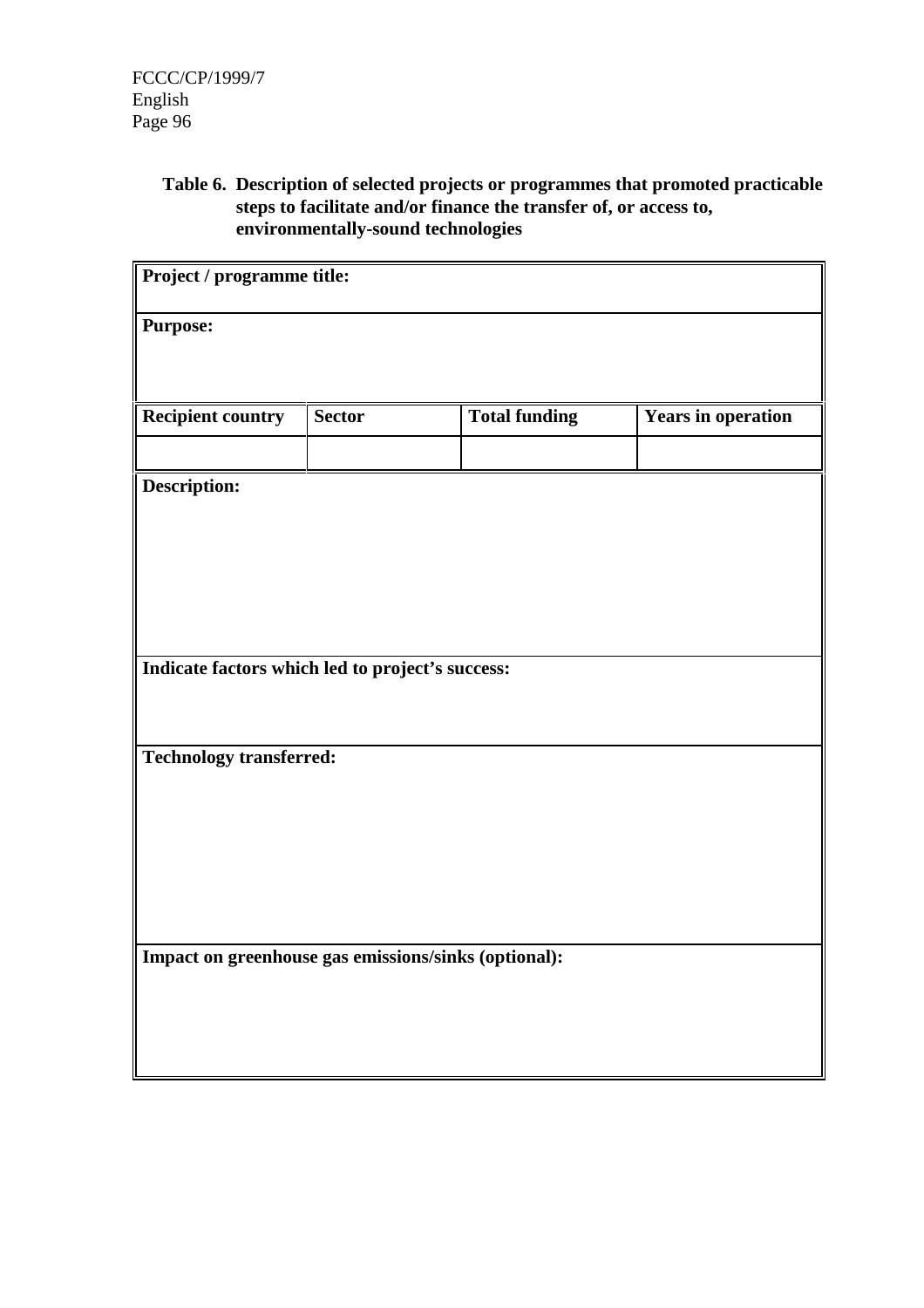### **IX. RESEARCH AND SYSTEMATIC OBSERVATION**

57. Pursuant to Articles 4.1(g) and (h), 5 and 12.1(b), Annex I Parties shall communicate information on their actions relating to research and systematic observation.

58. The national communication shall address both domestic and international activities (for example, the World Climate Programme, the International Geosphere-Biosphere Programme, the Global Climate Observing System, and the IPCC). They shall also reflect action taken to support related capacity-building in developing countries.

59. Parties shall provide summary information on global climate observing system activities in accordance with paragraph 64 below. To guide reporting under section IX, parts A and C, Parties should refer to the detailed guidance provided in the UNFCCC reporting guidelines on global climate observing systems (contained herein, see pages 101-108).

60. The national communication should report, in summary form, on action taken. For example, the results of research studies or model runs or data analysis should not be included in this section.

### **A. General policy on and funding of research and systematic observation**

61. Parties should provide information about general policy on and funding of research and systematic observation.

62. Parties should identify the opportunities for and barriers to free and open international exchange of data and information and report on action taken to overcome barriers.

### **B. Research**

63. Parties should provide, *inter alia*, information on highlights, innovations and significant efforts made with regard to:

(a) Climate process and climate system studies, including paleoclimate studies;

- (b) Modelling and prediction, including general circulation models;
- (c) Research on the impacts of climate change;

(d) Socio-economic analysis, including analysis of both the impacts of climate change and response options;

(e) Research and development on mitigation and adaptation technologies.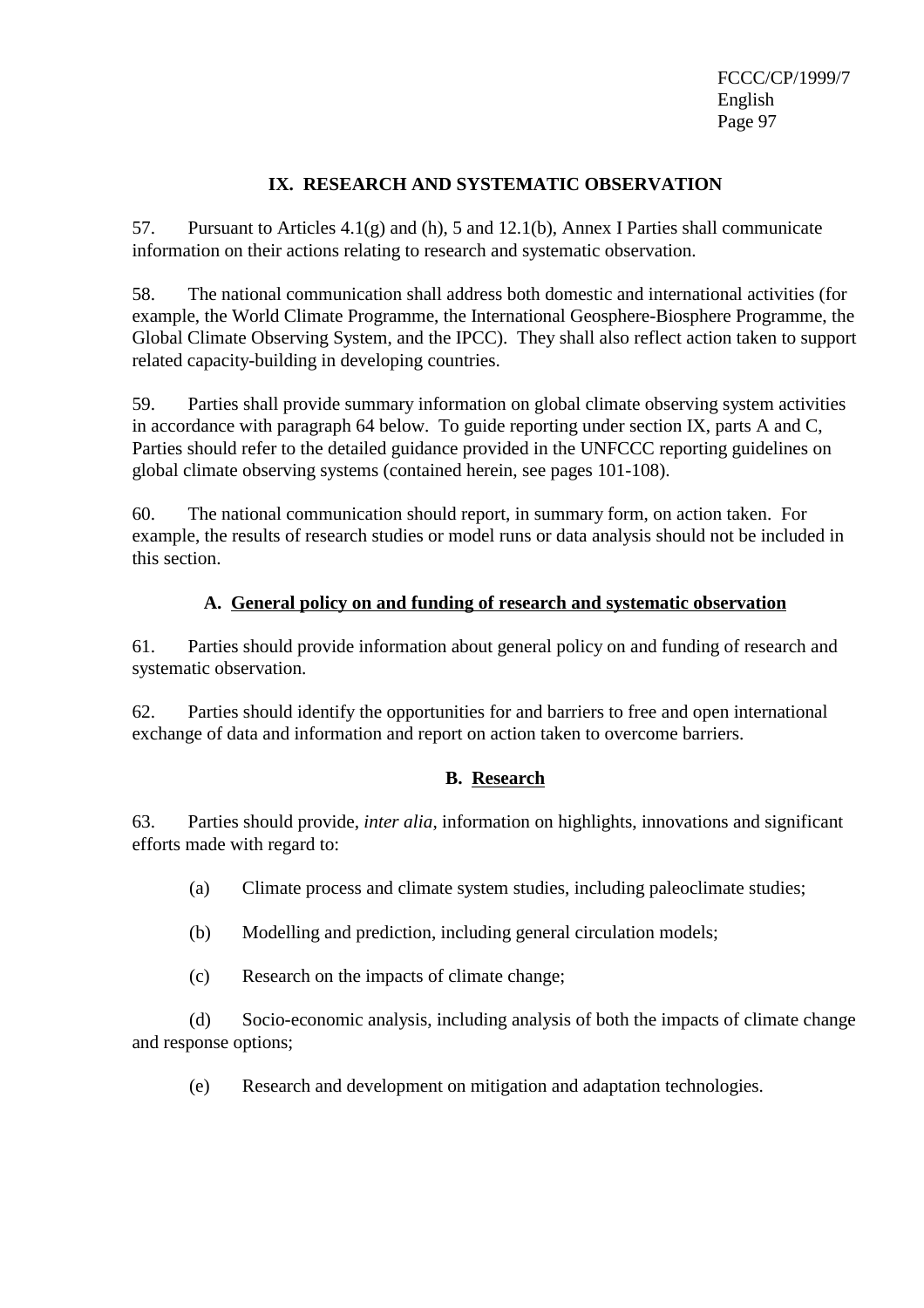### **C. Systematic observation**

64. Parties should provide summary information on the current status of national plans, programmes and support for ground- and space-based climate observing systems, including long-term continuity of data, data quality control and availability, and exchange and archiving of data in the following areas:

(a) Atmospheric climate observing systems, including those measuring atmospheric constituents;

(b) Ocean climate observing systems;

(c) Terrestrial climate observing systems;

(d) Support for developing countries to establish and maintain observing systems, and related data and monitoring systems.

### **X. EDUCATION, TRAINING AND PUBLIC AWARENESS**

65. In accordance with Articles 4.1(i), 6 and 12.1(b), Annex I Parties shall communicate information on their actions relating to education, training and public awareness. In this section, Parties should report, *inter alia*, on public information and education materials, resource or information centres, training programmes, and participation in international activities. Parties may report the extent of public participation in the preparation or domestic review of the national communication.

66. The national communication may present information on such aspects as:

- (a) General policy toward education, training and public awareness;
- (b) Primary, secondary and higher education;
- (c) Public information campaigns;
- (d) Training programmes;
- (e) Resource or information centres;
- (f) Involvement of the public and non-governmental organizations;
- (g) Participation in international activities.

### **XI. UPDATING OF THE GUIDELINES**

67. These guidelines for national communications shall be reviewed and revised, as appropriate, in accordance with decisions of the Conference of the Parties on this matter.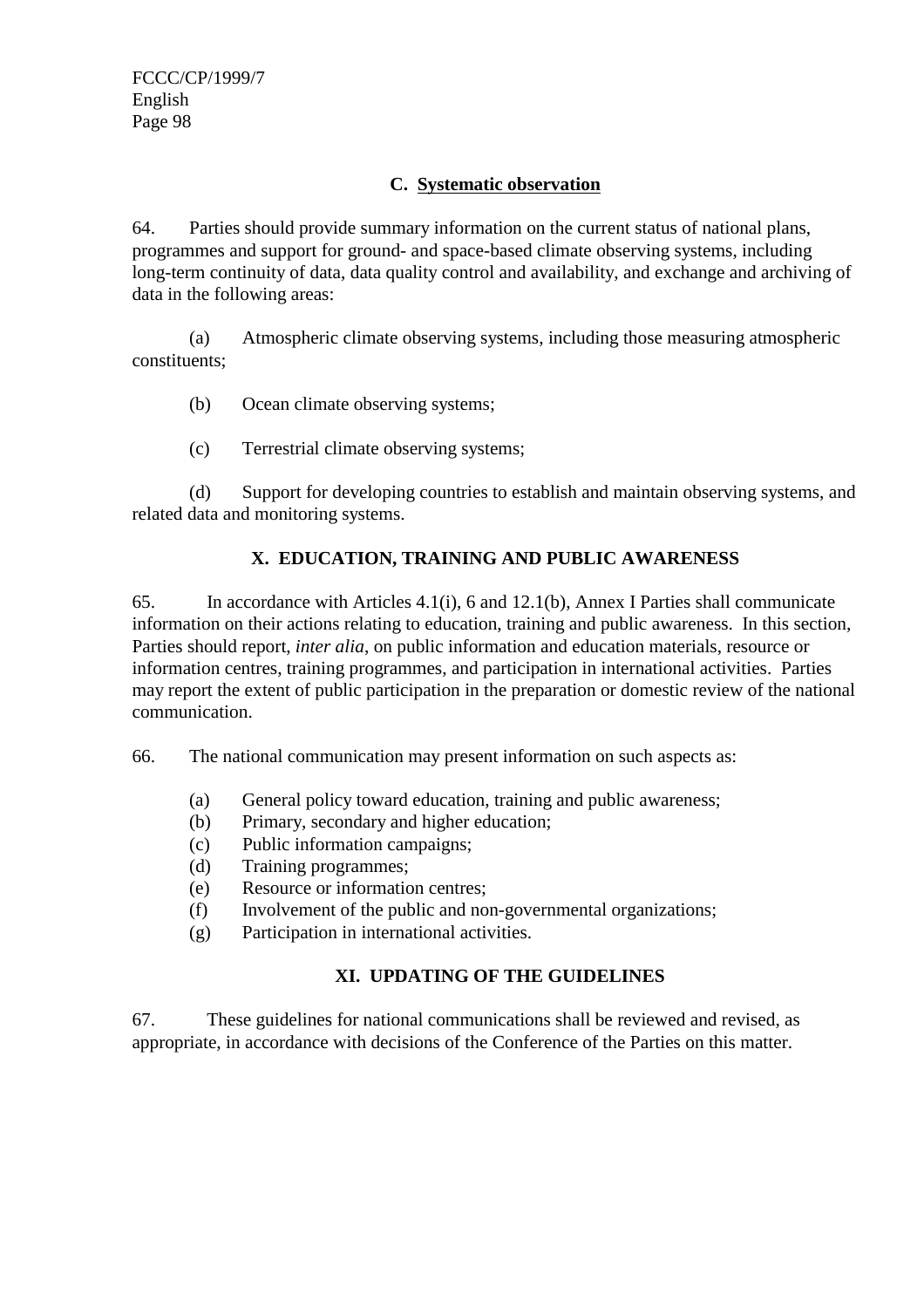#### **Annex to the UNFCCC reporting guidelines on national communications**

### **STRUCTURE OF THE NATIONAL COMMUNICATION**

### **I. EXECUTIVE SUMMARY**

### **II. NATIONAL CIRCUMSTANCES RELEVANT TO GREENHOUSE GAS EMISSIONS AND REMOVALS**

**Flexibility in accordance with Article 4.6 and 4.10**

#### **III. GREENHOUSE GAS INVENTORY INFORMATION**

**A. Summary tables (or as an annex to the national communication)**

**B. Descriptive summary**

#### **IV. POLICIES AND MEASURES**

- **A. Policy-making process**
- **B. Policies and measures and their effects**

**Table 1**

**C. Policies and measures no longer in place**

#### **V. PROJECTIONS AND THE TOTAL EFFECT OF POLICIES AND MEASURES**

**A. Projections**

**Diagrams**

- **B. Assessment of aggregate effects of policies and measures**
- **C. Methodology**

**Table 2**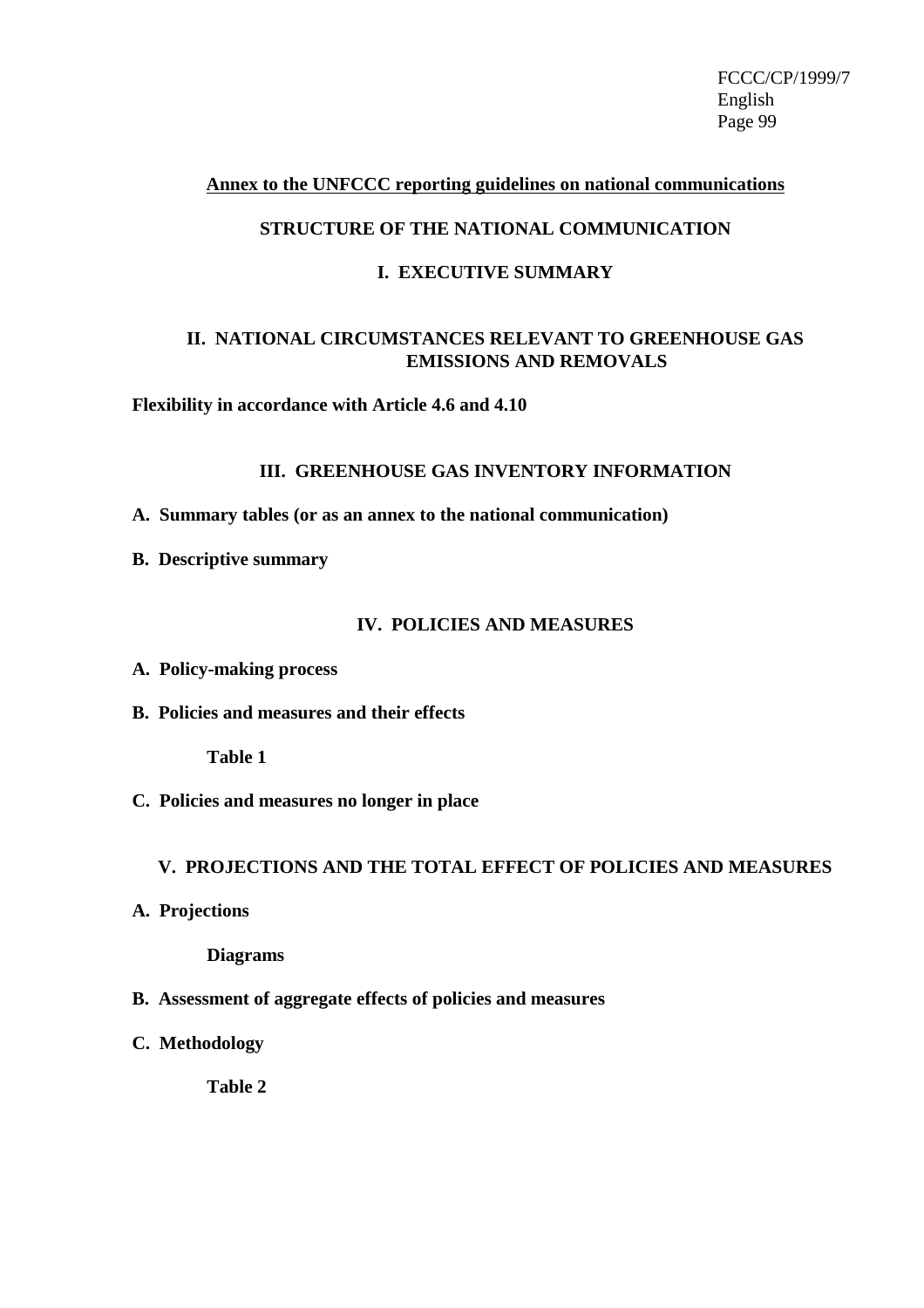### **VI. VULNERABILITY ASSESSMENT, CLIMATE CHANGE IMPACTS AND ADAPTATION MEASURES**

- **A. Expected impacts of climate change**
- **B. Vulnerability Assessment**
- **C. Adaptation measures**

### **VII. FINANCIAL RESOURCES AND TRANSFER OF TECHNOLOGY**

**A. Provision of 'new and additional' resources**

**B. Assistance to developing country Parties that are particularly vulnerable to climate change**

- **C. Provision of financial resources**
- **D. Activities related to transfer of technology**

**Tables 3 - 6**

### **VIII. RESEARCH AND SYSTEMATIC OBSERVATION**

- **A. General policy on research and systematic observation**
- **B. Research**
- **C. Systematic observation**

**IX. EDUCATION, TRAINING AND PUBLIC AWARENESS**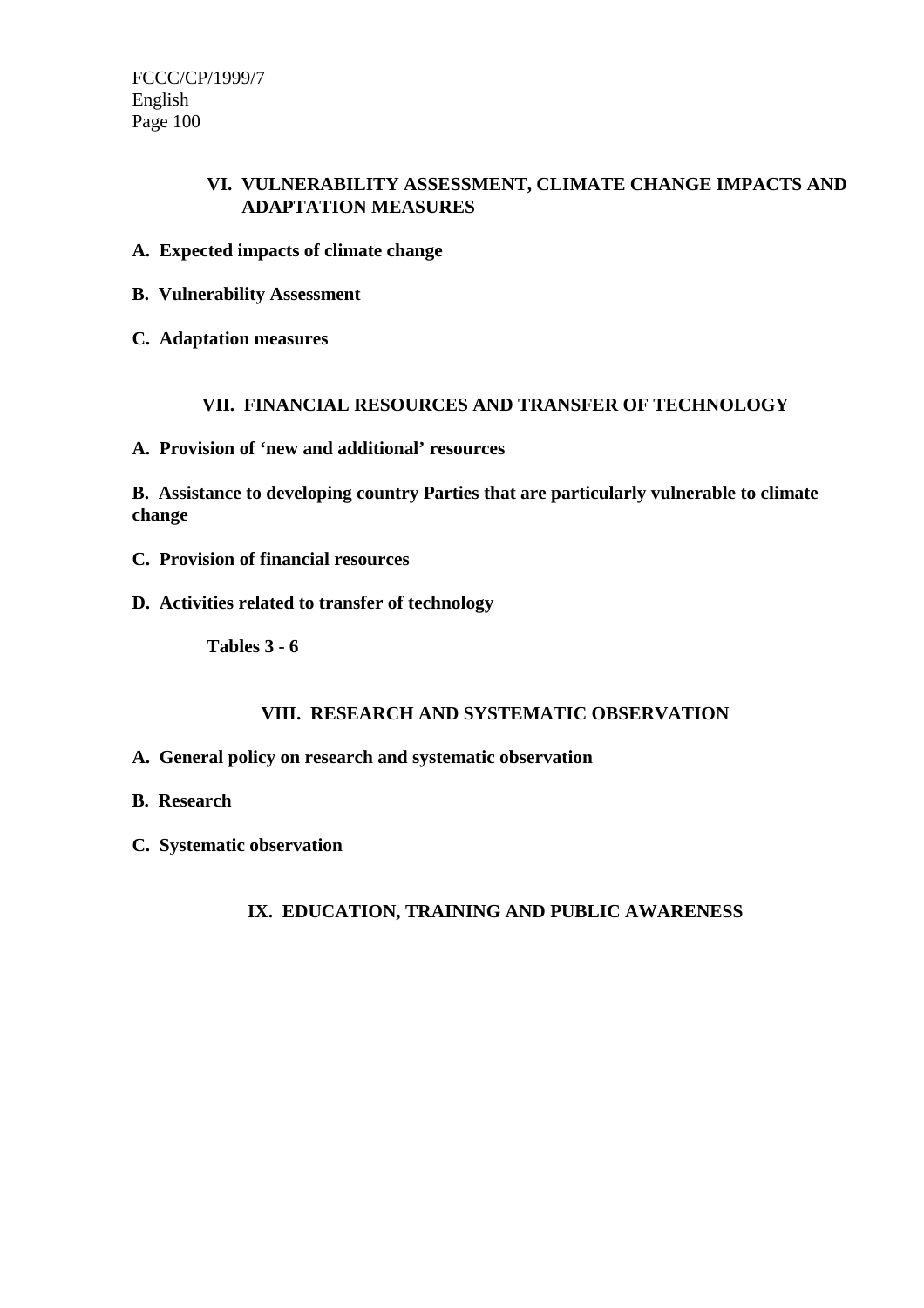### **III. UNFCCC REPORTING GUIDELINES ON GLOBAL CLIMATE CHANGE OBSERVING SYSTEMS**

### **I. INTRODUCTION**

### **A. Objective**

1. The purpose of these guidelines for reporting on global climate observing systems for Annex I and, as appropriate, non-Annex I Parties to the Convention, is to assist Parties in reporting their actions with regard to global climate observing systems, development of observational networks and, as appropriate, support for non-Annex I Parties to the Convention, as defined in Articles  $4.1(g)$  and  $(h)$ , 5 and  $12.1(b)$  of the Convention.

### **B. Structure**

2. The information identified in these guidelines shall be communicated by the Party in a single document and submitted to the Conference of the Parties through the secretariat, and shall be in one of the official languages of the United Nations. Parties may include a reference to a national focal point and/or web site where additional copies may be obtained. The length of the report may be decided by the submitting Party but every effort shall be made to avoid over-lengthy reports. Parties also should provide an electronic version of their reports to the secretariat.

### **II. REPORTING**

### **A. General approach to systematic observation**

3. Parties shall describe the status of their national programme for systematic observation to meet the needs for meteorological, atmospheric, oceanographic and terrestrial observations of the climate system as identified by the Global Climate Observing System (GCOS)<sup>1</sup> and its partner programmes in line with Article 5 of the Convention. A list of the technical acronyms used in these guidelines is given in appendix 1.

<sup>1</sup> As agreed by the responsible agencies (World Meteorological Organization (WMO), Intergovernmental Oceanographic Commission (IOC) of UNESCO, United Nations Environment Programme (UNEP) and International Council for Science (ICSU)), the GCOS is made up of the climate observing components of the World Weather Watch (WWW), Global Atmosphere Watch (GAW), World Hydrological Cycle Observing System (WHYCOS), Global Ocean Observing System (GOOS), Global Terrestrial Observing System (GTOS), and relevant observation systems established under the World Climate Research Programme (WCRP) and the International Geosphere-Biosphere Programme (IGBP).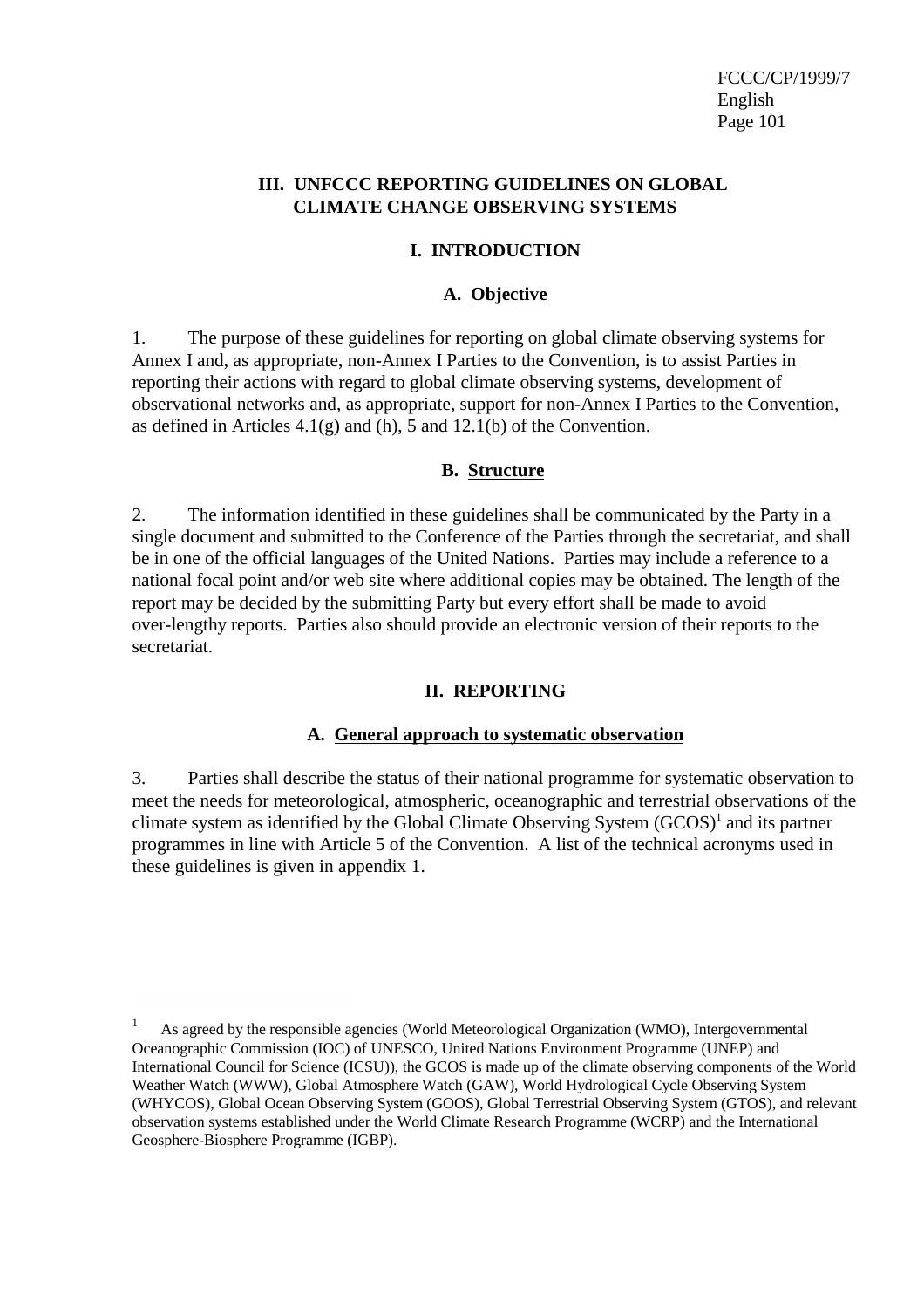4. In describing their national programme, Parties should, where relevant, report on the following:

(a) Existing national plans and their availability, the time frame for their implementation and specific commitments to address GCOS requirements;<sup>2</sup> Parties should also list and describe the responsibilities of the ministries and agencies, including space agencies, responsible for implementing the plans;

(b) Parties may, if they so wish, provide additional information to that sought in the guidelines, including maps of networks and participation in other relevant programmes, such as the Integrated Global Observing Strategy (IGOS).

5. Parties should describe the extent to which national data on systematic observations are exchanged with other Parties and provided to international data centres. Parties should describe any barriers to the exchange of data or provision of data to international data centres. Parties should, as necessary, describe any national policy or guidance relevant to the exchange of data relevant to meeting the needs of the UNFCCC.

6. Parties should describe actual and/or planned activities for capacity-building in developing countries related to collection, exchange and/or utilization of data to meet local, regional and international needs.

7. Parties should describe actual and/or planned actions since the publication of the previous national communication to strengthen international and intergovernmental programmes related to global climate observing systems.

8. Where information required in these guidelines cannot be provided, Parties should report on any difficulties encountered, needs that should be met to facilitate improved reporting, and steps taken to improve availability of information.

### **B. Meteorological and atmospheric observation**

9. Parties shall, to the extent possible, describe their participation in GCOS, through their provision of meteorological and atmospheric observations including: the GCOS Surface Network

<sup>2</sup> Plan for the Global Climate Observing System (GCOS), Version 1.0, May 1995 GCOS-14 (WMO/TD-No. 681).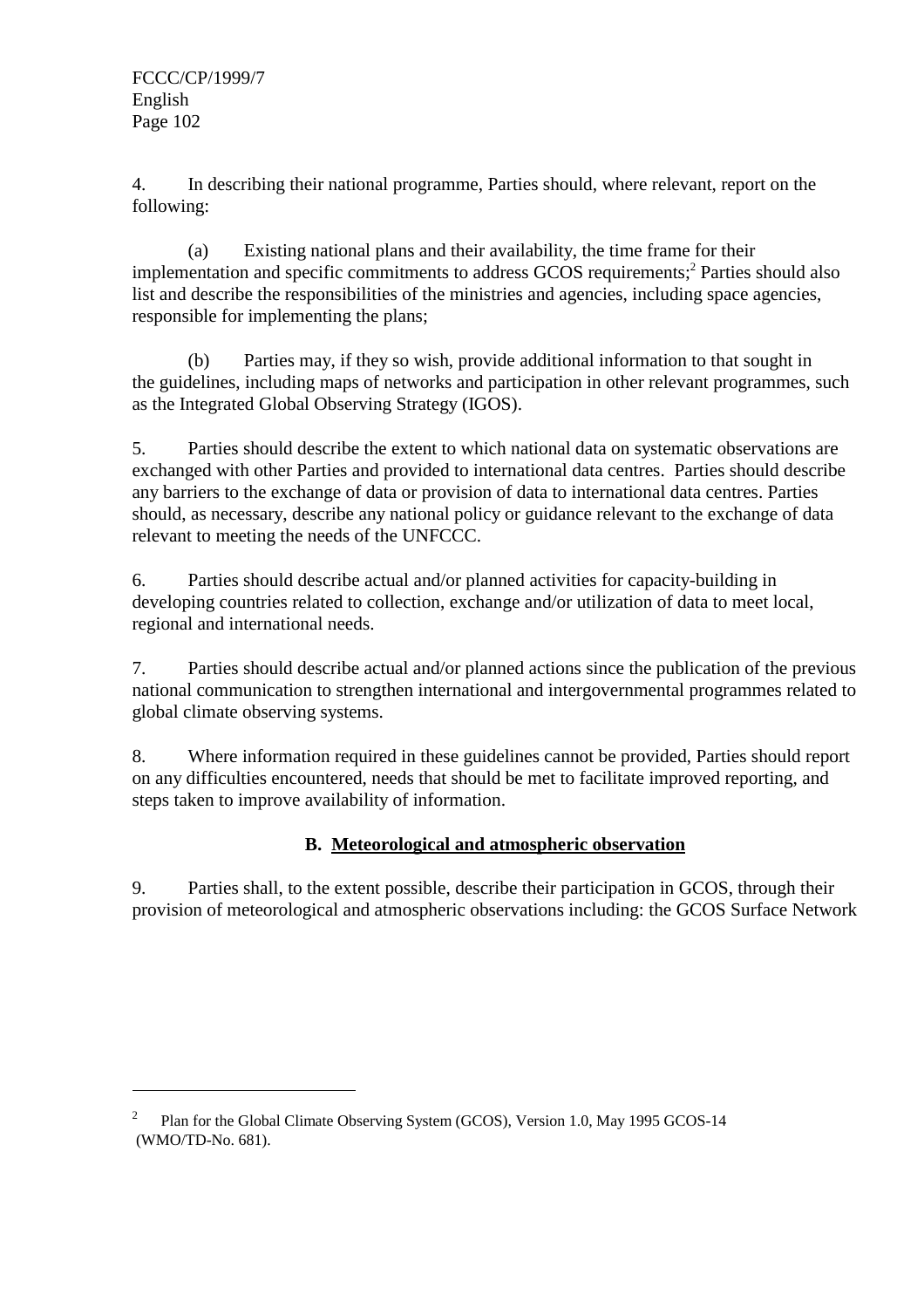(GSN),<sup>3</sup> GCOS Upper Air Network (GUAN)<sup>4</sup> and Global Atmosphere Watch (GAW).<sup>5</sup> Parties should describe to what extent the observations correspond to the GCOS/GOOS/GTOS climate monitoring principles (appendix 2) and relevant best practices.<sup>6</sup>

10. In describing their national programmes, Parties should, where relevant, report on the following: international data exchange; the provision of metadata to the World Data Centres; and participation in, and support for, international quality control and archiving programmes.

11. Parties should, in order to facilitate integration of national reports, complete table 1.

**Table 1. Participation in the global atmospheric observing systems**

|                                                                | <b>GSN</b> | <b>GUAN</b> | GAW | Other* |
|----------------------------------------------------------------|------------|-------------|-----|--------|
| How many stations are the responsibility of the Party?         |            |             |     |        |
|                                                                |            |             |     |        |
| How many of those are operating now?                           |            |             |     |        |
| How many of those are operating to GCOS standards now?         |            |             |     |        |
| How many are expected to be operating in 2005?                 |            |             |     |        |
| How many are providing data to international data centres now? |            |             |     |        |
|                                                                |            |             |     |        |

\* Provide brief details

<sup>3</sup> Initial selection of a GCOS Surface Network, February 1997. GCOS-34 (WMO/TD No. 799).See also http://www.wmo.ch/web/gcos/gcoshome.html for details of GSN and GUAN requirements.

<sup>4</sup> Report of the GCOS Atmospheric Observation Panel, second session. Tokyo, 1995. GCOS-17 (WMO/TD No. 696) See also http://www.wmo.ch/web/gcos/gcoshome.html for details of GSN and GUAN documents.

<sup>5</sup> GAW requirements are specified by the WMO Executive Council Panel of Experts on Environmental Pollution and Atmospheric Chemistry and its best practices are guided by GAW Quality Assurance/Science Activity Centres and calibration centres. See also http://www.wmo.ch/web/arep/gaw\_home.html.

<sup>6</sup> GSN and GUAN best practices are given in the WMO Manual on the Global Observing System, sections 2.10.3.17 and 2.10.4.9 respectively.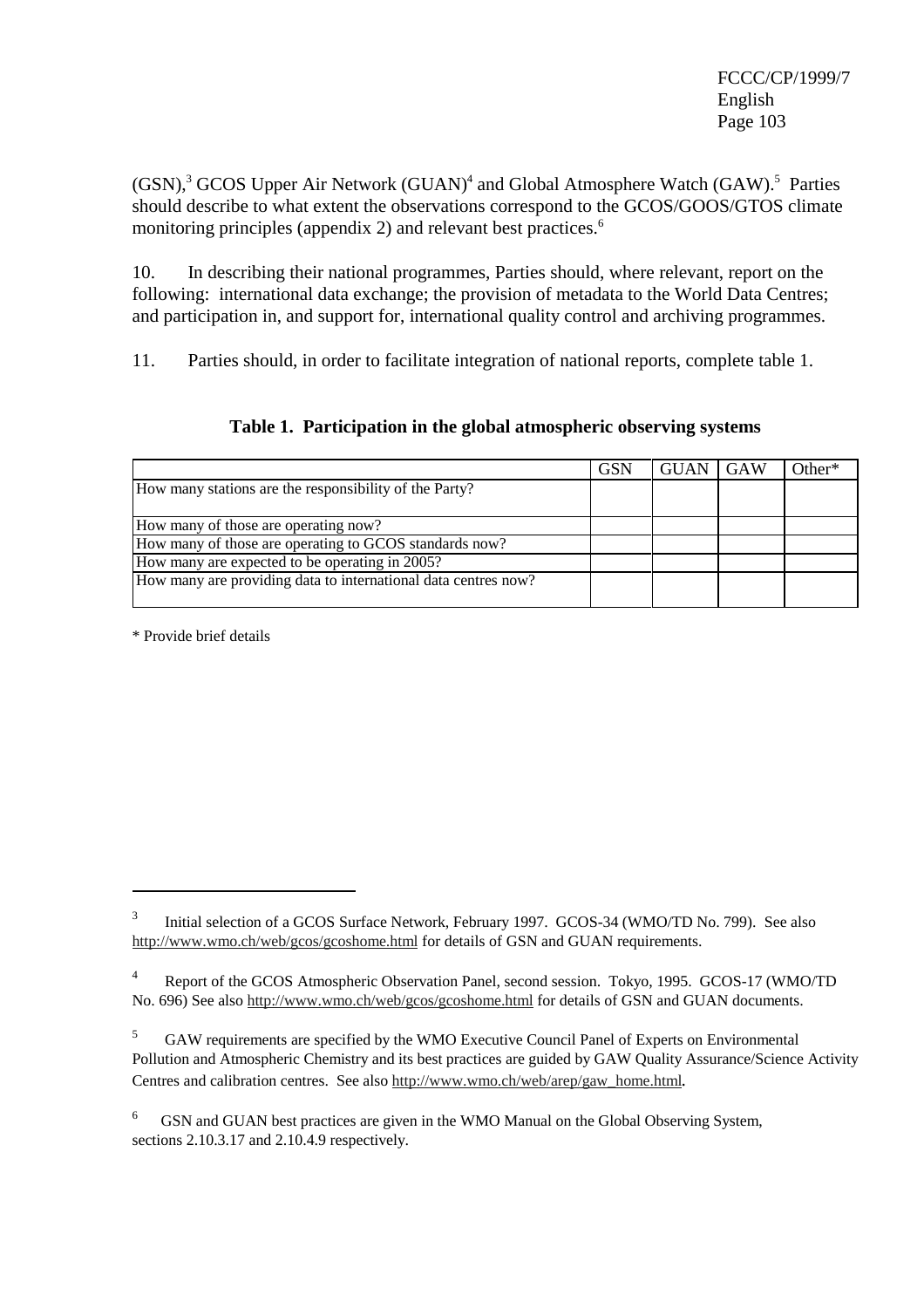### **C. Oceanographic observations**

12. Parties shall, where relevant and to the extent possible, describe their participation in GCOS and GOOS through their provision of oceanographic observations<sup>7</sup> including, for example, sea surface temperature, sea level, temperature and salinity profiles, energy and carbon flux data. Parties should describe to what extent the observations correspond to the GCOS/GOOS/GTOS climate monitoring principles (appendix 2) and other relevant best practices.

13. In describing their national programmes, Parties should, where relevant, report on the following: international data exchange; and their participation in, and support for, international quality control and archiving programmes.

14. Parties should, in order to facilitate integration of national reports, complete table 2.

|                               | VOS | SOOP | <b>TIDE</b>   | <b>SFC</b>      | <b>SUB-SFC</b> | <b>MOORED</b> | ASAP |
|-------------------------------|-----|------|---------------|-----------------|----------------|---------------|------|
|                               |     |      | <b>GAUGES</b> | <b>DRIFTERS</b> | <b>FLOATS</b>  | <b>BUOYS</b>  |      |
| For how many platforms is the |     |      |               |                 |                |               |      |
| Party responsible?            |     |      |               |                 |                |               |      |
| How many are providing        |     |      |               |                 |                |               |      |
| data to international data    |     |      |               |                 |                |               |      |
| centres?                      |     |      |               |                 |                |               |      |
| How many are expected to be   |     |      |               |                 |                |               |      |
| operating in 2005?            |     |      |               |                 |                |               |      |

### **Table 2. Participation in the global oceanographic observing systems**

Note: See appendix 1 for explanation of acronyms

<sup>7</sup> The GOOS 1998. *IOC1998,IOC, Paris.* See also http://ioc.unesco.org/goos/act\_pl.htm for details of ocean observation requirements and for guidance on best practices.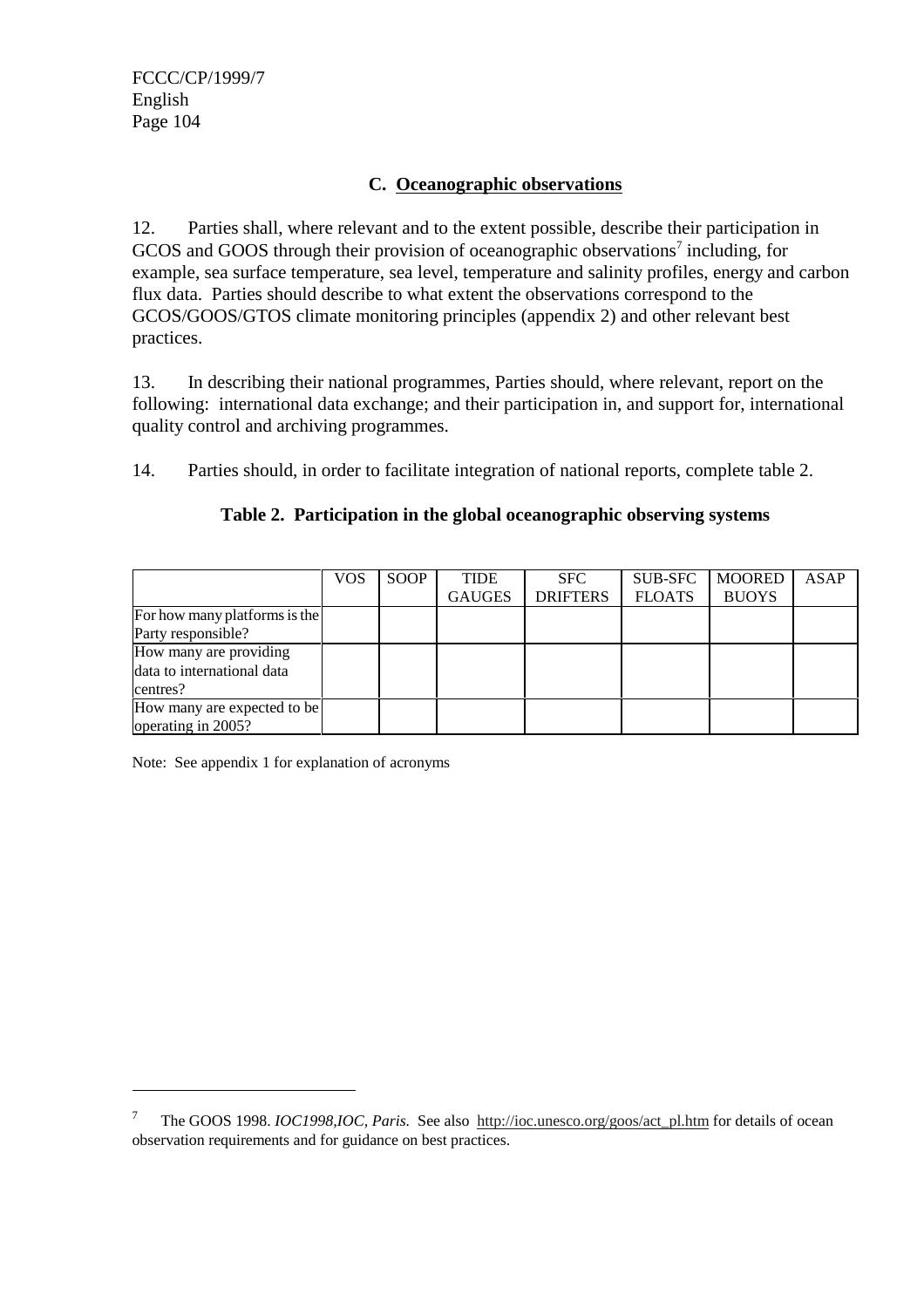### **D. Terrestrial observations**

15. Parties should describe their participation in GCOS and GTOS programmes for terrestrial observations<sup>8</sup> including the Global Terrestrial Network - Glaciers (GTN-G),<sup>9</sup> Global Terrestrial Network - Permafrost (GTN-P),<sup>10</sup> and the Global Terrestrial Network - Carbon  $(FLUXNET)$ ,<sup>11</sup> and other networks monitoring land-use, land cover, land-use change and forestry, fire distribution,  $CO<sub>2</sub>$  flux, and snow and ice extent. Additionally, a general description of programmes for hydrological systems should be given. Parties should describe to what extent the observations correspond to the GCOS/GOOS/GTOS climate monitoring principles (appendix 2) and relevant best practices.

16. In describing their national programmes, Parties should, where relevant, report on the following: international data exchange; the provision of metadata for these networks; and participation in international quality control and archiving programmes, including hosting international archiving and/or quality assurance and quality control centres.

17. Parties should, in order to facilitate integration of national reports, complete table 3.

|                                                           | GTN-P | GTN-G FLUXNET | Other |
|-----------------------------------------------------------|-------|---------------|-------|
| How many sites are the responsibility of the Party?       |       |               |       |
| How many of those are operating now?                      |       |               |       |
| How many are providing data to international data centres |       |               |       |
| how?                                                      |       |               |       |
| How many are expected to be operating in 2005?            |       |               |       |

### **Table 3. Participation in the global terrestrial observing systems**

<sup>8</sup> GCOS/GTOS Plan for Terrestrial Climate-related Observations, version 2.0, June 1997. GWS-32 (WMO/TD. No 796). See also http://www.wmo.ch/web/gcos/pub/topv2\_1.html# contents for a general outline of terrestrial observations requirements.

<sup>9</sup> Report of GCOS/GTOS Terrestrial Observation Panel for Climate (TOPC). Birmingham, July 1999. See http://www.geo.unizh.ch/wgms/ for guidance on GTN-G requirements and best practices.

<sup>&</sup>lt;sup>10</sup> See http://www.geography.uc.edu/~kenhinke/CALM/ for guidance on GTN-P requirements and best practices.

<sup>&</sup>lt;sup>11</sup> Report of GCOS/GTOS Terrestrial Observation Panel for Climate (TOPC). Birmingham, July 1999. See http://www-eosdis.ornl.gov/FLUXNET/fluxnet.html for guidance on FLUXNET requirements and best practices.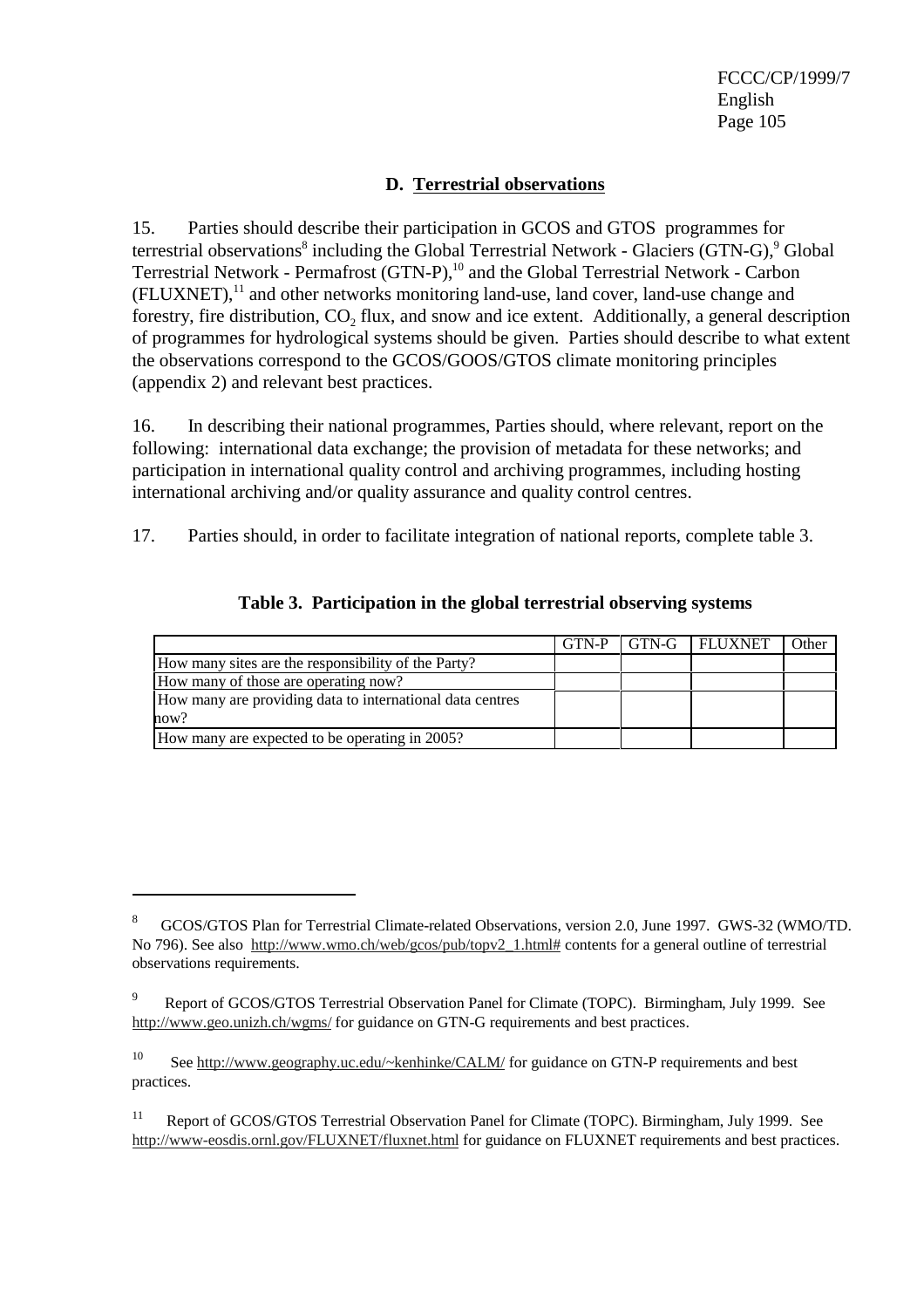### **E.** Space-based observing programmes<sup>12</sup>

18. Parties should, where relevant, provide information on their participation in national and international space-based observing programmes or programmes using satellite data to derive climate-related information.

19. Parties should include the following information: summary description of space series, missions, and/or instruments; mechanisms for access to data and products by international programmes in relation to climate change; mechanisms for archiving, quality assurance and quality control; major domains of applications (atmosphere, ocean, terrestrial); and prospects for long-term continuity, including expected overall lifetime of observational programme. Parties should describe to what extent the observations correspond to the GCOS/GOOS/GTOS climate monitoring principles (appendix 2) and relevant best practices.

20. Where space activities are undertaken jointly with other Parties or multinational bodies, Parties should either list participating Parties or should refer to the report of another Party in which the information can be found.

21. Parties should include in their reports information on climate-related space activities in which the private sector is partly or wholly involved.

<sup>12</sup> Refer to GCOS-15 (WMO*/TD No 685).* The GCOS Plan for Space-based Observations, Version 1.0, June 1995 (GCOS-15) is available at http://www.wmo.ch/web/gcos/publist2.html#plan while GCOS space-based observations requirements can be found by specifying GCOS as the user in http://sat.wmo.ch/stations/\_asp\_htx\_idc/Requirementsearch.asp.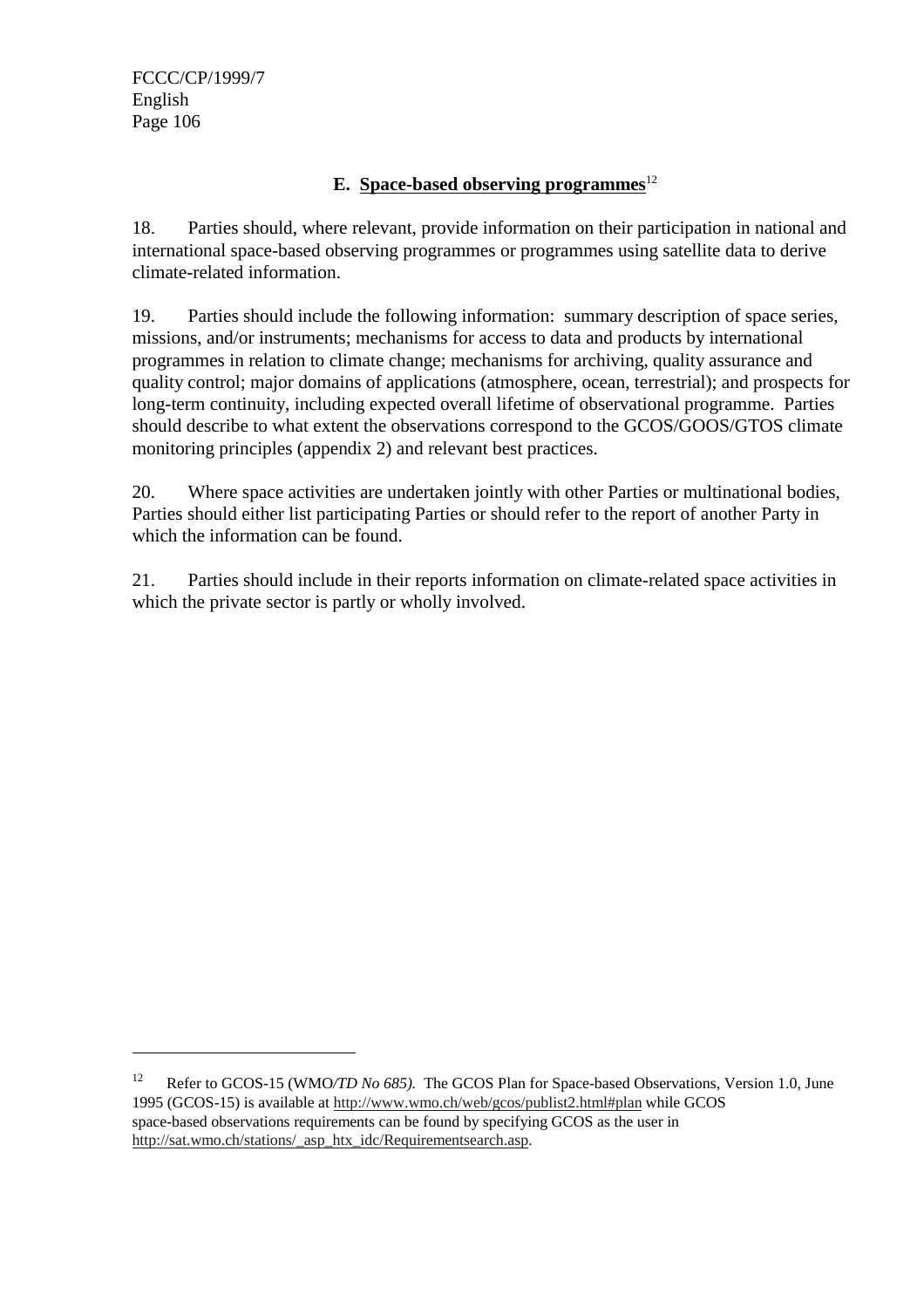## Appendix I

### **DEFINITION OF ACRONYMS USED IN THE GUIDELINES**

| ASAP                | <b>Automated Shipboard Aerological Programme</b>                 |
|---------------------|------------------------------------------------------------------|
| <b>FLUXNET</b>      | Global Terrestrial Network - Carbon                              |
| <b>GAW</b>          | Global Atmosphere Watch of WMO                                   |
| GCOS                | Global Climate Observing System                                  |
| GOOS                | Global Ocean Observing System                                    |
| <b>GSN</b>          | <b>GCOS Surface Network</b>                                      |
| GTN-G               | <b>Global Terrestrial Network - Glaciers</b>                     |
| GTN-P               | Global Terrestrial Network - Permafrost                          |
| <b>GTOS</b>         | <b>Global Terrestrial Observation System</b>                     |
| <b>GUAN</b>         | <b>GCOS Upper Air Network</b>                                    |
| <b>ICSU</b>         | <b>International Council for Science</b>                         |
| <b>IGBP</b>         | International Geosphere-Biosphere Programme                      |
| <b>IGOS</b>         | <b>Integrated Global Observing Strategy</b>                      |
| <b>IOC</b>          | Intergovernmental Oceanographic Commission of UNESCO             |
| <b>SFC Drifters</b> | <b>Surface Drifters</b>                                          |
| <b>SOOP</b>         | Ship of Opportunity Programme                                    |
| Sub-SFC             | Sub-surface                                                      |
| <b>UNEP</b>         | <b>United Nations Environment Programme</b>                      |
| <b>UNESCO</b>       | United Nations Educational, Scientific and Cultural Organization |
| <b>VOS</b>          | <b>Volunteer Observing Ship</b>                                  |
| <b>WCRP</b>         | World Climate Research Programme                                 |
| <b>WHYCOS</b>       | World Hydrological Cycle Observing System                        |
| <b>WMO</b>          | World Meteorological Organization                                |
| <b>WWW</b>          | World Weather Watch of WMO                                       |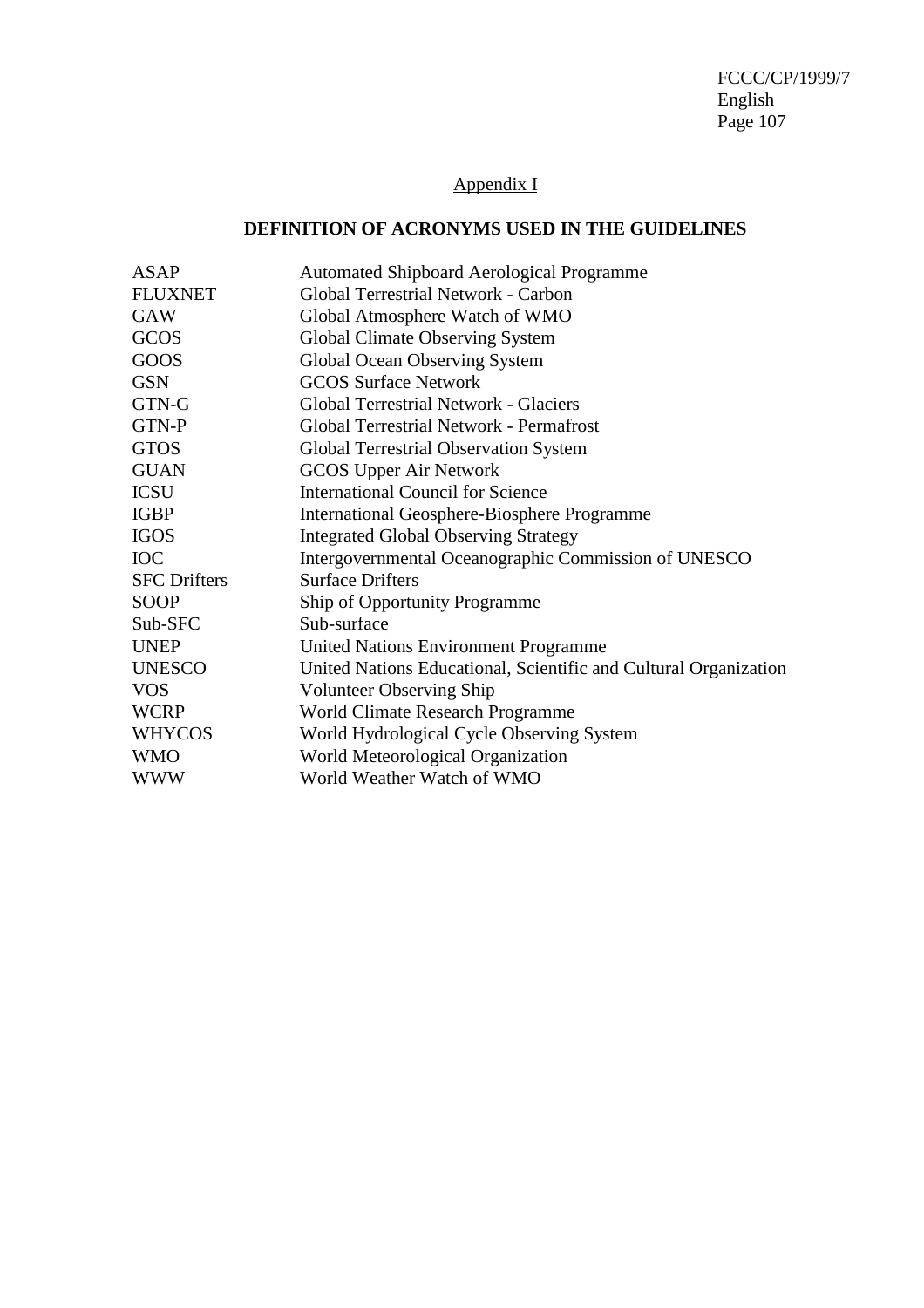### Appendix 2

### **GCOS/GOOS/GTOS CLIMATE MONITORING PRINCIPLES**<sup>1</sup>

Effective monitoring systems for climate should adhere to the following principles:

1. The impact of new systems or changes to existing systems should be assessed prior to implementation.

2. A suitable period of overlap for new and old observing systems should be required.

3. The results of calibration, validation, data homogeneity assessments and assessment of algorithm changes should be treated with the same data.

4. A capability to routinely assess the quality and homogeneity, including high-resolution data and related descriptive information of data on extreme events should be ensured.

5. Consideration of environmental climate-monitoring products and assessments, such as IPCC assessments, should be integrated into national, regional and global observing priorities.

6. Uninterrupted station operations and observing systems should be maintained.

7. A high priority should be given to additional observations in data-poor regions and regions sensitive to change.

8. Long-term requirements should be specified to network designers, operators and instrument engineers at the outset of new system design and implementation.

9. The carefully planned conversion of research observing systems to long-term operations should be promoted.

10. Data management systems that facilitate access, use and interpretation should be included as essential elements of climate monitoring systems.

<sup>1</sup> GCOS-39 (WMO/TD-No.87) (UNEP/DEIA/MR.97-8) (GOOS-11) (GTOS-11) Report of the GCOS/GOOS/GTOS Panel, Third session (Tokyo, Japan, 15-18 July, 1997).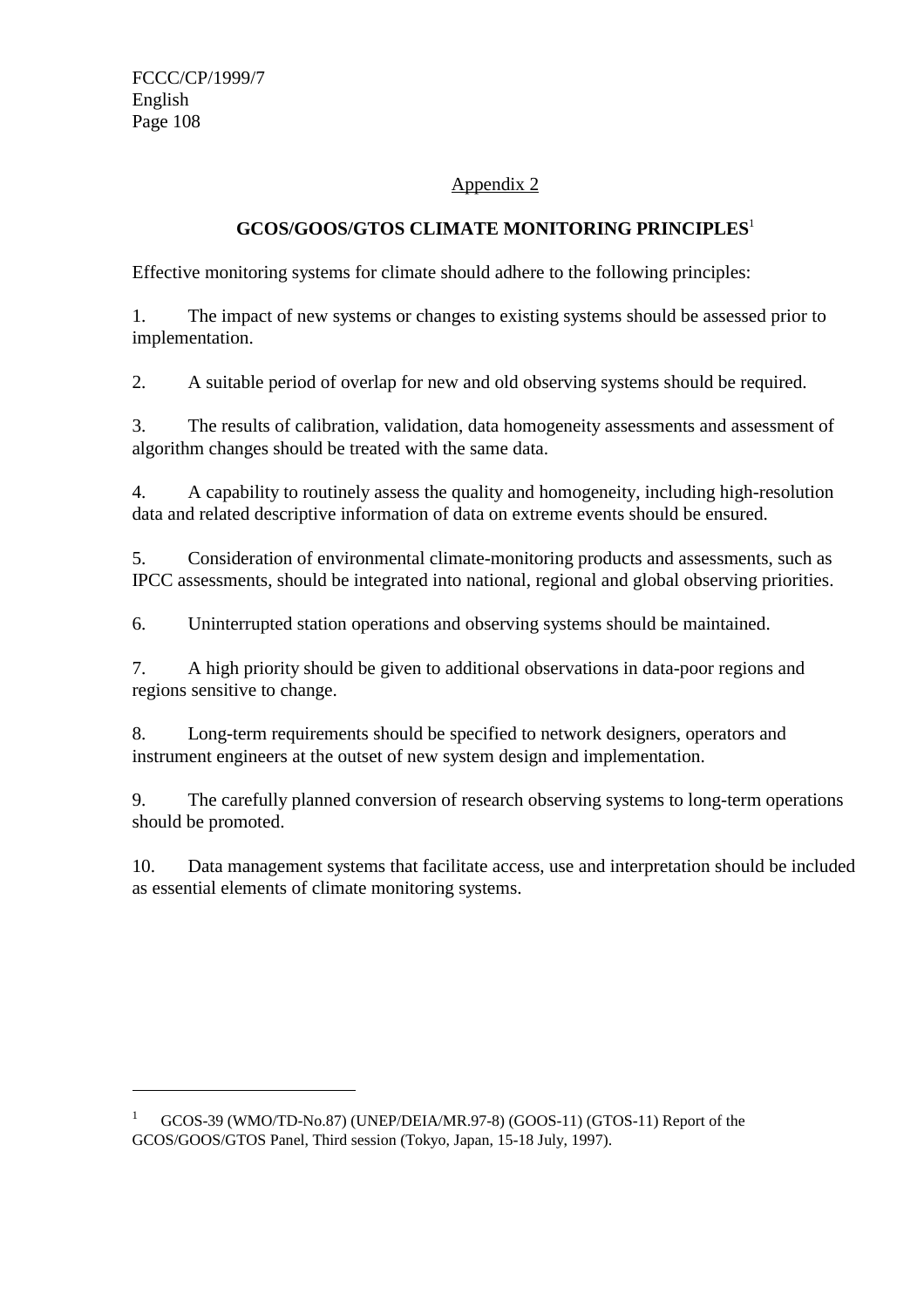# **IV. UNFCCC GUIDELINES FOR THE TECHNICAL REVIEW OF GREENHOUSE GAS INVENTORIES FROM PARTIES INCLUDED IN ANNEX I TO THE CONVENTION (GREENHOUSE GAS REVIEW GUIDELINES)**

# **A. Objective**

1. The objective of these guidelines is to promote consistency in the review of annual greenhouse gas (GHG) inventories of Annex I Parties and to establish a process for a thorough and comprehensive technical assessment of inventories. This process, comprising a number of stages, should increase Parties' confidence in greenhouse gas inventories. Each stage of the technical review process considers different aspects of the inventories to varying extents, in such a way that all of the purposes described below are achieved by the end of the process.

# **B. Purposes of the technical review of greenhouse gas inventories**

2. The purposes of the technical review of Annex I Parties' greenhouse gas inventories are:

(a) To ensure that the Conference of the Parties (COP) has adequate information on GHG inventories and GHG emission trends;

(b) To examine in a facilitative, open and transparent manner the quantitative and qualitative information submitted by Annex I Parties in accordance with the UNFCCC reporting guidelines on annual inventories for consistency with those guidelines and to provide the COP with a thorough technical assessment of the implementation of Annex I Parties' commitments under Articles 4.1(a) and 12.1(a) of the Convention;

(c) To gain experience relevant to the preparation of guidelines related to Articles 5, 7 and 8 of the Kyoto Protocol;

(d) To assist Annex I Parties in improving the quality of their GHG inventories.

# **C. General approach**

3. The technical review process comprises three stages:

- (a) Initial check of annual inventories;
- (b) Synthesis and assessment of annual inventories; and
- (c) Expert review of individual inventories (individual review).

4. The stages of the technical review process complement each other so that, in general, for each Party, a stage is concluded before the next one is undertaken.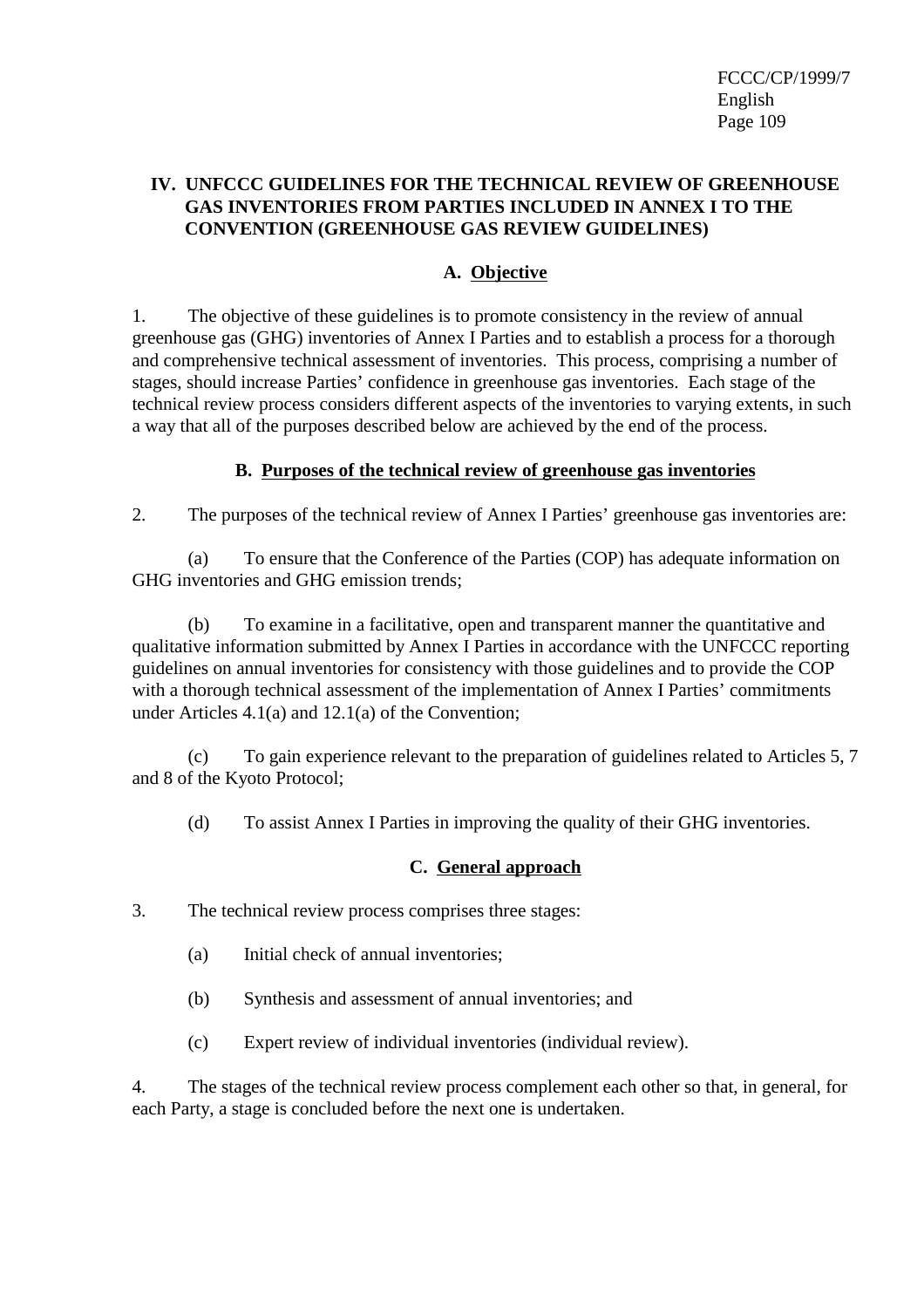5. At all stages of the inventory review process, the secretariat will provide individual Parties with the opportunity to clarify issues or provide additional information. The Parties will also be sent drafts of their status report, the relevant country section of the synthesis and assessment report and their individual inventory report. Every effort will be made to reach agreement with the Party on the content of a report prior to its publication. In the case of a Party and the expert team being unable to agree on an issue, the Party may provide explanatory text to be included in a separate section of the report.

# **D. Initial check of annual inventories**

6. The purpose of the initial check conducted by the secretariat is to determine promptly whether the information provided is complete and in the correct format to enable subsequent review stages to occur, and to communicate this determination to Parties.

7. The initial checks cover the national inventory submission and, in particular, the data electronically submitted in the common reporting format.

8. The initial checks will:

(a) Indicate the date of receipt by the secretariat;

(b) Identify if the submission was received in both hard-copy and electronic format that permits the review to be conducted;

(c) Determine whether the submission is complete and that information has been provided in the correct format as called for in the UNFCCC reporting guidelines on annual inventories;

(d) Identify any gaps in the data or documentation.

9. The assessment of completeness, according to 8 (c) above, will determine whether:

(a) All sources, sinks and gases included in the 1996 IPCC Guidelines for National Greenhouse Gas Inventories are reported and any gaps are explained;

(b) Methodologies are documented;

(c) Estimates for summary totals and individual source categories are provided in mass units and in  $CO<sub>2</sub>$  equivalent using the IPCC 1995 global warming potential (GWP) values;

(d) Total emissions estimates are provided for all required years (i.e. from the base year to the year of the current submission);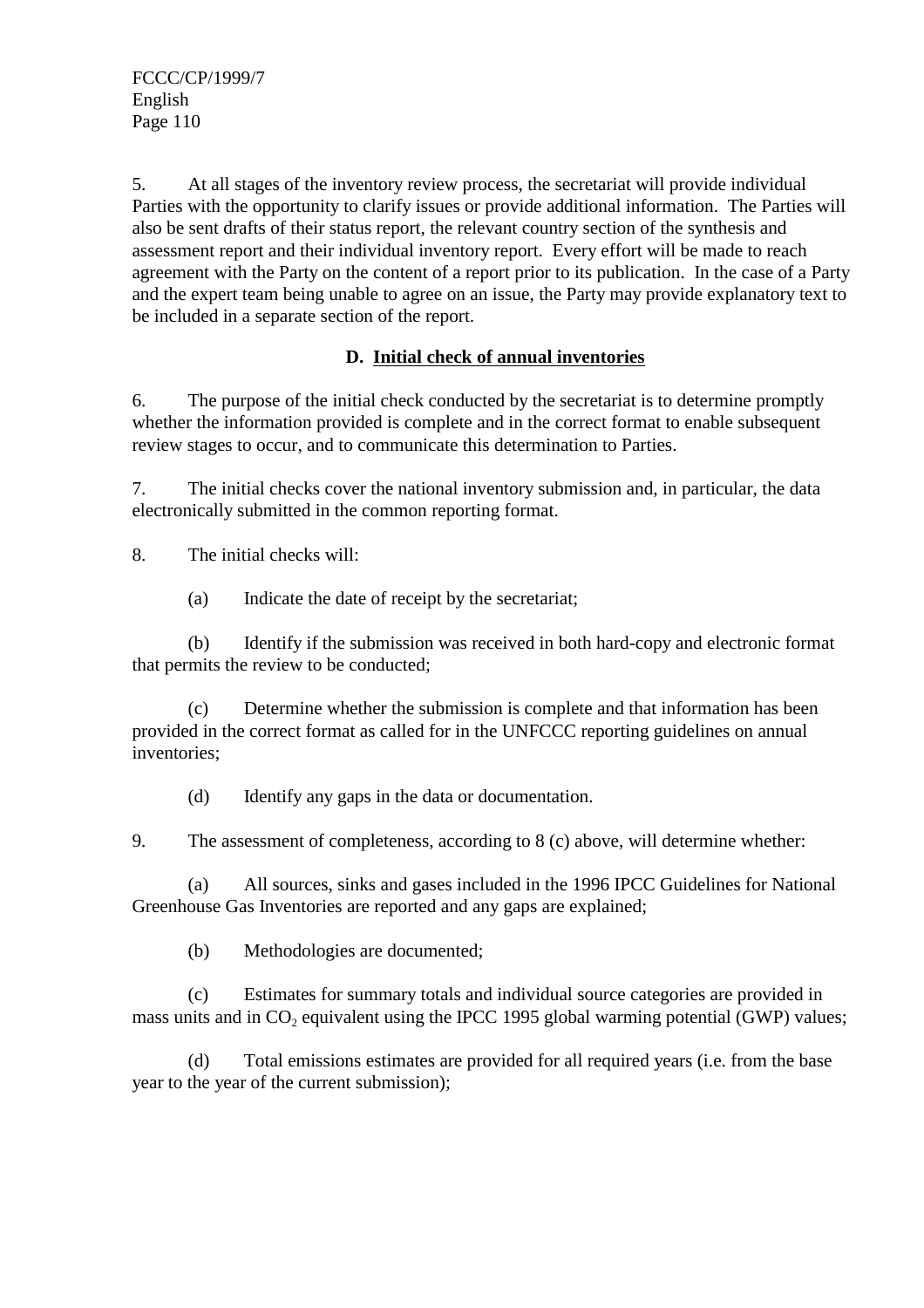(e) Unadjusted emission estimates are reported;

 $(f)$  Estimates for  $CO<sub>2</sub>$  emissions from fossil fuel combustion are reported using the IPCC reference approach in addition to estimates derived using national methods;

(g) Estimates for hydrofluorocarbon, perfluorocarbon and sulphur hexafluoride emissions are reported by individual chemical species;

(h) Any recalculations are reported for the entire time series with transparent documentation.

10. The results of initial checks covering the elements listed in paragraph 8 above will be published on the UNFCCC web site as a status report for each Annex I Party, mainly in a tabular format, within four weeks of the date of receipt of the submission by the secretariat.

# **E. Synthesis and assessment of greenhouse gas inventories**

11. The purposes of the synthesis and assessment of Annex I Parties' greenhouse gas inventories are to facilitate the consideration of inventory data and other information across Parties, and to identify issues for further consideration during the review of individual inventories.

12. The synthesis and assessment will cover the national inventory submission, any additional information submitted by Annex I Parties and previous national inventory submissions, where relevant.

13. The synthesis and assessment will be conducted annually by the secretariat in two phases, with the assistance of experts selected for the second phase.

14. The results of this stage of the technical review will be published on the UNFCCC web site as a synthesis and assessment report, divided into two sections and an addendum. The first section will provide information allowing comparisons across Annex I Parties and describe common methodological issues. The second section will contain a preliminary analysis of individual Annex I Party inventories, in particular, to identify outstanding issues requiring clarification during the individual review stage of the process. The addendum will contain tables and graphs based on Annex I Party inventory data.

15. The first section of the synthesis and assessment would compile and compare information across Parties, including, *inter alia*:

(a) Implied emission factors, default values and ranges contained in the 1996 IPCC Guidelines;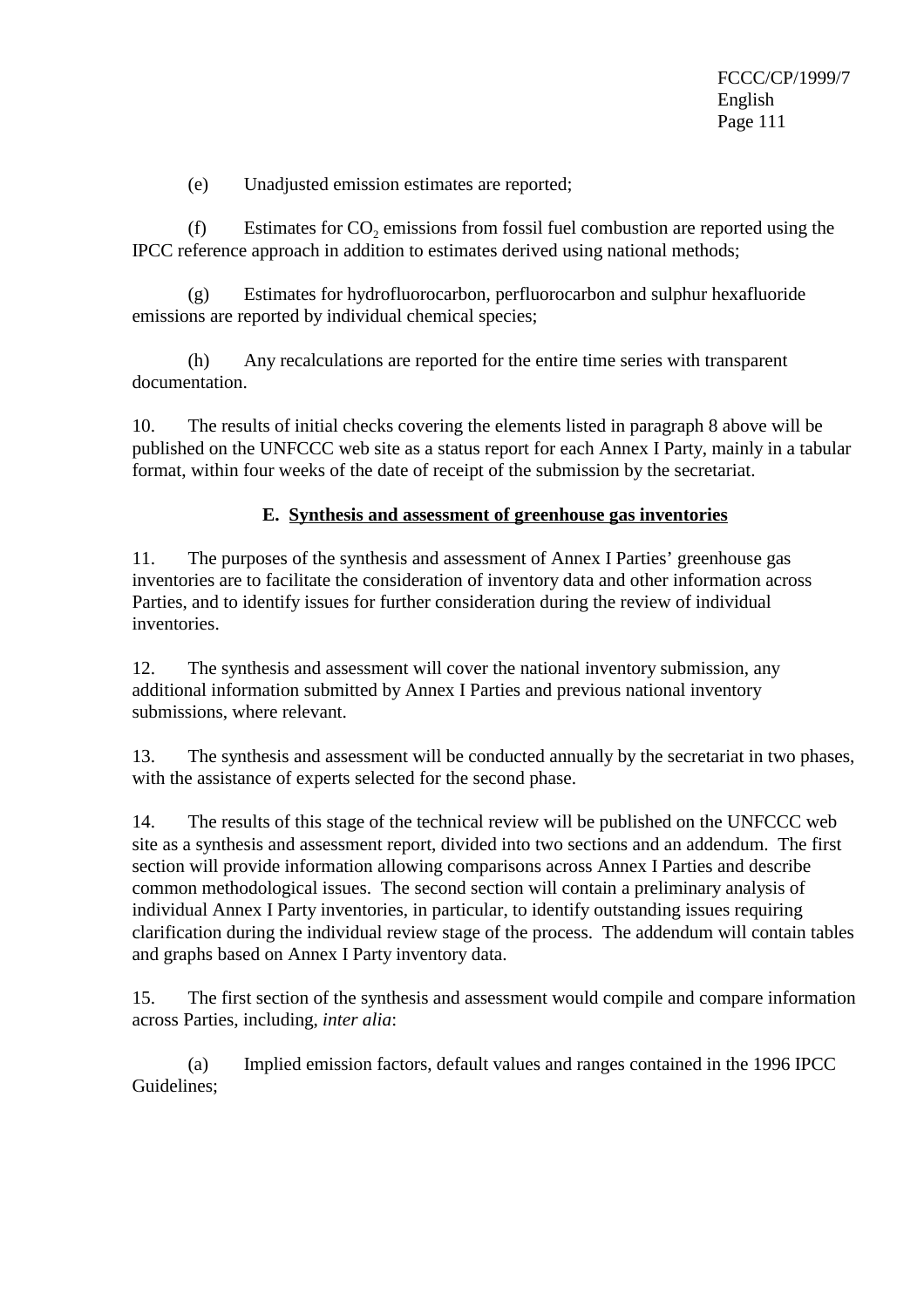(b) Methodologies used in the preparation of the inventories;

(c) Estimates of  $CO<sub>2</sub>$  emissions from fuel combustion using the IPCC reference approach;

(d) Estimates of actual and potential emissions of hydrofluorocarbons, perfluorocarbons and sulphur hexafluoride;

(e) Inventory recalculations and consistency of time series;

(f) Any recurring problems with reporting.

16. Section two of the synthesis and assessment would, for each individual inventory*, inter alia*:

(a) Compare emissions or removal estimates, activity data, implied emission factors and any recalculations with data from previous submissions to identify, to the extent possible, any irregularities or inconsistencies;

(b) Compare activity data with relevant external authoritative sources, if feasible, and identify any inconsistencies;

(c) Examine whether any *good practice,* when adopted by the COP, is documented and identify areas where it is not;

(d) Based on the above activities, identify source or sink categories requiring further consideration or clarification during the individual review stage;

(e) Assess the availability of documentation on national self-verification procedures or independent review in the technical review process;

(f) Assess the consistency of information on methodologies and emission factors in the common reporting format with related information in the national inventory report.

17. The addendum will compile and tabulate aggregate information and trends concerning greenhouse gas emissions by sources and removals by sinks for all gases and sources, and any other inventory information.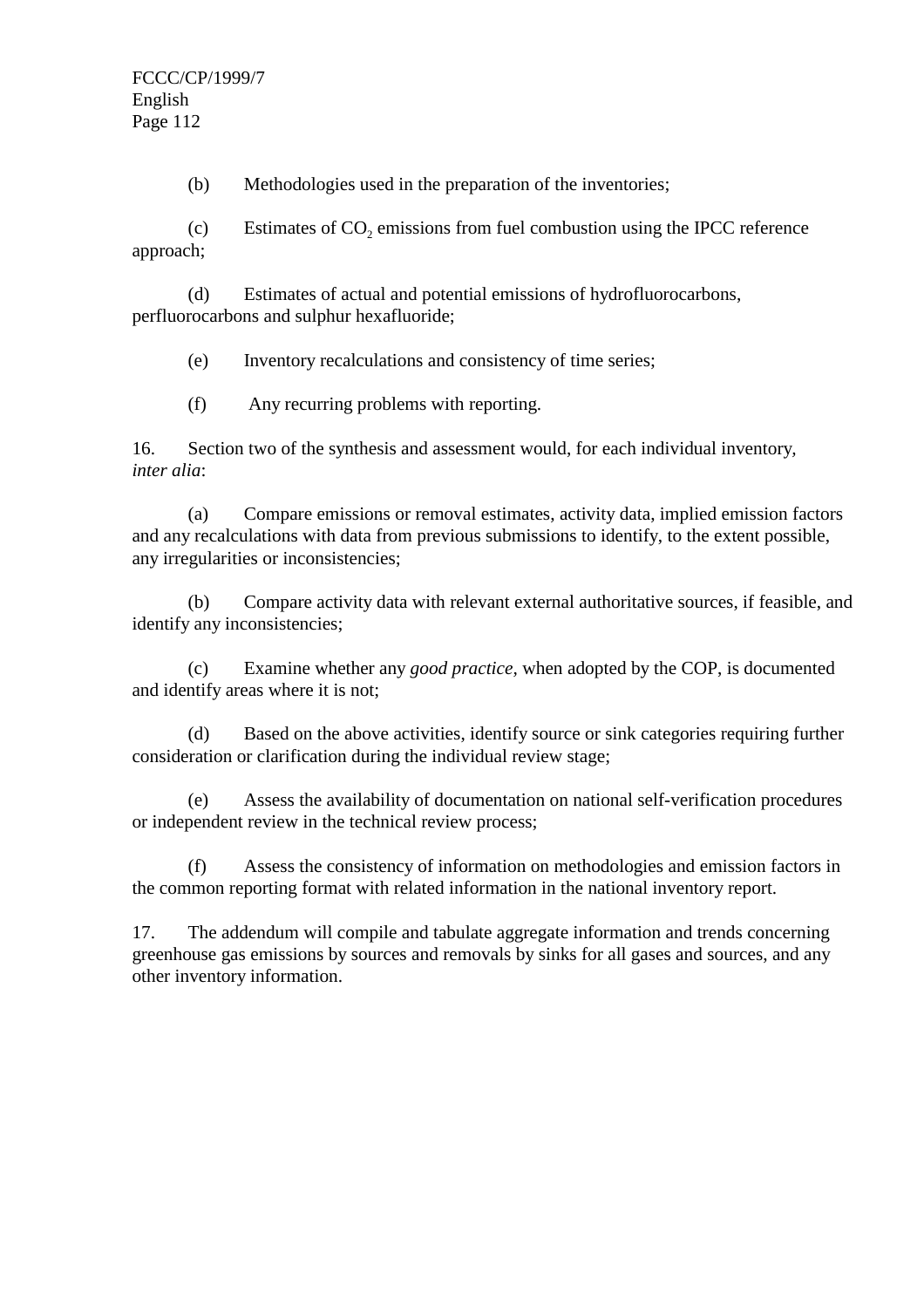### **F. Review of individual greenhouse gas inventories**

18. The purpose of the review of individual greenhouse gas inventories is to provide for a periodic detailed examination of the inventory estimates and procedures and methodologies used in the preparation of inventories, and to communicate the results to Parties.

19. Individual reviews will be carried out by teams of nominated experts, coordinated by the secretariat. The individual review will cover the Annex I Party's national inventory submission, supplementary material submitted by the Party and, as appropriate, previous inventory submissions. The expert team will consider the 'paper trail' of an inventory from the collection of data to the reported emission estimate.

20. During the trial period the following three operational approaches for the individual review and their possible combinations, will be tested: sending inventory information to experts, expert meetings in a single location and in-country visits of experts.

21. The individual review would, *inter alia*:

(a) Examine procedures and institutional arrangements for inventory development and management;

(b) Assess the extent to which issues and questions raised during previous review stages have been addressed and resolved;

(c) Examine departures from the requirements of the IPCC 1996 Guidelines and the UNFCCC reporting guidelines on annual inventories;

(d) Assess the extent to which the guidance on *good practice* is used, when adopted by the COP, in particular noting the:

- (i) Selection and use of methodologies and assumptions;
- (ii) Development and selection of emission factors;
- (iii) Collection and selection of activity data;
- (iv) Recalculations of previously submitted inventory data;
- (v) Reporting of methodologies used for estimating uncertainties; and
- (vi) Inventory quality assurance and quality control procedures;

(e) Examine data and the application of methodologies for source and sink categories identified during the second phase of the synthesis and assessment;

- (f) Examine record-keeping and documentation procedures;
- (g) Identify areas for further improvement of the inventories; and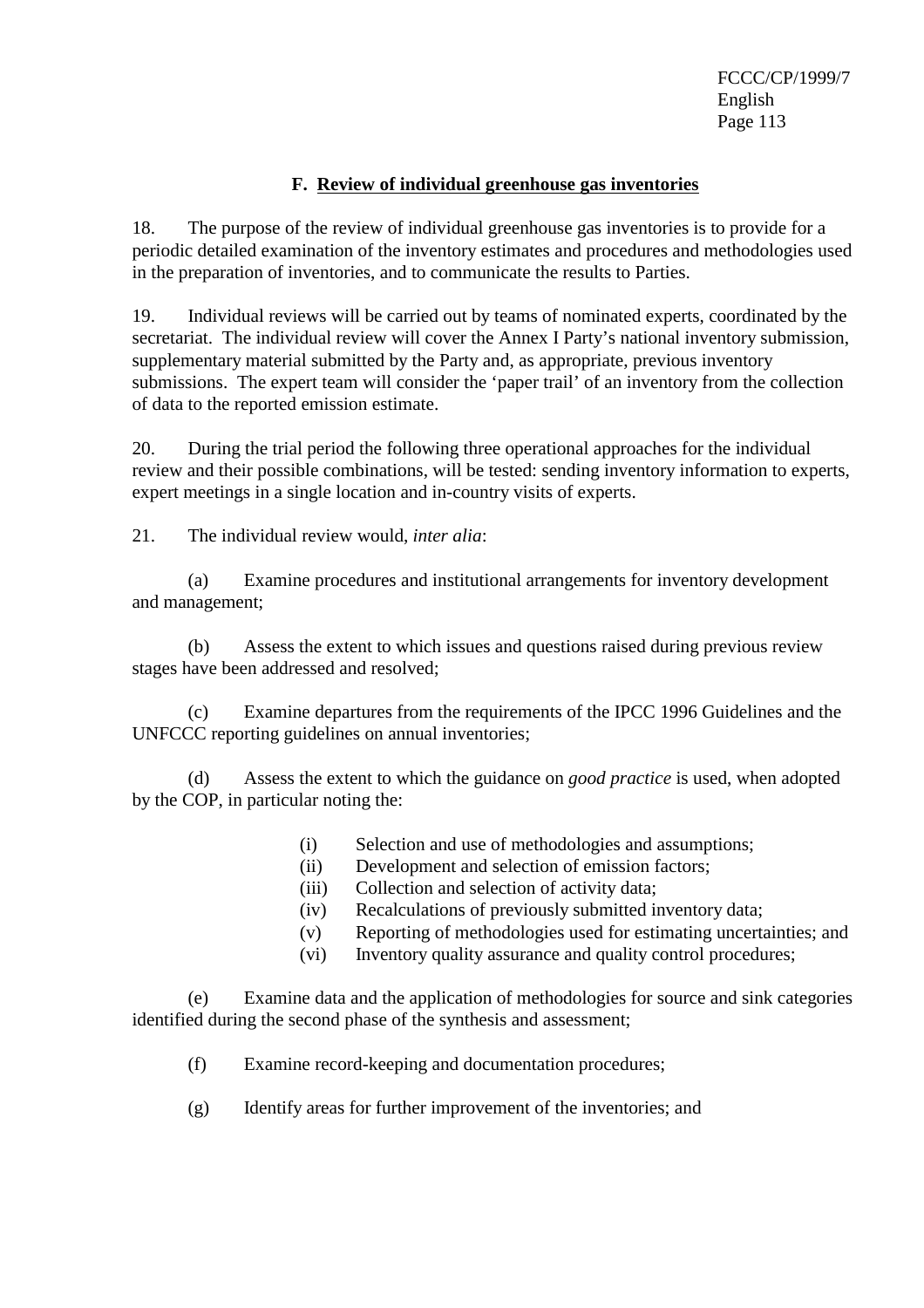(h) Note possible ways in which to improve methodologies and reporting of inventory information.

22. The expert team will produce an individual inventory review report for publication in both hard-copy and electronic format based, *inter alia*, on the results of the tasks listed in paragraph 21 above. The individual inventory review report, in general, should not exceed 25 pages.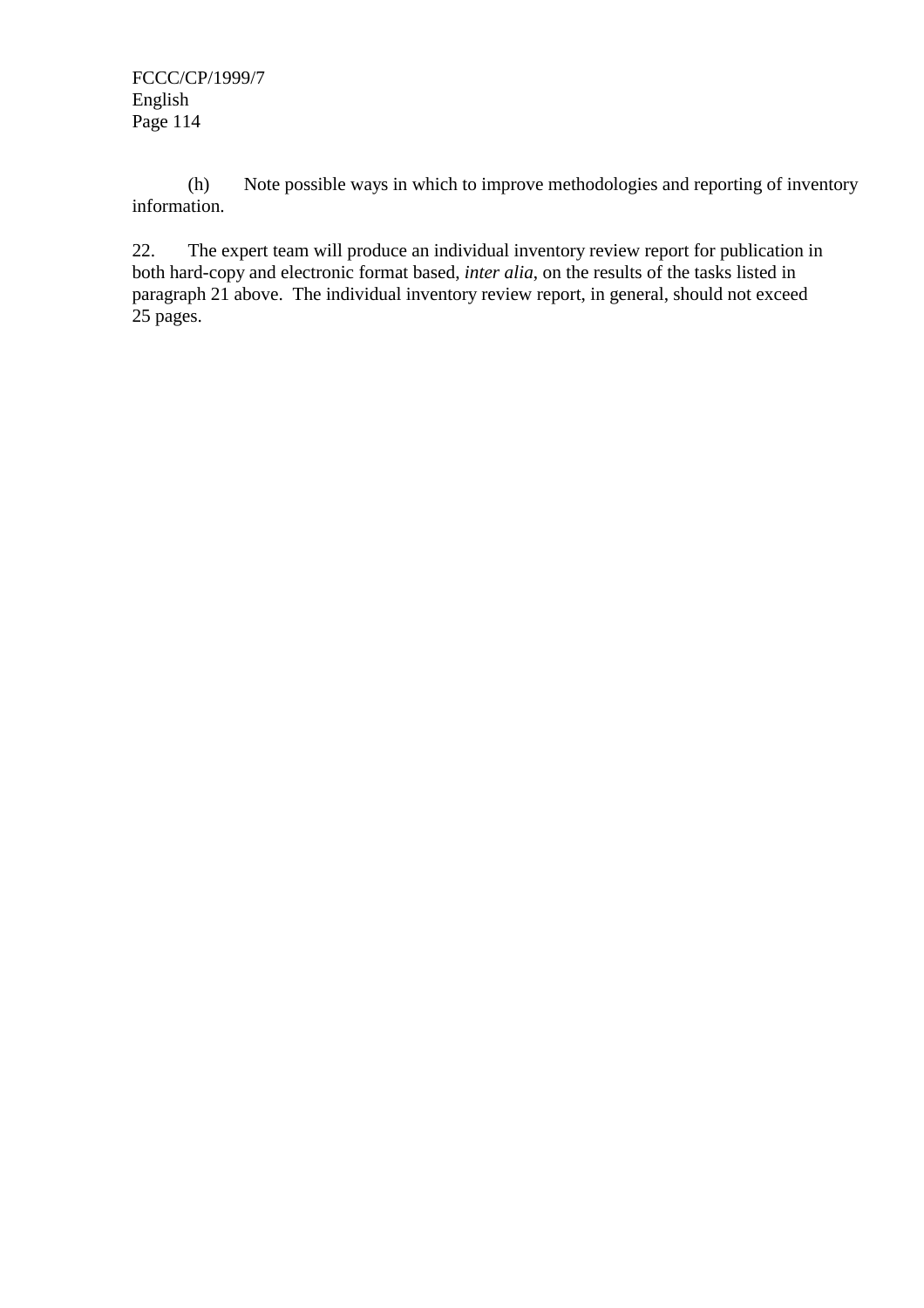#### **Annex**

### **Decision 3/CP.5**

# **Guidelines for the preparation of national communications by Parties included in Annex I to the Convention, Part I: UNFCCC reporting guidelines on annual inventories**

*The Conference of the Parties*,

*Recalling* the relevant provisions of the United Nations Framework Convention on Climate Change, in particular Article 4, Article 10.2 and Article 12,

*Recalling* its decision 3/CP.1 on preparation and submission of national communications from Parties included in Annex I to the Convention, 4/CP.1 on methodological issues, 9/CP.2 on communications from Parties included in Annex I to the Convention: guidelines, schedule and process for consideration and 11/CP.4 on national communications from Parties included in Annex I to the Convention,

*Recognizing* that anthropogenic emissions by sources and removals by sinks of greenhouse gases not controlled by the Montreal Protocol should be reported in a transparent, consistent, comparable, complete and accurate way,

*Noting* that the revised guidelines for the preparation of national communications by Parties included in Annex I to the Convention, annexed to decision 9/CP.2, need to be updated to improve the transparency, consistency, comparability, completeness and accuracy of the reported national greenhouse gas inventories and other information,

*Noting* the ongoing process of improvement in guidance to Parties on the reporting of greenhouse gases inventories, in particular the work of the Intergovernmental Panel on Climate Change related to good practice in national inventory preparation, including managing uncertainty,

1. *Adopts* the guidelines for the preparation of national communications by Parties included in Annex I to the Convention, Part I: UNFCCC reporting guidelines on annual inventories;

2. *Decides* that Parties included in Annex I to the Convention should use these UNFCCC guidelines on annual inventories for reporting inventories due by 15 April each year, beginning in the year 2000;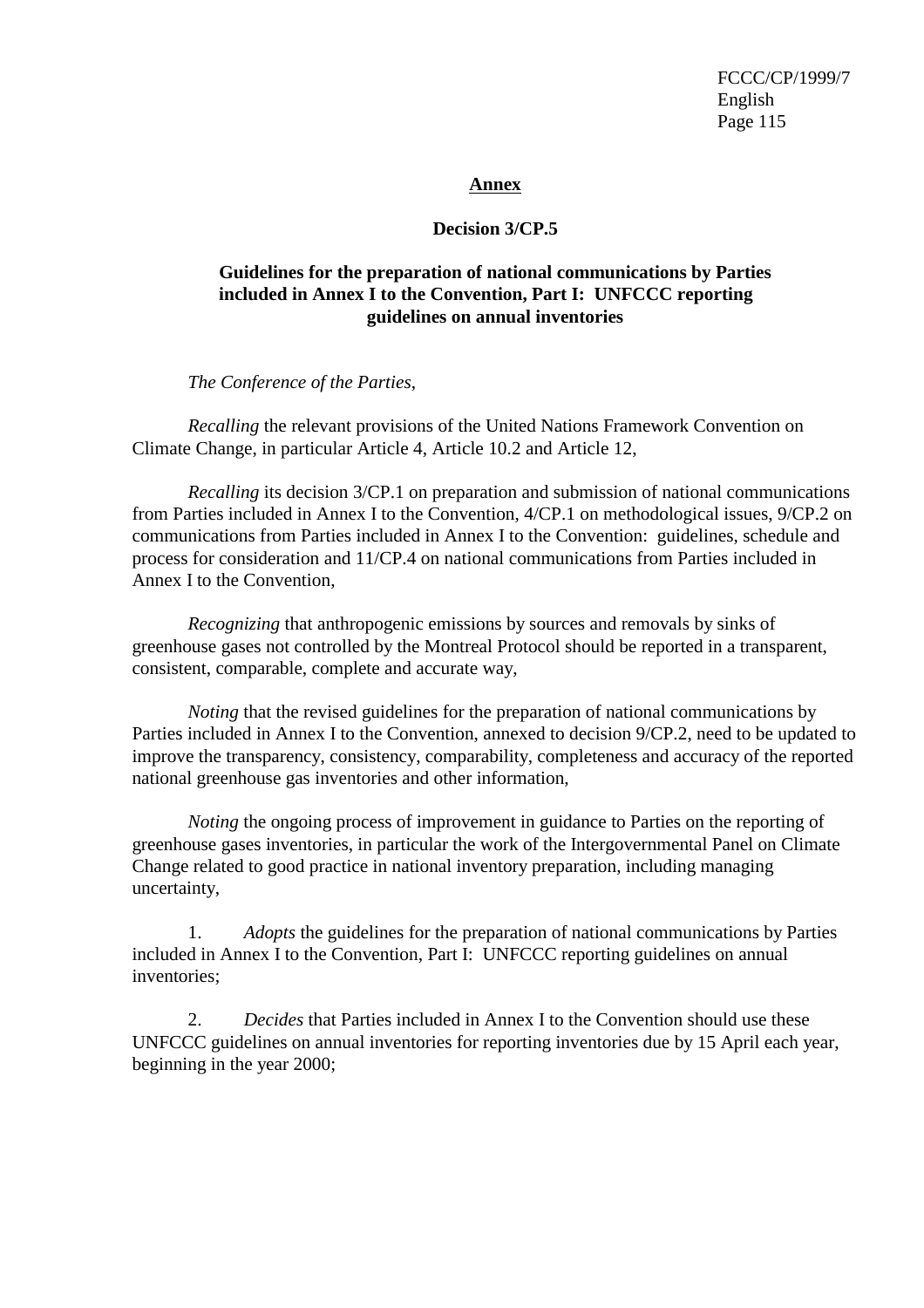3. *Invites* Parties included in Annex I to the Convention to submit separately, by 1 July 2001, information to the secretariat on experiences with using these guidelines, in particular the common reporting format, in the years 2000-2001;

4. *Requests* the secretariat to prepare a report on the use of these guidelines, in particular the common reporting format, taking into account, *inter alia*, experiences gained by Parties in using the guidelines, and by the secretariat in processing the common reporting format, and input from the Intergovernmental Panel on Climate Change, for consideration by the Subsidiary Body for Scientific and Technological Advice at its fifteenth session in considering possible revisions to these guidelines;

5. *Decides* that revisions to these guidelines, particularly the common reporting format, shall be considered by the Subsidiary Body for Scientific and Technological Advice at its fifteenth session with a view to submitting a decision for adoption by the Conference of the Parties at its seventh session.

> *9th plenary meeting 4 November 1999*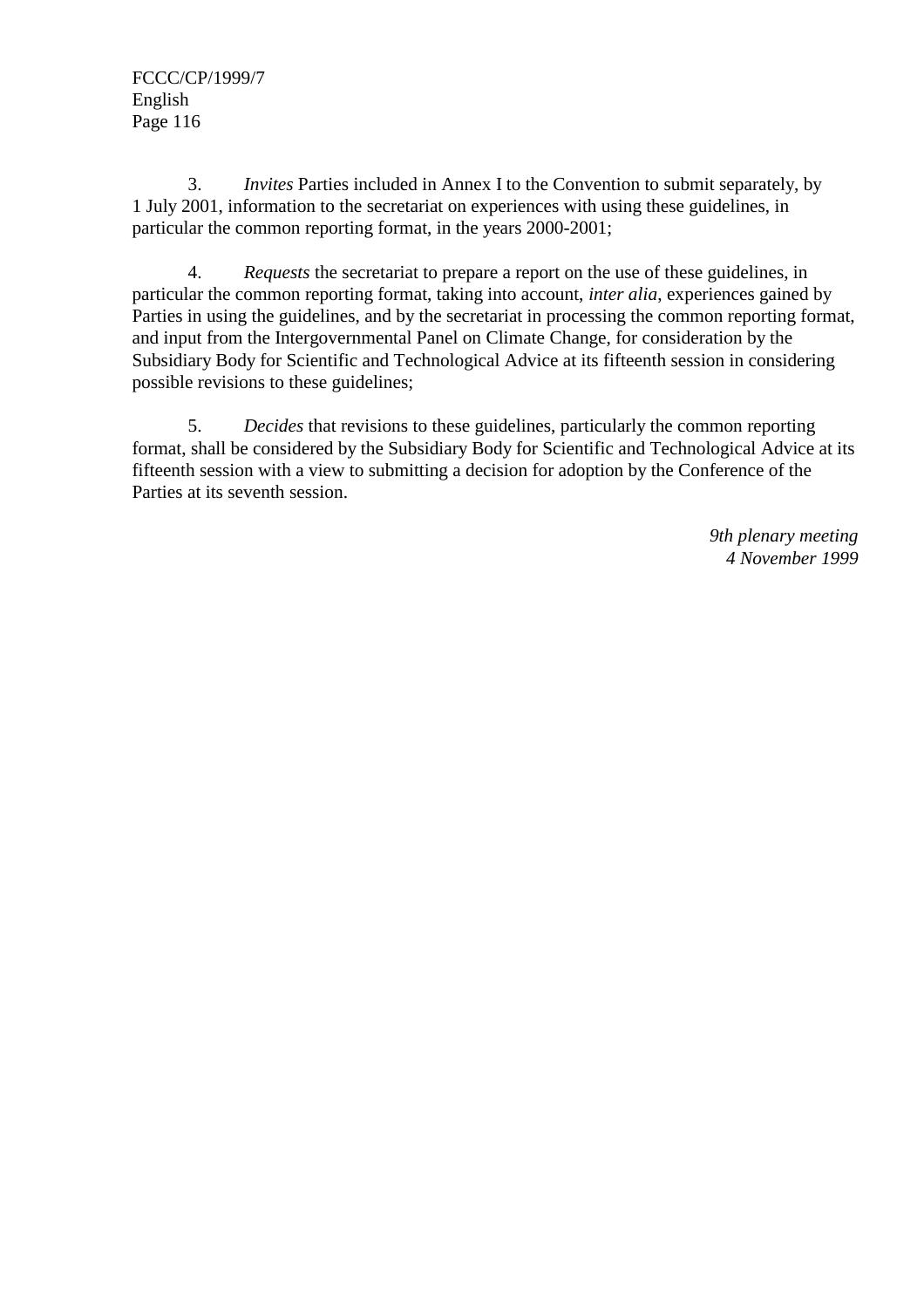### **Decision 4/CP.5**

### **Guidelines for the preparation of national communications by Parties included in Annex I to the Convention, Part II: UNFCCC reporting guidelines on national communications**

*The Conference of the Parties*,

*Recalling* the relevant provisions of the United Nations Framework Convention on Climate Change, in particular Articles 4, 6, 7.2, 9.2(b), 10.2, and 12 thereof,

*Recalling* its decisions 9/CP.2 and 11/CP.4 on national communications from Parties included in Annex I to the Convention,

*Having considered* the relevant recommendations of the Subsidiary Body for Scientific and Technological Advice and of the Subsidiary Body for Implementation,

*Noting* that the revised guidelines for the preparation of national communications by Parties included in Annex I to the Convention annexed to decision 9/CP.2 need to be updated to improve the transparency, consistency, comparability, completeness and accuracy of the information reported,

1. *Adopts* the guidelines for the preparation of national communications by Parties included in Annex I to the Convention, Part II: UNFCCC reporting guidelines on national communications;

2. *Decides* that Parties included in Annex I to the Convention (Annex I Parties) should use Part II of the UNFCCC reporting guidelines for the preparation of their third national communications due by 30 November 2001, in accordance with decision 11/CP.4;

3. *Requests* Annex I Parties to provide a detailed report on their activities in relation to systematic observation, in accordance with the UNFCCC reporting guidelines on global climate observing systems adopted by decision 5/CP.5, in conjunction with their national communications;

4. *Urges* those Annex I Parties that have not submitted their first or second national communications, including those that were included in Annex I by decision 4/CP.3, to do so as soon as possible;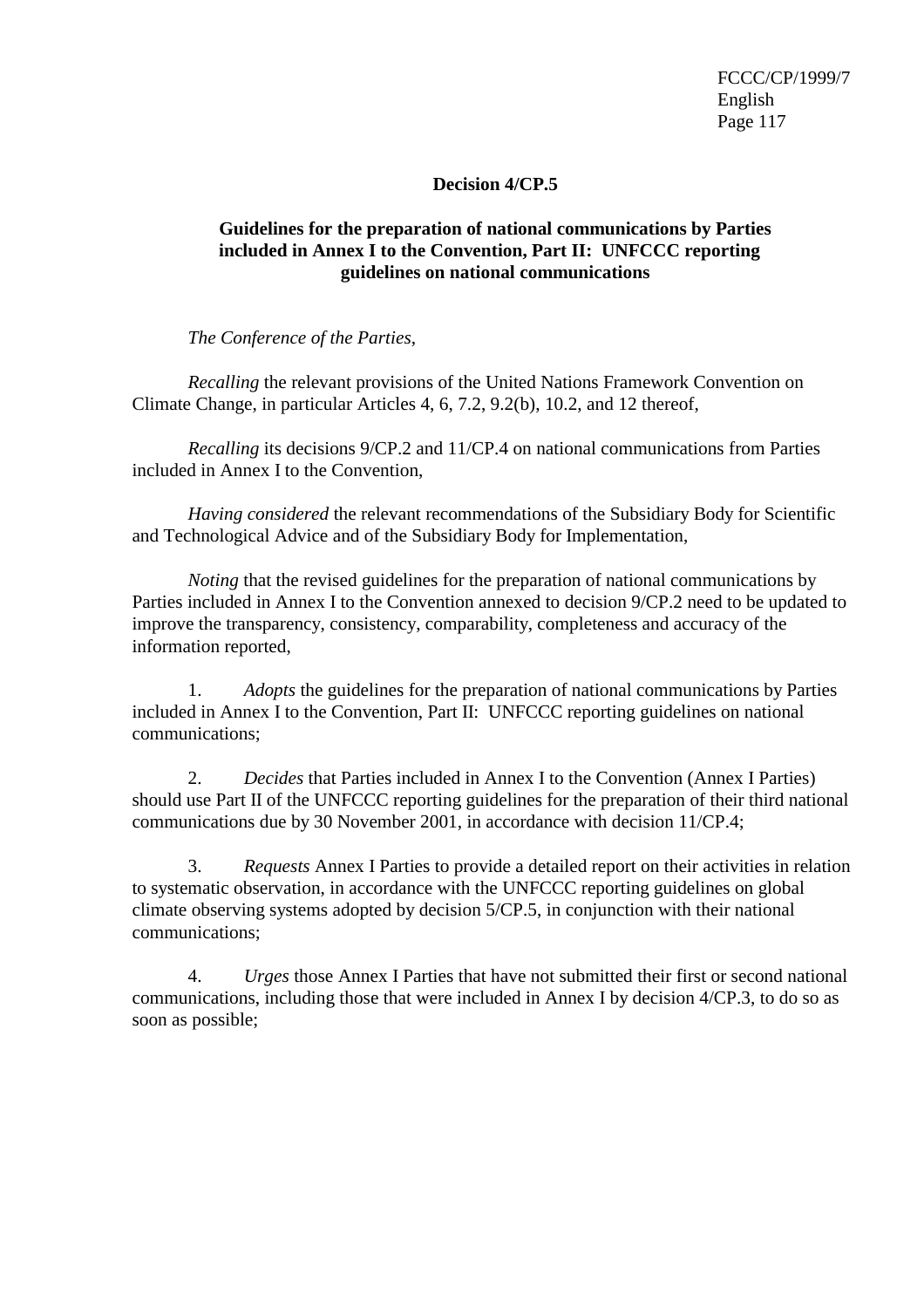5. *Urges* Parties included in Annex II to the Convention to assist Annex I Parties with economies in transition, through appropriate bilateral or multilateral channels, with technical aspects of the preparation of national communications.

> *9th plenary meeting 4 November 1999*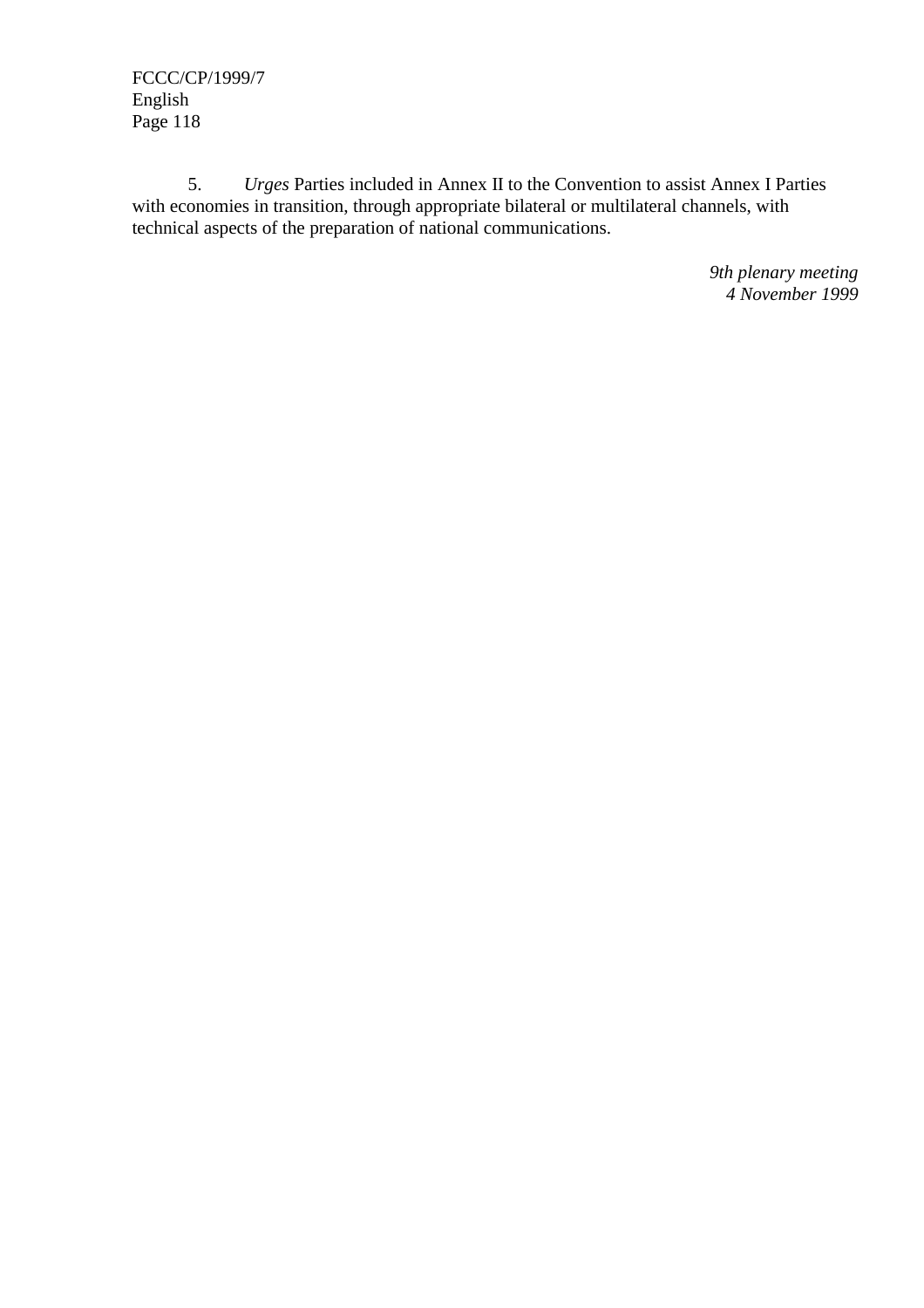### **Decision 5/CP.5**

#### **Research and systematic observation**

*The Conference of the Parties*,

*Recalling* Articles 4.1(g), 4.1(h) and 5 of the United Nations Framework Convention on Climate Change,

*Recalling also* its decisions 8/CP.3, 2/CP.4, and 14/CP.4,

1. *Recognizes* the need to identify the priority capacity-building needs related to participation in systematic observation;

2. *Invites* the secretariat of the Global Climate Observing System, in consultation with relevant regional and international bodies, including the Global Environment Facility, to organize regional workshops on this issue;

3. *Urges* Parties to actively support and participate in these regional workshops;

4. *Invites* the secretariat of the Global Climate Observing System to continue to assist and facilitate the establishment of an appropriate intergovernmental process to identify the priorities for action to improve global observing systems for climate and options for their financial support;

5. *Requests* the secretariat of the Global Climate Observing System to report on this matter to the Subsidiary Body for Scientific and Technological Advice at its twelfth session;

6. *Urges* Parties to address deficiencies in the climate observing networks and invites them, in consultation with the secretariat of the Global Climate Observing System, to bring forward specific proposals for that purpose and to identify the capacity-building needs and funding required in developing countries to enable them to collect, exchange and utilize data on a continuing basis in pursuance of the Convention;

7. *Adopts* the UNFCCC reporting guidelines on global climate observing systems;

8. *Invites* all Parties to provide detailed reports on systematic observation in accordance with these guidelines, for Parties included in Annex I to the Convention in conjunction with their national communications, pursuant to decision 4/CP.5, and on a voluntary basis for Parties not included in Annex I;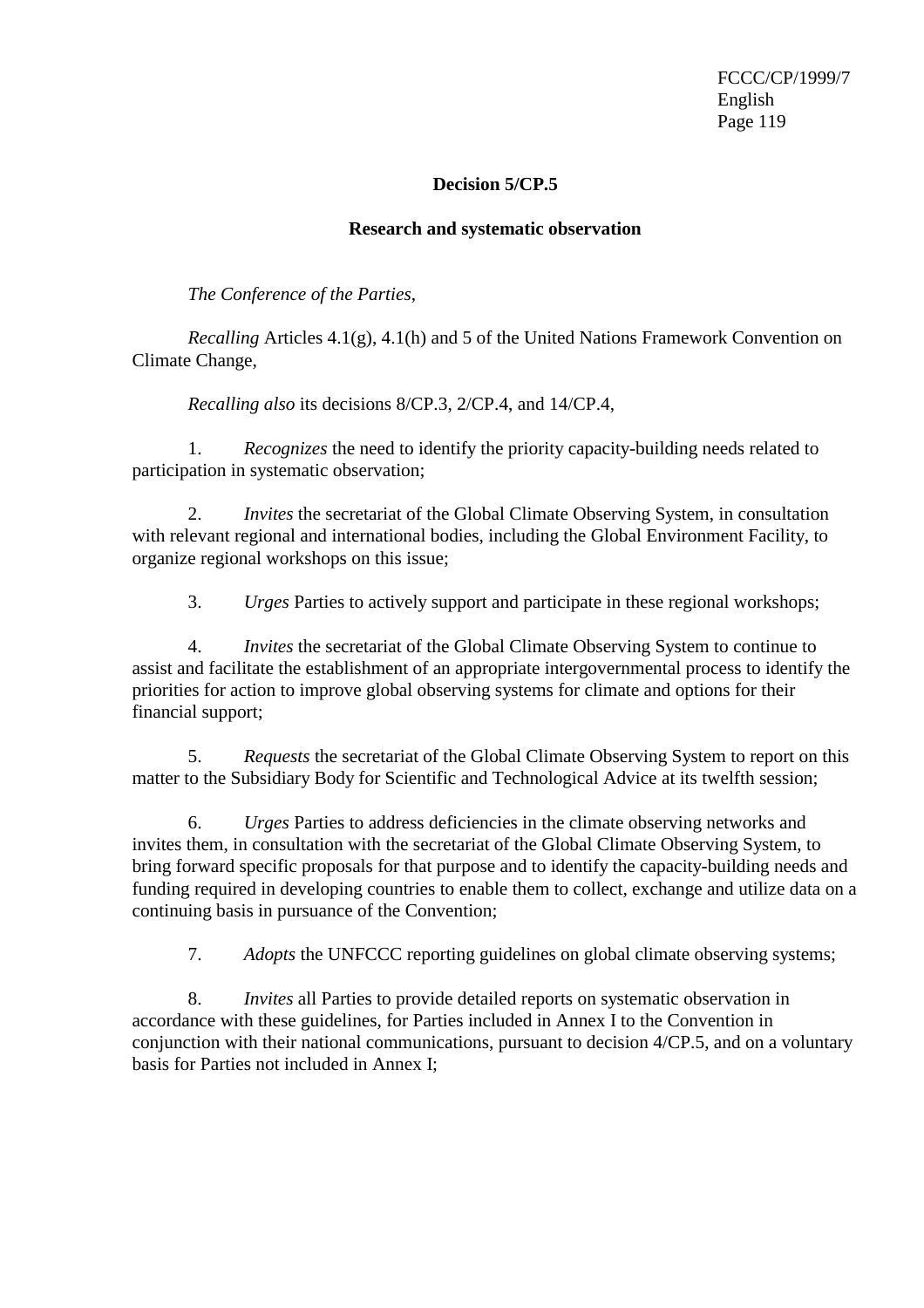9. *Invites* the Convention secretariat, in conjunction with the secretariat of the Global Climate Observing System, to develop a process for synthesizing and analysing the information submitted in accordance with the UNFCCC reporting guidelines on global climate observing systems.

> *9th plenary meeting 4 November 1999*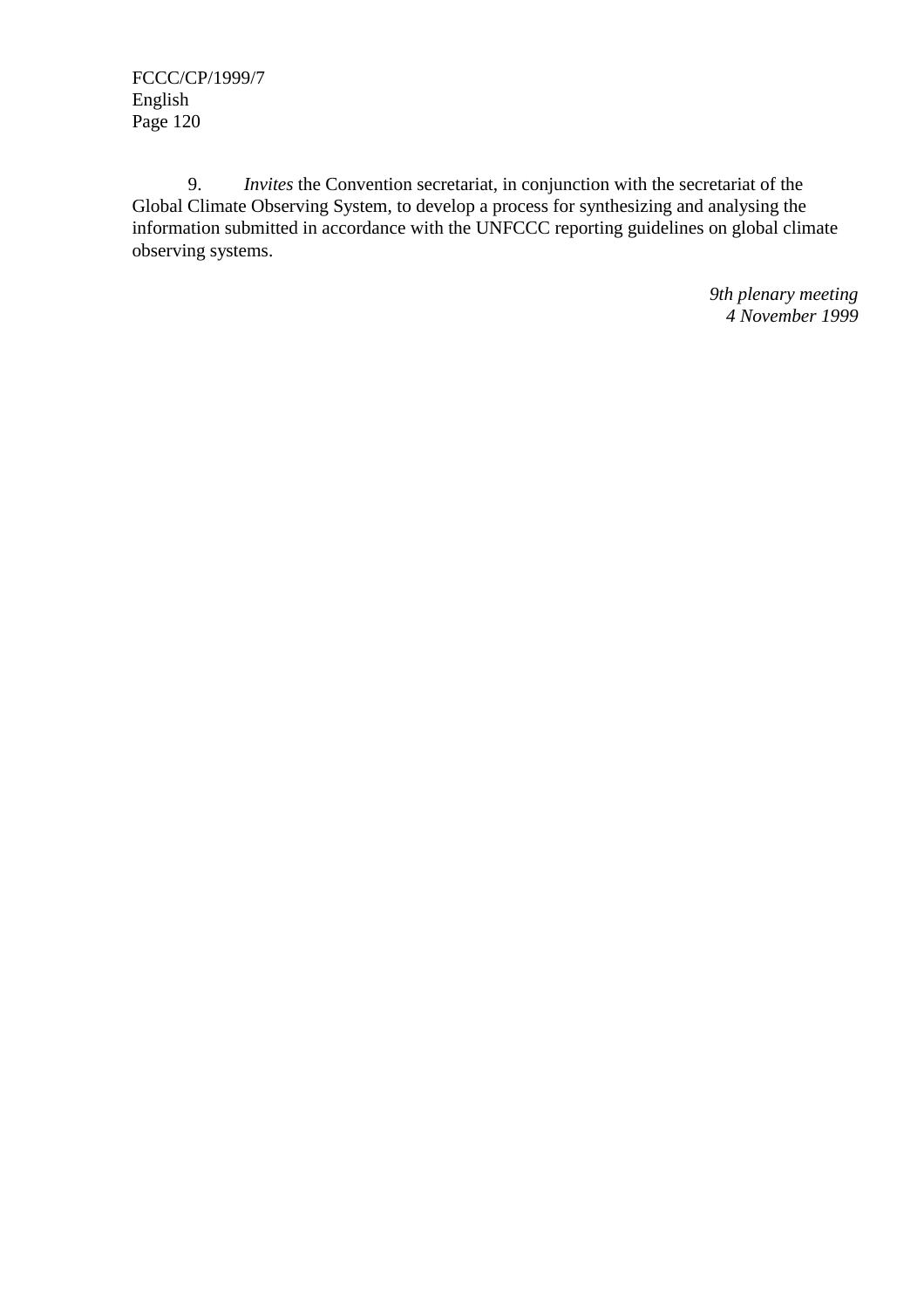### **Decision 6/CP.5**

### **Guidelines for the technical review of greenhouse gas inventories from Parties included in Annex I to the Convention**

*The Conference of the Parties,*

*Recalling* the relevant provisions of the United Nations Framework Convention on Climate Change, in particular Articles 4 and 7 thereof,

*Recalling* its decision 11/CP.4 on national communications from Parties included in Annex I to the Convention,

*Having considered* the relevant recommendations of the Subsidiary Body for Implementation,

*Recognizing* the need to enhance the in-depth review of greenhouse gas inventories,

1. *Adopts* for a trial period covering inventory submissions due in 2000 and 2001 the guidelines for the technical review of greenhouse gas inventories from Parties included in Annex I to the Convention;

2. *Requests* the secretariat to conduct annual initial checks and an annual synthesis and assessment of greenhouse gas inventories for all Parties included in Annex I to the Convention (Annex I Parties) beginning in 2000, in accordance with the above-mentioned guidelines for the technical review;

3. *Requests* the secretariat to conduct, during the trial period, individual reviews of the greenhouse gas inventories for a limited number of Annex I Parties which have volunteered to be reviewed, in accordance with the above-mentioned guidelines for the technical review;

4. *Requests* the secretariat to use different approaches to individual reviews by coordinating specifically:

(a) Five to seven desk reviews per year and two centralized reviews per year, each covering five to ten inventories, and

(b) Three or four in-country reviews per year;

5. *Requests* the secretariat to produce a report on the technical reviews, assessing, *inter alia*, the advantages and disadvantages of different approaches, including human and